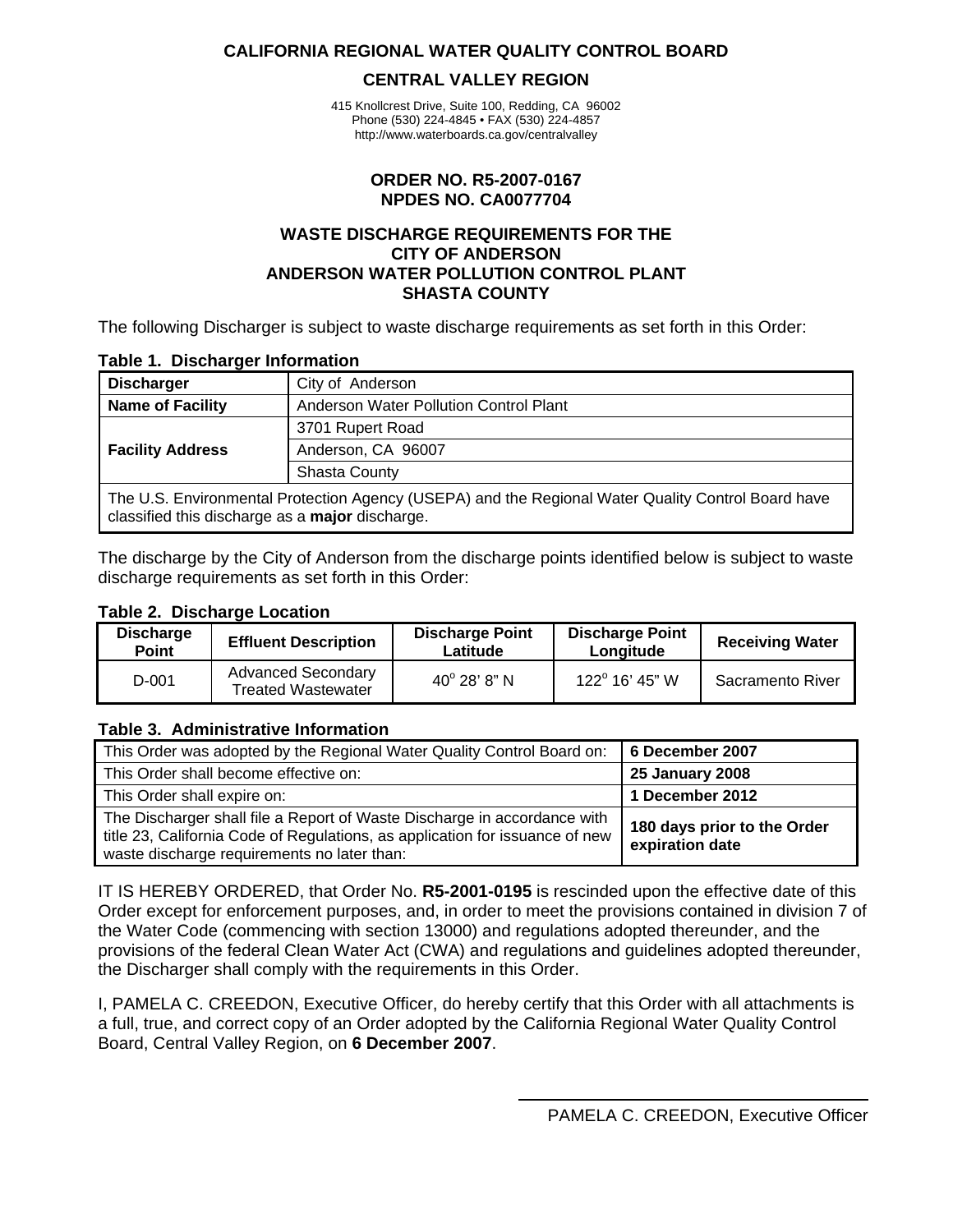# **Table of Contents**

| Ш.   |                                                                                  |  |
|------|----------------------------------------------------------------------------------|--|
| III. |                                                                                  |  |
| IV.  |                                                                                  |  |
|      |                                                                                  |  |
|      |                                                                                  |  |
|      |                                                                                  |  |
|      | B. .                                                                             |  |
|      | $C_{\cdot}$                                                                      |  |
| V.   |                                                                                  |  |
|      |                                                                                  |  |
|      |                                                                                  |  |
| VI.  |                                                                                  |  |
|      | A.                                                                               |  |
|      | В.                                                                               |  |
|      | C.                                                                               |  |
|      |                                                                                  |  |
|      | 2. Special Studies, Technical Reports and Additional Monitoring Requirements  21 |  |
|      |                                                                                  |  |
|      | 4.                                                                               |  |
|      |                                                                                  |  |
|      | 6.                                                                               |  |
|      |                                                                                  |  |
| VII. |                                                                                  |  |

# List of Tables

# List of Attachments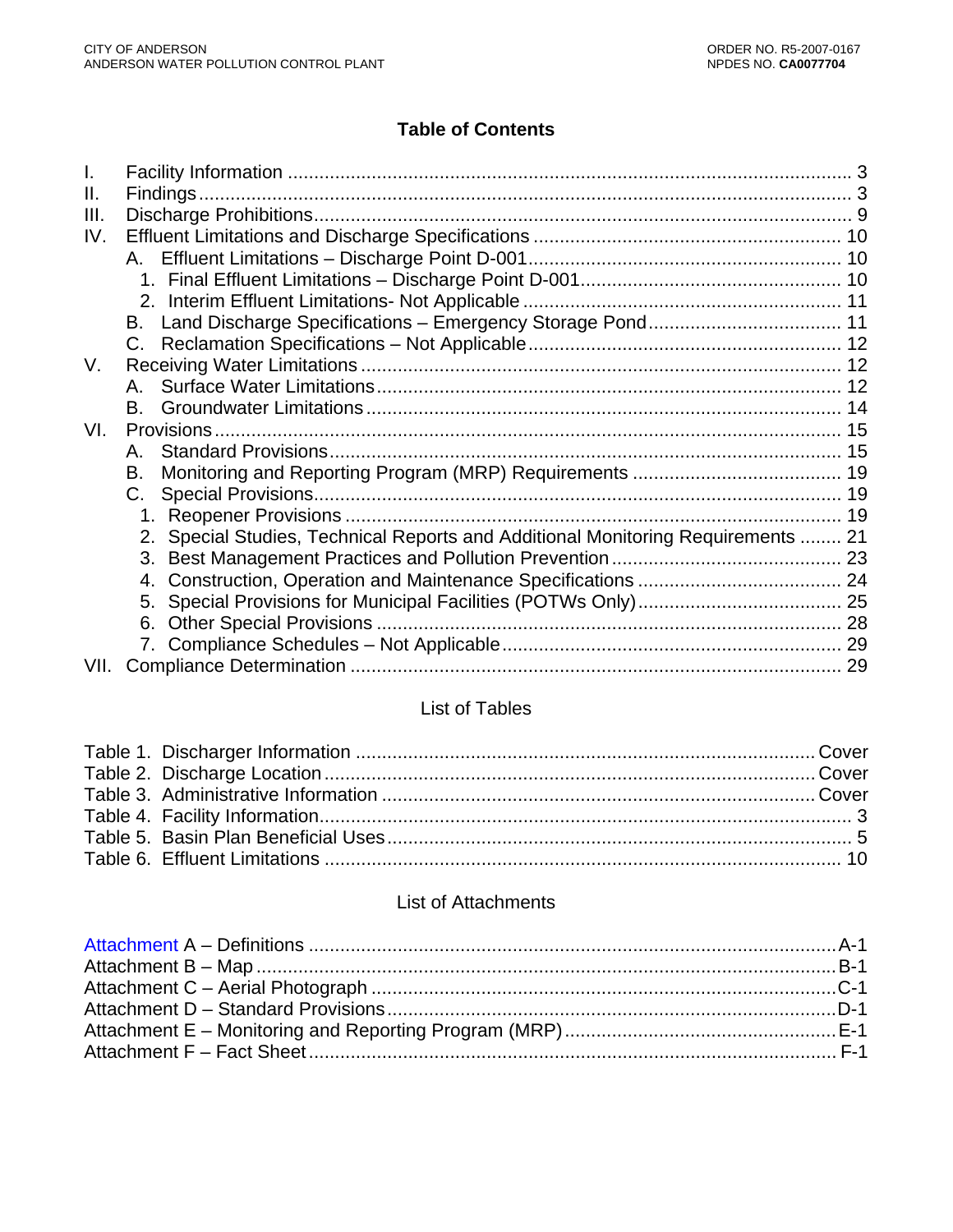### <span id="page-2-0"></span>**I. FACILITY INFORMATION**

The following Discharger is subject to waste discharge requirements as set forth in this Order:

 **Table 4. Facility Information** 

| <b>Discharger</b>                         | City of Anderson                                   |  |  |  |
|-------------------------------------------|----------------------------------------------------|--|--|--|
| <b>Name of Facility</b>                   | Anderson Water Pollution Control Plant             |  |  |  |
|                                           | 3701 Rupert Road                                   |  |  |  |
| <b>Facility Address</b>                   | Anderson, CA 96007                                 |  |  |  |
|                                           | <b>Shasta County</b>                               |  |  |  |
| <b>Facility Contact, Title, and Phone</b> | Robert Berry, Chief Plant Operator, (530) 378-6665 |  |  |  |
| <b>Mailing Address</b>                    | 1887 Howard Street, Anderson, CA 96007             |  |  |  |
| Type of Facility                          | <b>Publicly Owned Treatment Works</b>              |  |  |  |
| <b>Facility Design Flow</b>               | 2.0 million gallons per day (mgd)                  |  |  |  |

### **II. FINDINGS**

The California Regional Water Quality Control Board, Central Valley Region (hereinafter Regional Water Board), finds:

**A. Background.** The City of Anderson (hereinafter Discharger) is currently discharging pursuant to Order No. R5-2001-0195 and National Pollutant Discharge Elimination System (NPDES) Permit No. CA0077704. The Discharger submitted a Report of Waste Discharge, dated 29 December 2005**,** and applied for a NPDES permit renewal to discharge up to an average monthly dry weather flow of 2.0 mgd of treated domestic wastewater (advanced secondary treatment) from the Anderson Water Pollution Control Plant, hereinafter Facility. The application was deemed complete on 28 January 2006.

For the purposes of this Order, references to the "discharger" or "permittee" in applicable federal and state laws, regulations, plans, or policy are held to be equivalent to references to the Discharger herein.

**B. Facility Description.** The Discharger owns and operates a Publicly Owned Treatment Works. The treatment system consists of influent pump station, bar screens, complete mix activated sludge with secondary clarification, followed by dual media pressure filtration, followed by disinfection using chlorine, and dechlorination using sulfur dioxide. The Facility also has a 3.0 million-gallon emergency storage basin. Solids handling processes include aerobic digestion of waste activated sludge followed by humus pond storage for stabilization and solar drying on sand drying beds. Wastewater is discharged through a diffuser from Discharge D-001 (see table on cover page) to the Sacramento River, a water of the United States, within the Sacramento River Watershed. Attachment B provides a map of the area around the Facility. Attachment C provides an aerial photo of the Facility.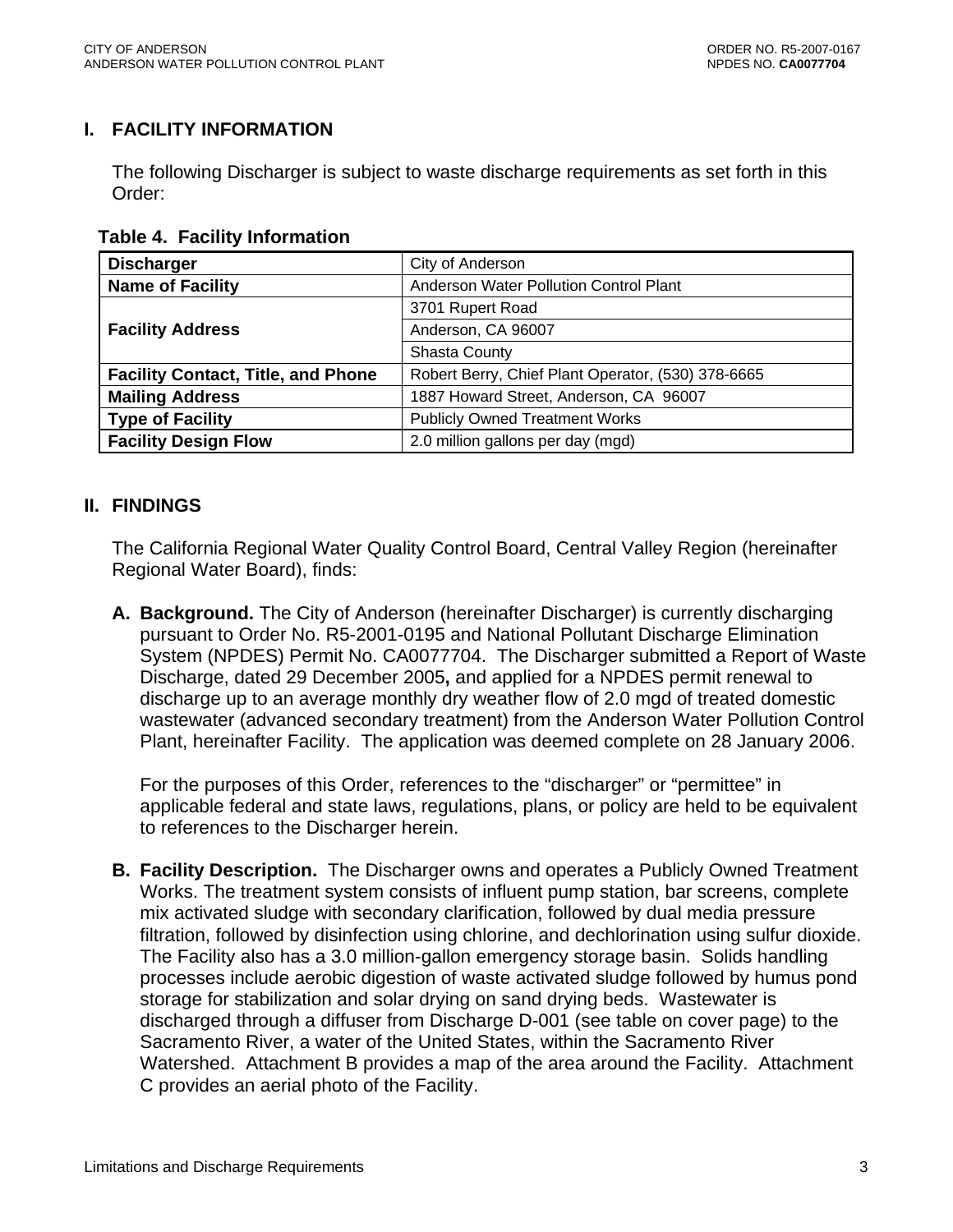- **C. Legal Authorities.** This Order is issued pursuant to section 402 of the federal Clean Water Act (CWA) and implementing regulations adopted by the U.S. Environmental Protection Agency (USEPA) and chapter 5.5, division 7 of the California Water Code (commencing with section 13370). It shall serve as a NPDES permit for point source discharges from this facility to surface waters. This Order also serves as Waste Discharge Requirements (WDRs) pursuant to article 4, chapter 4, division 7 of the Water Code (commencing with section 13260).
- **D. Background and Rationale for Requirements**. The Regional Water Board developed the requirements in this Order based on information submitted as part of the application, through monitoring and reporting programs, and other available information. The Fact Sheet (Attachment F), which contains background information and rationale for Order requirements, is hereby incorporated into this Order and constitutes part of the Findings for this Order. Attachments A through E are also incorporated into this Order.
- **E. California Environmental Quality Act (CEQA).** Under Water Code section 13389, this action to adopt an NPDES permit is exempt from the provisions of CEQA, Public Resources Code sections 21100-21177.
- **F. Technology-based Effluent Limitations***.* Section 301(b) of the CWA and implementing USEPA permit regulations at section 122.44, title 40 of the Code of Federal Regulations  $(CFR)^1$  $(CFR)^1$  require that permits include conditions meeting applicable technology-based requirements at a minimum, and any more stringent effluent limitations necessary to meet applicable water quality standards. The discharge authorized by this Order must meet minimum federal technology-based requirements based on Secondary Treatment Standards at Part 133 and Best Professional Judgment (BPJ) in accordance with Part 125, section 125.3. A detailed discussion of the technology-based effluent limitations development is included in the Fact Sheet (Attachment F).
- **G. Water Quality-based Effluent Limitations.** Section 301(b) of the CWA and section 122.44(d) require that permits include limitations more stringent than applicable federal technology-based requirements where necessary to achieve applicable water quality standards. This Order contains requirements, expressed as a technology equivalence requirement, more stringent than secondary treatment requirements that are necessary to meet applicable water quality standards. The Regional Water Board has considered the factors listed in CWC Section 13241 in establishing these requirements. The rationale for these requirements, which consist of advanced secondary treatment or equivalent requirements, is discussed in the Fact Sheet.

Section 122.44(d)(1)(i) mandates that permits include effluent limitations for all pollutants that are or may be discharged at levels that have the reasonable potential to cause or contribute to an exceedance of a water quality standard, including numeric and narrative objectives within a standard. Where reasonable potential has been established for a pollutant, but there is no numeric criterion or objective for the pollutant,

 $\overline{a}$ 

 $1$  All further statutory references are to title 40 of the Code of Federal Regulations unless otherwise indicated.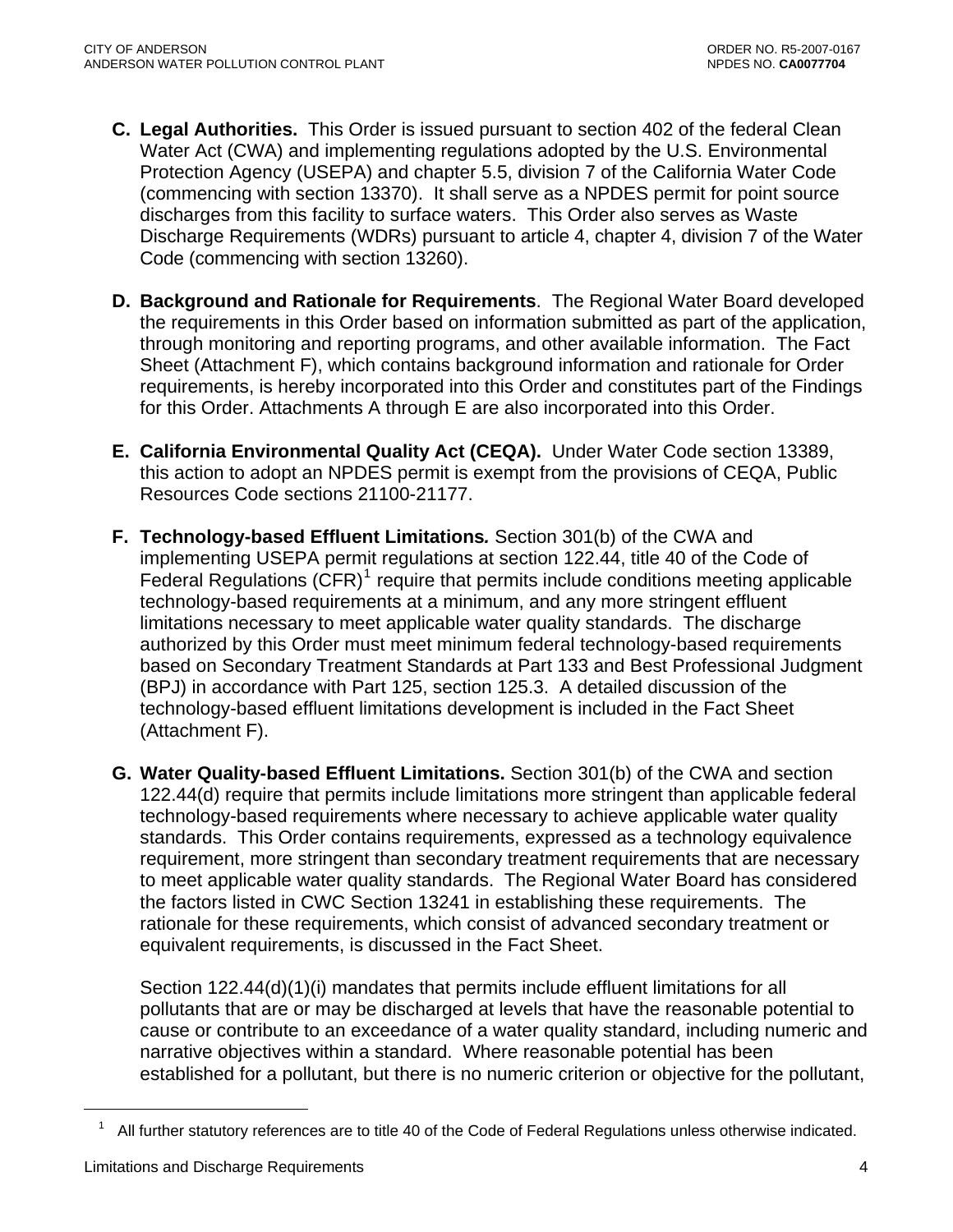<span id="page-4-0"></span>water quality-based effluent limitations (WQBELs) must be established using: (1) EPA criteria guidance under CWA section 304(a), supplemented where necessary by other relevant information; (2) an indicator parameter for the pollutant of concern; or (3) a calculated numeric water quality criterion, such as a proposed State criterion or policy interpreting the State's narrative criterion, supplemented with other relevant information, as provided in 40 CFR section 122.44(d)(1)(vi).

**H. Water Quality Control Plans.** The Regional Water Board adopted a *Water Quality Control Plan, Fourth Edition (Revised February 2007), for the Sacramento and San Joaquin River Basins* (hereinafter Basin Plan) that designates beneficial uses, establishes water quality objectives, and contains implementation programs and policies to achieve those objectives for all waters addressed through the plan. In addition, the Basin Plan implements State Water Resources Control Board (State Water Board) Resolution No. 88-63, which established state policy that all waters, with certain exceptions, should be considered suitable or potentially suitable for municipal or domestic supply.Beneficial uses applicable to the Sacramento River (from Shasta Dam to Colusa Basin Drain) are as follows: municipal and domestic supply; agricultural supply, including stock watering; industrial service supply; hydropower generation; water contact recreation, including canoeing and rafting; non-contact water recreation, including aesthetic enjoyment; commercial and sport fishing; warm freshwater habitat; cold freshwater habitat; warm migration of aquatic organisms; cold migration of aquatic organisms; warm spawning, reproduction, and/or early development; cold spawning, reproduction, and /or early development; wildlife habitat; and navigation.

| <b>Discharge</b><br><b>Point</b> | <b>Receiving Water</b><br><b>Name</b>                                               | <b>Beneficial Use(s)</b>                                                                                                                                                                                                                                                                                                                                                       |
|----------------------------------|-------------------------------------------------------------------------------------|--------------------------------------------------------------------------------------------------------------------------------------------------------------------------------------------------------------------------------------------------------------------------------------------------------------------------------------------------------------------------------|
| D-001                            | <b>Sacramento River (from</b><br><b>Shasta Dam to Colusa</b><br><b>Basin Drain)</b> | Existing:<br>Municipal and domestic water supply (MUN), agricultural<br>supply and stock watering (AGR), industrial service<br>supply and power (IND), contact (REC-1) and non-<br>contact (REC-2) water recreation, warm freshwater<br>habitat (WARM); cold freshwater habitat (COLD);<br>migration (MGR); spawning (SPWN), wildlife habitat<br>(WILD), and navigation (NAV). |

<span id="page-4-1"></span>The Basin Plan includes a list of Water Quality Limited Segments (WQLSs), which are defined as "…*those sections of lakes, streams, rivers or other fresh water bodies where water quality does not meet (or is not expected to meet) water quality standards even after the application of appropriate limitations for point sources (40 CFR 130, et seq.)*." The Basin Plan also states, "*Additional treatment beyond minimum federal standards will be imposed on dischargers to WQLSs. Dischargers will be assigned or allocated a maximum allowable load of critical pollutants so that water quality objectives can be met in the segment.*" The Sacramento River from Keswick Dam to Cottonwood Creek has been listed as an impaired waterbody pursuant to Section 303(d) of the Clean Water Act for cadmium, copper, zinc, and unknown toxicity. The listing for the metals is mainly a result of long term affects of mining operations at Iron Mountain Mine (located along this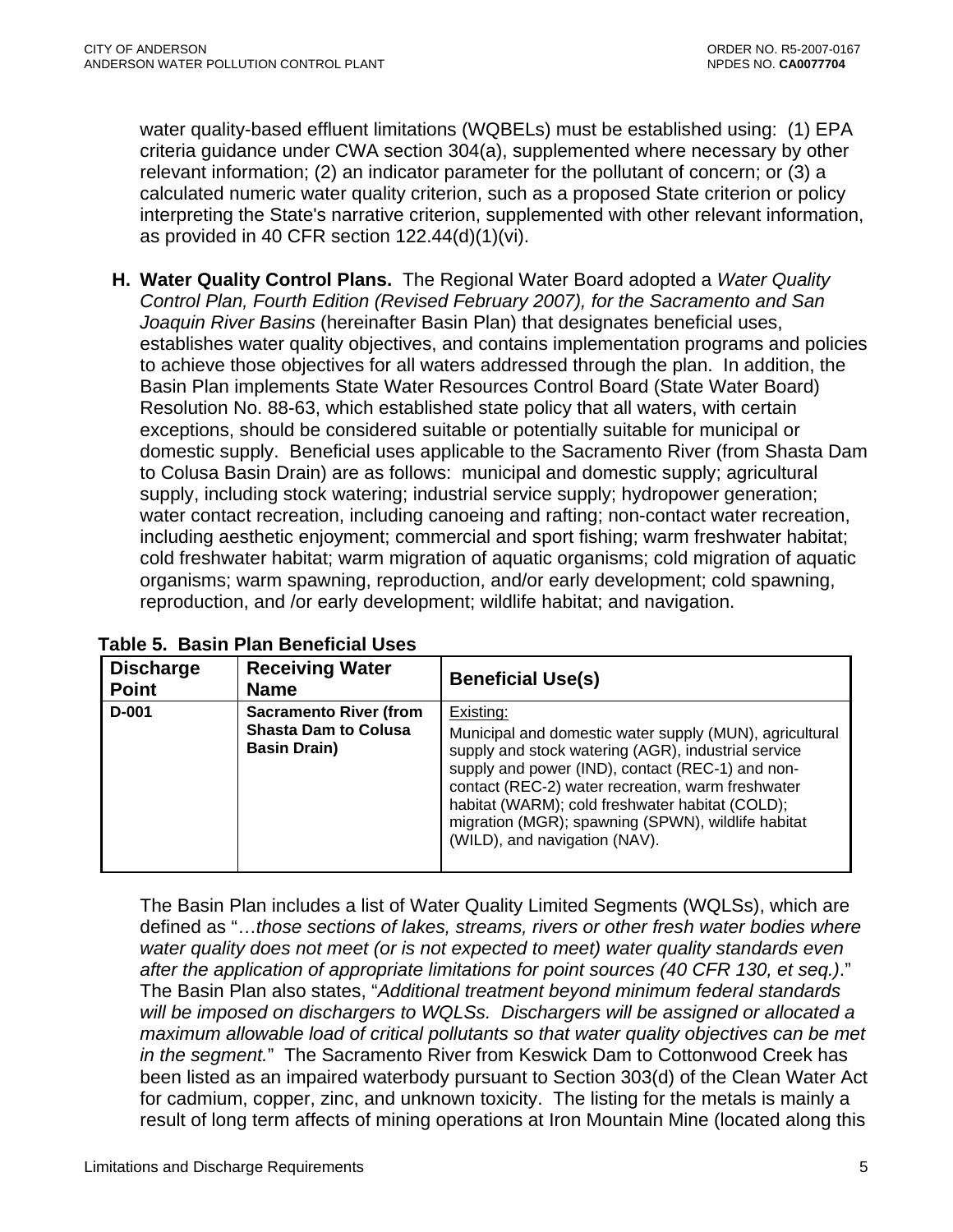reach of river) in addition to other mines upstream of Shasta Dam. The listing for unknown toxicity has a proposed TMDL (Total Maximum Daily Load) completion date of 2019.

In April 2002, the Regional Board published the *Upper Sacramento River TMDL for Cadmium, Copper, and Zinc* final report. Proposed numeric acute and chronic targets for dissolved cadmium, copper, and zinc were issued as part of a TMDL program. Due to the proposed remedial activities scheduled for Iron Mountain Mine and other mine sites during the next five years, Regional Board staff proposed a 5-year TMDL water management strategy that included monitoring by NPDES-permitted dischargers for dissolved cadmium, copper, and zinc, and flow to quantify their dissolved metal loads. Review of ambient metal concentration data collected by staff, other agencies, and dischargers will allow for the determination of whether the upstream remediation efforts enable dissolved metal concentrations in the Sacramento River water to comply with the proposed targets. A review of the TMDL along with USEPA's 5-year review for the Iron Mountain Mine site is scheduled for 2008.

- **I. National Toxics Rule (NTR) and California Toxics Rule (CTR).** USEPA adopted the NTR on December 22, 1992, and later amended it on May 4, 1995 and November 9, 1999. About forty criteria in the NTR applied in California. On May 18, 2000, USEPA adopted the CTR. The CTR promulgated new toxics criteria for California and, in addition, incorporated the previously adopted NTR criteria that were applicable in the state. The CTR was amended on February 13, 2001. These rules contain water quality criteria for priority pollutants.
- **J. State Implementation Policy.** On March 2, 2000, the State Water Board adopted the *Policy for Implementation of Toxics Standards for Inland Surface Waters, Enclosed Bays, and Estuaries of California* (State Implementation Policy or SIP). The SIP became effective on April 28, 2000 with respect to the priority pollutant criteria promulgated for California by the USEPA through the NTR and to the priority pollutant objectives established by the Regional Water Board in the Basin Plan. The SIP became effective on May 18, 2000 with respect to the priority pollutant criteria promulgated by the USEPA through the CTR. The State Water Board adopted amendments to the SIP on February 24, 2005 that became effective on July 13, 2005. The SIP establishes implementation provisions for priority pollutant criteria and objectives and provisions for chronic toxicity control. Requirements of this Order implement the SIP.
- **K. Compliance Schedules and Interim Requirements.** In general, an NPDES permit must include final effluent limitations that are consistent with Clean Water Act section 301 and with 40 CFR 122.44(d). There are exceptions to this general rule. The State Water Board has concluded that where the Regional Water Board's Basin Plan allows for schedules of compliance and the Regional Water Board is newly interpreting a narrative standard, it may include schedules of compliance in the permit to meet effluent limits that implement a narrative standard. See *In the Matter of Waste Discharge Requirements for Avon Refinery* (State Board Order WQ 2001-06 at pp. 53-55). See also *Communities for a Better Environment et al. v. State Water Resources Control Board*, 34 Cal.Rptr.3d 396, 410 (2005). The Basin Plan for the Sacramento and San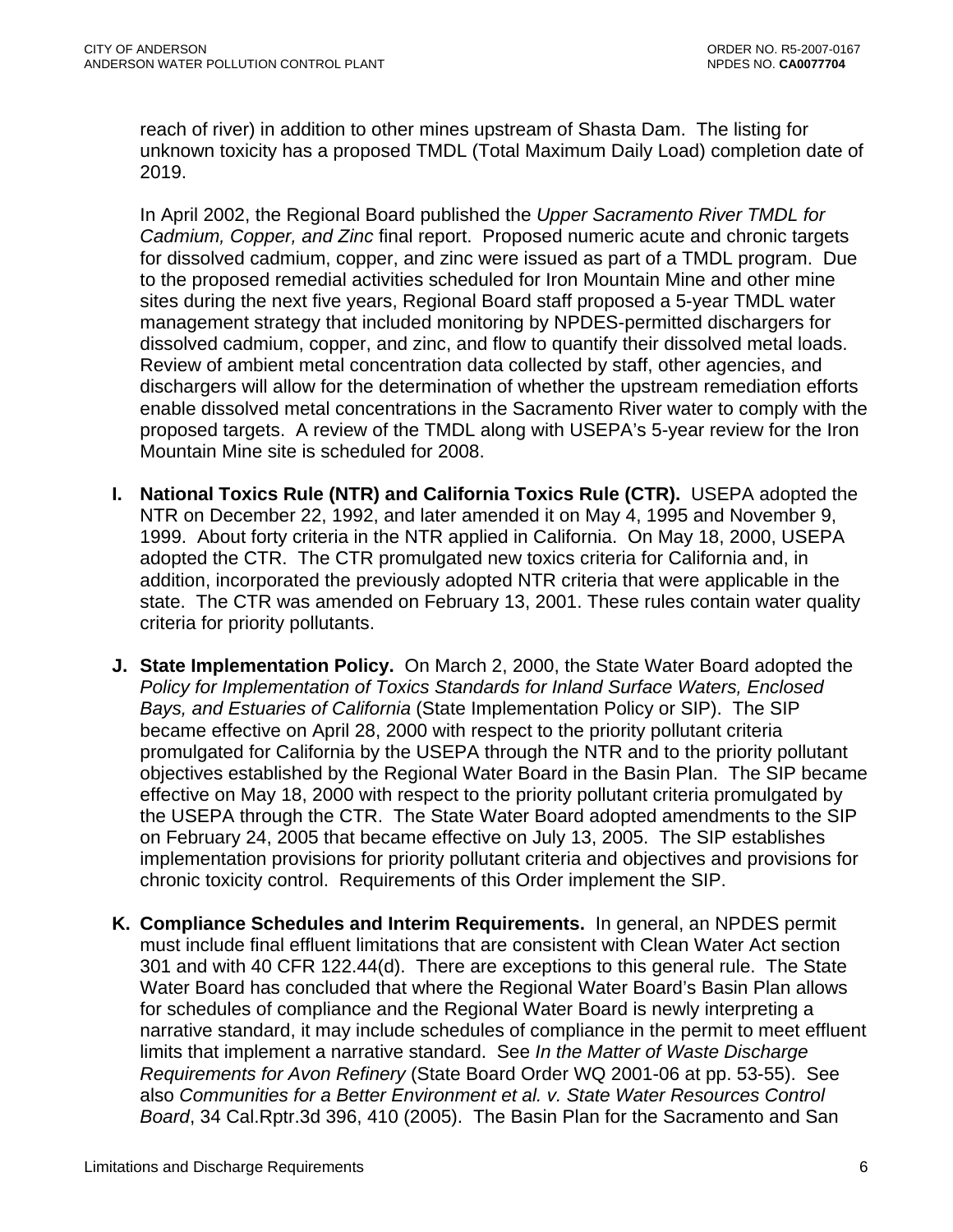Joaquin Rivers includes a provision that authorizes the use of compliance schedules in NPDES permits for water quality objectives that are adopted after the date of adoption of the Basin Plan, which was September 25, 1995 (See Basin Plan at page IV-16). Consistent with the State Water Board's Order in the CBE matter, the Regional Water Board has the discretion to include compliance schedules in NPDES permits when it is including an effluent limitation that is a "new interpretation" of a narrative water quality objective. This conclusion is also consistent with the United States Environmental Protection Agency policies and administrative decisions. See, e.g., Whole Effluent Toxicity (WET) Control Policy. The Regional Water Board, however, is not required to include a schedule of compliance, but may issue a Time Schedule Order pursuant to Water Code section 13300 or a Cease and Desist Order pursuant to Water Code section 13301 where it finds that the discharger is violating or threatening to violate the permit. The Regional Water Board will consider the merits of each case in determining whether it is appropriate to include a compliance schedule in a permit, and, consistent with the Basin Plan, should consider feasibility of achieving compliance, and must impose a schedule that is as short as practicable to achieve compliance with the objectives, criteria, or effluent limit based on the objective or criteria.

For CTR constituents, Section 2.1 of the SIP provides that, based on a Discharger's request and demonstration that it is infeasible for an existing Discharger to achieve immediate compliance with an effluent limitation derived from a CTR criterion, compliance schedules may be allowed in an NPDES permit. Unless an exception has been granted under section 5.3 of the SIP, a compliance schedule may not exceed 5 years from the date that the permit is issued or reissued, nor may it extend beyond 10 years from the effective date of the SIP (or May 18, 2010) to establish and comply with CTR criterion-based effluent limitations. Where a compliance schedule for a final effluent limitation that exceeds one year, the Order must include interim numeric limitations for that constituent or parameter. Where allowed by the Basin Plan, compliance schedules and interim effluent limitations or discharge specifications may also be granted to allow time to implement a new or revised water quality objective.

- **L. Alaska Rule.** On March 30, 2000, USEPA revised its regulation that specifies when new and revised state and tribal water quality standards (WQS) become effective for CWA purposes (40 C.F.R. § 131.21; 65 Fed. Reg. 24641 (April 27, 2000)). Under the revised regulation (also known as the Alaska rule), new and revised standards submitted to USEPA after May 30, 2000, must be approved by USEPA before being used for CWA purposes. The final rule also provides that standards already in effect and submitted to USEPA by May 30, 2000 may be used for CWA purposes, whether or not approved by USEPA.
- **M. Stringency of Requirements for Individual Pollutants.** This Order contains both technology-based and water quality-based effluent limitations for individual pollutants. The technology-based effluent limitations consist of restrictions on BOD<sub>5</sub>, TSS, and pH. The water quality-based effluent limitations consist of restrictions on pathogens and priority toxic pollutants. This Order's technology-based pollutant restrictions implement the minimum, applicable federal technology-based requirements. In addition, this Order contains effluent limitations more stringent than the minimum, federal technology-based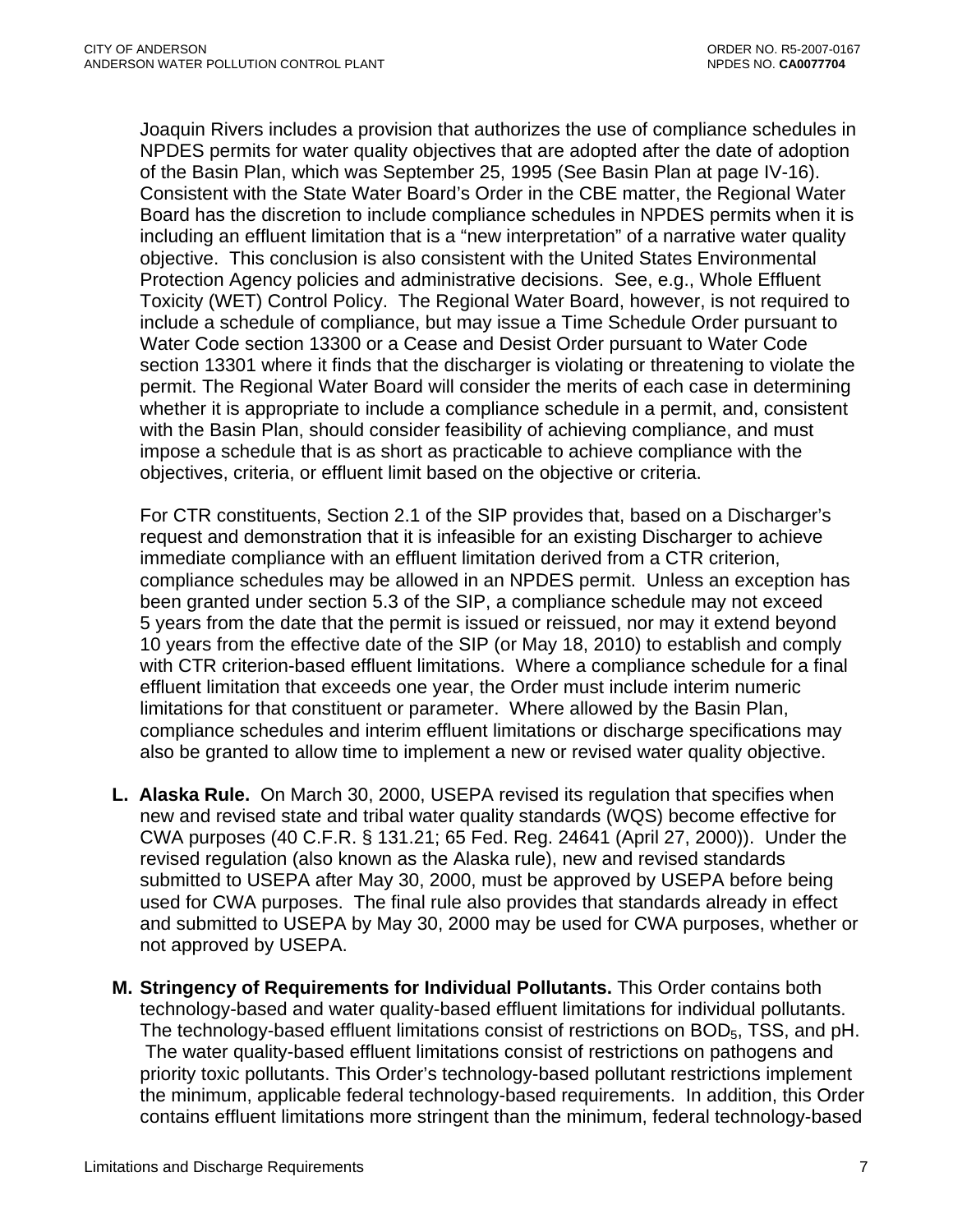requirements that are necessary to meet water quality standards. These limitations are more stringent than required by the CWA. Specifically, this Order includes effluent limitations for BOD and TSS that are more stringent than applicable federal standards, but that are nonetheless necessary to meet numeric objectives or protect beneficial uses. The rationale for including these limitations is explained in the Fact Sheet. In addition, the Regional Water Board has considered the factors in Water Code section 13241 in establishing these requirements.

Water quality-based effluent limitations have been scientifically derived to implement water quality objectives that protect beneficial uses. Both the beneficial uses and the water quality objectives have been approved pursuant to federal law and are the applicable federal water quality standards. To the extent that toxic pollutant water quality-based effluent limitations were derived from the CTR, the CTR is the applicable standard pursuant to 40 CFR section 131.38. The scientific procedures for calculating the individual water quality-based effluent limitations are based on the CTR-SIP, which was approved by USEPA on May 1, 2001. All beneficial uses and water quality objectives contained in the Basin Plan were approved under state law and submitted to and approved by USEPA prior to May 30, 2000. Any water quality objectives and beneficial uses submitted to USEPA prior to May 30, 2000, but not approved by USEPA before that date, are nonetheless "*applicable water quality standards for purposes of the [Clean Water] Act*" pursuant to 40 CFR section 131.21(c)(1). Collectively, this Order's restrictions on individual pollutants are no more stringent than required to implement the technology-based requirements of the CWA and the applicable water quality standards for purposes of the CWA.

- **N. Antidegradation Policy.** Section 131.12 requires that the state water quality standards include an antidegradation policy consistent with the federal policy. The State Water Board established California's antidegradation policy in State Water Board Resolution No. 68-16. Resolution No. 68-16 is consistent with the federal antidegradation policy where the federal policy applies under federal law. Resolution No. 68-16 requires that existing quality of waters be maintained unless degradation is justified based on specific findings. The Regional Water Board's Basin Plan implements, and incorporates by reference, both the state and federal antidegradation policies. As discussed in detail in the Fact Sheet the permitted discharge is consistent with the antidegradation provision of section 131.12 and State Water Board Resolution No. 68-16.
- **O. Anti-Backsliding Requirements.** Sections 402(o)(2) and 303(d)(4) of the CWA and federal regulations at title 40, Code of Federal Regulations section 122.44(l) prohibit backsliding in NPDES permits. These anti-backsliding provisions require effluent limitations in a reissued permit to be as stringent as those in the previous permit, with some exceptions where limitations may be relaxed. All effluent limitations in this Order are at least as stringent as the effluent limitations in the previous Order.
- **P. Monitoring and Reporting.** Section 122.48 requires that all NPDES permits specify requirements for recording and reporting monitoring results. Water Code sections 13267 and 13383 authorizes the Regional Water Board to require technical and monitoring reports. The Monitoring and Reporting Program establishes monitoring and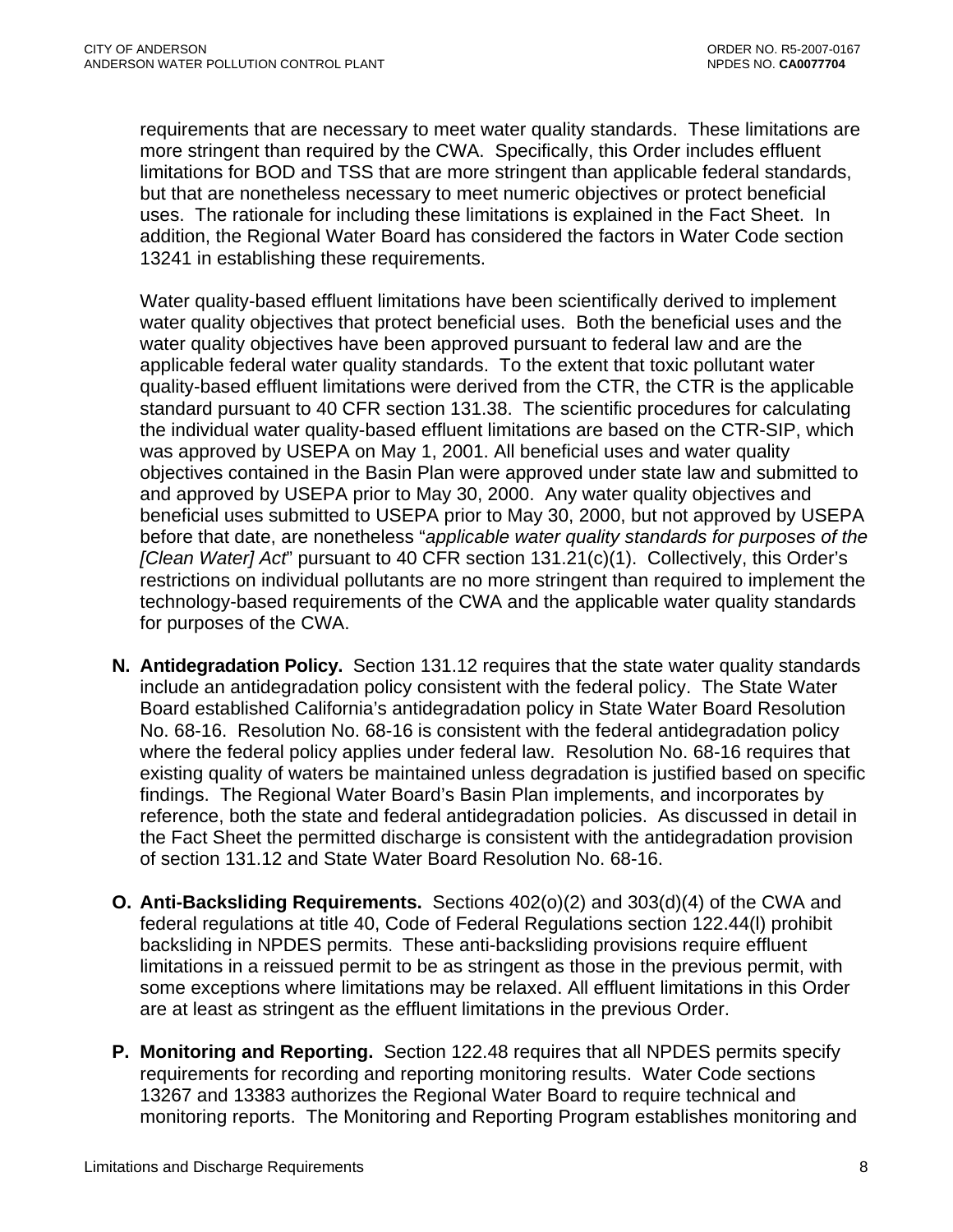<span id="page-8-0"></span>reporting requirements to implement federal and State requirements. This Monitoring and Reporting Program is provided in Attachment E.

- **Q. Standard and Special Provisions.** Standard Provisions, which apply to all NPDES permits in accordance with section 122.41, and additional conditions applicable to specified categories of permits in accordance with section 122.42, are provided in Attachment D. The discharger must comply with all standard provisions and with those additional conditions that are applicable under section 122.42. The Regional Water Board has also included in this Order special provisions applicable to the Discharger. A rationale for the special provisions contained in this Order is provided in the attached Fact Sheet.
- **R. Provisions and Requirements Implementing State Law.** The

provisions/requirements in subsections IV.B, IV.C, and V.B of this Order are included to implement state law only. These provisions/requirements are not required or authorized under the federal CWA; consequently, violations of these provisions/requirements are not subject to the enforcement remedies that are available for NPDES violations.

- **S. Notification of Interested Parties.** The Regional Water Board has notified the Discharger and interested agencies and persons of its intent to prescribe Waste Discharge Requirements for the discharge and has provided them with an opportunity to submit their written comments and recommendations. Details of notification are provided in the Fact Sheet of this Order.
- **T. Consideration of Public Comment.** The Regional Water Board, in a public meeting, heard and considered all comments pertaining to the discharge. Details of the Public Hearing are provided in the Fact Sheet of this Order.

### **III. DISCHARGE PROHIBITIONS**

- A. Discharge of wastewater at a location or in a manner different from that described in the Findings is prohibited.
- B. The by-pass or overflow of wastes to surface waters is prohibited, except as allowed by Federal Standard Provisions [I.G.](#page-37-0) and [I.H.](#page-38-0) (Attachment D).
- C. Neither the discharge nor its treatment shall create a nuisance as defined in Section 13050 of the California Water Code.
- D. The Discharger shall not allow pollutant-free wastewater to be discharged into the collection, treatment, and disposal system in amounts that significantly diminish the system's capability to comply with this Order. Pollutant-free wastewater means rainfall, groundwater, cooling waters, and condensates that are essentially free of pollutants.
- E. The discharge of waste that causes violation of any narrative water quality objective contained in the Basin Plan is prohibited.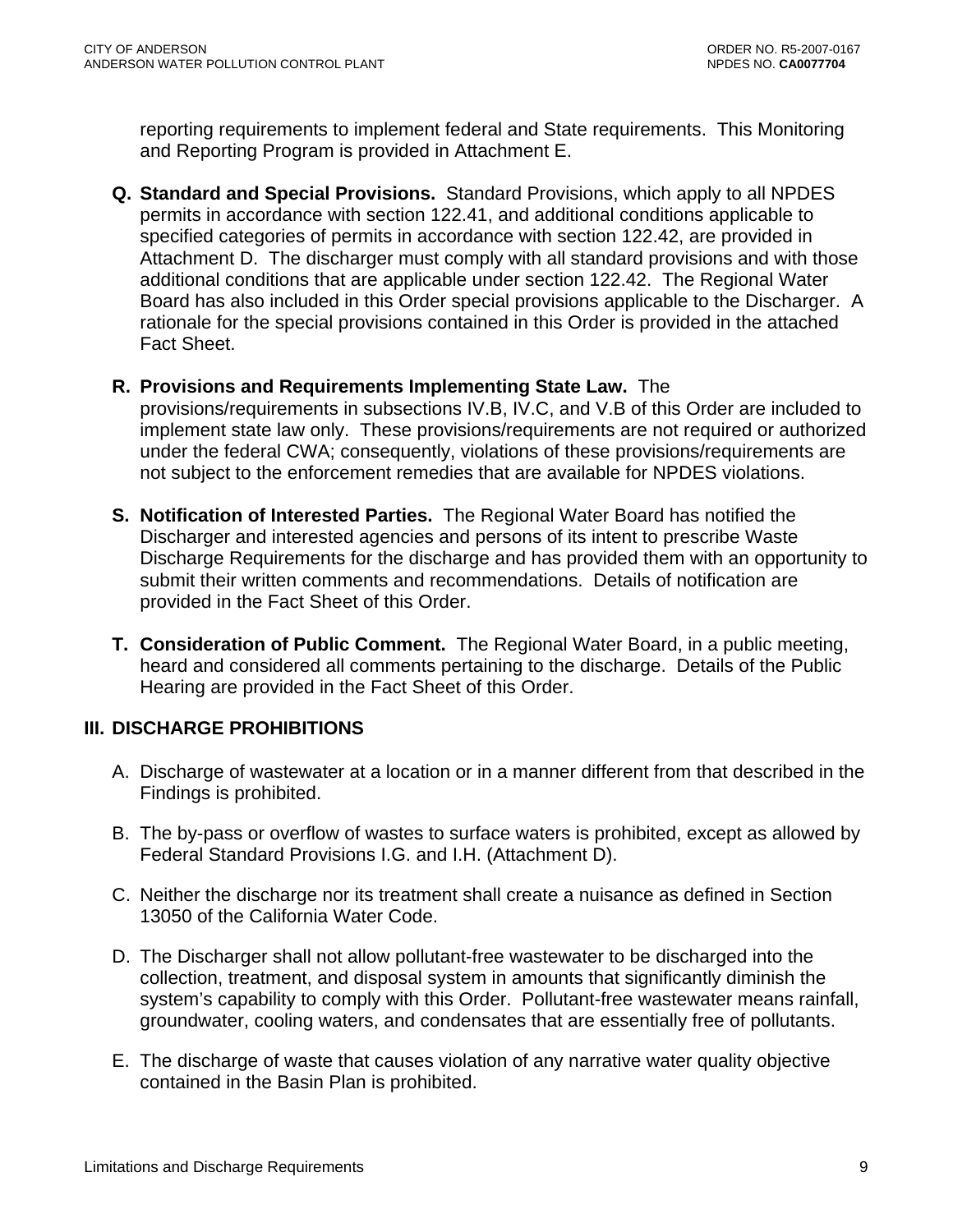- <span id="page-9-0"></span>F. The discharge of waste that causes violation of any numeric water quality objective contained in the Basin Plan is prohibited.
- G. Where any numeric or narrative water quality objective contained in the Basin Plan is already being violated, the discharge of waste that causes further degradation or pollution is prohibited.
- H. The Discharger shall not cause pollution as defined in Section 13050 of the California Water Code.
- I. The discharge of industrial storm water off-site is not authorized by this Order.

## **IV. EFFLUENT LIMITATIONS AND DISCHARGE SPECIFICATIONS**

### **A. Effluent Limitations – Discharge Point D-001**

### **1. Final Effluent Limitations – Discharge Point D-001**

The Discharger shall maintain compliance with the following effluent limitations at Discharge Point D-001, with compliance measured at Monitoring Location EFF-001 as described in the attached MRP (Attachment E):

a. The Discharger shall maintain compliance with the effluent limitations specified in Table 6:

|                                 |                      | <b>Effluent Limitations</b> |                          |                                |                                        |                                        |
|---------------------------------|----------------------|-----------------------------|--------------------------|--------------------------------|----------------------------------------|----------------------------------------|
| <b>Parameter</b>                | <b>Units</b>         | Average<br><b>Monthly</b>   | Average<br><b>Weekly</b> | <b>Maximum</b><br><b>Daily</b> | <b>Instantaneous</b><br><b>Minimum</b> | <b>Instantaneous</b><br><b>Maximum</b> |
|                                 | mg/L                 | 10                          | 15                       | 30                             | --                                     |                                        |
| BOD 5-day @ 20°C                | lbs/day <sup>a</sup> | 167                         | 250                      | 500                            | --                                     | --                                     |
|                                 | mg/L                 | 10                          | 15                       | 30                             | --                                     | --                                     |
| <b>Total Suspended Solids</b>   | lbs/day <sup>a</sup> | 167                         | 250                      | 500                            | --                                     | --                                     |
| pH                              | standard<br>units    |                             |                          | --                             | 6.0                                    | 9.0                                    |
| Zinc, Total Recoverable         | ug/L                 | 139                         | $-$                      | 279                            | --                                     | $-$                                    |
| Chlorodibromomethane            | ug/L                 | 29                          | $-$                      | 58.2                           | --                                     | --                                     |
| Dichlorobromomethane            | ug/L                 | 43.5                        | $\overline{\phantom{a}}$ | 87.2                           | --                                     | --                                     |
| beta-BHC                        | ug/L                 | 0.06                        | $-$                      | 0.12                           | --                                     | --                                     |
| Ammonia                         | mg/L                 | 3.2                         |                          | 9.0                            |                                        |                                        |
| <b>Chlorine Residual</b>        | mg/L                 | $-$                         | 0.01 <sup>b</sup>        | 0.02 <sup>c</sup>              | --                                     | --                                     |
| <b>Total Coliform Organisms</b> | MPN/<br>100 mL       | 23 <sup>d</sup>             | --                       | 240                            |                                        |                                        |

### **Table 6. Effluent Limitations**

a Based upon a dry weather treatment design flow of 2.0 mgd.

b 4-day average.

c 1-hour average.

d Monthly median.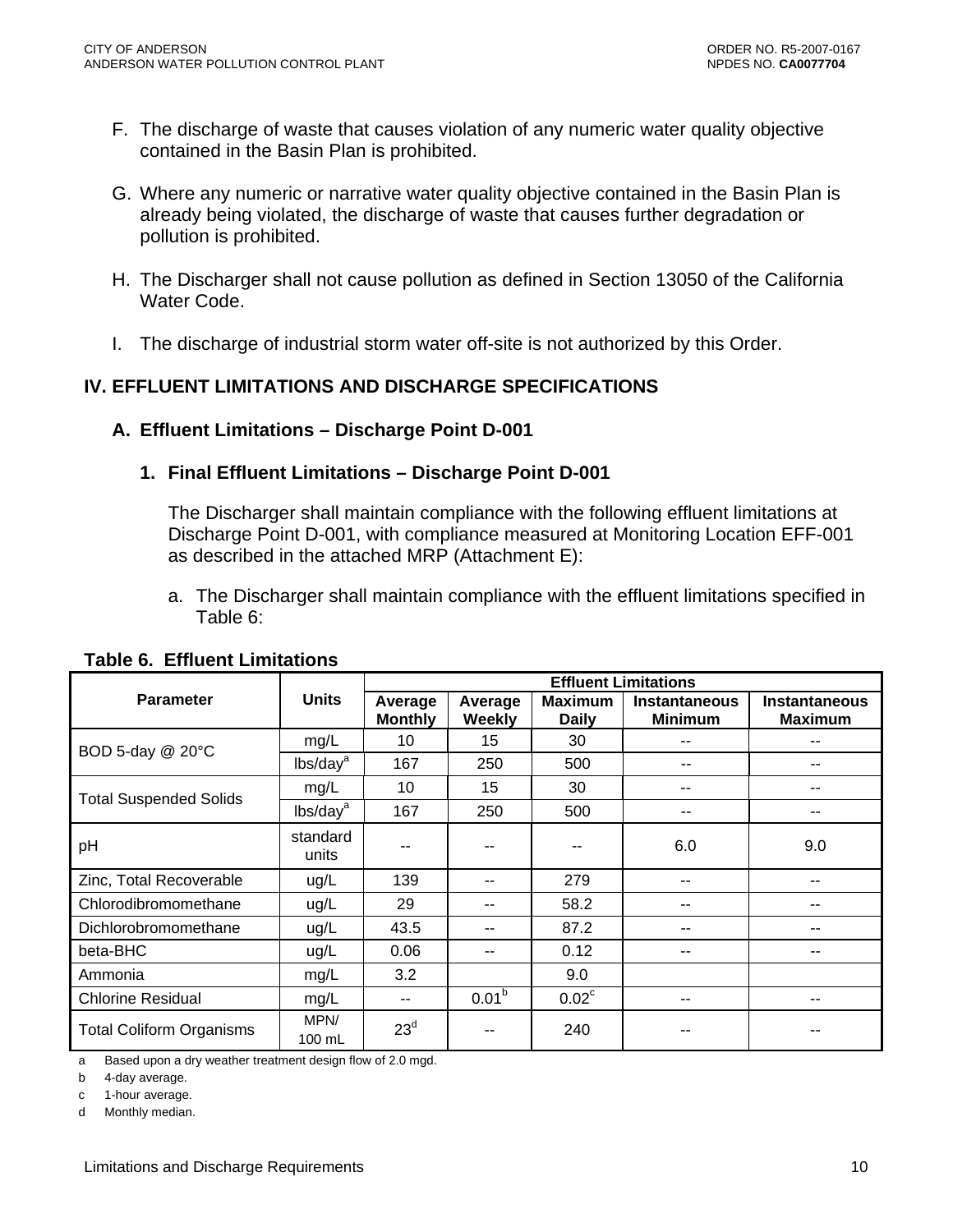- <span id="page-10-0"></span>b. **Percent Removal:** The average monthly percent removal of BOD 5-day 20°C and total suspended solids shall not be less than 85 percent.
- c. **Acute Whole Effluent Toxicity.** Survival of aquatic organisms in 96-hour bioassays of undiluted waste shall be no less than:
	- i. 70%, minimum for any one bioassay; and
	- ii. 90%, median for any three or more consecutive bioassays.
- d. **Total Residual Chlorine.** Effluent total residual chlorine shall not exceed:
	- i. 0.01 mg/L, as a 4-day average;
	- ii. 0.02 mg/L, as a 1-hour average;
- e. **Total Coliform Organisms.** Effluent total coliform organisms shall not exceed:
	- i. 23 most probable number (MPN) per 100 mL, as a monthly median; and
	- ii. 240 MPN/100 mL, more than once in any 30-day period.
- f. **Average Daily Discharge Flow.** The monthly average daily dry weather (May through September) discharge flow shall not exceed 2.0 mgd. Flows occurring in May shall be excluded from this limitation if significant rain events occur or seasonal high groundwater conditions persist.
- *2. Interim Effluent Limitations- Not Applicable*

## **B. Land Discharge Specifications – Emergency Storage Pond**

- 1. The discharge of waste classified as "hazardous" as defined in section 2521(a) of Title 23, California Code of Regulations (CCR), or "designated", as defined in section 13173 of the CWC, to the treatment ponds is prohibited.
- 2. The emergency storage pond shall be designed, constructed, operated, and maintained to prevent inundation or washout due to floods with a 100-year return frequency.
- 3. Objectionable odors originating at this facility shall not be perceivable beyond the limits of the wastewater treatment and disposal areas (or property owned by the Discharger).
- 4. As a means of discerning compliance with Land Discharge Specification B.3, the dissolved oxygen content in the upper zone (1 foot) of wastewater in ponds shall not be less than 1.0 mg/L.
- 5. The emergency overflow pond shall be managed to prevent the breeding of mosquitoes. In particular: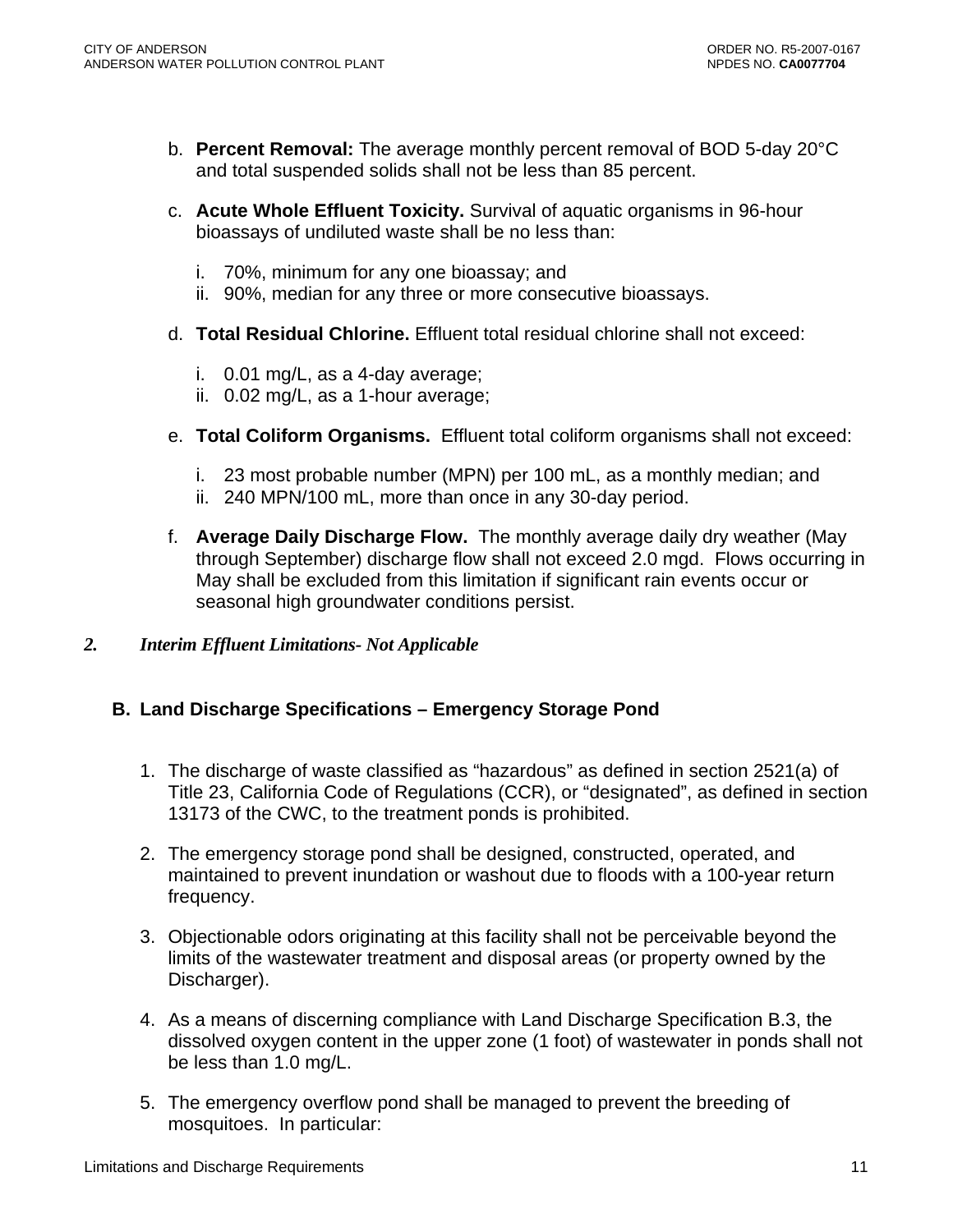- <span id="page-11-0"></span>i. Weeds shall be minimized.
- ii. Dead algae, vegetation, and debris shall not accumulate on the water surface.
- 6. Public contact with the wastewater shall be precluded through such means as fences, signs, or other acceptable alternatives.

### **C. Reclamation Specifications – Not Applicable**

### **V. RECEIVING WATER LIMITATIONS**

### **A. Surface Water Limitations**

Receiving water limitations are based on water quality objectives contained in the Basin Plan and are a required part of this Order. The discharge shall not cause the following in the Sacramento River:

- 1. **Bacteria**. The fecal coliform concentration, based on a minimum of not less than five samples for any 30-day period, to exceed a geometric mean of 200 MPN/100 mL, nor more than ten percent of the total number of fecal coliform samples taken during any 30-day period to exceed 400 MPN/100 mL.
- 2. **Biostimulatory Substances**. Water to contain biostimulatory substances which promote aquatic growths in concentrations that cause nuisance or adversely affect beneficial uses.
- 3. **Chemical Constituents**. Chemical constituents to be present in concentrations that adversely affect beneficial uses.
- 4. **Color**. Discoloration that causes nuisance or adversely affects beneficial uses.

### 5. **Dissolved Oxygen**:

- a. The monthly median of the mean daily dissolved oxygen concentration to fall below 85 percent of saturation in the main water mass;
- b. The 95 percentile dissolved oxygen concentration to fall below 75 percent of saturation; nor
- c. The dissolved oxygen concentration to be reduced below 7.0 mg/L at any time.
- d. From 1 June to 31 August: Concentrations of dissolved oxygen to fall below 9.0 mg/L. When natural conditions lower dissolved oxygen below this level, the concentrations shall be maintained at or above 95 percent saturation.
- 6. **Floating Material**. Floating material to be present in amounts that cause nuisance or adversely affect beneficial uses.
- 7. **Oil and Grease**. Oils, greases, waxes, or other materials to be present in concentrations that cause nuisance, result in a visible film or coating on the surface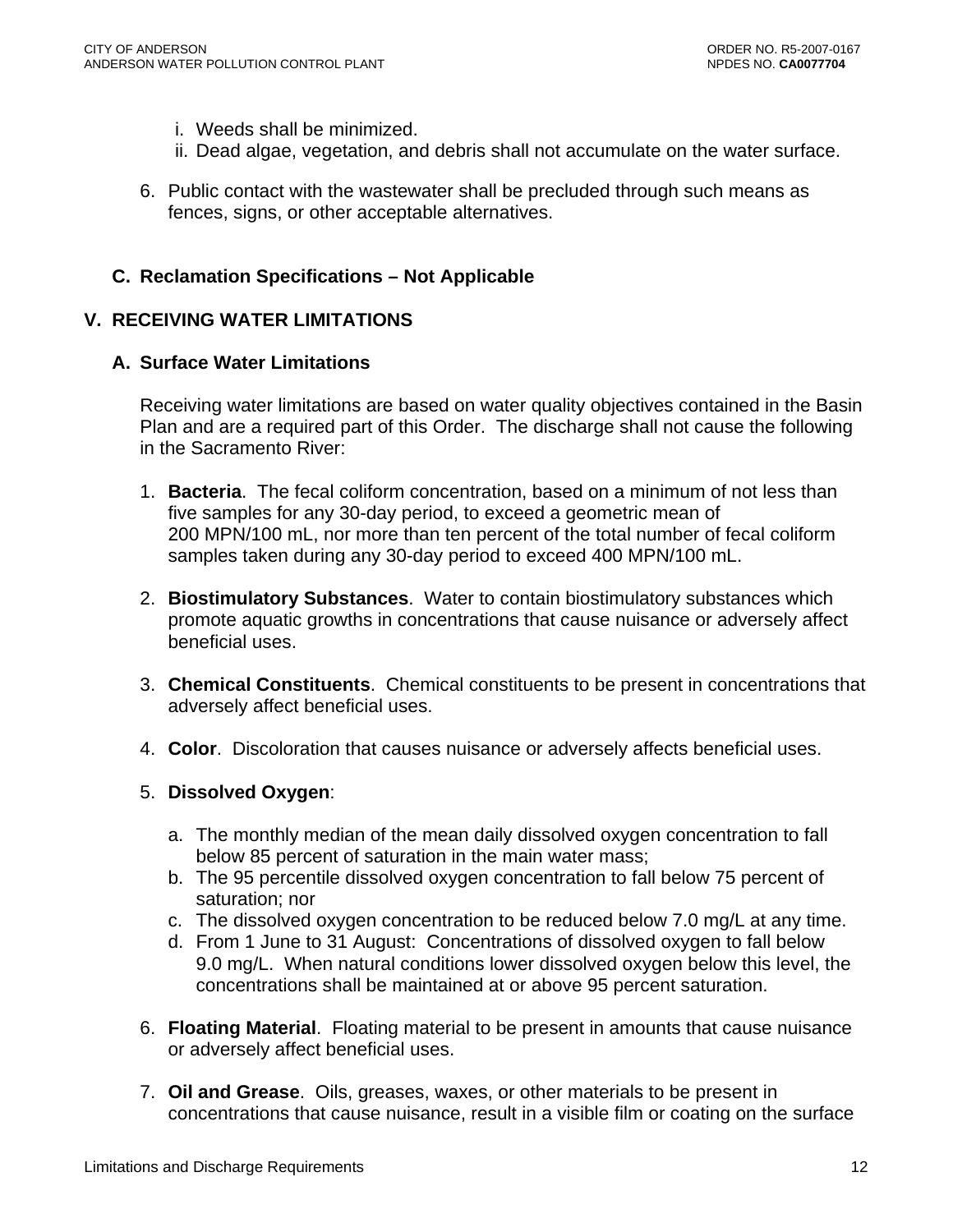of the water or on objects in the water, or otherwise adversely affect beneficial uses.

8. **pH**. The pH to be depressed below 6.5, raised above 8.5, nor changed by more than 0.5 units.

#### 9. **Pesticides**:

- a. Pesticides to be present, individually or in combination, in concentrations that adversely affect beneficial uses;
- b. Pesticides to be present in bottom sediments or aquatic life in concentrations that adversely affect beneficial uses;
- c. Total identifiable persistent chlorinated hydrocarbon pesticides to be present in the water column at concentrations detectable within the accuracy of analytical methods approved by USEPA or the Executive Officer.
- d. Pesticide concentrations to exceed those allowable by applicable antidegradation policies (see State Water Board Resolution No. 68-16 and 40 CFR §131.12.).
- e. Pesticide concentrations to exceed the lowest levels technically and economically achievable.
- f. Pesticides to be present in concentration in excess of the maximum contaminant levels set forth in California Code of Regulations, Title 22, Division 4, Chapter 15.
- g. Thiobencarb to be present in excess of 1.0 ug/L.
- h. Diazinon concentrations in excess of 0.080 ug/L (1-hour average) or 0.050 ug/L (4-day average) to occur more than once every three years on average.

### 10. **Radioactivity**:

- a. Radionuclides to be present in concentrations that are harmful to human, plant, animal, or aquatic life nor that result in the accumulation of radionuclides in the food web to an extent that presents a hazard to human, plant, animal, or aquatic life.
- b. Radionuclides to be present in excess of the maximum contaminant levels specified in Table 4 (MCL Radioactivity) of Section 64443 of Title 22 of the California Code of Regulations.
- 11.**Suspended Sediments**. The suspended sediment load and suspended sediment discharge rate of surface waters to be altered in such a manner as to cause nuisance or adversely affect beneficial uses.
- 12.**Settleable Substances**. Substances to be present in concentrations that result in the deposition of material that causes nuisance or adversely affects beneficial uses.
- 13. **Suspended Material**. Suspended material to be present in concentrations that cause nuisance or adversely affect beneficial uses.
- 14.**Taste and Odors**. Taste- or odor-producing substances to be present in concentrations that impart undesirable tastes or odors to fish flesh or other edible products of aquatic origin, or that cause nuisance, or otherwise adversely affect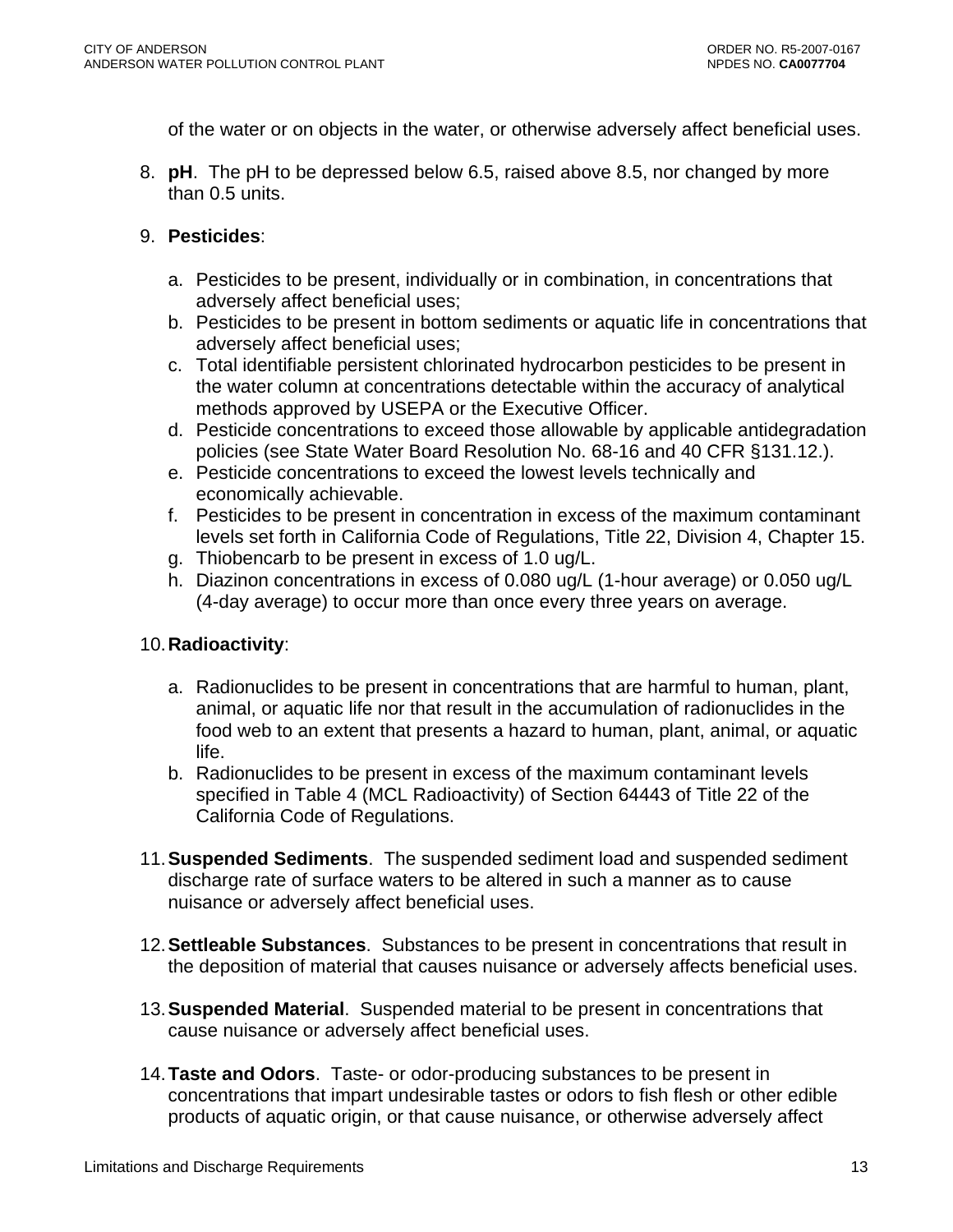<span id="page-13-0"></span>beneficial uses.

- 15. **Temperature**. The natural temperature to be increased by more than 5°F, or to higher than 56°F when such an increase will be detrimental to the fishery, whichever is more restrictive.
- 16.**Toxicity**. Toxic substances to be present, individually or in combination, in concentrations that produce detrimental physiological responses in human, plant, animal, or aquatic life.
- 17. **Turbidity**. The turbidity to increase as follows:
	- a. More than 1 Nephelometric Turbidity Unit (NTU) where natural turbidity is between 0 and 5 NTUs.
	- b. More than 20 percent where natural turbidity is between 5 and 50 NTUs.
	- c. More than 10 NTU where natural turbidity is between 50 and 100 NTUs.
	- d. More than 10 percent where natural turbidity is greater than 100 NTUs.

#### **B. Groundwater Limitations**

- 1. The discharge shall not cause the groundwater to exceed water quality objectives, unreasonably affect beneficial uses, or cause a condition of pollution or nuisance. Any increase in total dissolved solids (TDS) or electrical conductivity (EC) concentrations, when compared to background, shall not exceed the increase typically caused by percolation discharge of domestic wastewater, and shall not violate water quality objectives, impact beneficial uses, or cause pollution or nuisance.
- 2. Release of waste constituents from any storage, treatment, or disposal component associated with the Facility shall not, in combination with other sources of the waste constituents, cause groundwater within influence of the Facility to contain waste constituents in concentrations in excess of natural background quality or that listed below, whichever is greater:
	- a. Total coliform organisms median of 2.2 MPN/100 mL over any seven-day period.
	- b. Chemical constituents in concentrations that adversely affect beneficial uses.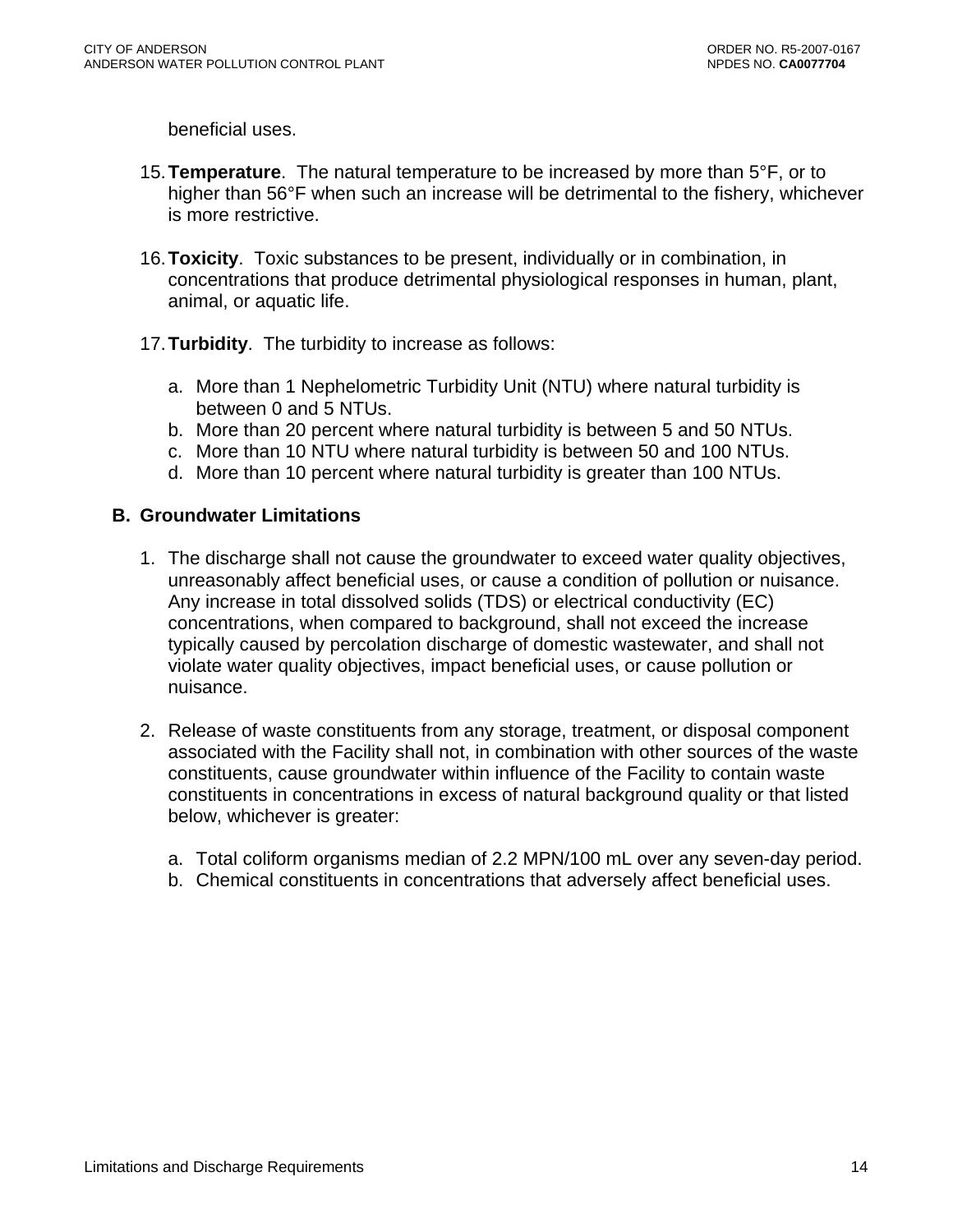### <span id="page-14-0"></span>**VI. PROVISIONS**

#### **A. Standard Provisions**

- 1. The Discharger shall comply with all Standard Provisions included in Attachment D of this Order.
- 2. The Discharger shall comply with the following provisions:
	- a. If the Discharger's wastewater treatment plant is publicly owned or subject to regulation by California Public Utilities Commission, it shall be supervised and operated by persons possessing certificates of appropriate grade according to Title 23, CCR, Division 3, Chapter 26.
	- b. After notice and opportunity for a hearing, this Order may be terminated or modified for cause, including, but not limited to:
		- i. violation of any term or condition contained in this Order;
		- ii. obtaining this Order by misrepresentation or by failing to disclose fully all relevant facts;
		- iii. a change in any condition that requires either a temporary or permanent reduction or elimination of the authorized discharge; and
		- iv. a material change in the character, location, or volume of discharge.

The causes for modification include:

- *New regulations.* New regulations have been promulgated under Section 405(d) of the Clean Water Act, or the standards or regulations on which the permit was based have been changed by promulgation of amended standards or regulations or by judicial decision after the permit was issued.
- *Land application plans.* When required by a permit condition to incorporate a land application plan for beneficial reuse of sewage sludge, to revise an existing land application plan, or to add a land application plan.
- *Change in sludge use or disposal practice.* Under 40 Code of Federal Regulations (CFR) 122.62(a)(1), a change in the Discharger's sludge use or disposal practice is a cause for modification of the permit. It is cause for revocation and reissuance if the Discharger requests or agrees.

The Regional Water Board may review and revise this Order at any time upon application of any affected person or the Regional Water Board's own motion.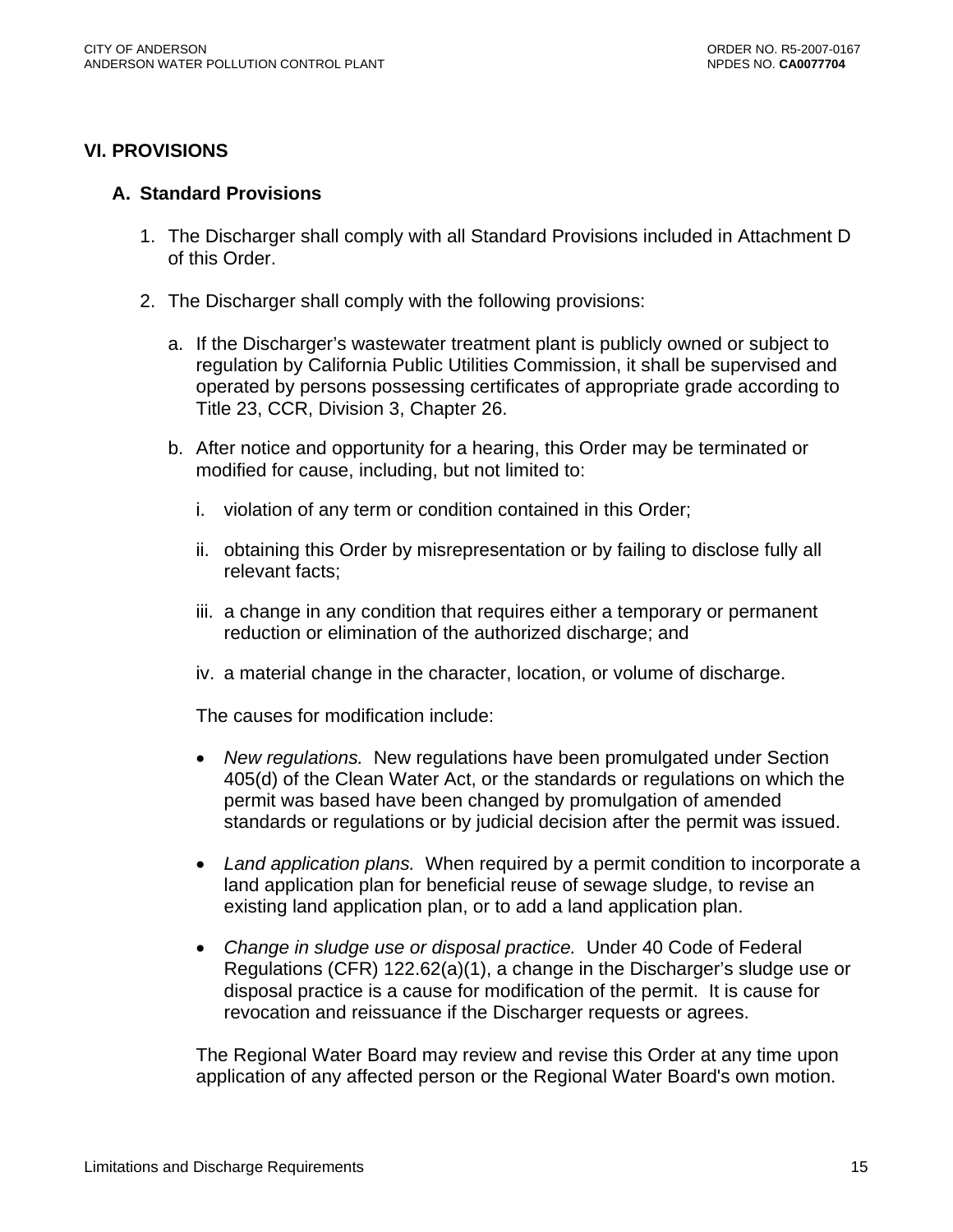c. If a toxic effluent standard or prohibition (including any scheduled compliance specified in such effluent standard or prohibition) is established under Section 307(a) of the CWA, or amendments thereto, for a toxic pollutant that is present in the discharge authorized herein, and such standard or prohibition is more stringent than any limitation upon such pollutant in this Order, the Regional Water Board will revise or modify this Order in accordance with such toxic effluent standard or prohibition.

The Discharger shall comply with effluent standards and prohibitions within the time provided in the regulations that establish those standards or prohibitions, even if this Order has not yet been modified.

- d. This Order shall be modified, or alternately revoked and reissued, to comply with any applicable effluent standard or limitation issued or approved under Sections 301(b)(2)(C) and (D), 304(b)(2), and 307(a)(2) of the CWA, if the effluent standard or limitation so issued or approved:
	- i. contains different conditions or is otherwise more stringent than any effluent limitation in the Order; or
	- ii. controls any pollutant limited in the Order.

The Order, as modified or reissued under this paragraph, shall also contain any other requirements of the CWA then applicable.

- e. The provisions of this Order are severable. If any provision of this Order is found invalid, the remainder of this Order shall not be affected.
- f. The Discharger shall take all reasonable steps to minimize any adverse effects to waters of the State or users of those waters resulting from any discharge or sludge use or disposal in violation of this Order. Reasonable steps shall include such accelerated or additional monitoring as necessary to determine the nature and impact of the non-complying discharge or sludge use or disposal.
- g. The Discharger shall ensure compliance with any existing or future pretreatment standard promulgated by USEPA under Section 307 of the CWA, or amendment thereto, for any discharge to the municipal system.
- h. The discharge of any radiological, chemical or biological warfare agent or highlevel, radiological waste is prohibited.
- i. A copy of this Order shall be maintained at the discharge facility and be available at all times to operating personnel. Key operating personnel shall be familiar with its content.
- j. Safeguard to electric power failure: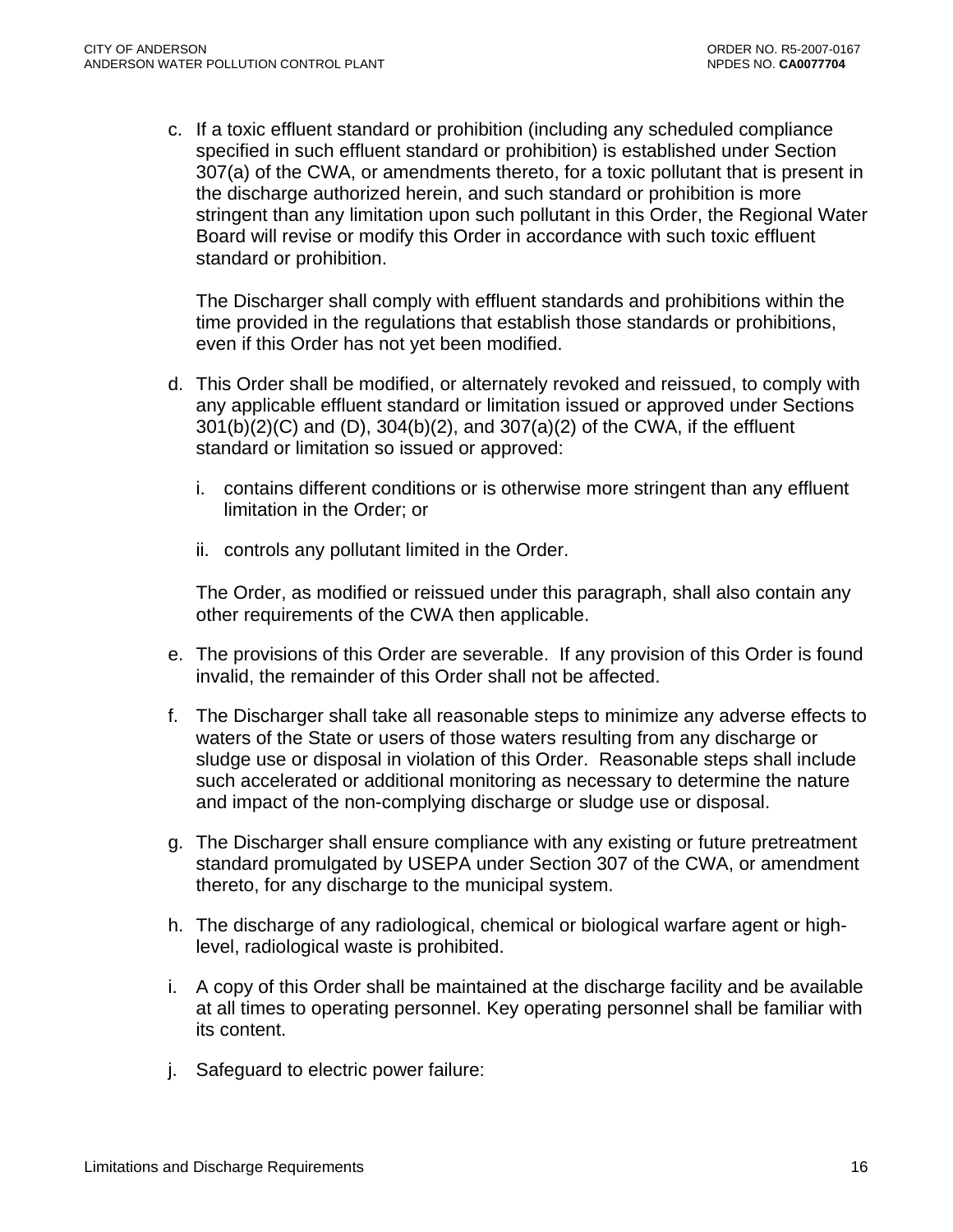- i. The Discharger shall provide safeguards to assure that, should there be reduction, loss, or failure of electric power, the discharge shall comply with the terms and conditions of this Order.
- ii. Upon written request by the Regional Water Board the Discharger shall submit a written description of safeguards. Such safeguards may include alternate power sources, standby generators, retention capacity, operating procedures, or other means. A description of the safeguards provided shall include an analysis of the frequency, duration, and impact of power failures experienced over the past five years on effluent quality and on the capability of the Discharger to comply with the terms and conditions of the Order. The adequacy of the safeguards is subject to the approval of the Regional Water Board.
- iii. Should the treatment works not include safeguards against reduction, loss, or failure of electric power, or should the Regional Water Board not approve the existing safeguards, the Discharger shall, within ninety days of having been advised in writing by the Regional Water Board that the existing safeguards are inadequate, provide to the Regional Water Board and USEPA a schedule of compliance for providing safeguards such that in the event of reduction, loss, or failure of electric power, the Discharger shall comply with the terms and conditions of this Order. The schedule of compliance shall, upon approval of the Regional Water Board, become a condition of this Order.
- k. The Discharger, upon written request of the Regional Water Board, shall file with the Board a technical report on its preventive (failsafe) and contingency (cleanup) plans for controlling accidental discharges, and for minimizing the effect of such events. This report may be combined with that required under Regional Water Board Standard Provision VI.A.2.m.

The technical report shall:

- i. Identify the possible sources of spills, leaks, untreated waste by-pass, and contaminated drainage. Loading and storage areas, power outage, waste treatment unit outage, and failure of process equipment, tanks and pipes should be considered.
- ii. Evaluate the effectiveness of present facilities and procedures and state when they became operational.
- iii. Predict the effectiveness of the proposed facilities and procedures and provide an implementation schedule containing interim and final dates when they will be constructed, implemented, or operational.

The Regional Water Board, after review of the technical report, may establish conditions which it deems necessary to control accidental discharges and to minimize the effects of such events. Such conditions shall be incorporated as part of this Order, upon notice to the Discharger.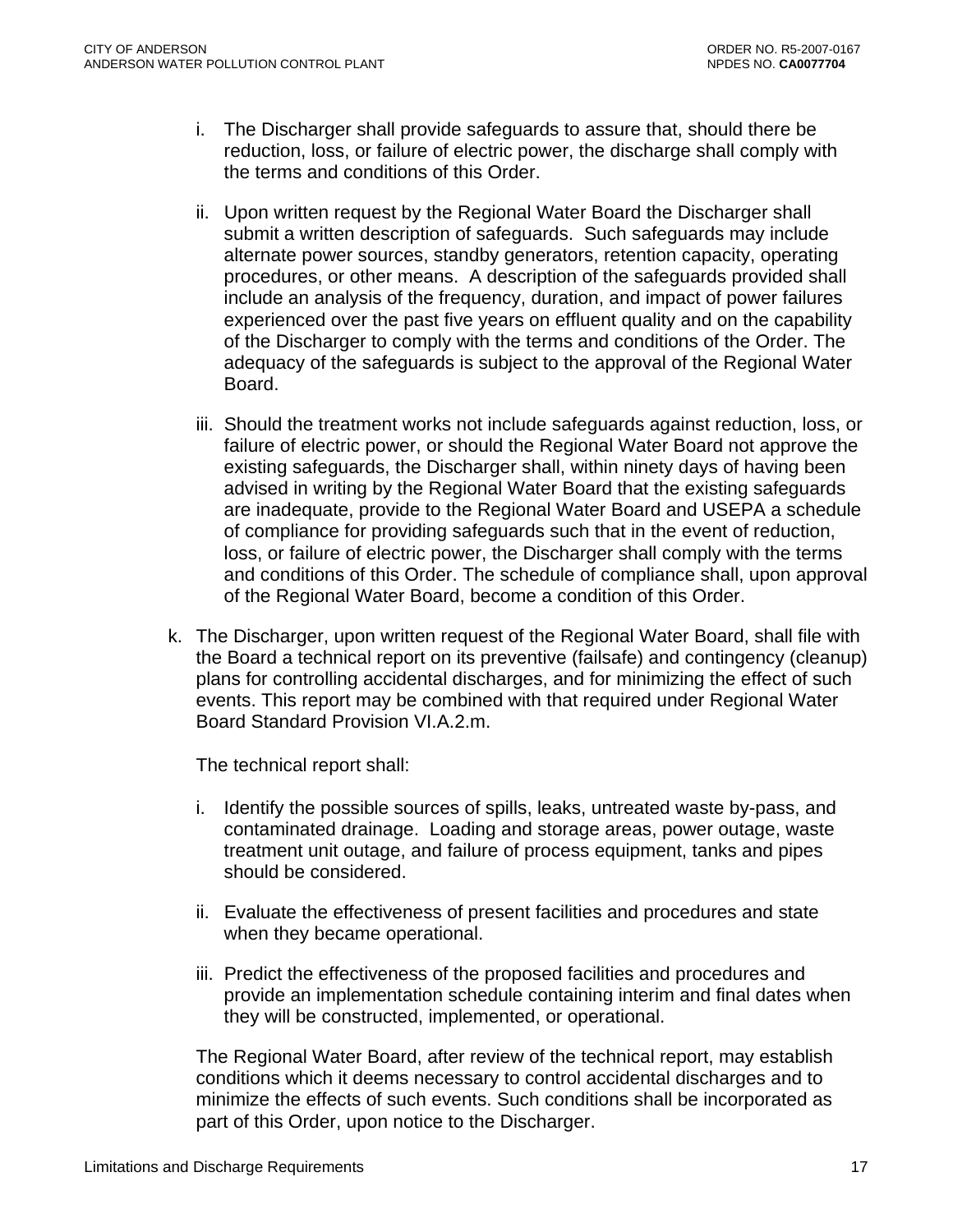- l. A publicly owned treatment works (POTW) whose waste flow has been increasing, or is projected to increase, shall estimate when flows will reach hydraulic and treatment capacities of its treatment and disposal facilities. The projections shall be made in January, based on the last three years' average dry weather flows, peak wet weather flows and total annual flows, as appropriate. When any projection shows that capacity of any part of the facilities may be exceeded in four years, the Discharger shall notify the Regional Water Board by 31 January. A copy of the notification shall be sent to appropriate local elected officials, local permitting agencies and the press. Within 120 days of the notification, the Discharger shall submit a technical report showing how it will prevent flow volumes from exceeding capacity or how it will increase capacity to handle the larger flows. The Regional Water Board may extend the time for submitting the report.
- m. The Discharger shall submit technical reports as directed by the Executive Officer. All technical reports required herein that involve planning, investigation, evaluation, or design, or other work requiring interpretation and proper application of engineering or geologic sciences, shall be prepared by or under the direction of persons registered to practice in California pursuant to California Business and Professions Code, sections 6735, 7835, and 7835.1. To demonstrate compliance with Title 16, CCR, sections 415 and 3065, all technical reports must contain a statement of the qualifications of the responsible registered professional(s). As required by these laws, completed technical reports must bear the signature(s) and seal(s) of the registered professional(s) in a manner such that all work can be clearly attributed to the professional responsible for the work.
- n. Laboratories that perform sample analyses must be identified in all monitoring reports submitted to the Regional Water Board and USEPA.
- o. The Discharger shall conduct analysis on any sample provided by USEPA as part of the Discharge Monitoring Quality Assurance (DMQA) program. The results of any such analysis shall be submitted to USEPA's DMQA manager.
- p. Effluent samples shall be taken downstream of the last addition of wastes to the treatment or discharge works where a representative sample may be obtained prior to mixing with the receiving waters. Samples shall be collected at such a point and in such a manner to ensure a representative sample of the discharge.
- q. All monitoring and analysis instruments and devices used by the Discharger to fulfill the prescribed monitoring program shall be properly maintained and calibrated as necessary, at least yearly, to ensure their continued accuracy.
- r. The Discharger shall file with the Regional Water Board technical reports on selfmonitoring performed according to the detailed specifications contained in the Monitoring and Reporting Program attached to this Order.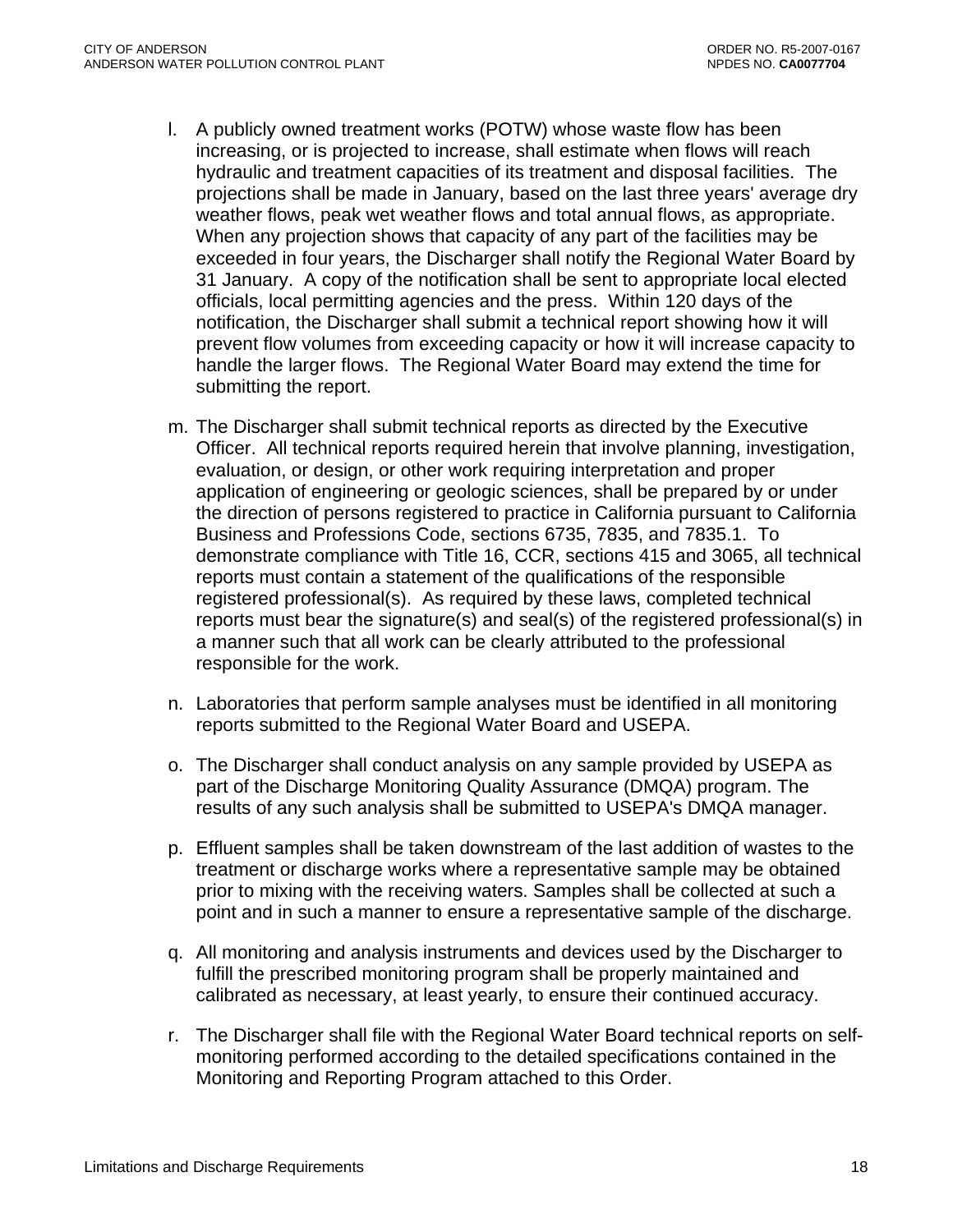- <span id="page-18-0"></span>s. The results of all monitoring required by this Order shall be reported to the Regional Water Board, and shall be submitted in such a format as to allow direct comparison with the limitations and requirements of this Order. Unless otherwise specified, discharge flows shall be reported in terms of the monthly average and the daily maximum discharge flows.
- t. The Regional Water Board is authorized to enforce the terms of this permit under several provisions of the CWC, including, but not limited to, sections 13385, 13386, and 13387.
- u. For POTWs, prior to making any change in the point of discharge, place of use, or purpose of use of treated wastewater that results in a decrease of flow in any portion of a watercourse, the Discharger must file a petition with the State Water Board, Division of Water Rights, and receive approval for such a change. (CWC section 1211).
- v. In the event the Discharger does not comply or will be unable to comply for any reason, with any prohibition, maximum daily effluent limitation, 1-hour average effluent limitation, or receiving water limitation contained in this Order, the Discharger shall notify the Regional Water Board by telephone (530) 224-4845 within 24 hours of having knowledge of such noncompliance, and shall confirm this notification in writing within five days, unless the Regional Water Board waives confirmation. The written notification shall include the information required by [Attachment D, Section V.E.1](#page-0-0) [40 CFR section 122.41(l)(6)(i)].

## **B. Monitoring and Reporting Program (MRP) Requirements**

1. The Discharger shall comply with the MRP, and future revisions thereto, in Attachment E of this Order.

## **C. Special Provisions**

### **1. Reopener Provisions**

- a. This Order may be reopened for modification, or revocation and reissuance, as a result of the detection of a reportable priority pollutant generated by special conditions included in this Order. These special conditions may be, but are not limited to, fish tissue sampling, whole effluent toxicity, monitoring requirements on internal waste stream(s), and monitoring for surrogate parameters. Additional requirements may be included in this Order as a result of the special condition monitoring data.
- b. Conditions that necessitate a major modification of a permit are described in 40 CFR section 122.62, including:
	- i. If new or amended applicable water quality standards are promulgated or approved pursuant to Section 303 of the CWA, or amendments thereto, this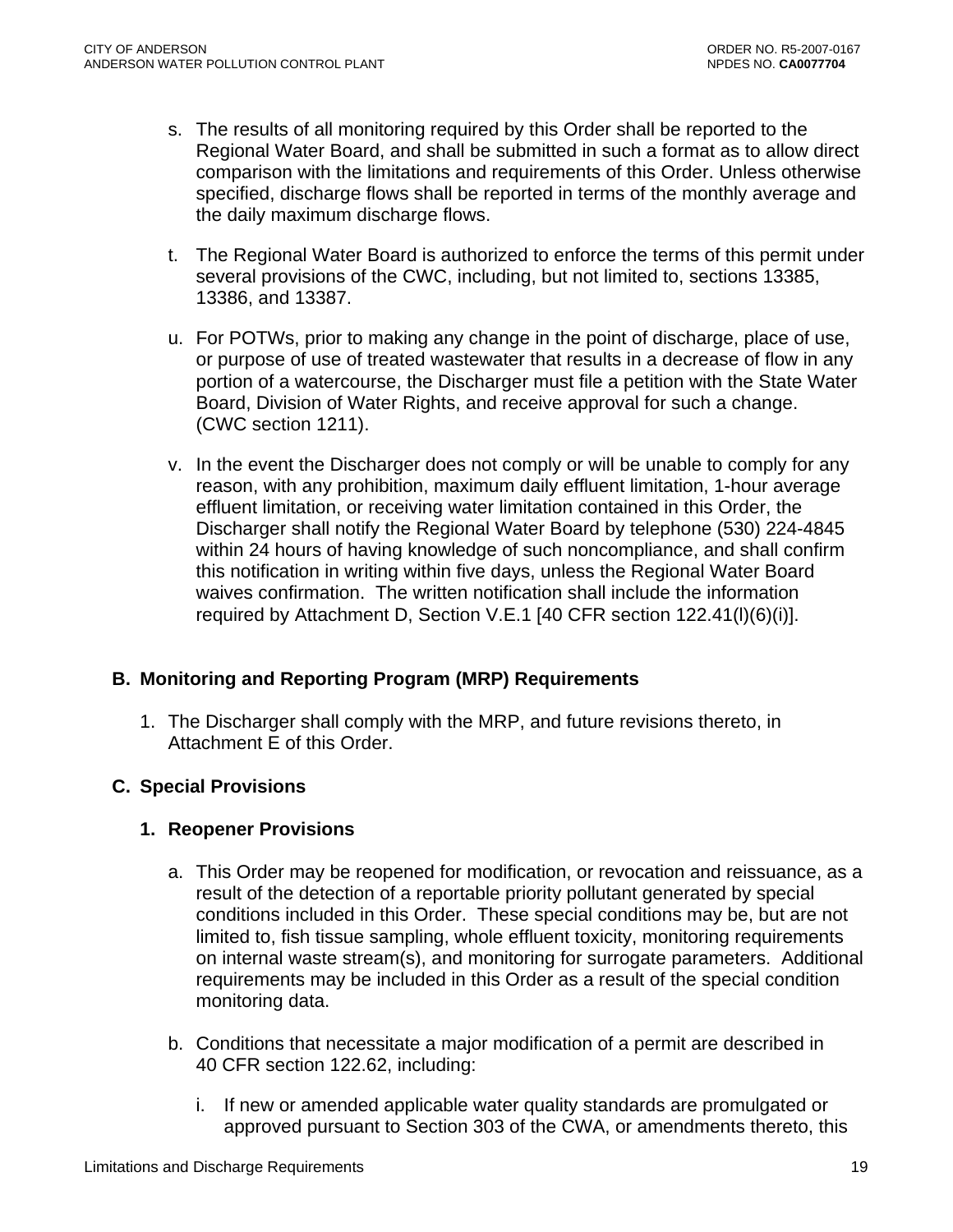permit may be reopened and modified in accordance with the new or amended standards.

- ii. When new information, that was not available at the time of permit issuance, would have justified different permit conditions at the time of issuance.
- c. **Mercury.** If mercury is found to be causing toxicity based on acute or chronic toxicity test results, or if a TMDL program is adopted, this Order may be reopened and an effluent limitation imposed. If the Regional Water Board determines that a mercury offset program is feasible for Dischargers subject to a NPDES permit, then this Order may be reopened to evaluate the need for a mercury offset program for the Discharger.
- d. **Whole Effluent Toxicity.** As a result of a Toxicity Reduction Evaluation (TRE), this Order may be reopened to include a chronic toxicity limitation, a new acute toxicity limitation, and/or a limitation for a specific toxicant identified in the TRE. Additionally, if the State Water Board revises the SIP's toxicity control provisions that would require the establishment of numeric chronic toxicity effluent limitations, this Order may be reopened to include a numeric chronic toxicity effluent limitation based on the new provisions.
- e. **Water Effects Ratios (WER) and Metal Translators.** A default WER of 1.0 has been used in this Order for calculating CTR criteria for applicable priority pollutant inorganic constituents.In addition, site-specific dissolved-to-total metal translators have been used to convert water quality objectives from dissolved to total recoverable when developing effluent limitations for zinc. If the Discharger performs studies to determine site-specific WERs and/or additional site-specific dissolved-to-total metal translators, this Order may be reopened to modify the effluent limitations for the applicable inorganic constituents.
- f. **Total Maximum Daily Loads (TMDL).** This Order may be reopened and modified as necessary to implement any TMDLs that are adopted or modified and are applicable to the receiving water.
- g. **Technical Studies.** This Order may be reopened for addition and/or modification of effluent limitations and requirements if the Discharger performs technical studies that demonstrate and justify a change or modification of effluent limits.
- h. **Effluent Quality and Treatment Performance.** This Order may be reopened, and the effluent limitations tightened, or other regulatory measures may be employed, to ensure that the quality of the receiving water is not unnecessarily degraded.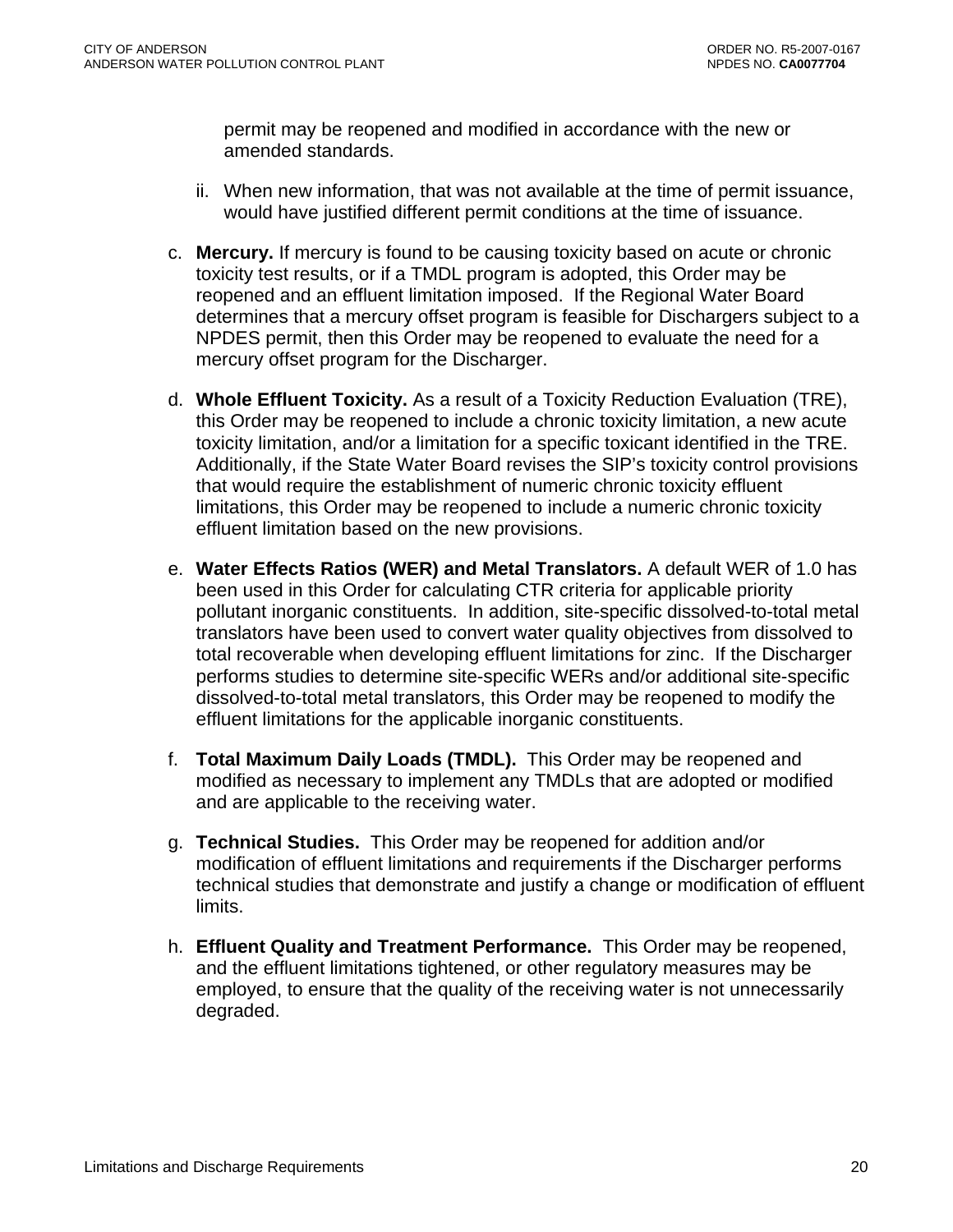### <span id="page-20-0"></span>**2. Special Studies, Technical Reports and Additional Monitoring Requirements**

- a. **Chronic Whole Effluent Toxicity.** For compliance with the Basin Plan's narrative toxicity objective, this Order requires the Discharger to conduct chronic whole effluent toxicity testing, as specified in the Monitoring and Reporting Program (Attachment E, Section V.). Furthermore, this Provision requires the Discharger to investigate the causes of, and identify corrective actions to reduce or eliminate effluent toxicity. If the discharge exceeds the toxicity numeric monitoring trigger established in this Provision, the Discharger is required to initiate a Toxicity Reduction Evaluation (TRE), in accordance with an approved TRE Work Plan, and take actions to mitigate the impact of the discharge and prevent reoccurrence of toxicity. A TRE is a site-specific study conducted in a stepwise process to identify the source(s) of toxicity and the effective control measures for effluent toxicity. TREs are designed to identify the causative agents and sources of whole effluent toxicity, evaluate the effectiveness of the toxicity control options, and confirm the reduction in effluent toxicity. This Provision includes requirements for the Discharger to develop and submit a TRE Work Plan and includes procedures for accelerated chronic toxicity monitoring and TRE initiation.
	- i. **Initial Investigative Toxicity Reduction Evaluation (TRE) Work Plan. Within 90 days of the effective date of this Order,** the Discharger shall submit to the Regional Water Board an Initial Investigative TRE Work Plan for approval by the Executive Officer. This should be a one to two page document including, at minimum:
		- a) A description of the investigation and evaluation techniques that will be used to identify potential causes and sources of effluent toxicity, effluent variability, and treatment system efficiency;
		- b) A description of the facility's methods of maximizing in-house treatment efficiency and good housekeeping practices, and a list of all chemicals used in operation of the facility; and
		- c) A discussion of who will conduct the Toxicity Identification Evaluation, if necessary (i.e. an in-house expert or outside contractor).
	- ii. **Accelerated Monitoring and TRE Initiation.** When the numeric toxicity monitoring trigger is exceeded during regular chronic toxicity monitoring, and the testing meets all test acceptability criteria, the Discharger shall initiate accelerated monitoring as required in the Accelerated Monitoring Specifications. WET testing results exceeding the monitoring trigger during accelerated monitoring demonstrates a pattern of toxicity and requires the Discharger to initiate a TRE to address the effluent toxicity.
	- iii. **Numeric Monitoring Trigger.** The numeric toxicity monitoring trigger is > **9 TUc** (where TUc = 100/NOEC). The monitoring trigger is not an effluent limitation; it is the toxicity threshold at which the Discharger is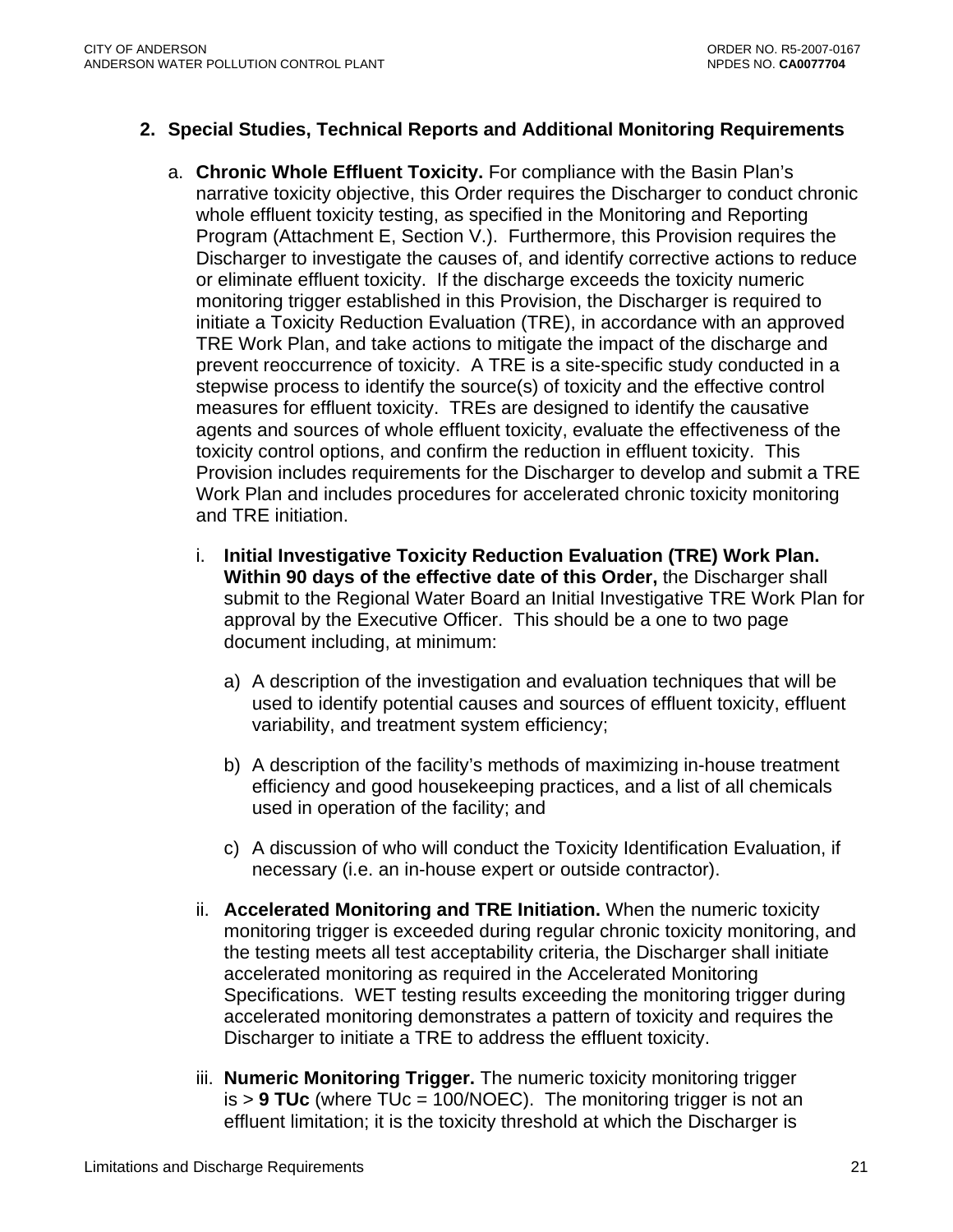- iv. **Accelerated Monitoring Specifications.** If the monitoring trigger is exceeded during regular chronic toxicity testing, within 14-days of notification by the laboratory of the test results, the Discharger shall initiate accelerated monitoring. Accelerated monitoring shall consist of four (4) chronic toxicity tests in a six-week period (i.e. one test every two weeks) using the species that exhibited toxicity. The following protocol shall be used for accelerated monitoring and TRE initiation:
	- a) If the results of four (4) consecutive accelerated monitoring tests do not exceed the monitoring trigger, the Discharger may cease accelerated monitoring and resume regular chronic toxicity monitoring. However, notwithstanding the accelerated monitoring results, if there is adequate evidence of a pattern of effluent toxicity, the Executive Officer may require that the Discharger initiate a TRE.
	- b) If the source(s) of the toxicity is easily identified (i.e. temporary plant upset), the Discharger shall make necessary corrections to the facility and shall continue accelerated monitoring until four (4) consecutive accelerated tests do not exceed the monitoring trigger. Upon confirmation that the effluent toxicity has been removed, the Discharger may cease accelerated monitoring and resume regular chronic toxicity monitoring.
	- c) If the result of any accelerated toxicity test exceeds the monitoring trigger, the Discharger shall cease accelerated monitoring and initiate a TRE to investigate the cause(s) of, and identify corrective actions to reduce or eliminate effluent toxicity. Within thirty (30) days of notification by the laboratory of the test results exceeding the monitoring trigger during accelerated monitoring, the Discharger shall submit a TRE Action Plan to the Regional Water Board including, at minimum:
		- 1) Specific actions the Discharger will take to investigate and identify the cause(s) of toxicity, including TRE WET monitoring schedule;
		- 2) Specific actions the Discharger will take to mitigate the impact of the discharge and prevent the recurrence of toxicity; and
		- 3) A schedule for these actions.

Within sixty (60) days of notification by the laboratory of the test results, the Discharger shall submit to the Regional Water Board a TRE Work Plan for approval by the Executive Officer. The TRE Work Plan shall outline the procedures for identifying the source(s) of, and reducing or eliminating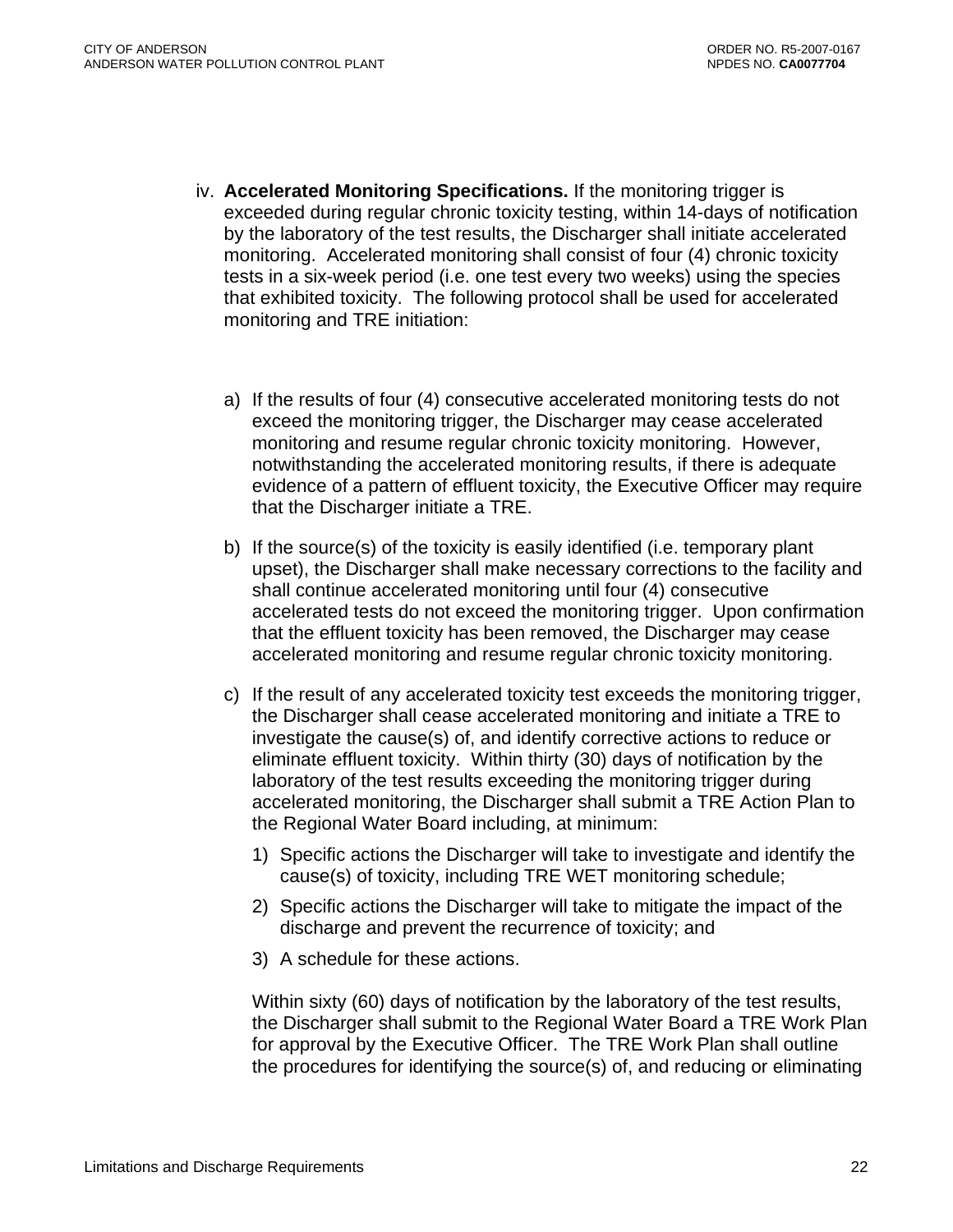effluent toxicity. The TRE Work Plan must be developed in accordance with EPA guidance<sup>2</sup>.

- <span id="page-22-0"></span>b. **Constituent Study**. Not Applicable.
- c. **Dilution Credit Justification Update.** The Discharger shall submit to the Regional Water Board an update of the dilution credits provided in the Anderson Mixing Zone Study for each effluent pollutant that has reasonable potential based on updated site-specific dilution ratios for specific criteria, i.e. acute, chronic, and human health criteria. An updated justification shall be submitted no later than **1 year prior to the expiration date of this Order** for approval by the Executive Officer.
- d. **Site-Specific Translator Study.** The Discharger shall submit to the Regional Board a site-specific translator study, performed in accordance with Section 1.4.1 of the SIP, by no later than **1 year prior to the expiration date of this Order** for approval by the Executive Officer.
- e. **BPTC Evaluation Tasks.** Not Applicable.

### **3. Best Management Practices and Pollution Prevention**

a. **Pollutant Minimization Program**. The Discharger shall develop and conduct a Pollutant Minimization Program (PMP) as further described below when there is evidence (e.g., sample results reported as DNQ when the effluent limitation is less than the MDL, sample results from analytical methods more sensitive than those methods required by this Order, presence of whole effluent toxicity, health advisories for fish consumption, results of benthic or aquatic organism tissue sampling) that a priority pollutant is present in the effluent above an effluent limitation and either: 1) A sample result is reported as DNQ and the effluent limitation is less than the RL; or 2) A sample result is reported as ND and the effluent limitation is less than the MDL, using definitions described in Attachment A and reporting protocols described in MRP Section X.

The PMP shall include, but not be limited to, the following actions and submittals acceptable to the Regional Water Board:

i. An annual review and semi-annual monitoring of potential sources of the reportable priority pollutant(s), which may include fish tissue monitoring and other bio-uptake sampling;

 $\overline{a}$ 

<sup>&</sup>lt;sup>2</sup> See Attachment F (Fact Sheet) Section VII.B.2.a. for a list of EPA guidance documents that must be considered in development of the TRE Workplan.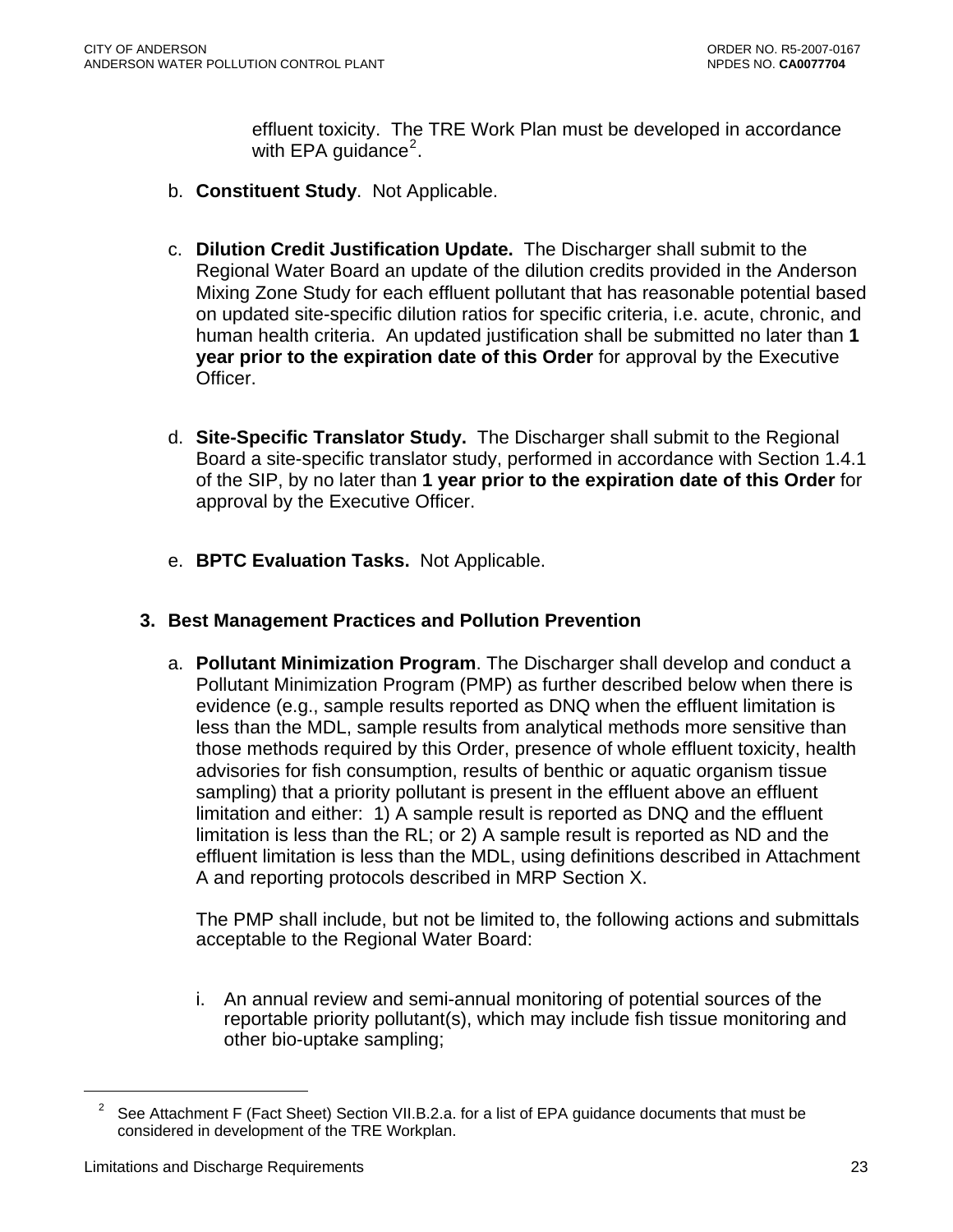- <span id="page-23-0"></span>ii. Quarterly monitoring for the reportable priority pollutant(s) in the influent to the wastewater treatment system;
- iii. Submittal of a control strategy designed to proceed toward the goal of maintaining concentrations of the reportable priority pollutant(s) in the effluent at or below the effluent limitation;
- iv. Implementation of appropriate cost-effective control measures for the reportable priority pollutant(s), consistent with the control strategy; and
- v. An annual status report that shall be sent to the Regional Water Board including:
	- (1) All PMP monitoring results for the previous year;
	- (2) A list of potential sources of the reportable priority pollutant(s);
	- (3) A summary of all actions undertaken pursuant to the control strategy; and
	- (4) A description of actions to be taken in the following year.
- **b. Salinity Evaluation and Minimization Plan.** The Discharger shall prepare a salinity evaluation and minimization plan to address sources of salinity from the Facility. The plan shall be completed and submitted to the Regional Water Board **within 2 years of the effective date of this Order** for approval by the Executive Officer.

### **4. Construction, Operation and Maintenance Specifications**

#### a. **Emergency Storage and Sludge Drying Pond Operating Requirements.**

- i. The treatment facilities and emergency storage ponds shall be designed, constructed, operated, and maintained to prevent inundation or washout due to floods with a 100-year return frequency.
- ii. Public contact with wastewater shall be precluded through such means as fences, signs, and other acceptable alternatives.
- iii. Ponds shall be managed to prevent breeding of mosquitoes. In particular,
	- a) An erosion control program should assure that small coves and irregularities are not created around the perimeter of the water surface.
	- b) Weeds shall be minimized.
	- c) Dead algae, vegetation, and debris shall not accumulate on the water surface.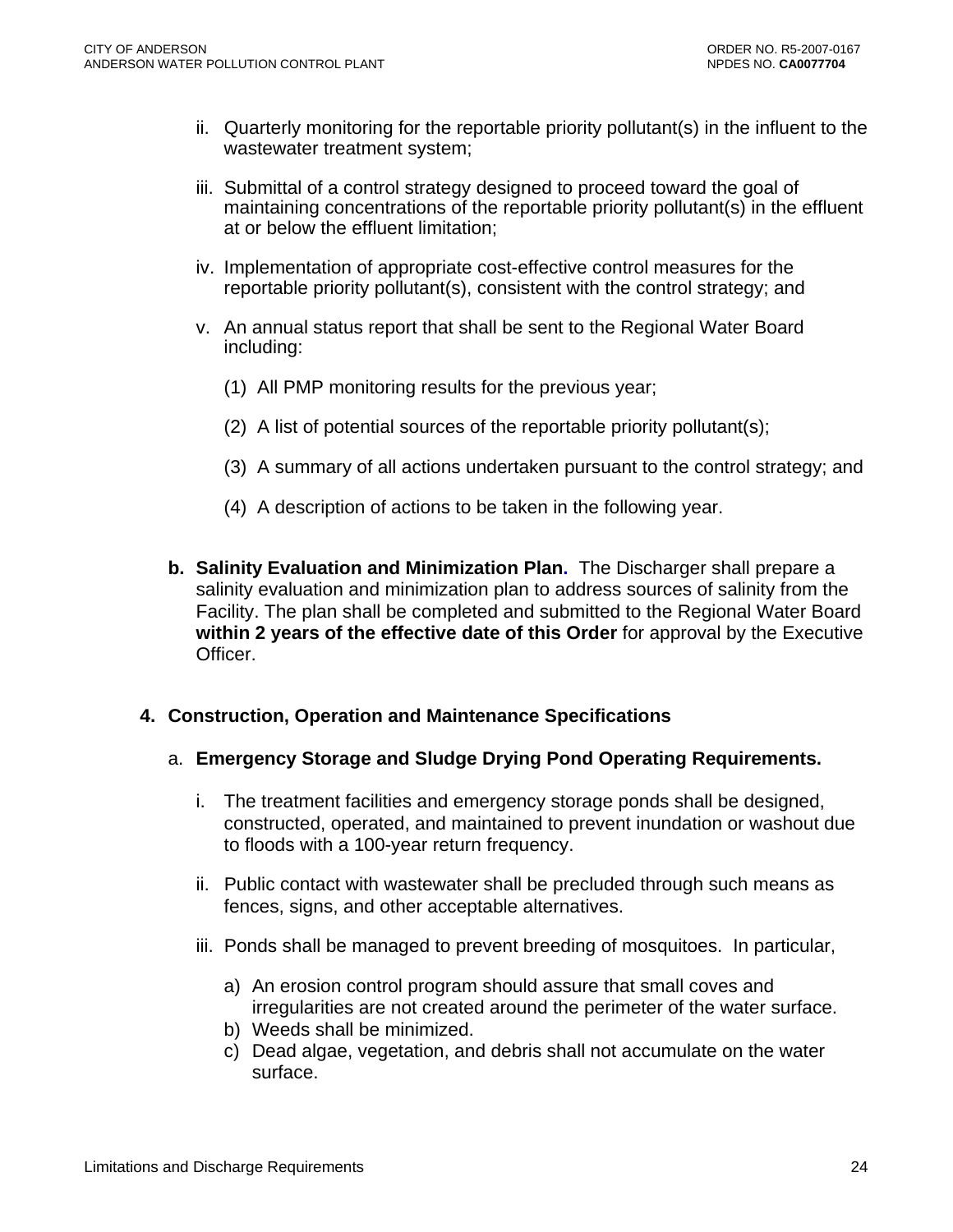- <span id="page-24-0"></span>iv. Freeboard shall never be less than two feet (measured vertically to the lowest point of overflow.
- v. Ponds shall have sufficient capacity to accommodate allowable wastewater flow and design seasonal precipitation and ancillary inflow and infiltration during the non-irrigation season. Design seasonal precipitation shall be based on total annual precipitation using a return period of 100 years, distributed monthly in accordance with historical rainfall patterns. Freeboard shall never be less than two feet (measured vertically to the lowest point of overflow).
- vi. Prior to the onset of the rainy season of each year, available pond storage capacity shall at least equal the volume necessary to comply with Land Discharge Specification B.2.

## **5. Special Provisions for Municipal Facilities (POTWs Only)**

#### a. **Pretreatment Requirements.**

- i. The Discharger shall implement, as more completely set forth in 40 CFR 403.5, the necessary legal authorities, programs, and controls to ensure that the following incompatible wastes are not introduced to the treatment system, where incompatible wastes are:
	- a) Wastes which create a fire or explosion hazard in the treatment works;
	- b) Wastes which will cause corrosive structural damage to treatment works, but in no case wastes with a pH lower than 5.0, unless the works is specially designed to accommodate such wastes;
	- c) Solid or viscous wastes in amounts which cause obstruction to flow in sewers, or which cause other interference with proper operation or treatment works;
	- d) Any waste, including oxygen demanding pollutants (BOD, *etc*.), released in such volume or strength as to cause inhibition or disruption in the treatment works, and subsequent treatment process upset and loss of treatment efficiency;
	- e) Heat in amounts that inhibit or disrupt biological activity in the treatment works, or that raise influent temperatures above 40°C (104°F), unless the Regional Water Board approves alternate temperature limits;
	- f) Petroleum oil, non-biodegradable cutting oil, or products of mineral oil origin in amounts that will cause interference or pass through;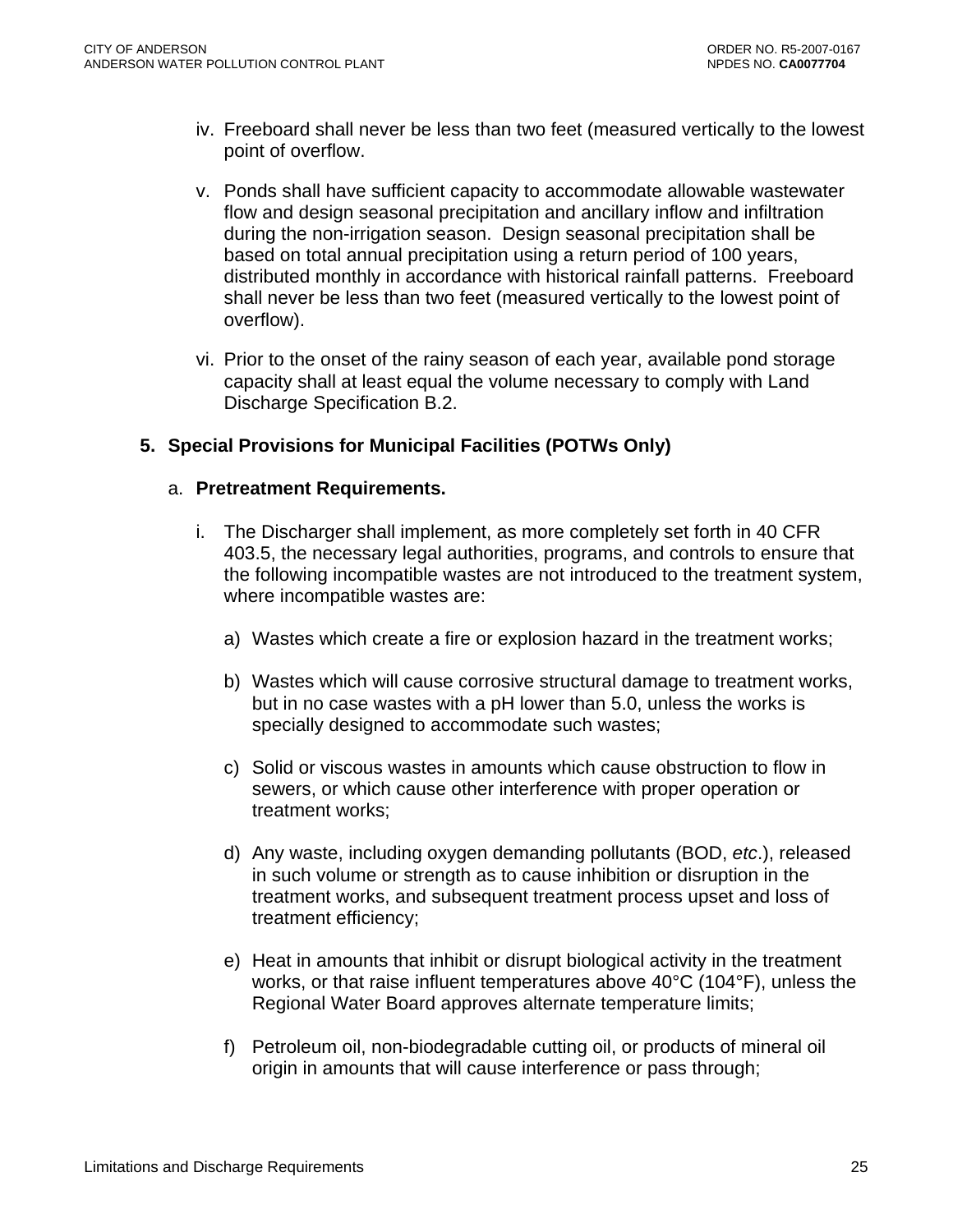- g) Pollutants which result in the presence of toxic gases, vapors, or fumes within the treatment works in a quantity that may cause acute worker health and safety problems; and:
- h) Any trucked or hauled pollutants, except at points predesignated by the Discharger.
- ii. The Discharger shall implement, as more completely set forth in 40 CFR 403.5, the legal authorities, programs, and controls necessary to ensure that indirect discharges do not introduce pollutants into the sewerage system that, either alone or in conjunction with a discharge or discharges from other sources:
	- a) Flow through the system to the receiving water in quantities or concentrations that cause a violation of this Order; or,
	- b) Inhibit or disrupt treatment processes, treatment system operations, or sludge processes, use, or disposal and either cause a violation of this Order or prevent sludge use or disposal in accordance with this Order.

### b. **Sludge/Biosolids Discharge Specifications**

- i. Collected screenings, residual sludge, biosolids, and other solids removed from liquid wastes shall be disposed of in a manner approved by the Executive Officer, and consistent with *Consolidated Regulations for Treatment, Storage, Processing, or Disposal of Solid Waste,* as set forth in Title 27, CCR, Division 2, Subdivision 1, section 20005, et seq. Removal for further treatment, disposal, or reuse at sites (i.e., landfill, composting sites, soil amendment sites) that are operated in accordance with valid waste discharge requirements issued by a regional water quality control board will satisfy these specifications.
- ii. Sludge and solid waste shall be removed from screens, sumps, ponds, clarifiers, etc. as needed to ensure optimal plant performance.
- iii. The treatment of sludge generated at the Facility shall be confined to the Facility property and conducted in a manner that precludes infiltration of waste constituents into soils in a mass or concentration that will violate Groundwater Limitations V.B. In addition, the storage of residual sludge, solid waste, and biosolids on Facility property shall be temporary and controlled, and contained in a manner that minimizes leachate formation and precludes infiltration of waste constituents into soils in a mass or concentration that will violate Groundwater Limitations V.B.
- iv. The use and disposal of biosolids shall comply with existing Federal and State laws and regulations, including permitting requirements and technical standards included in 40 CFR 503. If the State Water Board and the Regional Water Board are given the authority to implement regulations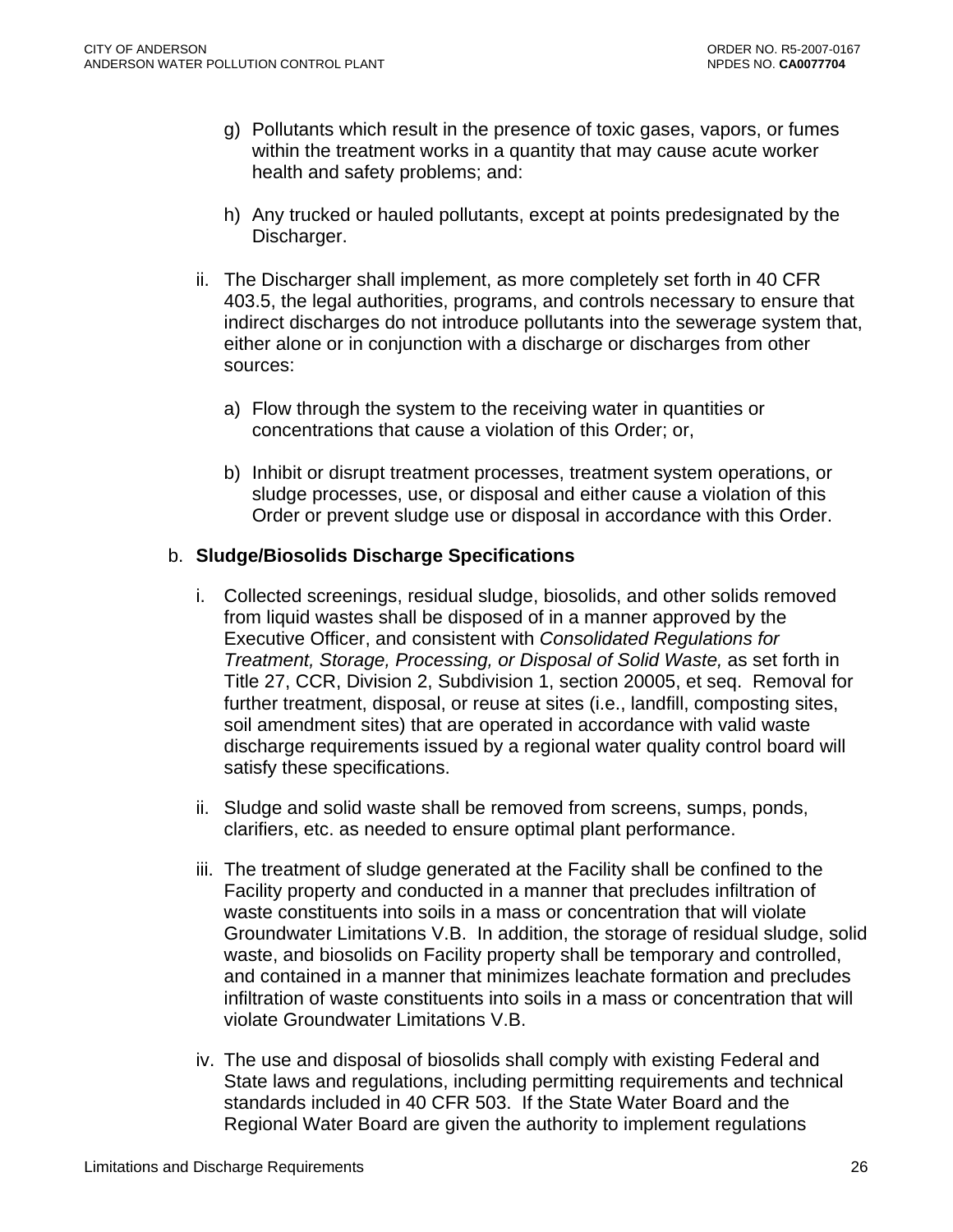contained in 40 CFR 503, this Order may be reopened to incorporate appropriate time schedules and technical standards. The Discharger must comply with the standards and time schedules contained in 40 CFR 503 whether or not they have been incorporated into this Order.

### c. **Biosolids Disposal Requirements**

- i. The Discharger shall comply with the Monitoring and Reporting Program for biosolids disposal contained in Attachment E.
- ii. Any proposed change in biosolids use or disposal practice from a previously approved practice shall be reported to the Executive Officer and U.S. EPA Regional Administrator at least **90 days** in advance of the change.
- iii. The Discharger is encouraged to comply with the "Manual of Good Practice for Agricultural Land Application of Biosolids" developed by the California Water Environment Association.

#### d. **Biosolids Storage Requirements**

- i. Facilities for the storage of Class B biosolids shall be located, designed and maintained to restrict public access to biosolids.
- ii. Biosolids storage facilities shall be designed and maintained to prevent washout or inundation from a storm or flood with a return frequency of 100 years.
- iii. Biosolids storage facilities, which contain biosolids, shall be designed and maintained to contain all storm water falling on the biosolids storage area during a rainfall year with a return frequency of 100 years.
- iv. Biosolids storage facilities shall be designed, maintained and operated to minimize the generation of leachate.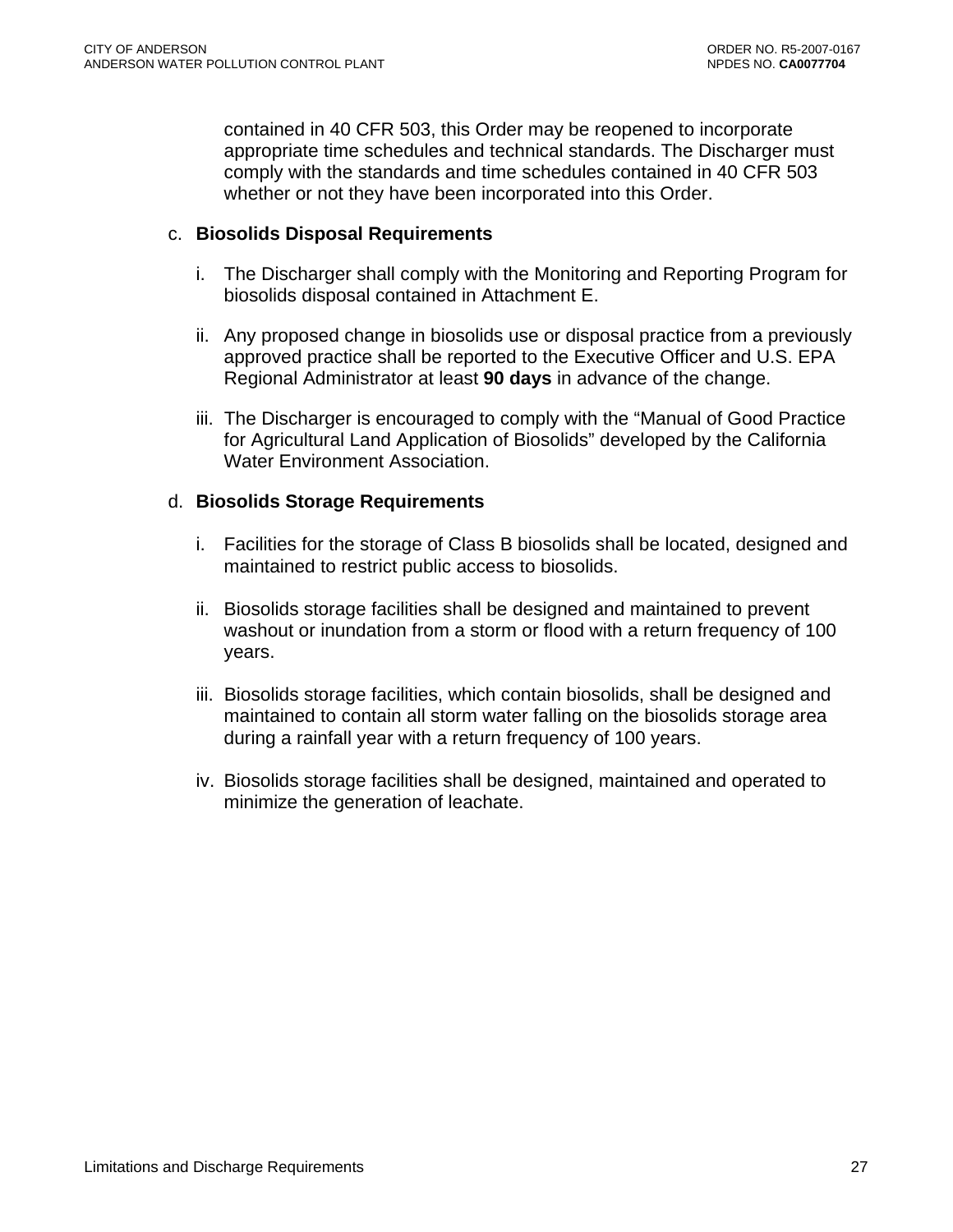<span id="page-27-0"></span>e. **Collection System.** On May 2, 2006, the State Water Board adopted State Water Board Order 2006-0003, a Statewide General WDR for Sanitary Sewer Systems. The Discharger shall be subject to the requirements of Order 2006- 0003 and any future revisions thereto. Order 2006-0003 requires that all public agencies that currently own or operate sanitary sewer systems apply for coverage under the General WDR. The Discharger has applied for and has been approved for coverage under State Water Board Order 2006-0003 for operation of its wastewater collection system.

Regardless of the coverage obtained under Order 2006-0003, the Discharger's collection system is part of the treatment system that is subject to this Order. As such, pursuant to federal regulations, the Discharger must properly operate and maintain its collection system [40 CFR section 122.41(e)], report any noncompliance [40 CFR section 122.41(l)(6) and (7)], and mitigate any discharge from the collection system in violation of this Order [40 CFR. section 122.41(d)].

f. This permit, and the Monitoring and Reporting Program which is a part of this permit, requires that certain parameters be monitored on a continuous basis. The wastewater treatment plant is not staffed on a full time basis. Permit violations or system upsets can go undetected during this period. The Discharger is required to establish an electronic system for operator notification for continuous recording device alarms. For existing continuous monitoring systems, the electronic notification system shall be installed **within six months of adoption** of this permit. For systems installed following permit adoption, the notification system shall be installed simultaneously.

## **6. Other Special Provisions**

a. In the event of any change in control or ownership of land or waste discharge facilities presently owned or controlled by the Discharger, the Discharger shall notify the succeeding owner or operator of the existence of this Order by letter, a copy of which shall be immediately forwarded to the Regional Water Board.

To assume operation under this Order, the succeeding owner or operator must apply in writing to the Executive Officer requesting transfer of the Order. The request must contain the requesting entity's full legal name, the State of incorporation if a corporation, address and telephone number of the persons responsible for contact with the Regional Water Board and a statement. The statement shall comply with the signatory and certification requirements in the Federal Standard Provisions (Attachment D, Section V.B.) and state that the new owner or operator assumes full responsibility for compliance with this Order. Failure to submit the request shall be considered a discharge without requirements, a violation of the California Water Code. Transfer shall be approved or disapproved in writing by the Executive Officer.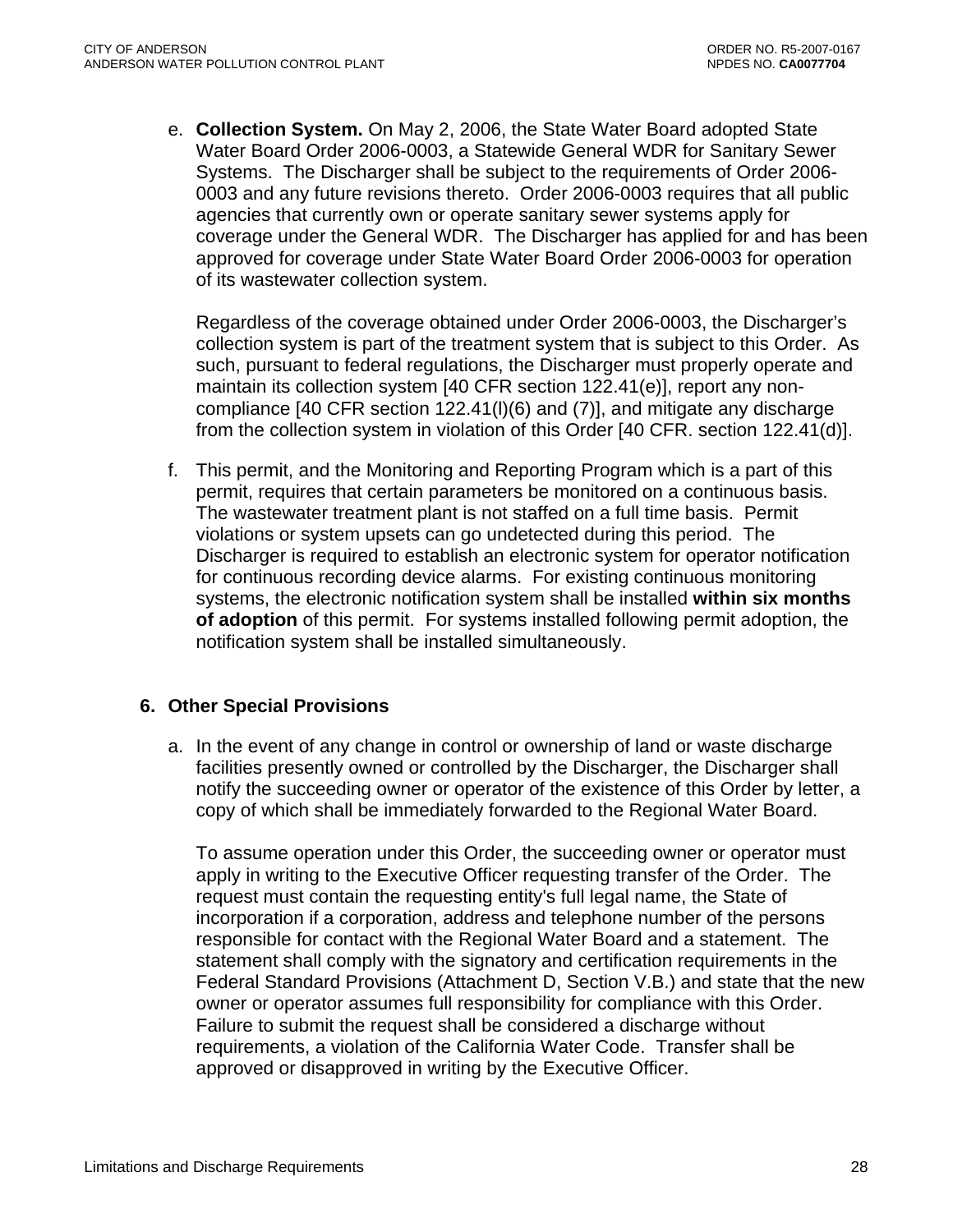# **7. Compliance Schedules – Not Applicable**

### <span id="page-28-0"></span>**VII. COMPLIANCE DETERMINATION**

Compliance with the limitations contained in this Order will be determined as specified below:

- A. **Persistent Chlorinated Hydrocarbon Pesticides Receiving Water Limitations.** The non-detectable (ND) limitation applies to each individual pesticide. No individual pesticide may be present in the receiving water at detectable concentrations. The Discharger shall use USEPA standard analytical techniques for persistent chlorinated hydrocarbon pesticides with a minimum acceptable reporting level as indicated in appendix 4 of the SIP.
- B. **BOD and TSS Effluent Limitations**. Compliance with the final effluent limitations for BOD and TSS required in **Section IV.A.1.a.** shall be ascertained by 24-hour composite samples. Compliance with effluent limitations **Section IV.A.1.b.** for percent removal shall be calculated using the arithmetic mean of 20°C BOD (5-day) and total suspended solids in effluent samples collected over a monthly period as a percentage of the arithmetic mean of the values for influent samples collected at approximately the same times during the same period.
- C. **Average Daily Discharge Flow Effluent Limitations**. The Average Daily Discharge Flow represents the daily average flow when groundwater is at or near normal and runoff is not occurring. Compliance with the Average Daily Discharge Flow effluent limitations will be measured at times when groundwater is at or near normal and runoff is not occurring.
- D. **Total Residual Chlorine Effluent Limitations.** Continuous monitoring analyzers for chlorine residual or for dechlorination agent residual in the effluent are appropriate methods for compliance determination. A positive residual dechlorination agent in the effluent indicates that chlorine is not present in the discharge, which demonstrates compliance with the effluent limitations. This type of monitoring can also be used to prove that some chlorine residual exceedances are false positives. Continuous monitoring data showing either a positive dechlorination agent residual or a chlorine residual at or below the prescribed limit are sufficient to show compliance with the total residual chlorine effluent limitations, as long as the instruments are maintained and calibrated in accordance with the manufacturer's recommendations.

Any excursion above the 1-hour average or 4-day average total residual chlorine effluent limitations is a violation. If the Discharger conducts continuous monitoring and the Discharger can demonstrate, through data collected from a back-up monitoring system, that a chlorine spike recorded by the continuous monitor was not actually due to chlorine, then any excursion resulting from the recorded spike will not be considered an exceedance, but rather reported as a false positive.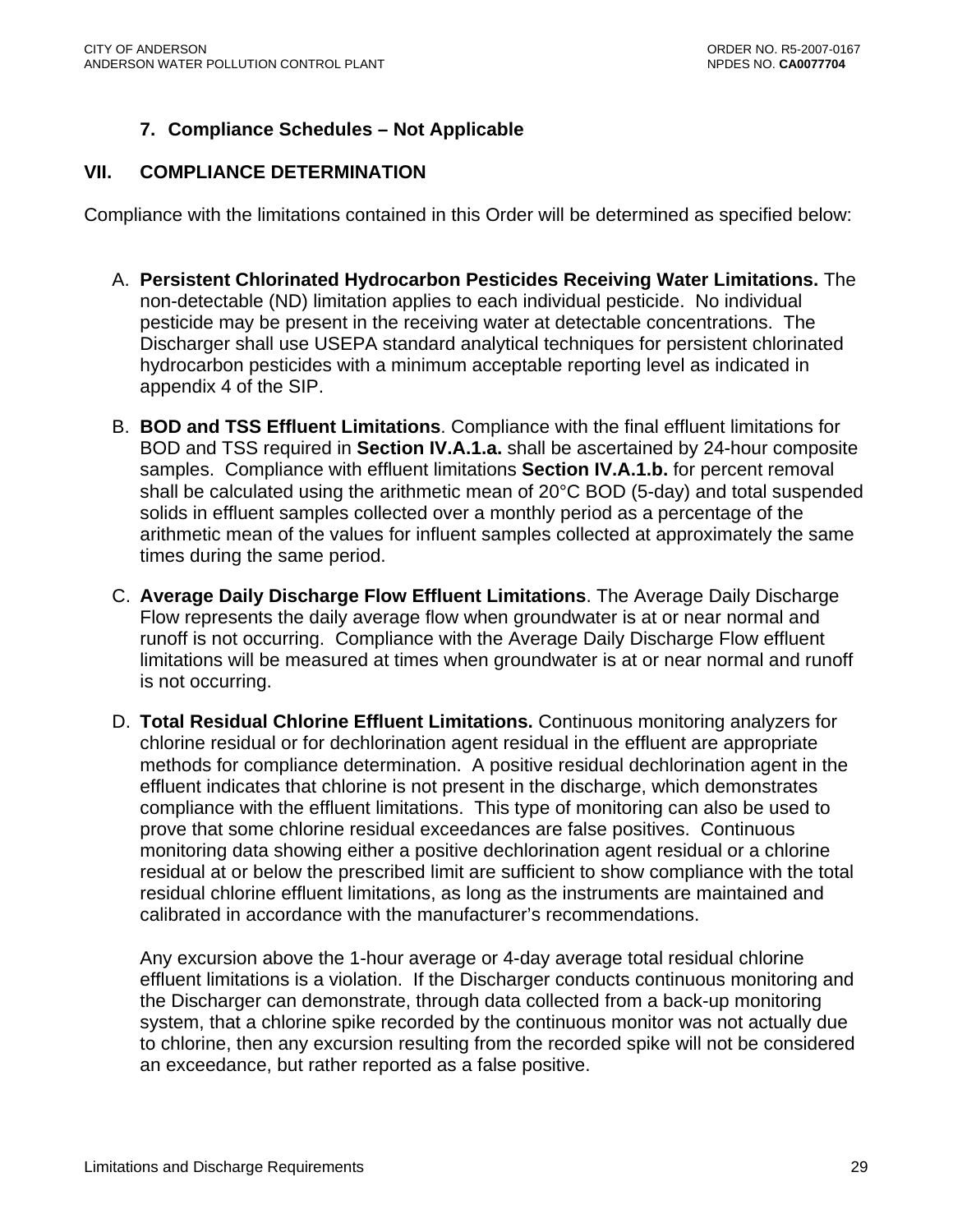# <span id="page-29-0"></span>**ATTACHMENT A – DEFINITIONS**

**Arithmetic Mean (u),** also called the average, is the sum of measured values divided by the number of samples. For ambient water concentrations, the arithmetic mean is calculated as follows:

Arithmetic mean = u =  $\Sigma x / n$  where:  $\Sigma x$  is the sum of the measured ambient water concentrations, and n is the number of samples.

**Average Monthly Effluent Limitation (AMEL):** the highest allowable average of daily discharges over a calendar month, calculated as the sum of all daily discharges measured during a calendar month divided by the number of daily discharges measured during that month.

**Average Weekly Effluent Limitation (AWEL):** the highest allowable average of daily discharges over a calendar week (Sunday through Saturday), calculated as the sum of all daily discharges measured during a calendar week divided by the number of daily discharges measured during that week.

**Best Practicable Treatment or Control (BPTC):** BPTC is a requirement of State Water Resources Control Board Resolution 68-16 – "Statement of Policy with Respect to Maintaining High Quality of Waters in California" (referred to as the "Antidegradation Policy"). BPTC is the treatment or control of a discharge necessary to assure that, *"(a) a pollution or nuisance will not occur and (b) the highest water quality consistent with maximum benefit to the people of the State will be maintained."* Pollution is defined in CWC Section 13050(I). In general, an exceedance of a water quality objective in the Basin Plan constitutes "pollution".

**Bioaccumulative** pollutants are those substances taken up by an organism from its surrounding medium through gill membranes, epithelial tissue, or from food and subsequently concentrated and retained in the body of the organism.

**Carcinogenic** pollutants are substances that are known to cause cancer in living organisms.

**Coefficient of Variation (***CV***)** is a measure of the data variability and is calculated as the estimated standard deviation divided by the arithmetic mean of the observed values.

**Daily Discharge:** Daily Discharge is defined as either: (1) the total mass of the constituent discharged over the calendar day (12:00 am through 11:59 pm) or any 24-hour period that reasonably represents a calendar day for purposes of sampling (as specified in the permit), for a constituent with limitations expressed in units of mass or; (2) the unweighted arithmetic mean measurement of the constituent over the day for a constituent with limitations expressed in other units of measurement (e.g., concentration).

The daily discharge may be determined by the analytical results of a composite sample taken over the course of one day (a calendar day or other 24-hour period defined as a day) or by the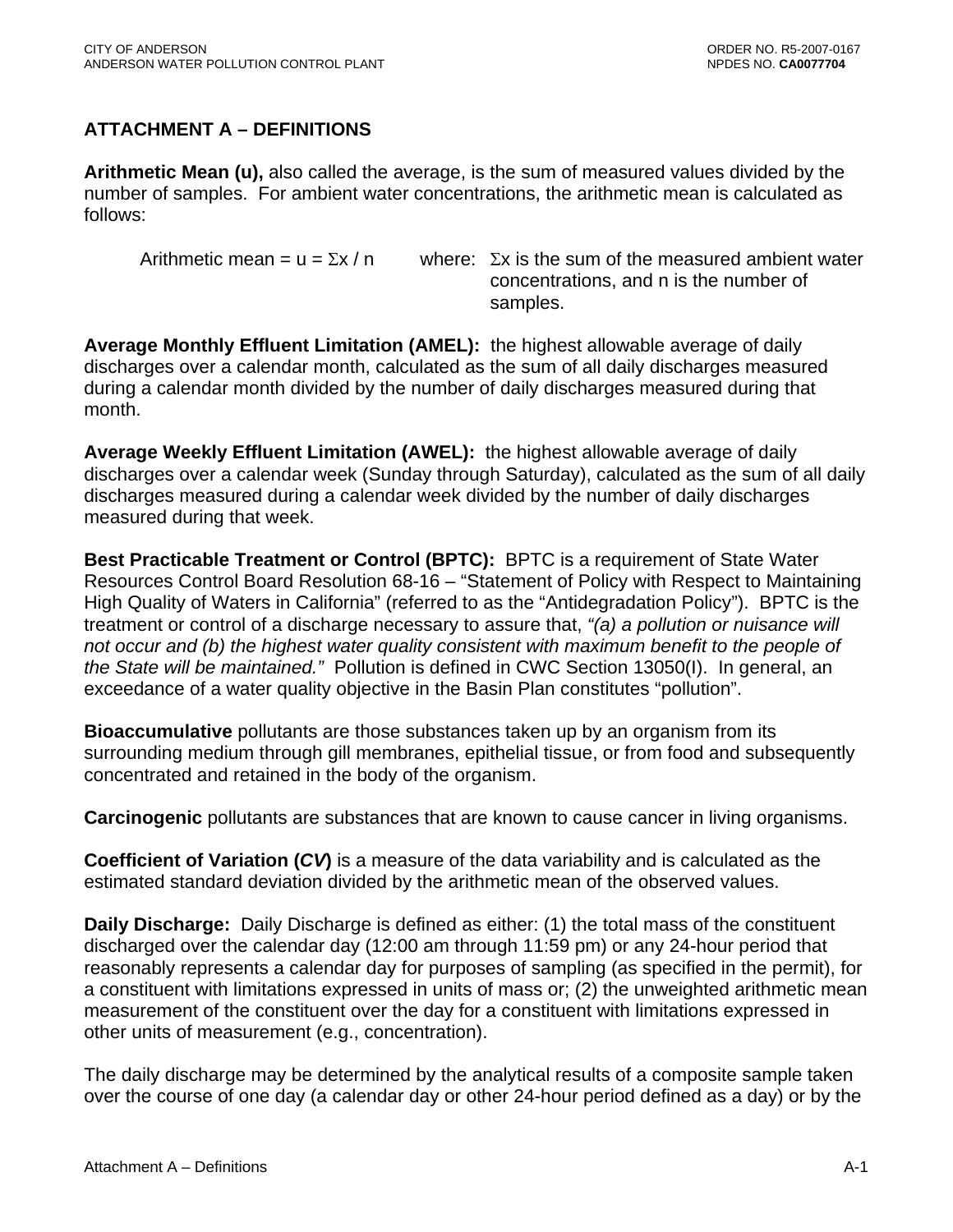arithmetic mean of analytical results from one or more grab samples taken over the course of the day.

For composite sampling, if 1 day is defined as a 24-hour period other than a calendar day, the analytical result for the 24-hour period will be considered as the result for the calendar day in which the 24-hour period ends.

**Detected, but Not Quantified (DNQ)** are those sample results less than the RL, but greater than or equal to the laboratory's MDL.

**Dilution Credit** is the amount of dilution granted to a discharge in the calculation of a water quality-based effluent limitation, based on the allowance of a specified mixing zone. It is calculated from the dilution ratio or determined through conducting a mixing zone study or modeling of the discharge and receiving water.

**Effluent Concentration Allowance (ECA)** is a value derived from the water quality criterion/objective, dilution credit, and ambient background concentration that is used, in conjunction with the coefficient of variation for the effluent monitoring data, to calculate a longterm average (LTA) discharge concentration. The ECA has the same meaning as waste load allocation (WLA) as used in U.S. EPA guidance (Technical Support Document For Water Quality-based Toxics Control, March 1991, second printing, EPA/505/2-90-001).

**Enclosed Bays** means indentations along the coast that enclose an area of oceanic water within distinct headlands or harbor works. Enclosed bays include all bays where the narrowest distance between the headlands or outermost harbor works is less than 75 percent of the greatest dimension of the enclosed portion of the bay. Enclosed bays include, but are not limited to, Humboldt Bay, Bodega Harbor, Tomales Bay, Drake's Estero, San Francisco Bay, Morro Bay, Los Angeles-Long Beach Harbor, Upper and Lower Newport Bay, Mission Bay, and San Diego Bay. Enclosed bays do not include inland surface waters or ocean waters.

**Estimated Chemical Concentration** is the estimated chemical concentration that results from the confirmed detection of the substance by the analytical method below the ML value.

**Estuaries** mean waters, including coastal lagoons, located at the mouths of streams that serve as areas of mixing for fresh and ocean waters. Coastal lagoons and mouths of streams that are temporarily separated from the ocean by sandbars shall be considered estuaries. Estuarine waters shall be considered to extend from a bay or the open ocean to a point upstream where there is no significant mixing of fresh water and seawater. Estuarine waters included, but are not limited to, the Sacramento-San Joaquin Delta, as defined in Water Code section 12220, Suisun Bay, Carquinez Strait downstream to the Carquinez Bridge, and appropriate areas of the Smith, Mad, Eel, Noyo, Russian, Klamath, San Diego, and Otay rivers. Estuaries do not include inland surface waters or ocean waters.

**Inland Surface Waters** are all surface waters of the State that do not include the ocean, enclosed bays, or estuaries.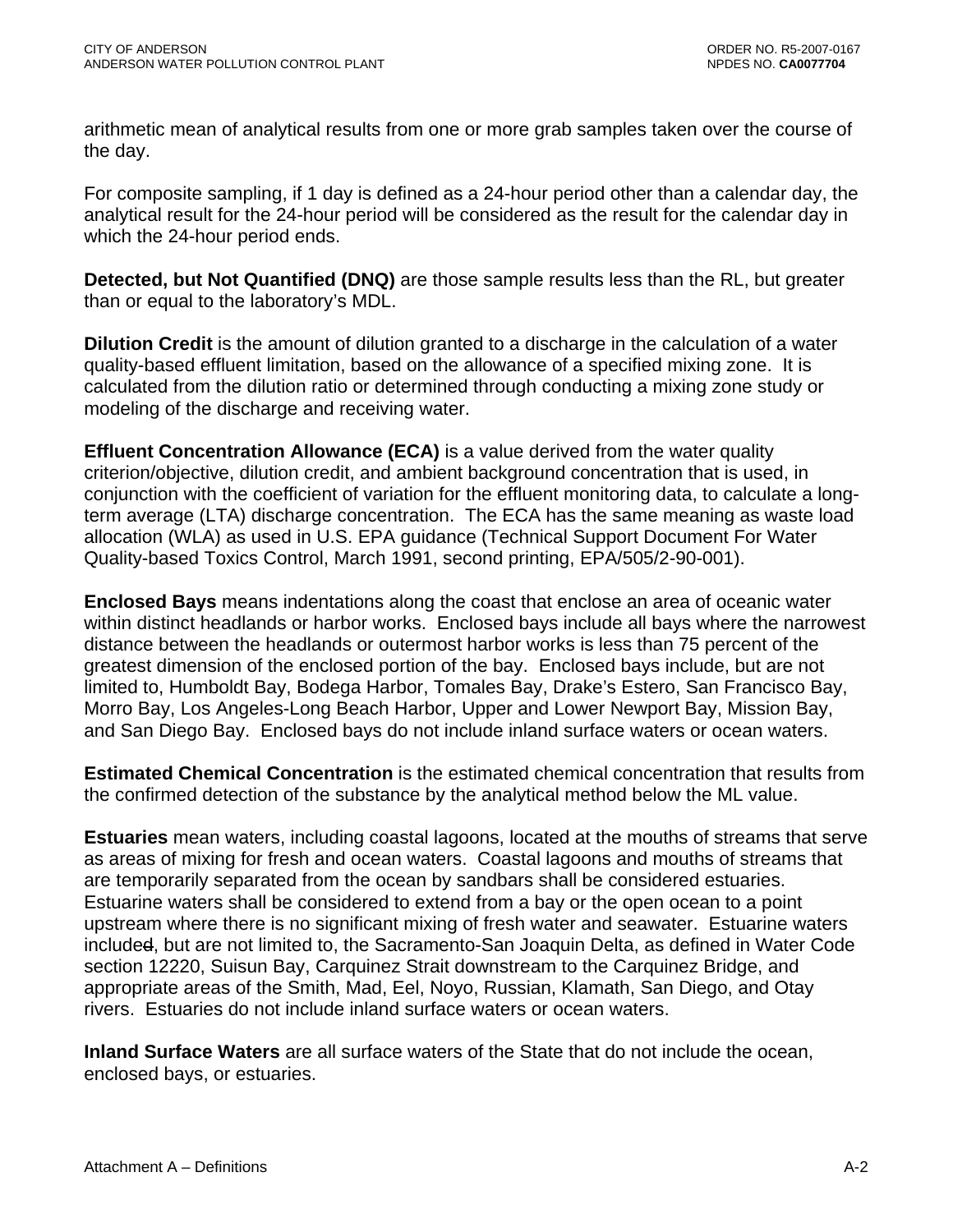**Instantaneous Maximum Effluent Limitation:** the highest allowable value for any single grab sample or aliquot (i.e., each grab sample or aliquot is independently compared to the instantaneous maximum limitation).

**Instantaneous Minimum Effluent Limitation:** the lowest allowable value for any single grab sample or aliquot (i.e., each grab sample or aliquot is independently compared to the instantaneous minimum limitation).

**Maximum Daily Effluent Limitation (MDEL)** means the highest allowable daily discharge of a pollutant, over a calendar day (or 24-hour period). For pollutants with limitations expressed in units of mass, the daily discharge is calculated as the total mass of the pollutant discharged over the day. For pollutants with limitations expressed in other units of measurement, the daily discharge is calculated as the arithmetic mean measurement of the pollutant over the day.

**Median** is the middle measurement in a set of data. The median of a set of data is found by first arranging the measurements in order of magnitude (either increasing or decreasing order). If the number of measurements (*n*) is odd, then the median =  $X_{(n+1)/2}$ . If *n* is even, then the median =  $(X_{n/2} + X_{(n/2)+1})/2$  (i.e., the midpoint between the *n*/2 and *n*/2+1).

**Method Detection Limit (MDL)** is the minimum concentration of a substance that can be measured and reported with 99 percent confidence that the analyte concentration is greater than zero, as defined in title 40 of the Code of Federal Regulations, Part 136, Attachment B, revised as of July 3, 1999.

**Minimum Level (ML)** is the concentration at which the entire analytical system must give a recognizable signal and acceptable calibration point. The ML is the concentration in a sample that is equivalent to the concentration of the lowest calibration standard analyzed by a specific analytical procedure, assuming that all the method specified sample weights, volumes, and processing steps have been followed.

**Mixing Zone** is a limited volume of receiving water that is allocated for mixing with a wastewater discharge where water quality criteria can be exceeded without causing adverse effects to the overall water body.

**Not Detected (ND)** are those sample results less than the laboratory's MDL.

**Ocean Waters** are the territorial marine waters of the State as defined by California law to the extent these waters are outside of enclosed bays, estuaries, and coastal lagoons. Discharges to ocean waters are regulated in accordance with the State Water Board's California Ocean Plan.

**Persistent** pollutants are substances for which degradation or decomposition in the environment is nonexistent or very slow.

**Pollutant Minimization Program (PMP)** means waste minimization and pollution prevention actions that include, but are not limited to, product substitution, waste stream recycling, alternative waste management methods, and education of the public and businesses. The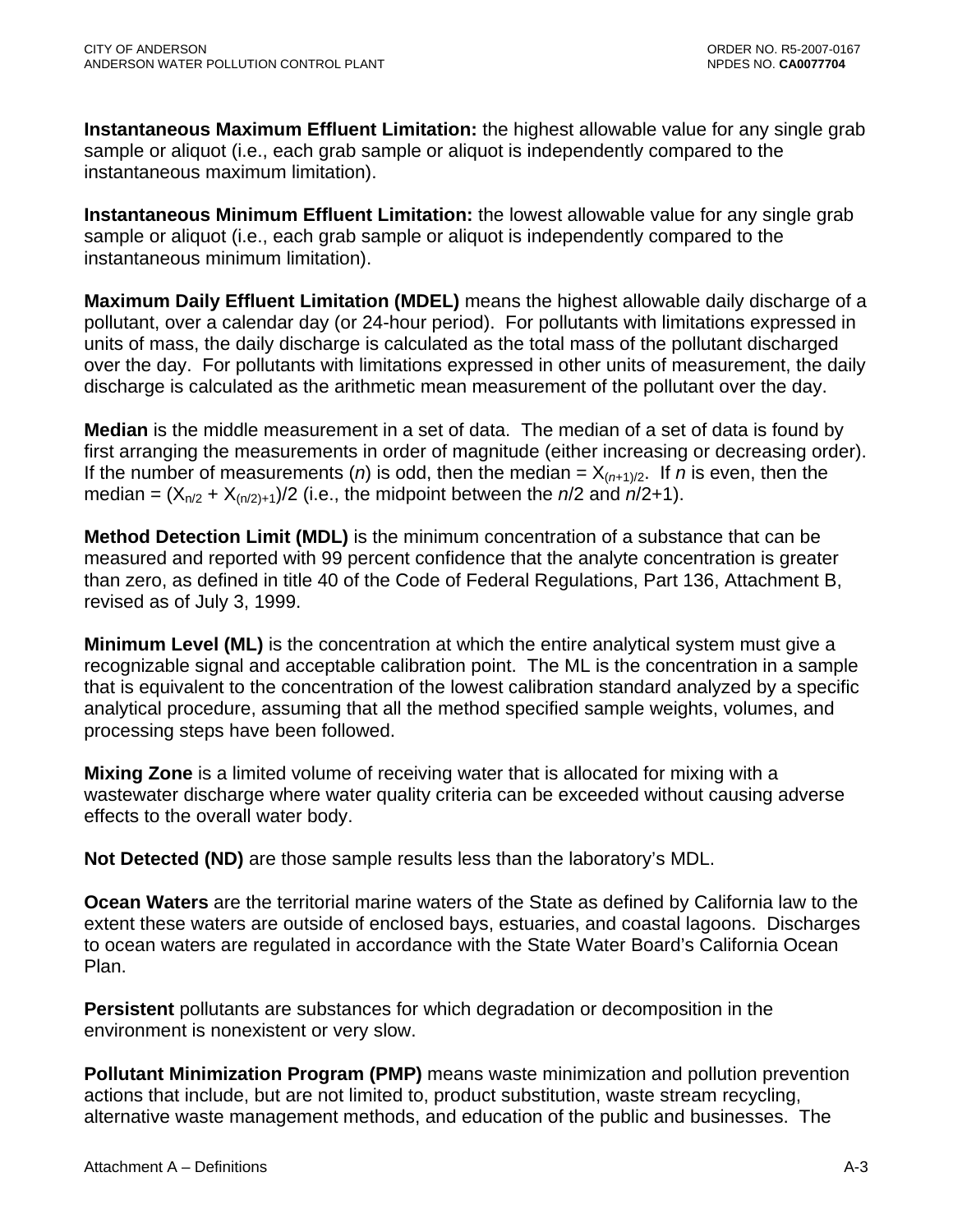goal of the PMP shall be to reduce all potential sources of a priority pollutant(s) through pollutant minimization (control) strategies, including pollution prevention measures as appropriate, to maintain the effluent concentration at or below the water quality-based effluent limitation. Pollution prevention measures may be particularly appropriate for persistent bioaccumulative priority pollutants where there is evidence that beneficial uses are being impacted. The Regional Water Board may consider cost effectiveness when establishing the requirements of a PMP. The completion and implementation of a Pollution Prevention Plan, if required pursuant to Water Code section 13263.3(d), shall be considered to fulfill the PMP requirements.

**Pollution Prevention** means any action that causes a net reduction in the use or generation of a hazardous substance or other pollutant that is discharged into water and includes, but is not limited to, input change, operational improvement, production process change, and product reformulation (as defined in Water Code section 13263.3). Pollution prevention does not include actions that merely shift a pollutant in wastewater from one environmental medium to another environmental medium, unless clear environmental benefits of such an approach are identified to the satisfaction of the State or Regional Water Board.

**Reporting Level (RL)** is the ML (and its associated analytical method) chosen by the Discharger for reporting and compliance determination from the MLs included in this Order. The MLs included in this Order correspond to approved analytical methods for reporting a sample result that are selected by the Regional Water Board either from Appendix 4 of the SIP in accordance with section 2.4.2 of the SIP or established in accordance with section 2.4.3 of the SIP. The ML is based on the proper application of method-based analytical procedures for sample preparation and the absence of any matrix interferences. Other factors may be applied to the ML depending on the specific sample preparation steps employed. For example, the treatment typically applied in cases where there are matrix-effects is to dilute the sample or sample aliquot by a factor of ten. In such cases, this additional factor must be applied to the ML in the computation of the RL.

**Satellite Collection System** is the portion, if any, of a sanitary sewer system owned or operated by a different public agency than the agency that owns and operates the wastewater treatment facility that a sanitary sewer system is tributary to.

**Source of Drinking Water** is any water designated as municipal or domestic supply (MUN) in a Regional Water Board Basin Plan.

**Standard Deviation (**σ**)** is a measure of variability that is calculated as follows:

 $\sigma = (\sum [(x - u)^2]/(n - 1))^{0.5}$ 

where:

- x is the observed value;
- u is the arithmetic mean of the observed values; and
- n is the number of samples.

**Toxicity Reduction Evaluation (TRE)** is a study conducted in a step-wise process designed to identify the causative agents of effluent or ambient toxicity, isolate the sources of toxicity,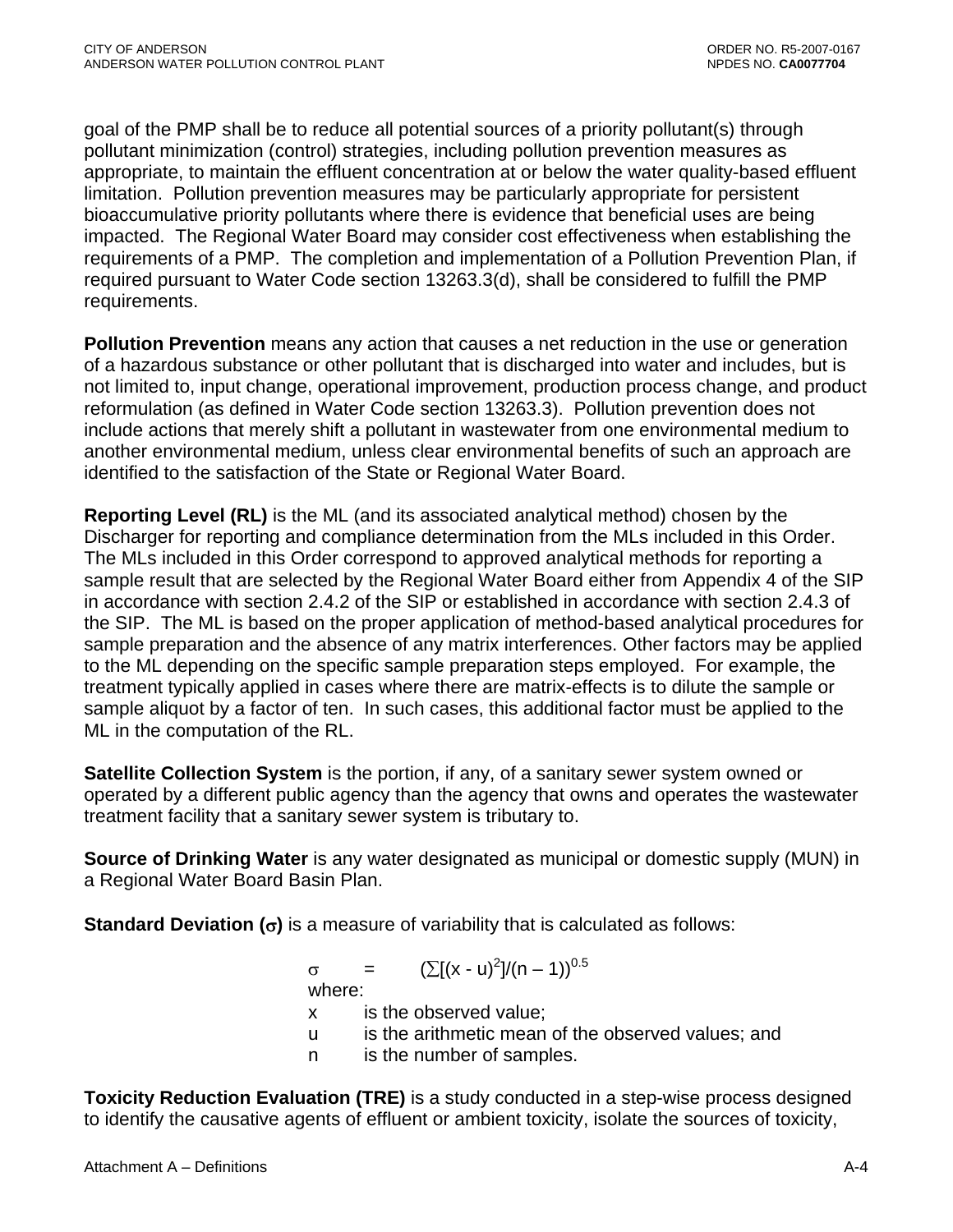evaluate the effectiveness of toxicity control options, and then confirm the reduction in toxicity. The first steps of the TRE consist of the collection of data relevant to the toxicity, including additional toxicity testing, and an evaluation of facility operations and maintenance practices, and best management practices. A Toxicity Identification Evaluation (TIE) may be required as part of the TRE, if appropriate. (A TIE is a set of procedures to identify the specific chemical(s) responsible for toxicity. These procedures are performed in three phases (characterization, identification, and confirmation) using aquatic organism toxicity tests.)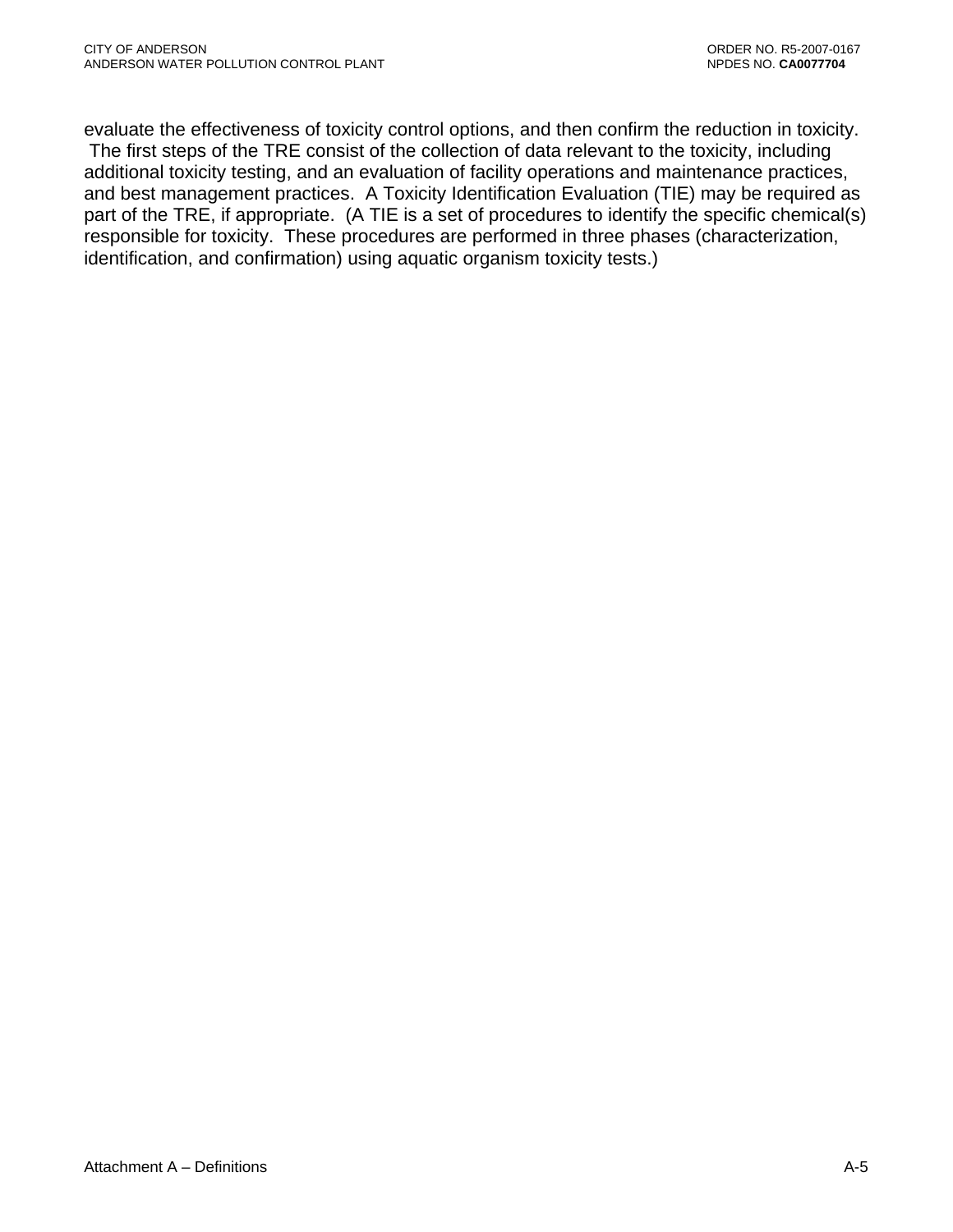### <span id="page-34-0"></span>**ATTACHMENT B – MAP**

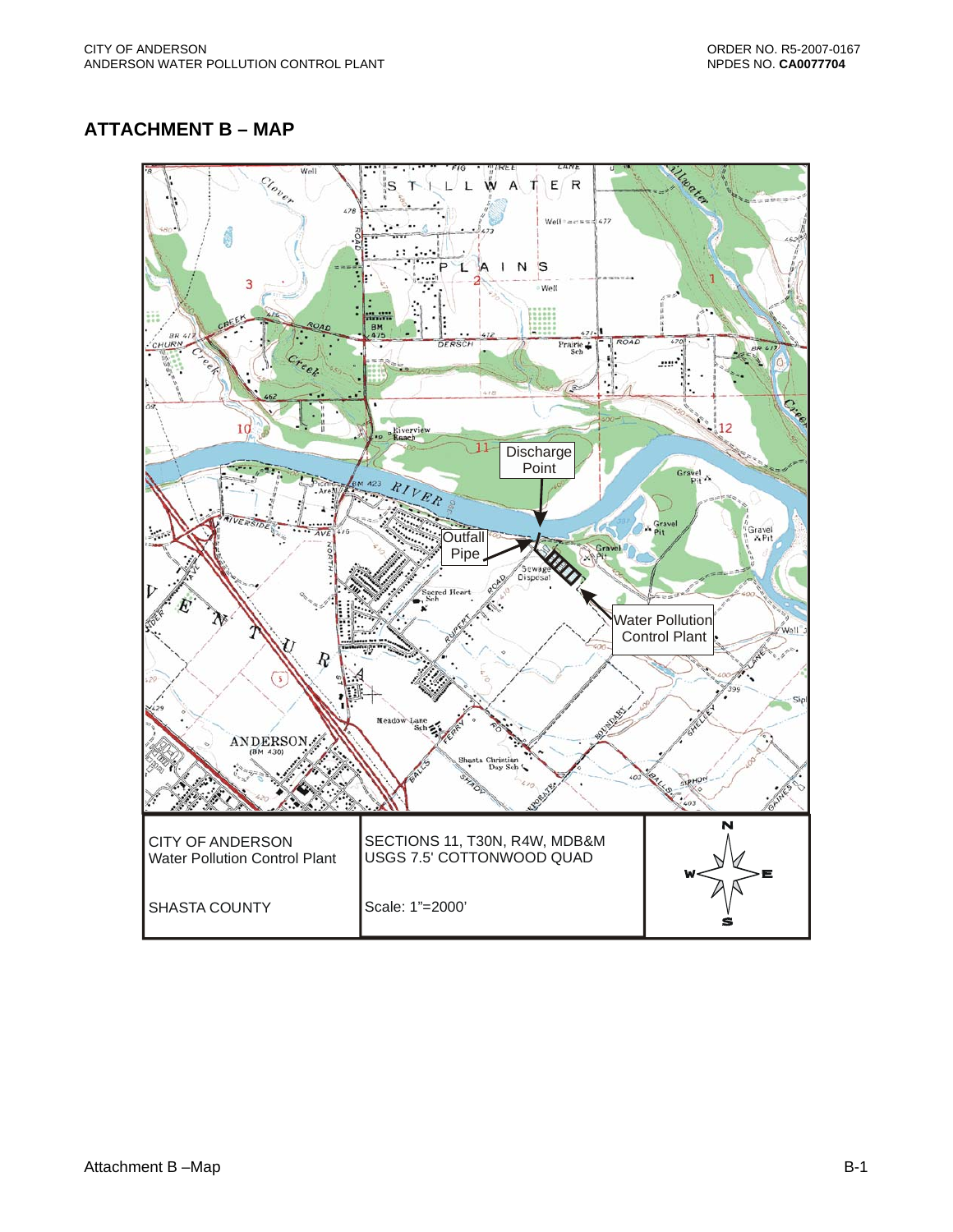# <span id="page-35-0"></span>**ATTACHMENT C – AERIAL PHOTOGRAPH**



Aerial Imagery Courtesy of GlobeXplore.com, May 2006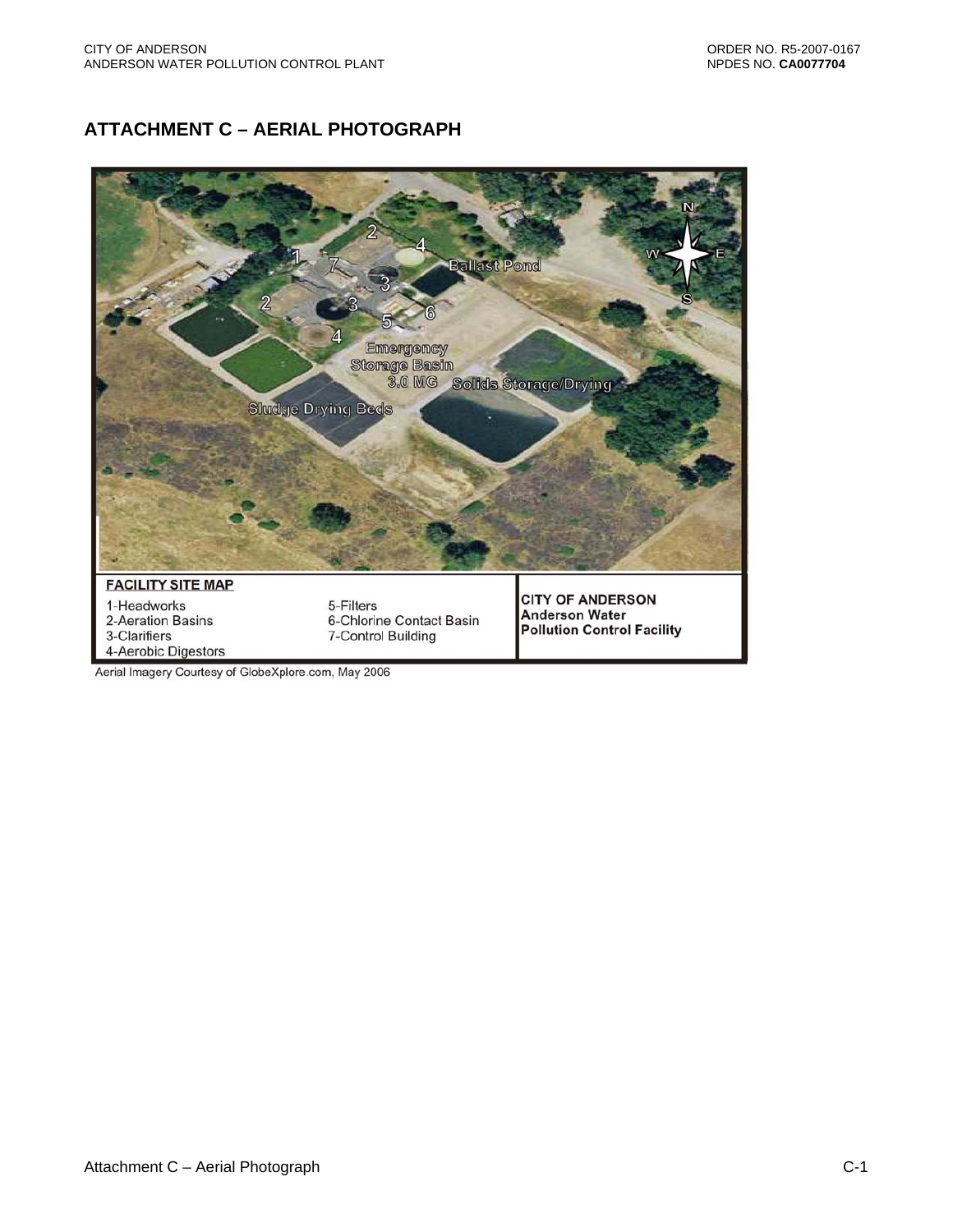# **ATTACHMENT D –STANDARD PROVISIONS**

#### **I. STANDARD PROVISIONS – PERMIT COMPLIANCE**

#### **A. Duty to Comply**

- 1. The Discharger must comply with all of the conditions of this Order. Any noncompliance constitutes a violation of the Clean Water Act (CWA) and the California Water Code and is grounds for enforcement action, for permit termination, revocation and reissuance, or modification; or denial of a permit renewal application. (40 C.F.R. § 122.41(a).)
- 2. The Discharger shall comply with effluent standards or prohibitions established under Section 307(a) of the CWA for toxic pollutants and with standards for sewage sludge use or disposal established under Section 405(d) of the CWA within the time provided in the regulations that establish these standards or prohibitions, even if this Order has not yet been modified to incorporate the requirement. (40 C.F.R. § 122.41(a)(1).)

#### **B. Need to Halt or Reduce Activity Not a Defense**

It shall not be a defense for a Discharger in an enforcement action that it would have been necessary to halt or reduce the permitted activity in order to maintain compliance with the conditions of this Order. (40 C.F.R. § 122.41(c).)

#### **C. Duty to Mitigate**

The Discharger shall take all reasonable steps to minimize or prevent any discharge or sludge use or disposal in violation of this Order that has a reasonable likelihood of adversely affecting human health or the environment. (40 C.F.R. § 122.41(d).)

#### **D. Proper Operation and Maintenance**

The Discharger shall at all times properly operate and maintain all facilities and systems of treatment and control (and related appurtenances) which are installed or used by the Discharger to achieve compliance with the conditions of this Order. Proper operation and maintenance also includes adequate laboratory controls and appropriate quality assurance procedures. This provision requires the operation of backup or auxiliary facilities or similar systems that are installed by a Discharger only when necessary to achieve compliance with the conditions of this Order. (40 C.F.R. § 122.41(e).)

#### **E. Property Rights**

1. This Order does not convey any property rights of any sort or any exclusive privileges. (40 C.F.R. § 122.41(g).)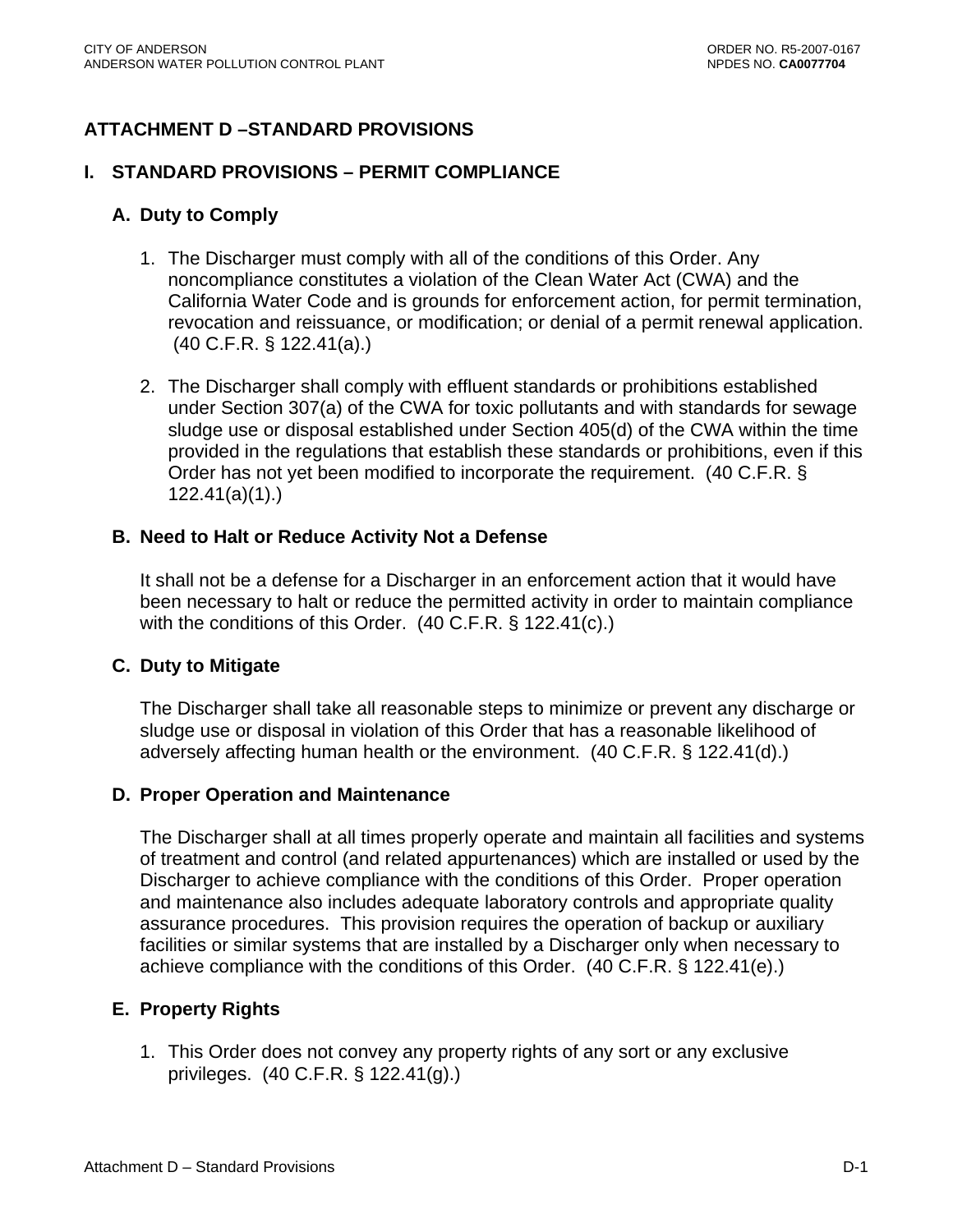2. The issuance of this Order does not authorize any injury to persons or property or invasion of other private rights, or any infringement of state or local law or regulations. (40 C.F.R. § 122.5(c).)

### **F. Inspection and Entry**

The Discharger shall allow the Regional Water Board, State Water Board, United States Environmental Protection Agency (USEPA), and/or their authorized representatives (including an authorized contractor acting as their representative), upon the presentation of credentials and other documents, as may be required by law, to (40 C.F.R. § 122.41(i); Wat. Code, § 13383):

- 1. Enter upon the Discharger's premises where a regulated facility or activity is located or conducted, or where records are kept under the conditions of this Order (40 C.F.R. § 122.41(i)(1));
- 2. Have access to and copy, at reasonable times, any records that must be kept under the conditions of this Order  $(40 \text{ C.F.R. } § 122.41(i)(2));$
- 3. Inspect and photograph, at reasonable times, any facilities, equipment (including monitoring and control equipment), practices, or operations regulated or required under this Order (40 C.F.R. § 122.41(i)(3)); and
- 4. Sample or monitor, at reasonable times, for the purposes of assuring Order compliance or as otherwise authorized by the CWA or the Water Code, any substances or parameters at any location. (40 C.F.R. § 122.41(i)(4).)

### **G. Bypass**

- 1. Definitions
	- a. "Bypass" means the intentional diversion of waste streams from any portion of a treatment facility. (40 C.F.R. § 122.41(m)(1)(i).)
	- b. "Severe property damage" means substantial physical damage to property, damage to the treatment facilities, which causes them to become inoperable, or substantial and permanent loss of natural resources that can reasonably be expected to occur in the absence of a bypass. Severe property damage does not mean economic loss caused by delays in production. (40 C.F.R. § 122.41(m)(1)(ii).)
- 2. Bypass not exceeding limitations. The Discharger may allow any bypass to occur which does not cause exceedances of effluent limitations, but only if it is for essential maintenance to assure efficient operation. These bypasses are not subject to the provisions listed in Standard Provisions – Permit Compliance I.G.3, I.G.4, and I.G.5 below. (40 C.F.R. § 122.41(m)(2).)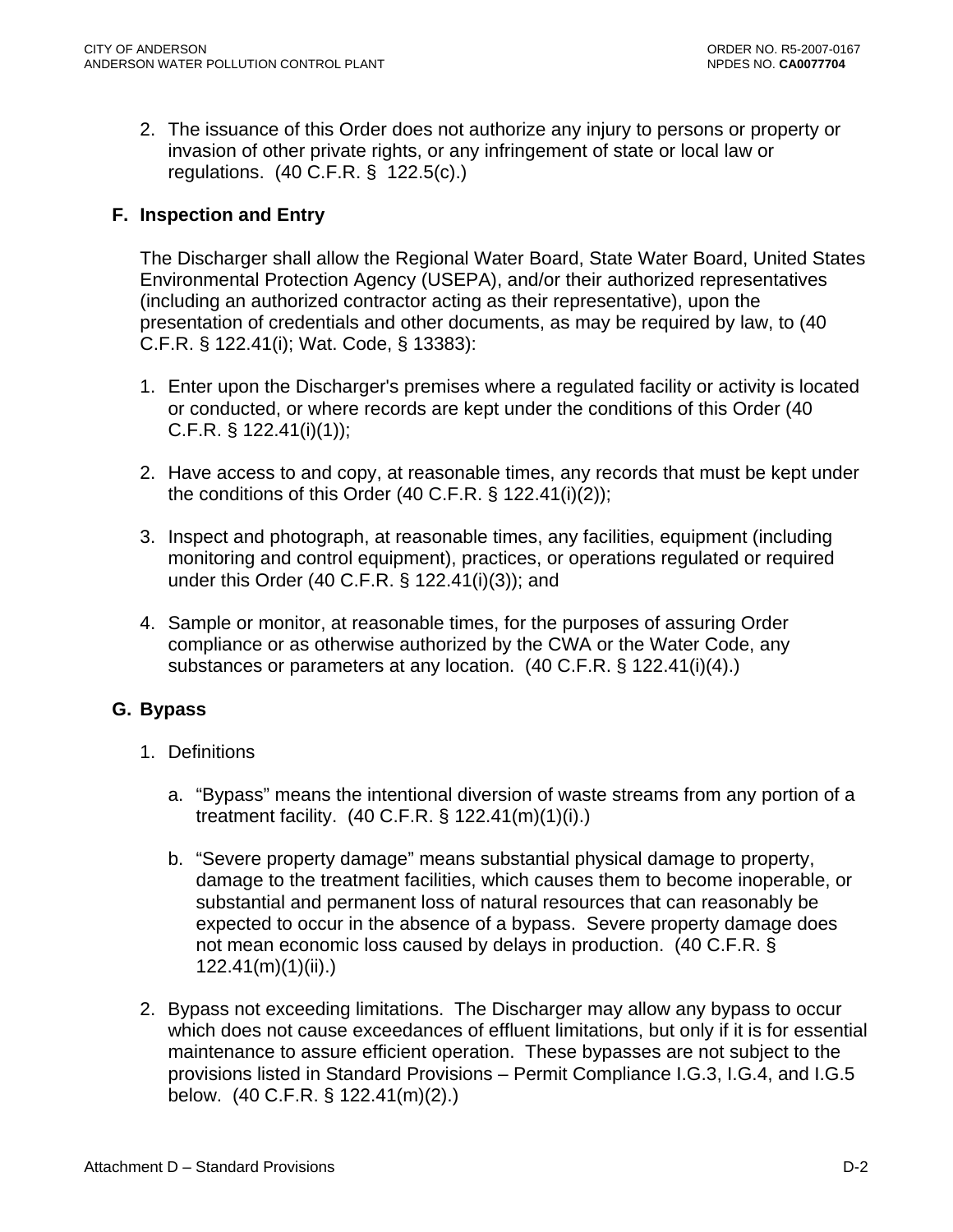- 3. Prohibition of bypass. Bypass is prohibited, and the Regional Water Board may take enforcement action against a Discharger for bypass, unless (40 C.F.R. § 122.41(m)(4)(i)):
	- a. Bypass was unavoidable to prevent loss of life, personal injury, or severe property damage (40 C.F.R. § 122.41(m)(4)(i)(A));
	- b. There were no feasible alternatives to the bypass, such as the use of auxiliary treatment facilities, retention of untreated wastes, or maintenance during normal periods of equipment downtime. This condition is not satisfied if adequate back-up equipment should have been installed in the exercise of reasonable engineering judgment to prevent a bypass that occurred during normal periods of equipment downtime or preventive maintenance (40 C.F.R. § 122.41(m)(4)(i)(B)); and
	- c. The Discharger submitted notice to the Regional Water Board as required under Standard Provisions – Permit Compliance I.G.5 below. (40 C.F.R. § 122.41(m)(4)(i)(C).)
- 4. The Regional Water Board may approve an anticipated bypass, after considering its adverse effects, if the Regional Water Board determines that it will meet the three conditions listed in Standard Provisions – Permit Compliance I.G.3 above. (40 C.F.R. § 122.41(m)(4)(ii).)
- 5. Notice
	- a. Anticipated bypass. If the Discharger knows in advance of the need for a bypass, it shall submit a notice, if possible at least 10 days before the date of the bypass. (40 C.F.R. § 122.41(m)(3)(i).)
	- b. Unanticipated bypass. The Discharger shall submit notice of an unanticipated bypass as required in Standard Provisions - Reporting V.E below (24-hour notice). (40 C.F.R. § 122.41(m)(3)(ii).)

### **H. Upset**

Upset means an exceptional incident in which there is unintentional and temporary noncompliance with technology based permit effluent limitations because of factors beyond the reasonable control of the Discharger. An upset does not include noncompliance to the extent caused by operational error, improperly designed treatment facilities, inadequate treatment facilities, lack of preventive maintenance, or careless or improper operation. (40 C.F.R. § 122.41(n)(1).)

1. Effect of an upset. An upset constitutes an affirmative defense to an action brought for noncompliance with such technology based permit effluent limitations if the requirements of Standard Provisions – Permit Compliance I.H.2 below are met. No determination made during administrative review of claims that noncompliance was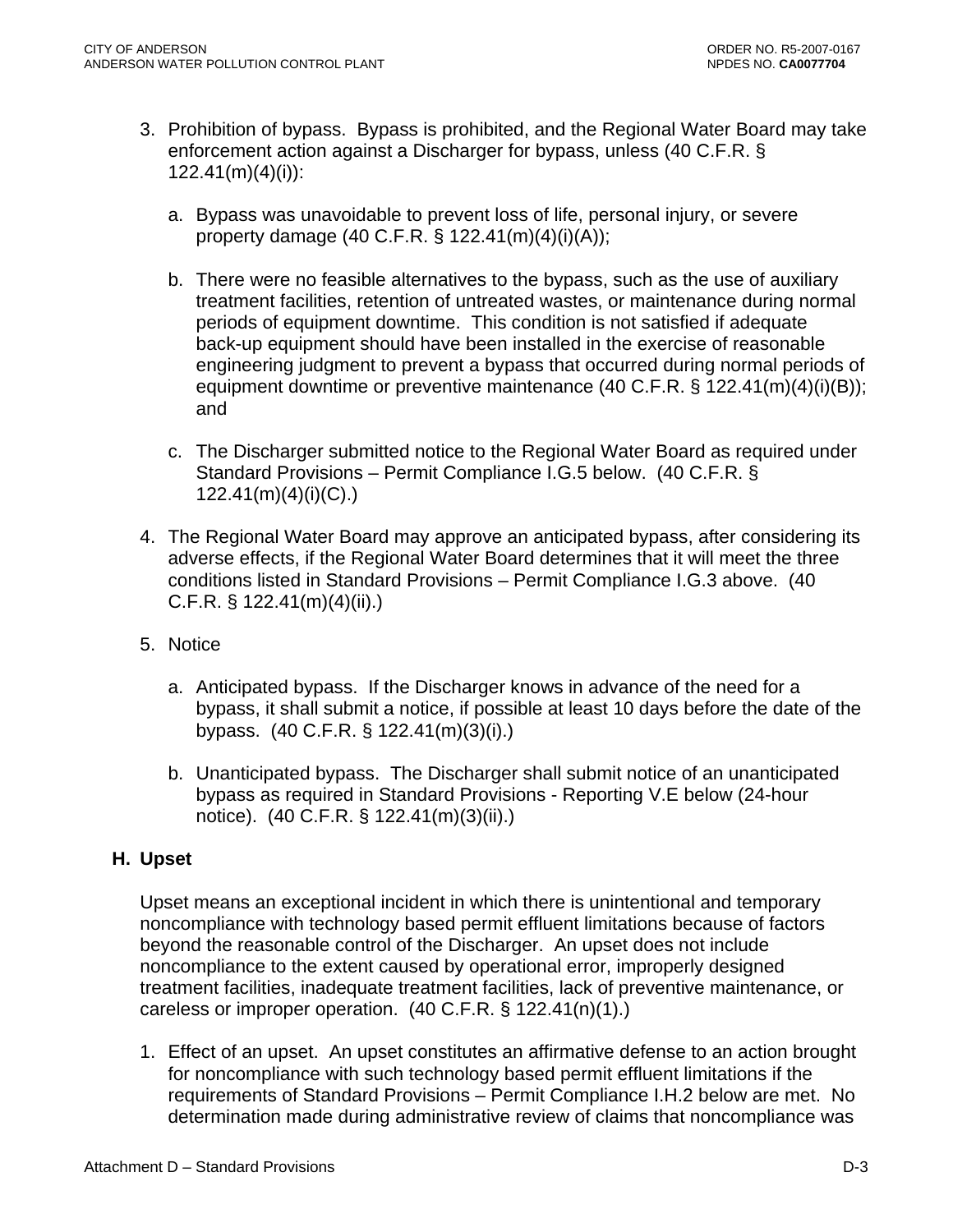caused by upset, and before an action for noncompliance, is final administrative action subject to judicial review. (40 C.F.R. § 122.41(n)(2).).

- 2. Conditions necessary for a demonstration of upset. A Discharger who wishes to establish the affirmative defense of upset shall demonstrate, through properly signed, contemporaneous operating logs or other relevant evidence that (40 C.F.R. § 122.41(n)(3)):
	- a. An upset occurred and that the Discharger can identify the cause(s) of the upset (40 C.F.R. § 122.41(n)(3)(i));
	- b. The permitted facility was, at the time, being properly operated (40 C.F.R. § 122.41(n)(3)(ii));
	- c. The Discharger submitted notice of the upset as required in Standard Provisions – Reporting V.E.2.b below (24-hour notice) (40 C.F.R. § 122.41(n)(3)(iii)); and
	- d. The Discharger complied with any remedial measures required under Standard Provisions – Permit Compliance I.C above. (40 C.F.R. § 122.41(n)(3)(iv).)
- 3. Burden of proof. In any enforcement proceeding, the Discharger seeking to establish the occurrence of an upset has the burden of proof. (40 C.F.R. § 122.41(n)(4).)

### **II. STANDARD PROVISIONS – PERMIT ACTION**

### **A. General**

This Order may be modified, revoked and reissued, or terminated for cause. The filing of a request by the Discharger for modification, revocation and reissuance, or termination, or a notification of planned changes or anticipated noncompliance does not stay any Order condition. (40 C.F.R. § 122.41(f).)

### **B. Duty to Reapply**

If the Discharger wishes to continue an activity regulated by this Order after the expiration date of this Order, the Discharger must apply for and obtain a new permit. (40 C.F.R. § 122.41(b).)

### **C. Transfers**

This Order is not transferable to any person except after notice to the Regional Water Board. The Regional Water Board may require modification or revocation and reissuance of the Order to change the name of the Discharger and incorporate such other requirements as may be necessary under the CWA and the Water Code. (40 C.F.R. § 122.41(l)(3); § 122.61.)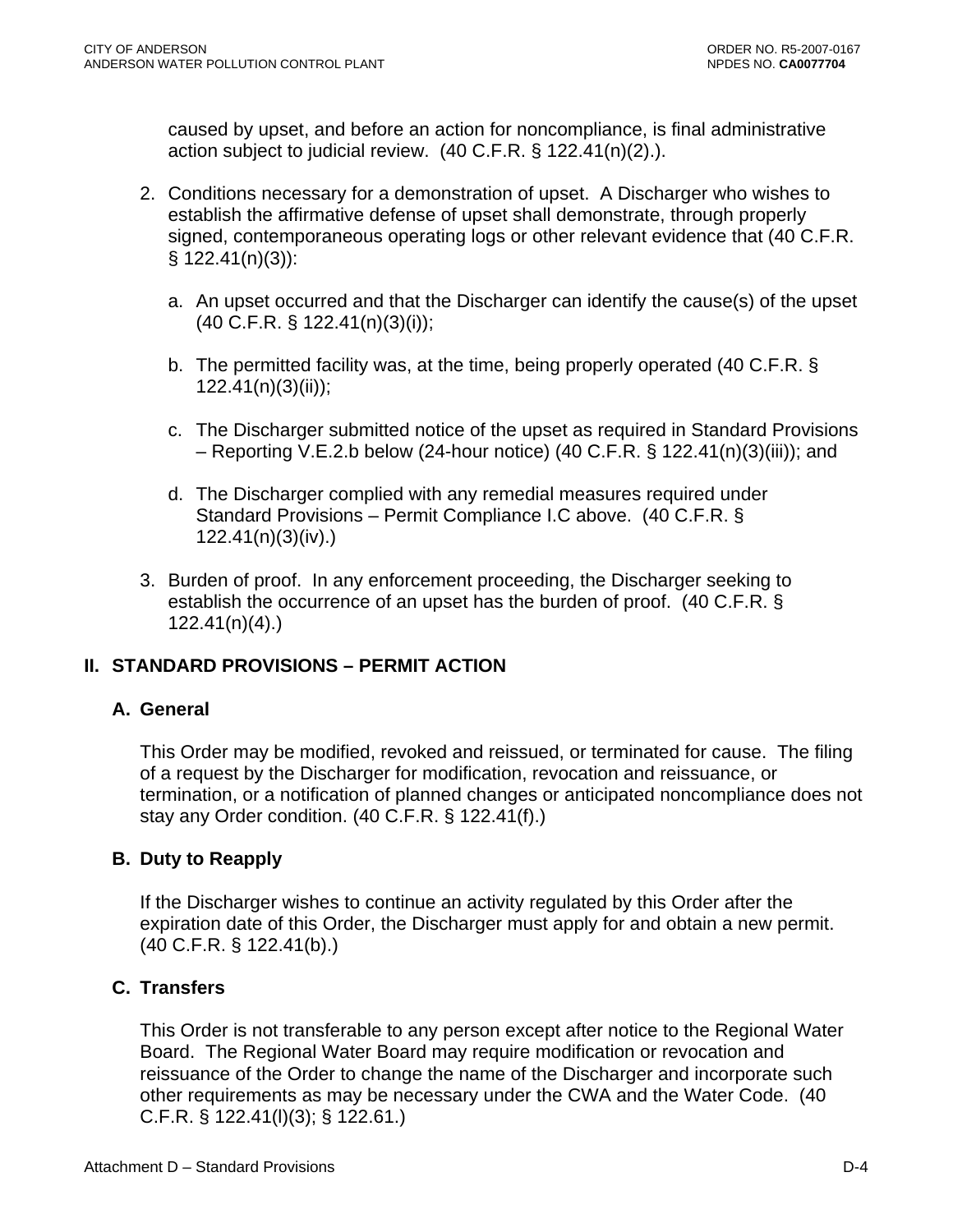### **III. STANDARD PROVISIONS – MONITORING**

- **A.** Samples and measurements taken for the purpose of monitoring shall be representative of the monitored activity.  $(40 \text{ C.F.R.} \S 122.41(i)(1))$ .
- **B.** Monitoring results must be conducted according to test procedures under Part 136 or, in the case of sludge use or disposal, approved under Part 136 unless otherwise specified in Part 503 unless other test procedures have been specified in this Order. (40 C.F.R. § 122.41(j)(4); § 122.44(i)(1)(iv).)

### **IV. STANDARD PROVISIONS – RECORDS**

**A.** Except for records of monitoring information required by this Order related to the Discharger's sewage sludge use and disposal activities, which shall be retained for a period of at least five years (or longer as required by Part 503), the Discharger shall retain records of all monitoring information, including all calibration and maintenance records and all original strip chart recordings for continuous monitoring instrumentation, copies of all reports required by this Order, and records of all data used to complete the application for this Order, for a period of at least three (3) years from the date of the sample, measurement, report or application. This period may be extended by request of the Regional Water Board Executive Officer at any time. (40 C.F.R. § 122.41(j)(2).)

#### **B. Records of monitoring information shall include:**

- 1. The date, exact place, and time of sampling or measurements (40 C.F.R. §  $122.41(j)(3)(i)$ ;
- 2. The individual(s) who performed the sampling or measurements (40 C.F.R. § 122.41(j)(3)(ii));
- 3. The date(s) analyses were performed (40 C.F.R. § 122.41(j)(3)(iii));
- 4. The individual(s) who performed the analyses (40 C.F.R. § 122.41(j)(3)(iv));
- 5. The analytical techniques or methods used (40 C.F.R. § 122.41(j)(3)(v)); and
- 6. The results of such analyses. (40 C.F.R. § 122.41(j)(3)(vi).)

### **C. Claims of confidentiality for the following information will be denied (40 C.F.R. § 122.7(b)):**

- 1. The name and address of any permit applicant or Discharger (40 C.F.R. § 122.7(b)(1)); and
- 2. Permit applications and attachments, permits and effluent data. (40 C.F.R. § 122.7(b)(2).)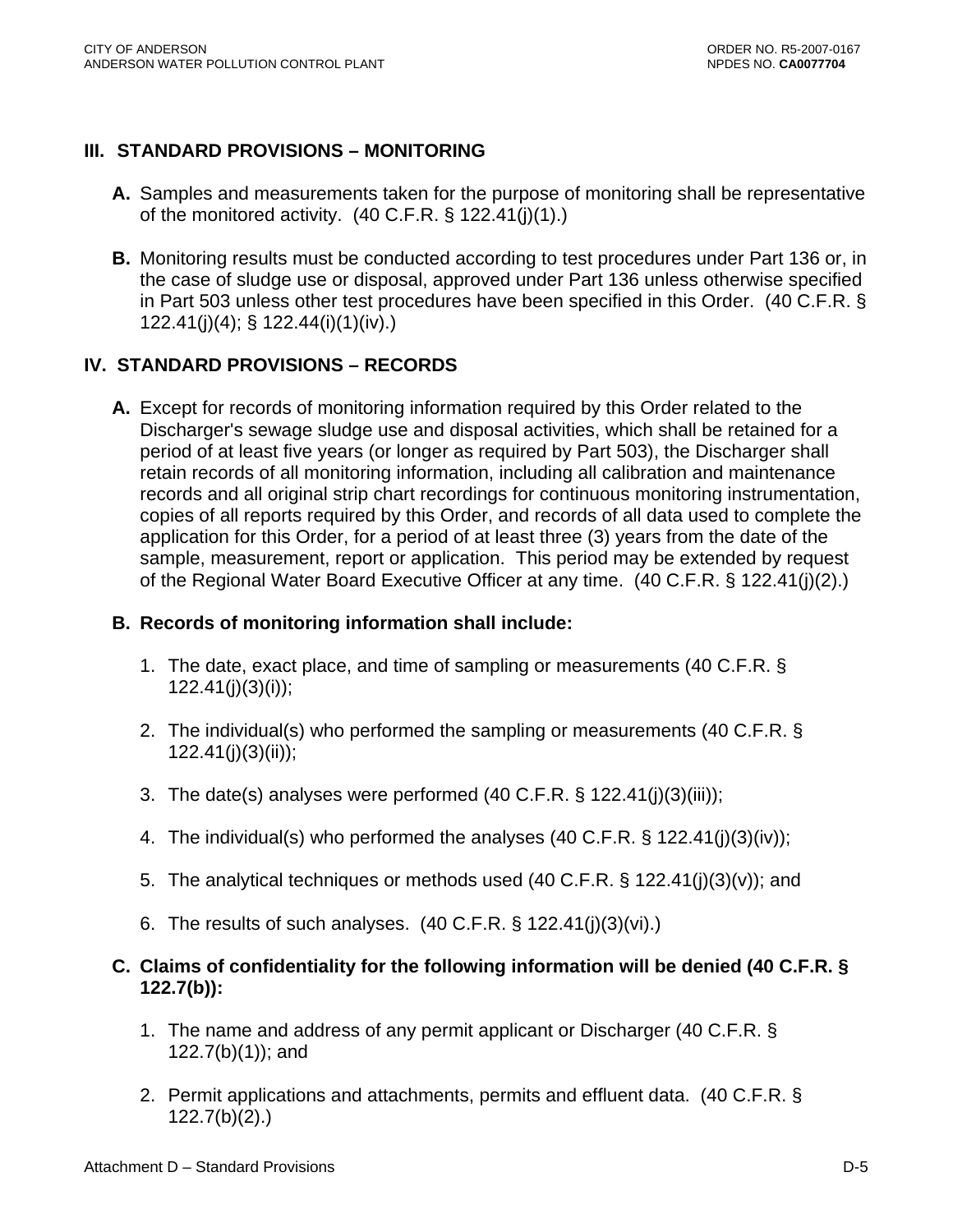### **V. STANDARD PROVISIONS – REPORTING**

#### **A. Duty to Provide Information**

The Discharger shall furnish to the Regional Water Board, State Water Board, or USEPA within a reasonable time, any information which the Regional Water Board, State Water Board, or USEPA may request to determine whether cause exists for modifying, revoking and reissuing, or terminating this Order or to determine compliance with this Order. Upon request, the Discharger shall also furnish to the Regional Water Board, State Water Board, or USEPA copies of records required to be kept by this Order. (40 C.F.R. § 122.41(h); Wat. Code, § 13267.)

### **B. Signatory and Certification Requirements**

- 1. All applications, reports, or information submitted to the Regional Water Board, State Water Board, and/or USEPA shall be signed and certified in accordance with Standard Provisions – Reporting V.B.2, V.B.3, V.B.4, and V.B.5 below. (40 C.F.R. § 122.41(k).)
- 2. All permit applications shall be signed by either a principal executive officer or ranking elected official. For purposes of this provision, a principal executive officer of a federal agency includes: (i) the chief executive officer of the agency, or (ii) a senior executive officer having responsibility for the overall operations of a principal geographic unit of the agency (e.g., Regional Administrators of USEPA). (40 C.F.R. § 122.22(a)(3).).
- 3. All reports required by this Order and other information requested by the Regional Water Board, State Water Board, or USEPA shall be signed by a person described in Standard Provisions – Reporting V.B.2 above, or by a duly authorized representative of that person. A person is a duly authorized representative only if:
	- a. The authorization is made in writing by a person described in Standard Provisions – Reporting V.B.2 above (40 C.F.R. § 122.22(b)(1));
	- b. The authorization specifies either an individual or a position having responsibility for the overall operation of the regulated facility or activity such as the position of plant manager, operator of a well or a well field, superintendent, position of equivalent responsibility, or an individual or position having overall responsibility for environmental matters for the company. (A duly authorized representative may thus be either a named individual or any individual occupying a named position.) (40 C.F.R. § 122.22(b)(2)); and
	- c. The written authorization is submitted to the Regional Water Board and State Water Board. (40 C.F.R. § 122.22(b)(3).)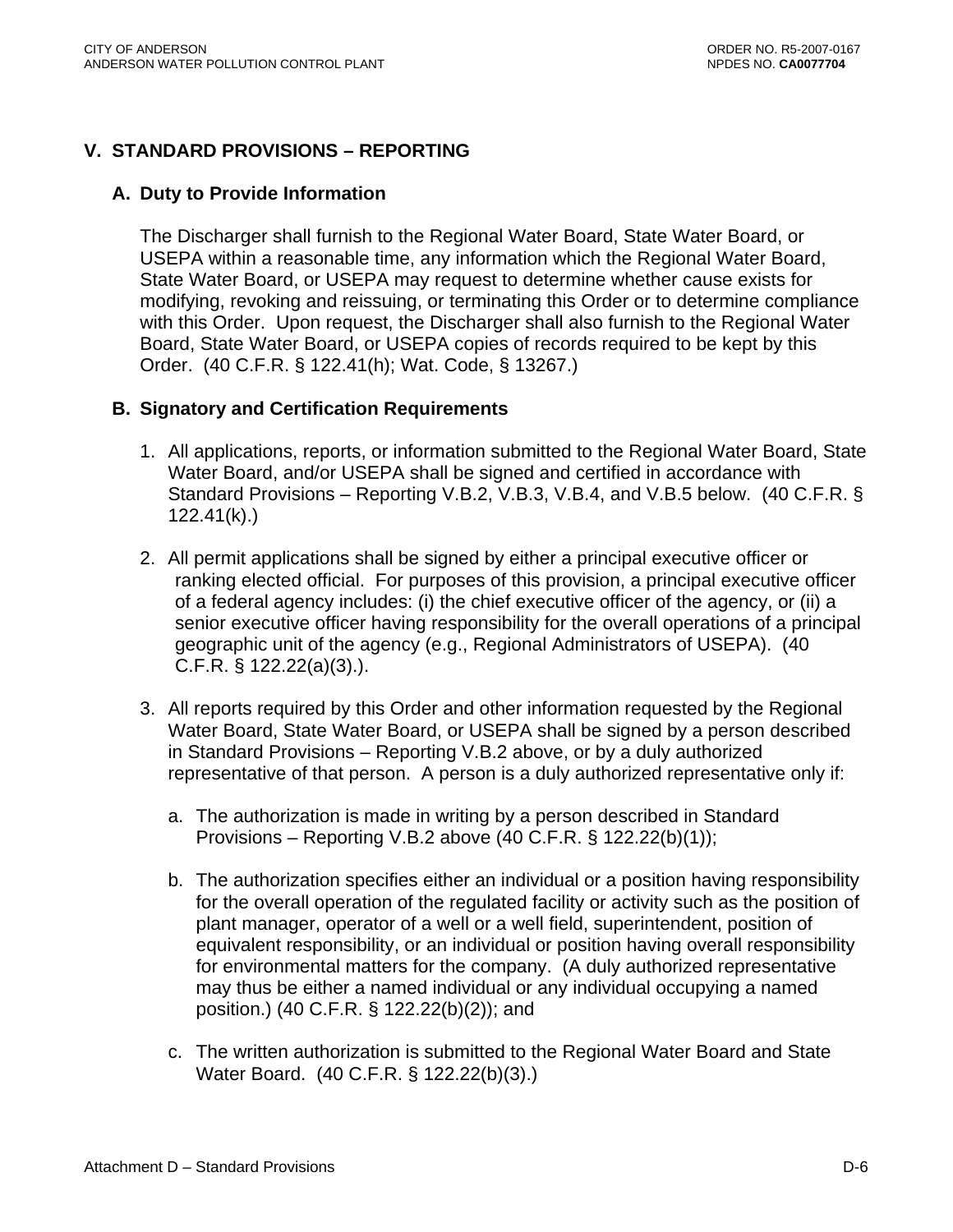- 4. If an authorization under Standard Provisions Reporting V.B.3 above is no longer accurate because a different individual or position has responsibility for the overall operation of the facility, a new authorization satisfying the requirements of Standard Provisions – Reporting V.B.3 above must be submitted to the Regional Water Board and State Water Board prior to or together with any reports, information, or applications, to be signed by an authorized representative. (40 C.F.R. § 122.22(c).)
- 5. Any person signing a document under Standard Provisions Reporting V.B.2 or V.B.3 above shall make the following certification:

"I certify under penalty of law that this document and all attachments were prepared under my direction or supervision in accordance with a system designed to assure that qualified personnel properly gather and evaluate the information submitted. Based on my inquiry of the person or persons who manage the system or those persons directly responsible for gathering the information, the information submitted is, to the best of my knowledge and belief, true, accurate, and complete. I am aware that there are significant penalties for submitting false information, including the possibility of fine and imprisonment for knowing violations." (40 C.F.R. § 122.22(d).)

### **C. Monitoring Reports**

- 1. Monitoring results shall be reported at the intervals specified in the Monitoring and Reporting Program (Attachment E) in this Order. (40 C.F.R. § 122.22(l)(4).)
- 2. Monitoring results must be reported on a Discharge Monitoring Report (DMR) form or forms provided or specified by the Regional Water Board or State Water Board for reporting results of monitoring of sludge use or disposal practices. (40 C.F.R. § 122.41(l)(4)(i).)
- 3. If the Discharger monitors any pollutant more frequently than required by this Order using test procedures approved under Part 136 or, in the case of sludge use or disposal, approved under Part 136 unless otherwise specified in Part 503, or as specified in this Order, the results of this monitoring shall be included in the calculation and reporting of the data submitted in the DMR or sludge reporting form specified by the Regional Water Board. (40 C.F.R. § 122.41(I)(4)(ii).)
- 4. Calculations for all limitations, which require averaging of measurements, shall utilize an arithmetic mean unless otherwise specified in this Order. (40 C.F.R. § 122.41(l)(4)(iii).)

### **D. Compliance Schedules**

Reports of compliance or noncompliance with, or any progress reports on, interim and final requirements contained in any compliance schedule of this Order, shall be submitted no later than 14 days following each schedule date. (40 C.F.R. § 122.41(l)(5).)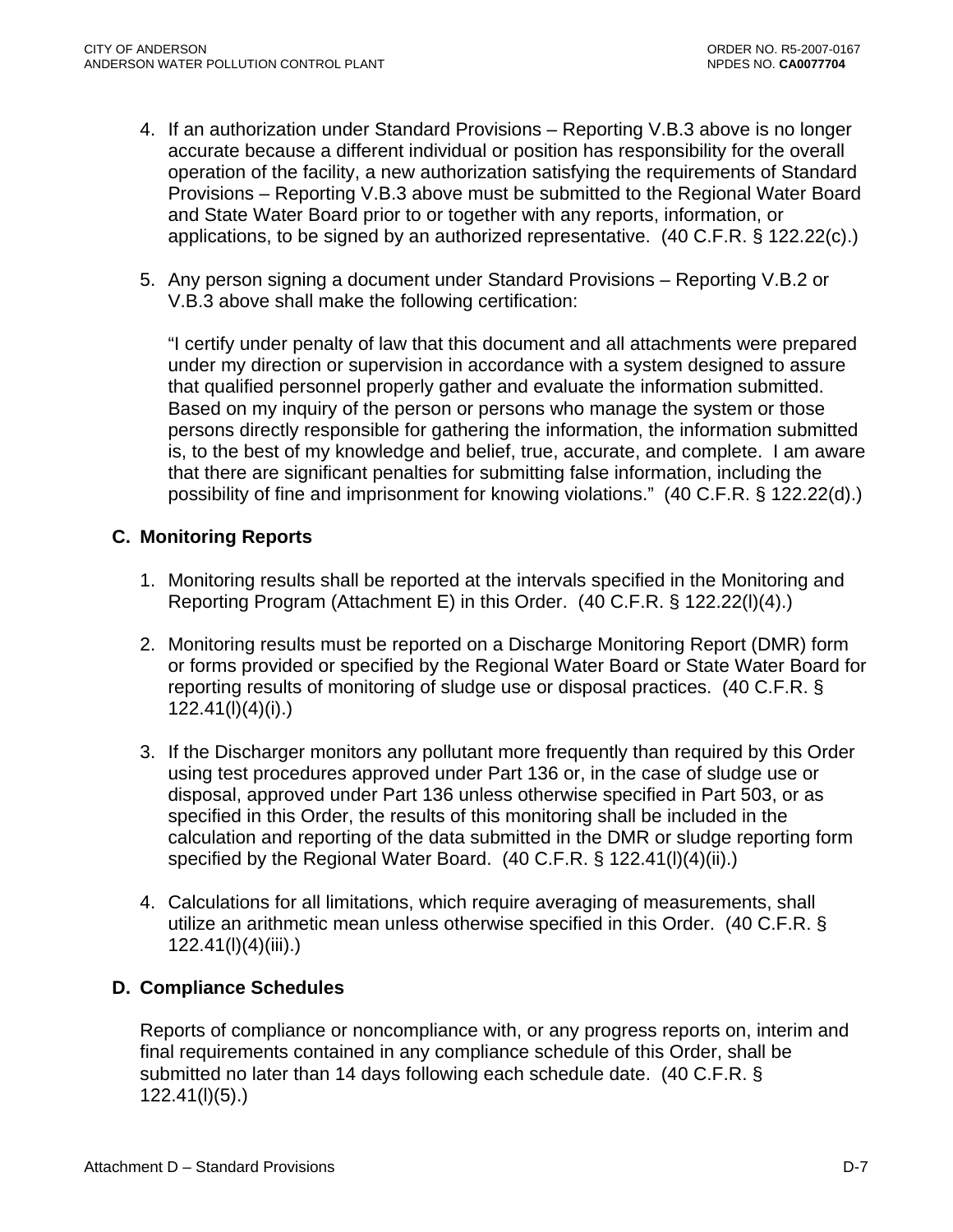### **E. Twenty-Four Hour Reporting**

- 1. The Discharger shall report any noncompliance that may endanger health or the environment. Any information shall be provided orally within 24 hours from the time the Discharger becomes aware of the circumstances. A written submission shall also be provided within five (5) days of the time the Discharger becomes aware of the circumstances. The written submission shall contain a description of the noncompliance and its cause; the period of noncompliance, including exact dates and times, and if the noncompliance has not been corrected, the anticipated time it is expected to continue; and steps taken or planned to reduce, eliminate, and prevent reoccurrence of the noncompliance. (40 C.F.R. § 122.41(l)(6)(i).)
- 2. The following shall be included as information that must be reported within 24 hours under this paragraph (40 C.F.R. § 122.41(l)(6)(ii)):
	- a. Any unanticipated bypass that exceeds any effluent limitation in this Order. (40 C.F.R. § 122.41(l)(6)(ii)(A).)
	- b. Any upset that exceeds any effluent limitation in this Order. (40 C.F.R. § 122.41(l)(6)(ii)(B).)
- 3. The Regional Water Board may waive the above-required written report under this provision on a case-by-case basis if an oral report has been received within 24 hours. (40 C.F.R. § 122.41(l)(6)(iii).)

#### **F. Planned Changes**

The Discharger shall give notice to the Regional Water Board as soon as possible of any planned physical alterations or additions to the permitted facility. Notice is required under this provision only when  $(40 \text{ C.F.R.} \S 122.41(l)(1))$ :

- 1. The alteration or addition to a permitted facility may meet one of the criteria for determining whether a facility is a new source in section 122.29(b) (40 C.F.R. § 122.41(l)(1)(i)); or
- 2. The alteration or addition could significantly change the nature or increase the quantity of pollutants discharged. This notification applies to pollutants that are not subject to effluent limitations in this Order. (40 C.F.R. § 122.41(l)(1)(ii).)
- 3. The alteration or addition results in a significant change in the Discharger's sludge use or disposal practices, and such alteration, addition, or change may justify the application of permit conditions that are different from or absent in the existing permit, including notification of additional use or disposal sites not reported during the permit application process or not reported pursuant to an approved land application plan. (40 C.F.R.§ 122.41(l)(1)(iii).)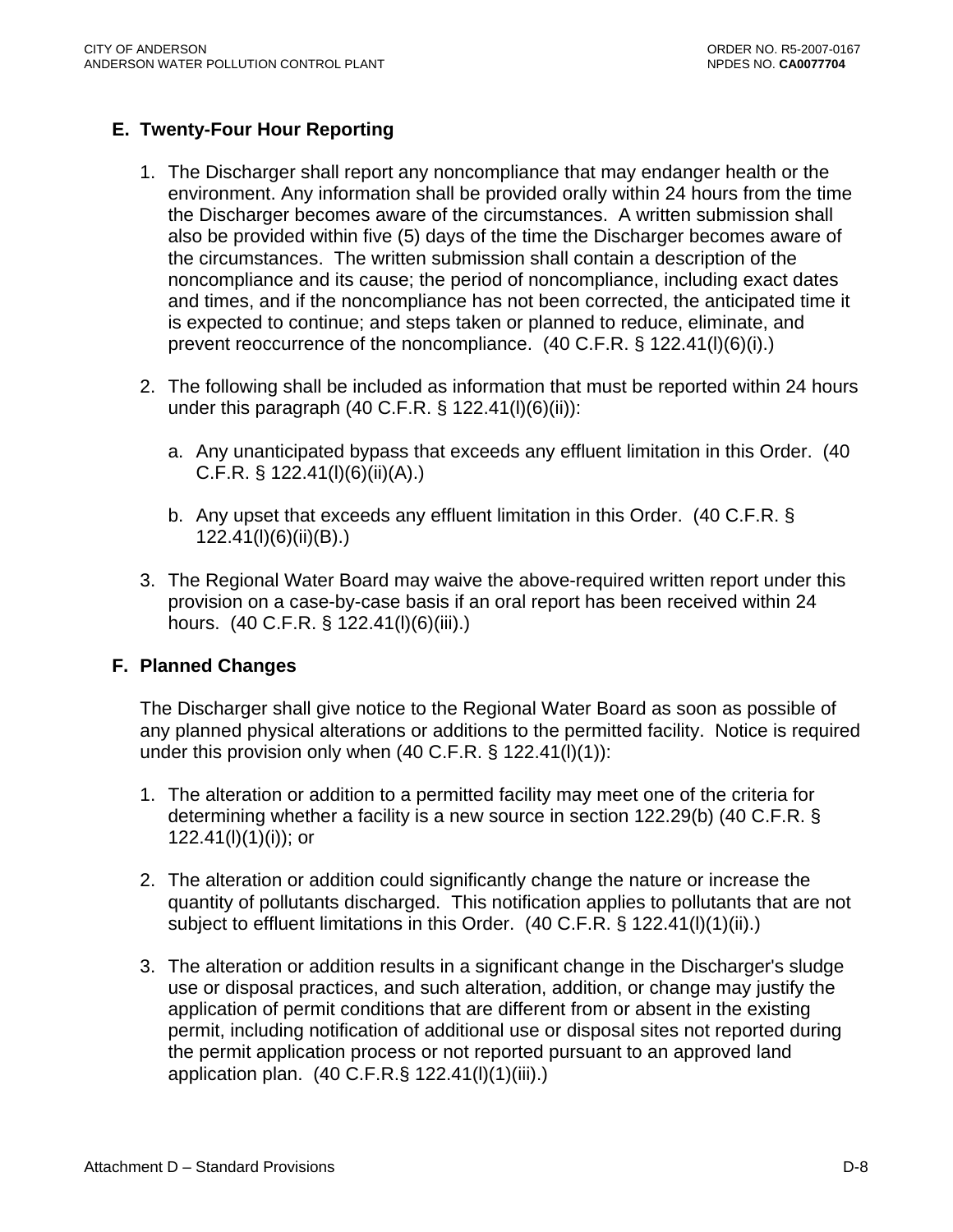### **G. Anticipated Noncompliance**

The Discharger shall give advance notice to the Regional Water Board or State Water Board of any planned changes in the permitted facility or activity that may result in noncompliance with General Order requirements. (40 C.F.R. § 122.41(l)(2).)

#### **H. Other Noncompliance**

The Discharger shall report all instances of noncompliance not reported under Standard Provisions – Reporting V.C, V.D, and V.E above at the time monitoring reports are submitted. The reports shall contain the information listed in Standard Provision – Reporting V.E above. (40 C.F.R. § 122.41(l)(7).)

#### **I. Other Information**

When the Discharger becomes aware that it failed to submit any relevant facts in a permit application, or submitted incorrect information in a permit application or in any report to the Regional Water Board, State Water Board, or USEPA, the Discharger shall promptly submit such facts or information. (40 C.F.R. § 122.41(l)(8).)

### **VI. STANDARD PROVISIONS – ENFORCEMENT**

**A.** The Regional Water Board is authorized to enforce the terms of this permit under several provisions of the Water Code, including, but not limited to, sections 13385, 13386, and 13387.

### **VII. ADDITIONAL PROVISIONS – NOTIFICATION LEVELS**

#### **A. Publicly-Owned Treatment Works (POTWs)**

 All POTWs shall provide adequate notice to the Regional Water Board of the following (40 C.F.R. § 122.42(b)):

- 1. Any new introduction of pollutants into the POTW from an indirect discharger that would be subject to sections 301 or 306 of the CWA if it were directly discharging those pollutants (40 C.F.R. § 122.42(b)(1)); and
- 2. Any substantial change in the volume or character of pollutants being introduced into that POTW by a source introducing pollutants into the POTW at the time of adoption of the Order. (40 C.F.R. § 122.42(b)(2).)
- 3. Adequate notice shall include information on the quality and quantity of effluent introduced into the POTW as well as any anticipated impact of the change on the quantity or quality of effluent to be discharged from the POTW. (40 C.F.R. § 122.42(b)(3).)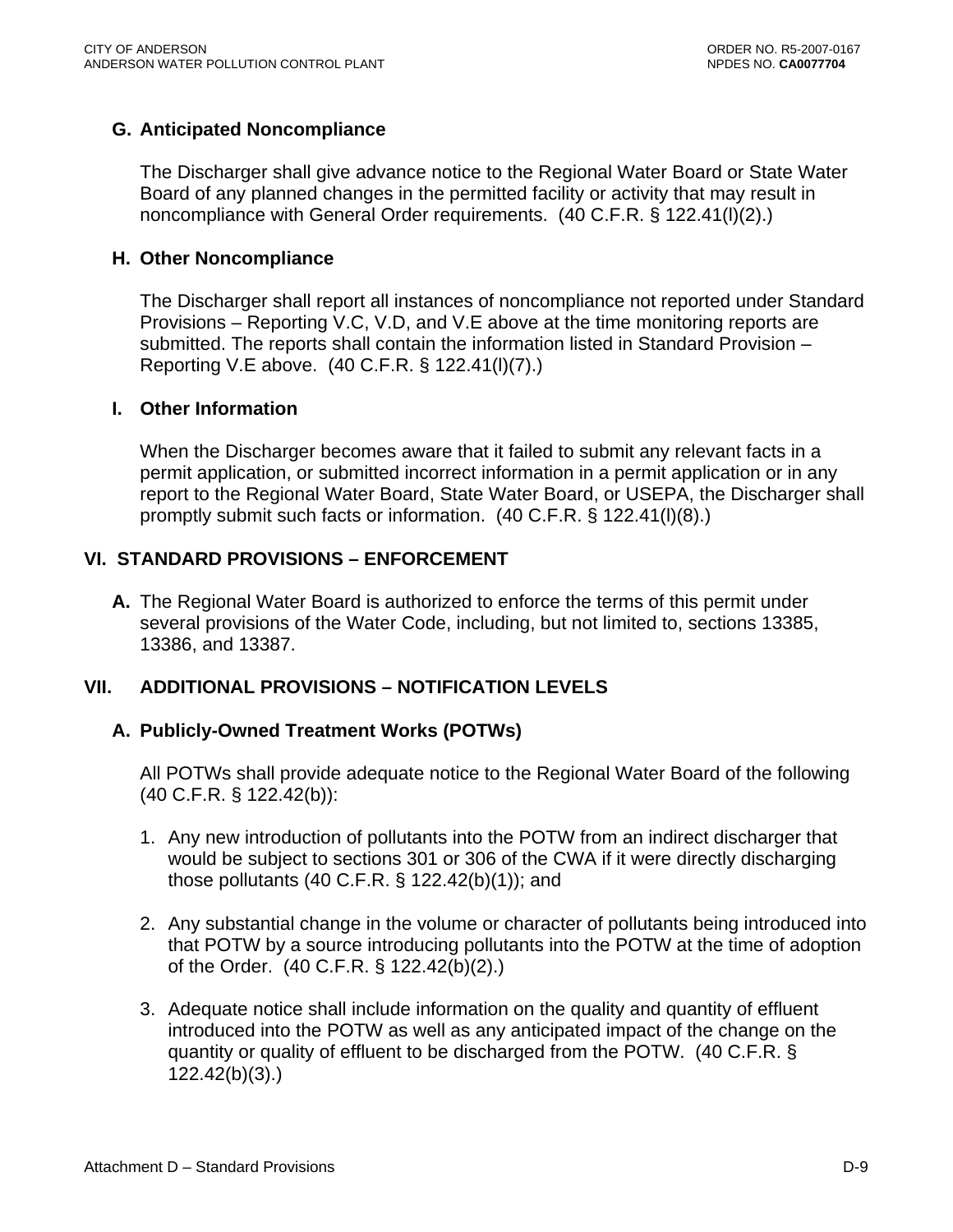### **Attachment E – Monitoring and Reporting Program**

#### **Table of Contents**

| Ι.    |    | $E-1$  |
|-------|----|--------|
| Ш.    |    | $E-2$  |
| III.  |    | $E-2$  |
|       |    | $E-2$  |
| IV.   |    | $E-3$  |
|       |    | $E-3$  |
| V.    |    | $E-4$  |
| VI.   |    |        |
| VII.  |    | $E-7$  |
| VIII. |    | $E-8$  |
|       |    | $E-8$  |
|       |    | $E-9$  |
| IX.   |    |        |
|       |    |        |
|       |    | E-10   |
| Χ.    |    |        |
|       |    |        |
|       |    |        |
|       | C. |        |
|       | D. | $E-14$ |
|       |    |        |

# **List of Tables**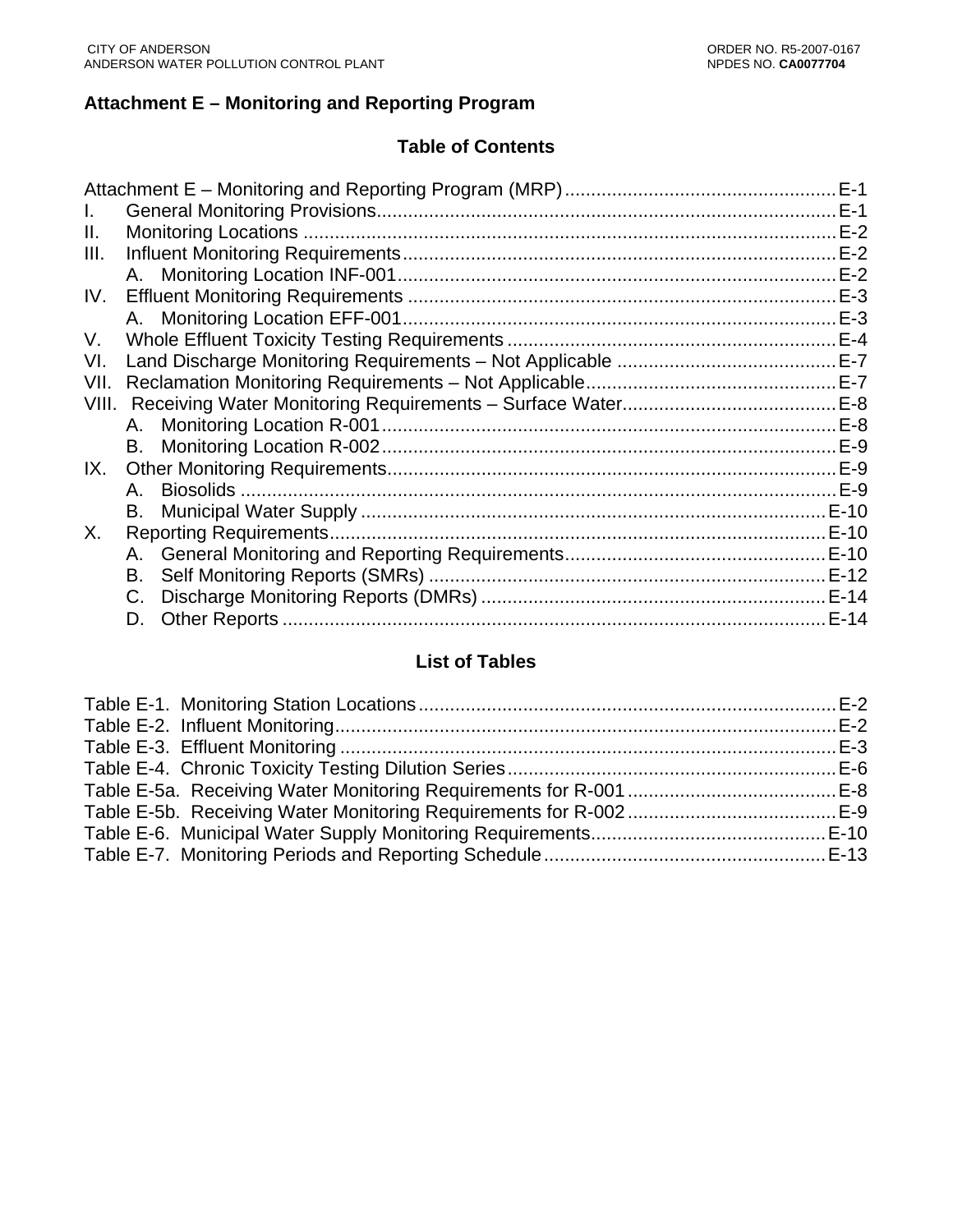### <span id="page-46-0"></span>**ATTACHMENT E – MONITORING AND REPORTING PROGRAM (MRP)**

The Code of Federal Regulations section 122.48 requires that all NPDES permits specify monitoring and reporting requirements. Water Code Sections 13267 and 13383 also authorize the Regional Water Quality Control Board (Regional Water Board) to require technical and monitoring reports. This MRP establishes monitoring and reporting requirements, which implement the federal and state regulations.

#### **I. GENERAL MONITORING PROVISIONS**

- A. Samples and measurements taken as required herein shall be representative of the volume and nature of the monitored discharge. All samples shall be taken at the monitoring locations specified below and, unless otherwise specified, before the monitored flow joins or is diluted by any other waste stream, body of water, or substance. Monitoring locations shall not be changed without notification to and the approval of this Regional Water Board.
- B. Chemical, bacteriological, and bioassay analyses shall be conducted at a laboratory certified for such analyses by the State Department of Health Services. In the event a certified laboratory is not available to the Discharger, analyses performed by a noncertified laboratory will be accepted provided a Quality Assurance-Quality Control Program is instituted by the laboratory. A manual containing the steps followed in this program must be kept in the laboratory and shall be available for inspection by Regional Water Board staff. The Quality Assurance-Quality Control Program must conform to USEPA guidelines or to procedures approved by the Regional Water Board.
- C. All analyses shall be performed in a laboratory certified to perform such analyses by the California Department of Health Services. Laboratories that perform sample analyses shall be identified in all monitoring reports.
- D. Appropriate flow measurement devices and methods consistent with accepted scientific practices shall be selected and used to ensure the accuracy and reliability of measurements of the volume of monitored discharges. All monitoring instruments and devices used by the Discharger to fulfill the prescribed monitoring program shall be properly maintained and calibrated as necessary to ensure their continued accuracy. All flow measurement devices shall be calibrated at least once per year to ensure continued accuracy of the devices.
- E. Monitoring results, including noncompliance, shall be reported at intervals and in a manner specified in this Monitoring and Reporting Program.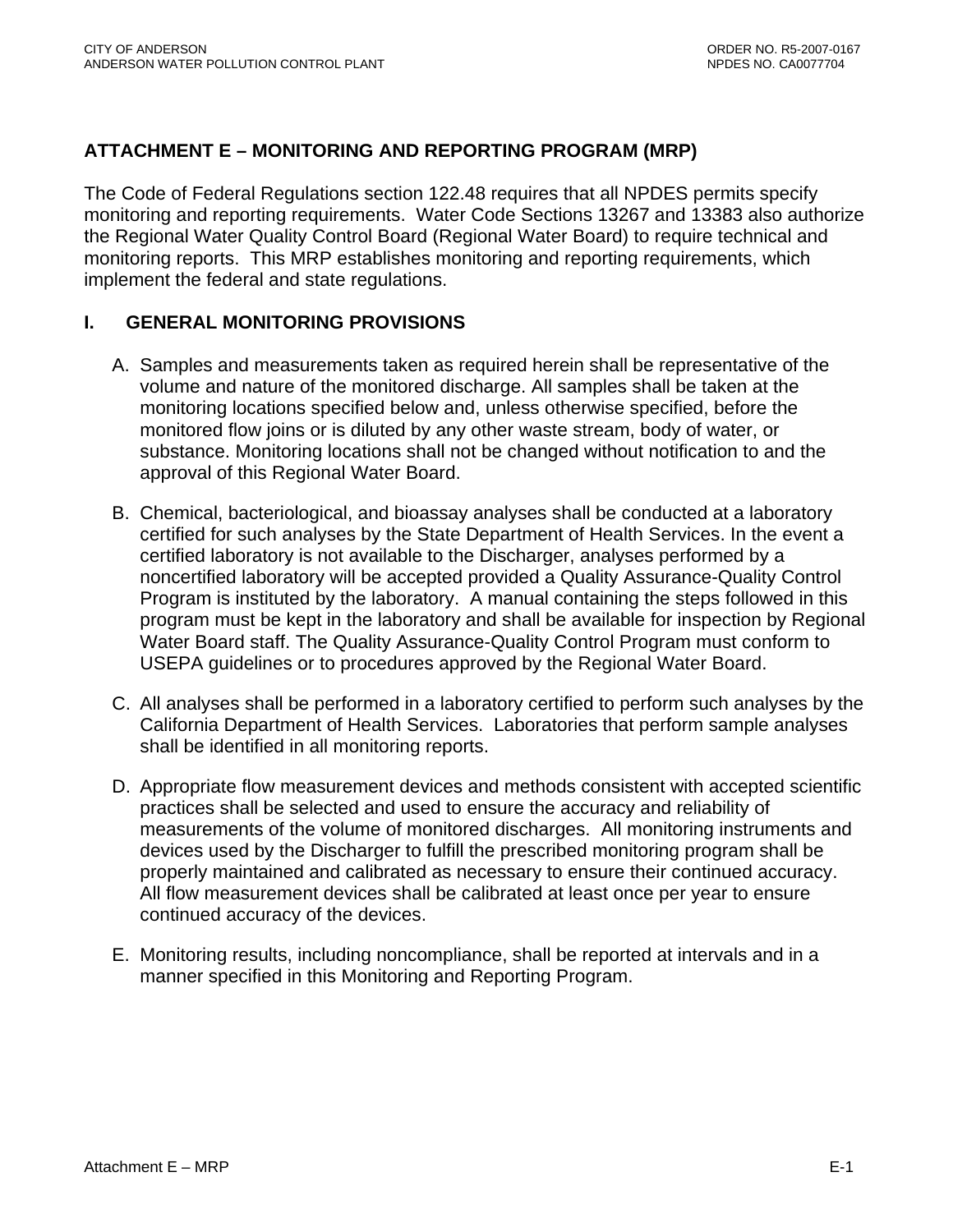### <span id="page-47-0"></span>**II. MONITORING LOCATIONS**

The Discharger shall establish the following monitoring locations to demonstrate compliance with the effluent limitations, discharge specifications, and other requirements in this Order:

|  | <b>Table E-1. Monitoring Station Locations</b> |  |  |
|--|------------------------------------------------|--|--|
|--|------------------------------------------------|--|--|

| <b>Discharge Point</b><br><b>Name</b> | <b>Monitoring Location</b><br>Name | <b>Monitoring Location Description</b>                                                       |
|---------------------------------------|------------------------------------|----------------------------------------------------------------------------------------------|
| --                                    | <b>INF-001</b>                     | Treatment plant headworks.                                                                   |
| $D-001$                               | EFF-001                            | Downstream from the last connection through which wastes can<br>be admitted into the outfall |
|                                       | R-001                              | Sacramento River - 100 feet upstream from point of discharge                                 |
|                                       | R-002                              | Sacramento River - One-quarter mile downstream from the point<br>of discharge.               |
| --                                    | <b>BIO-001</b>                     | <b>Biosolids Storage Area</b>                                                                |
| --                                    | <b>SPL-001</b>                     | <b>Water Supply</b>                                                                          |

#### **III. INFLUENT MONITORING REQUIREMENTS**

#### **A. Monitoring Location INF-001**

1. The Discharger shall monitor influent to the facility at INF-001 as follows:

**Table E-2. Influent Monitoring** 

| <b>Parameter</b>              | Units | <b>Sample Type</b>           | <b>Minimum</b><br><b>Sampling</b><br><b>Frequency</b> | Required<br><b>Analytical Test</b><br><b>Method</b> |
|-------------------------------|-------|------------------------------|-------------------------------------------------------|-----------------------------------------------------|
| <b>Flow</b>                   | mgd   | Continuous                   | Daily                                                 | ٠                                                   |
| BOD 5-day 20°C                | mq/L  | 24-hr Composite              | $2/m$ onth                                            |                                                     |
| <b>Total Suspended Solids</b> | mg/L  | 24-hr Composite <sup>1</sup> | $2/m$ onth                                            |                                                     |

1 24-hour flow proportional.

2 Pollutants shall be analyzed using the analytical methods described in 40 CFR Part 136.

2. A 24-hour composite influent sample shall be collected annually and analyzed for total recoverable concentrations of antimony, arsenic, beryllium, cadmium, chromium (III), chromium (VI), copper, lead, mercury, nickel, selenium, silver, thallium, zinc, and cyanide, with a maximum ML as specified in the SIP. The influent sample shall be collected at the same time an effluent sample is obtained for analysis of priority pollutants.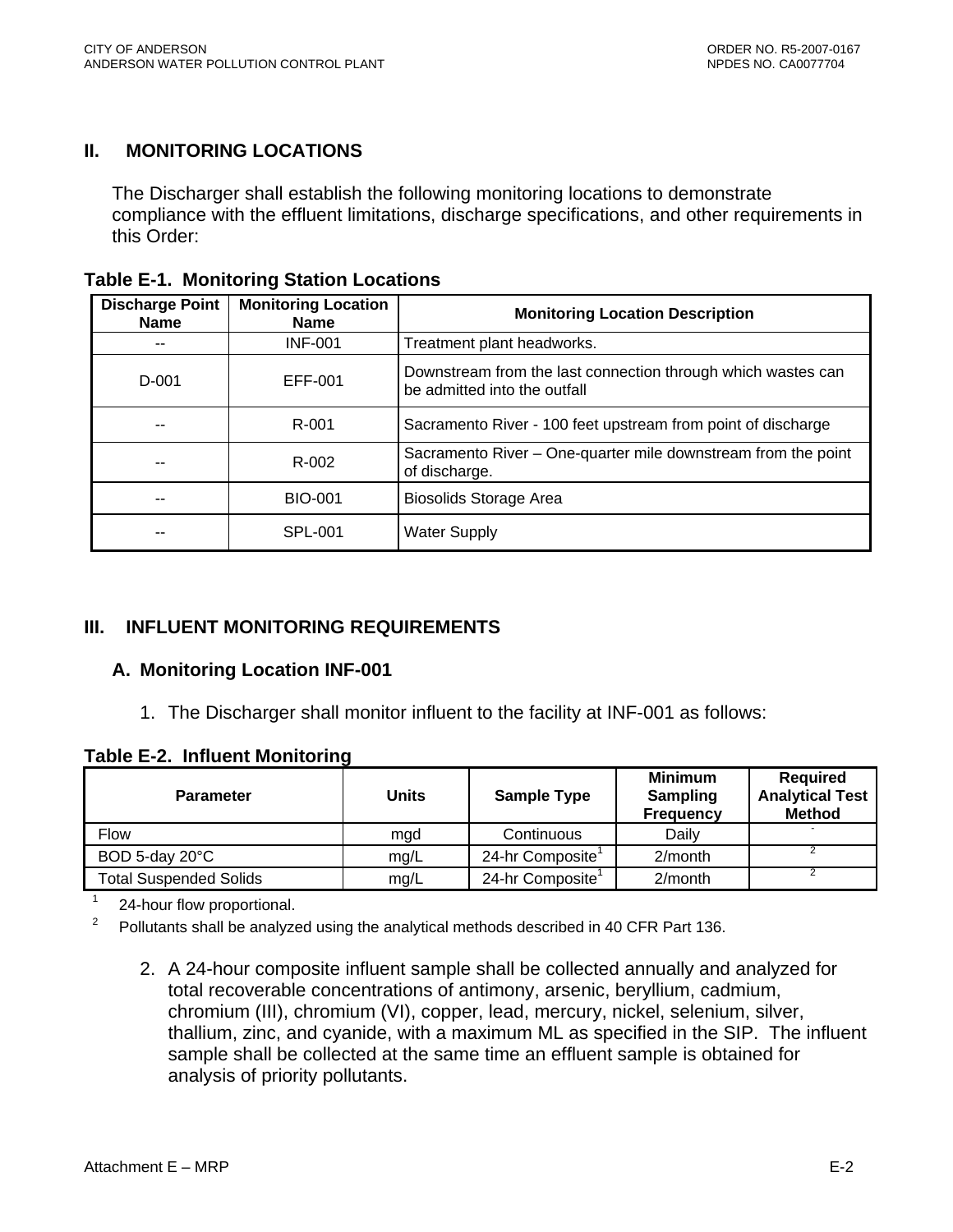### <span id="page-48-0"></span>**IV. EFFLUENT MONITORING REQUIREMENTS**

#### **A. Monitoring Location EFF-001**

1. The Discharger shall monitor effluent at EFF-001 as follows. Effluent samples should be representative of the volume and quality of the discharge. Time of collection of samples shall be recorded. If more than one analytical test method is listed for a given parameter, the Discharger must select from the listed methods and corresponding Minimum Level:

#### Parameter | Units | Sample Type **Minimum Sampling Frequency Required Analytical Test Method**  Flow and mad Meter Continuous Total Residual Chlorine<sup>1</sup> mg/L Meter Continuous <sup>9</sup> pH pH Units Grab 1/day <sup>9</sup> Temperature<sup>2</sup> <sup>9</sup>F (°C) Grab 1/week 9 BOD 5-day 20°C **mg/L**, lbs/day 24-hr Composite<sup>8</sup> 1/week 9 Total Suspended Solids 1997 | mg/L, lbs/day 24-hr Composite<sup>8</sup> | 1/week 1 Total Coliform Organisms | MPN/100 mL Grab | 2/week | <sup>9</sup> Ammonia (as N)<sup>2,3</sup> 1 mg/L Grab 1/month 9 Electrical Conductivity @ 25°C | umhos/cm | Grab | 1/month Zinc, Total Recoverable **a**  $\begin{array}{ccc} \hline \end{array}$  ug/L  $\begin{array}{ccc} \hline \end{array}$  Grab  $\begin{array}{ccc} \hline \end{array}$  1/month  $\begin{array}{ccc} \hline \end{array}$ Hardness<sup>4</sup> mg/L CaCO3 Grab 1/month 9 Chlorodibromomethane and ug/L Grab 1/month 9 Dichlorobromomethane and ug/L Grab 1/month 9 Total Phosphorous and angles ug/L Grab 1/month Ortho Phosphate 1 and 1/month 1/month 1/month 1/month 1/month 1/month 1/month 1/month 1/month 1/month 1/month 1/month 1/month 1/month 1/month 1/month 1/month 1/month 1/month 1/month 1/month 1/month 1/month 1/month 1/month Cadmium, Total Recoverable ug/L Grab 1/quarter Copper, Total Recoverable  $\qquad \qquad | \qquad$  ug/L  $\qquad \qquad | \qquad$  Grab  $\qquad \qquad | \qquad$  1/quarter  $\qquad \qquad | \qquad$  <sup>9</sup> Persistent Chlorinated and angle and all ug/L and Grab and 1/quarter and 1/9 Hydrocarbon Pesticides 1/quarter Total Dissolved Solids<sup>5</sup> for a mg/L and Grab the 1/quarter for the 1<sup>9</sup> Nitrate (as N) and The Millet Manuson of the mag/L and Grab 1/quarter and 1/quarter of the magnetic magnetic magnetic magnetic method of the magnetic magnetic method of the magnetic method of the magnetic method of the mag Nitrite (as N) mg/L Grab 1/quarter Aluminum, Total **National Contract Contract Contract Contract Contract Contract Contract Contract Contract Contr** Standard Minerals<sup>6</sup> mg/L Grab 1/year 9 Priority Pollutants<sup>7</sup> and and leads and ug/L and Grab and 1/year and 1/9

#### **Table E-3. Effluent Monitoring**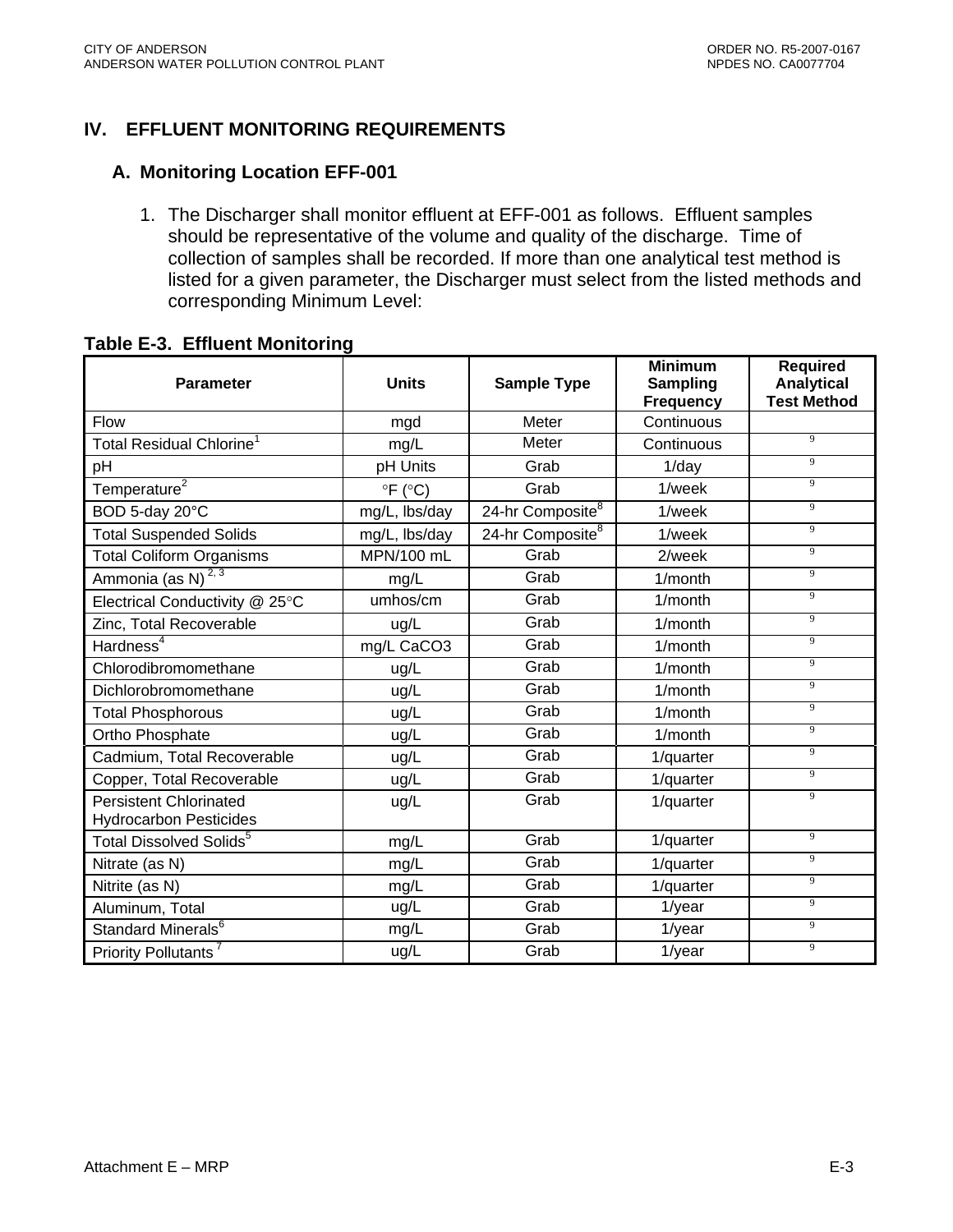<span id="page-49-0"></span>

| <b>Minimum</b><br>Reauired<br>Units<br><b>Sample Type</b><br><b>Analytical</b><br>Parameter<br>Sampling<br><b>Test Method</b><br><b>Frequency</b> |
|---------------------------------------------------------------------------------------------------------------------------------------------------|
|---------------------------------------------------------------------------------------------------------------------------------------------------|

Total chlorine residual must be monitored with a method sensitive to and accurate at the permitted level of 0.01 mg/L. Report peak 1-hour average for each day and peak 4-day average for the month.

2 Concurrent with biotoxcity monitoring.

3

- Report as total and un-ionized ammonia.
- 4 Concurrent with cadmium, copper, zinc, and priority pollutant testing.
- 5 Concurrent with electrical conductivity monitoring.
- 6 Standard minerals shall include the following: boron, calcium, iron, magnesium, potassium, sodium, chloride, sulfate, manganese, phosphorus, total alkalinity (including alkalinity series), and hardness, and include verification that the analysis is complete (i.e., cation/anion balance).
- 7 Concurrent with receiving surface water sampling at R-001 and R-002 (receiving water hardness and pH shall be determined at R-001 at the same time EFF-001 sample taken).
- 8 24-hour flow proportioned.

2. If the discharge is intermittent rather than continuous, then on the first day of each such intermittent discharge, the Discharger shall monitor and record data for all of the constituents listed above, after which the frequencies of analysis given in the schedule shall apply for the duration of each such intermittent discharge.

#### **V. WHOLE EFFLUENT TOXICITY TESTING REQUIREMENTS**

- A. **Acute Toxicity Testing.** The Discharger shall conduct acute toxicity testing to determine whether the effluent is contributing acute toxicity to the receiving water. The Discharger shall meet the following acute toxicity testing requirements:
	- 1. *Monitoring Frequency* the Discharger shall perform quarterly acute toxicity testing, concurrent with effluent ammonia sampling.
	- 2. *Sample Types* For static non-renewal and static renewal testing, the samples shall be grab samples and shall be representative of the volume and quality of the discharge. The effluent samples shall be taken at the effluent monitoring location EFF-001.
	- 3. *Test Species* Test species shall be rainbow trout (*Oncorhchus mykiss*).
	- 4. *Methods* The acute toxicity testing samples shall be analyzed using EPA-821-R-02-012, Fifth Edition. Temperature, total residual chlorine, and pH shall be recorded at the time of sample collection. No pH adjustment may be made unless approved by the Executive Officer.

<sup>9</sup> Pollutants shall be analyzed using the analytical methods described in 40 CFR Part 136. For priority pollutant constituents with effluent limitations, detection limits shall be below the effluent limitations. If the lowest minimum level (ML) published in Appendix 4 of the Policy for Implementation of Toxics Standards for Inland Surface Waters, Enclosed Bays, and Estuaries of California (State Implementation Plan or SIP) is not below the effluent limitation, the detection limit shall be the lowest ML. For priority pollutant constituents without effluent limitations, the detection limits shall be equal to or less than the lowest ML published in Appendix 4 of the SIP. Where no methods are specified for a given pollutant, by methods approved by this Regional Water Board or the State Water Board.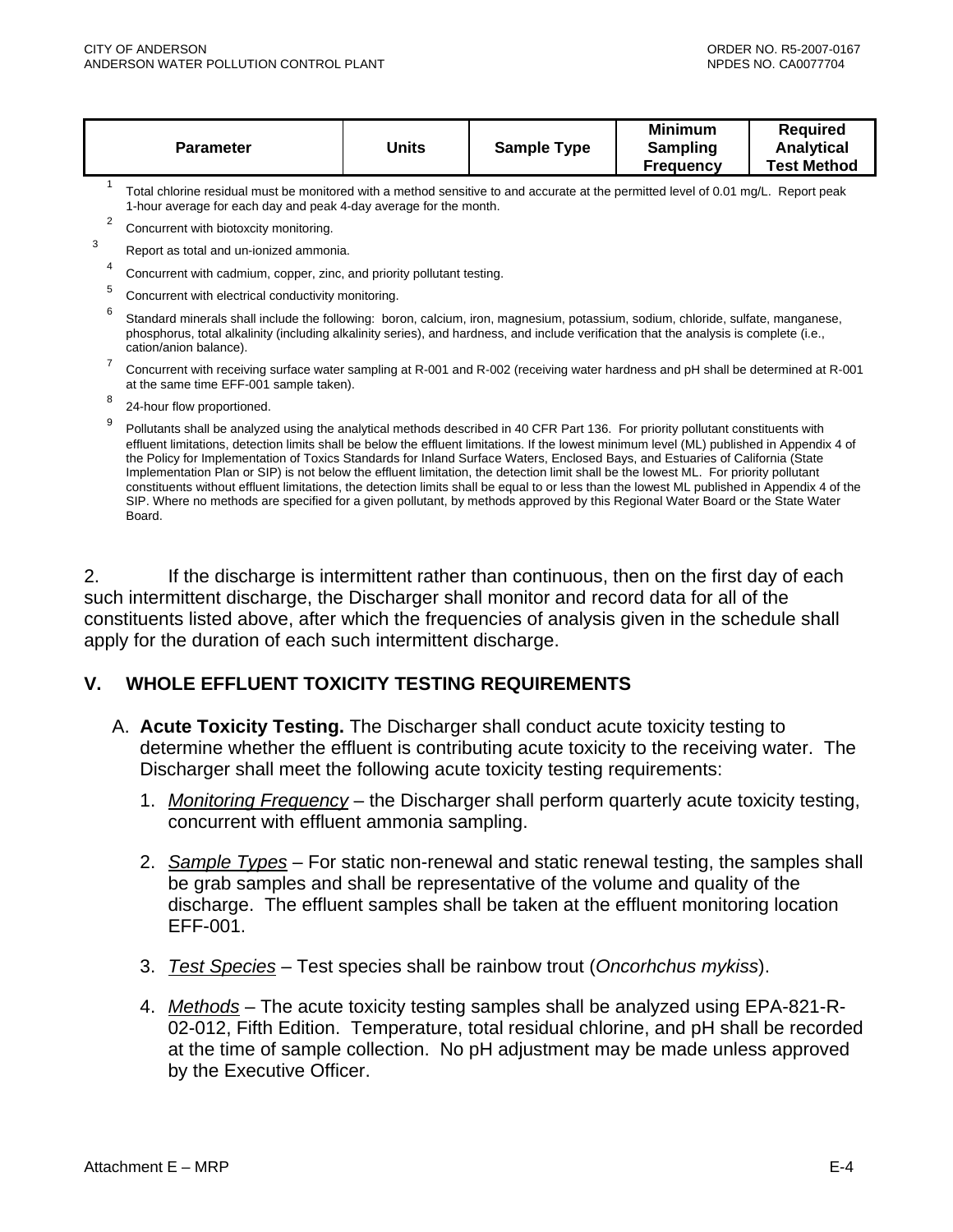- 5. *Test Failure* If an acute toxicity test does not meet all test acceptability criteria, as specified in the test method, the Discharger must re-sample and re-test as soon as possible, not to exceed 7 days following notification of test failure.
- B. **Chronic Toxicity Testing**. The Discharger shall conduct three species chronic toxicity testing to determine whether the effluent is contributing chronic toxicity to the receiving water. The Discharger shall meet the following chronic toxicity testing requirements:
	- 1. *Monitoring Frequency* the Discharger shall perform annual three species chronic toxicity testing*.*
	- 2. *Sample Types* Effluent samples shall be 24-hour flow proportional or timeweighted composites and shall be representative of the volume and quality of the discharge. The effluent samples shall be taken at the effluent monitoring location EFF-002. The receiving water control shall be a grab sample obtained from the R-001 sampling location, as identified in the Monitoring and Reporting Program.
	- 3. *Sample Volumes* Adequate sample volumes shall be collected to provide renewal water to complete the test in the event that the discharge is intermittent.
	- 4. *Test Species* Chronic toxicity testing measures sublethal (e.g. reduced growth, reproduction) and/or lethal effects to test organisms exposed to an effluent compared to that of the control organisms. The Discharger shall conduct chronic toxicity tests with:
		- The cladoceran, water flea, *Ceriodaphnia dubia* (survival and reproduction test);
		- The fathead minnow, *Pimephales promelas* (larval survival and growth test); and
		- The green alga, *Selenastrum capricornutum* (growth test).
	- 5. *Methods* The presence of chronic toxicity shall be estimated as specified in *Shortterm Methods for Estimating the Chronic Toxicity of Effluents and Receiving Waters to Freshwater Organisms, Fourth Edition,* EPA/821-R-02-013, October 2002.
	- 6. *Reference Toxicant* As required by the SIP, all chronic toxicity tests shall be conducted with concurrent testing with a reference toxicant and shall be reported with the chronic toxicity test results.
	- 7. *Dilutions* The chronic toxicity testing shall be performed using the dilution series identified in Table E-5, below. The receiving water control shall be used as the diluent (unless the receiving water is toxic). The Discharger may initially test at 100 percent effluent and if there are no toxicity effects observed at 100 percent effluent, testing utilizing the dilution series identified in Table E-5 will not be required. If toxicity effects are observed at 100 percent effluent, chronic toxicity testing utilizing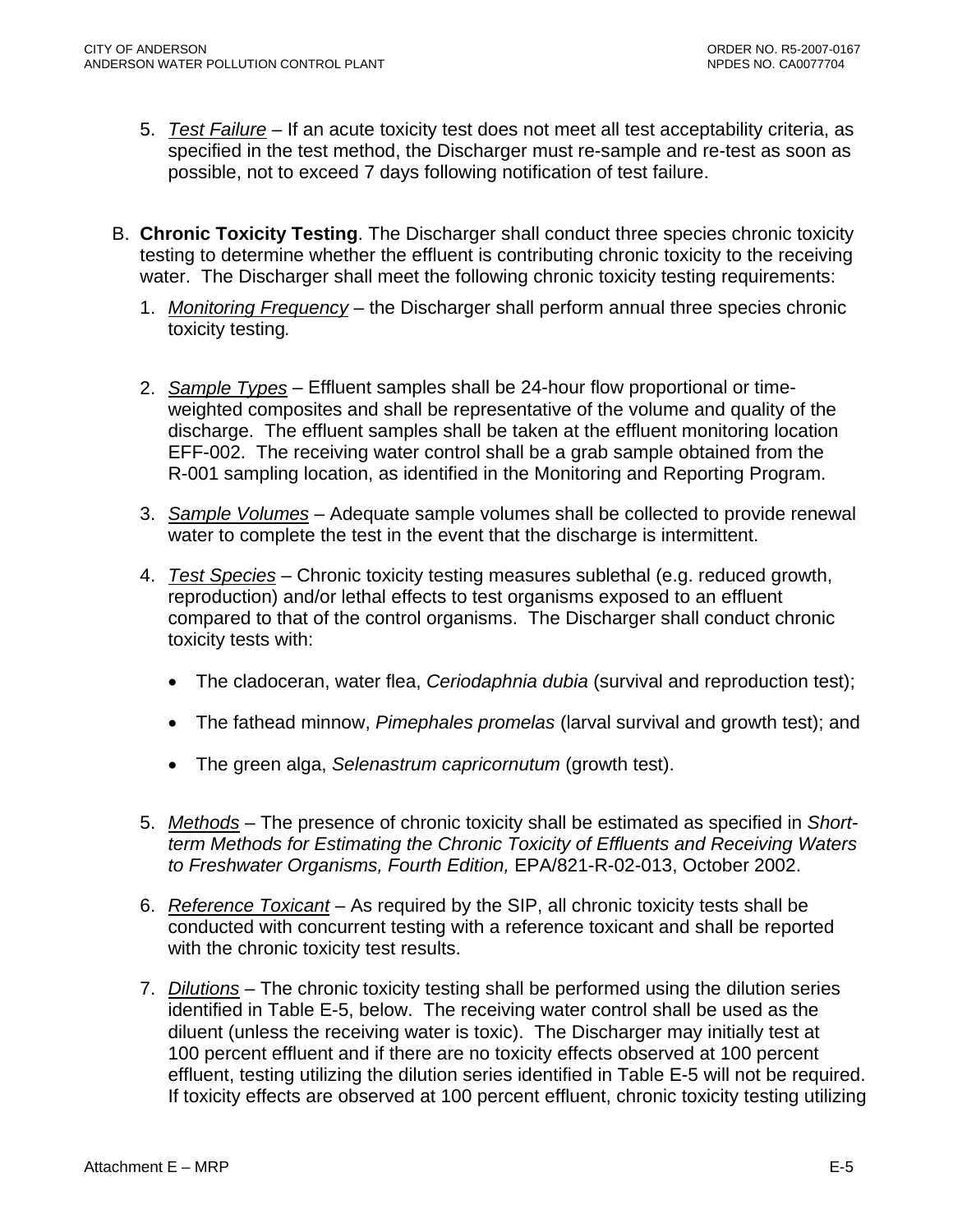<span id="page-51-0"></span>the dilution series must be initiated within 24 hours of knowledge of laboratory results.

- 8. *Test Failure* –The Discharger must re-sample and re-test as soon as possible, but no later than fourteen (14) days after receiving notification of a test failure. A test failure is defined as follows:
	- a. The reference toxicant test or the effluent test does not meet all test acceptability criteria as specified in the *Short-term Methods for Estimating the Chronic Toxicity of Effluents and Receiving Waters to Freshwater Organisms, Fourth Edition*, EPA/821-R-02-013, October 2002 (Method Manual), and its subsequent amendments or revisions; or
	- b. The percent minimum significant difference (PMSD) measured for the test exceeds the upper PMSD bound variability criterion in Table 6 on page 52 of the Method Manual. (A retest is only required in this case if the test results do not exceed the monitoring trigger specified in (Provisions VI.C.2.a.iii.)

|                    | Dilutions (%) |    |    |    |      | <b>Controls</b>    |                     |
|--------------------|---------------|----|----|----|------|--------------------|---------------------|
| <b>Sample</b>      | 100           | 75 | 50 | 25 | 12.5 | Receiving<br>Water | Laboratory<br>Water |
| % Effluent         | 100           | 75 | 50 | 25 | 12.5 |                    |                     |
| % Receiving Water  |               | 25 | 50 | 75 | 87.5 | 100                |                     |
| % Laboratory Water |               |    |    |    |      |                    | 100                 |

**Table E-4. Chronic Toxicity Testing Dilution Series** 

- C. **WET Testing Notification Requirements**. The Discharger shall notify the Regional Water Board within 24-hrs after the receipt of test results exceeding the monitoring trigger during regular or accelerated monitoring, or an exceedance of the acute toxicity effluent limitation.
- D. **WET Testing Reporting Requirements**. All toxicity test reports shall include the contracting laboratory's complete report provided to the Discharger and shall be in accordance with the appropriate "Report Preparation and Test Review" sections of the method manuals. At a minimum, whole effluent toxicity monitoring shall be reported as follows:
	- 1. **Chronic WET Reporting.** Regular chronic toxicity monitoring results shall be reported to the Regional Water Board within 30 days following completion of the test, and shall contain, at minimum:
		- a. The results expressed in TUc, measured as 100/NOEC, and also measured as 100/LC<sub>50</sub>, 100/EC<sub>25</sub>, 100/IC<sub>25</sub>, and 100/IC<sub>50</sub>, as appropriate.
		- b. The statistical methods used to calculate endpoints;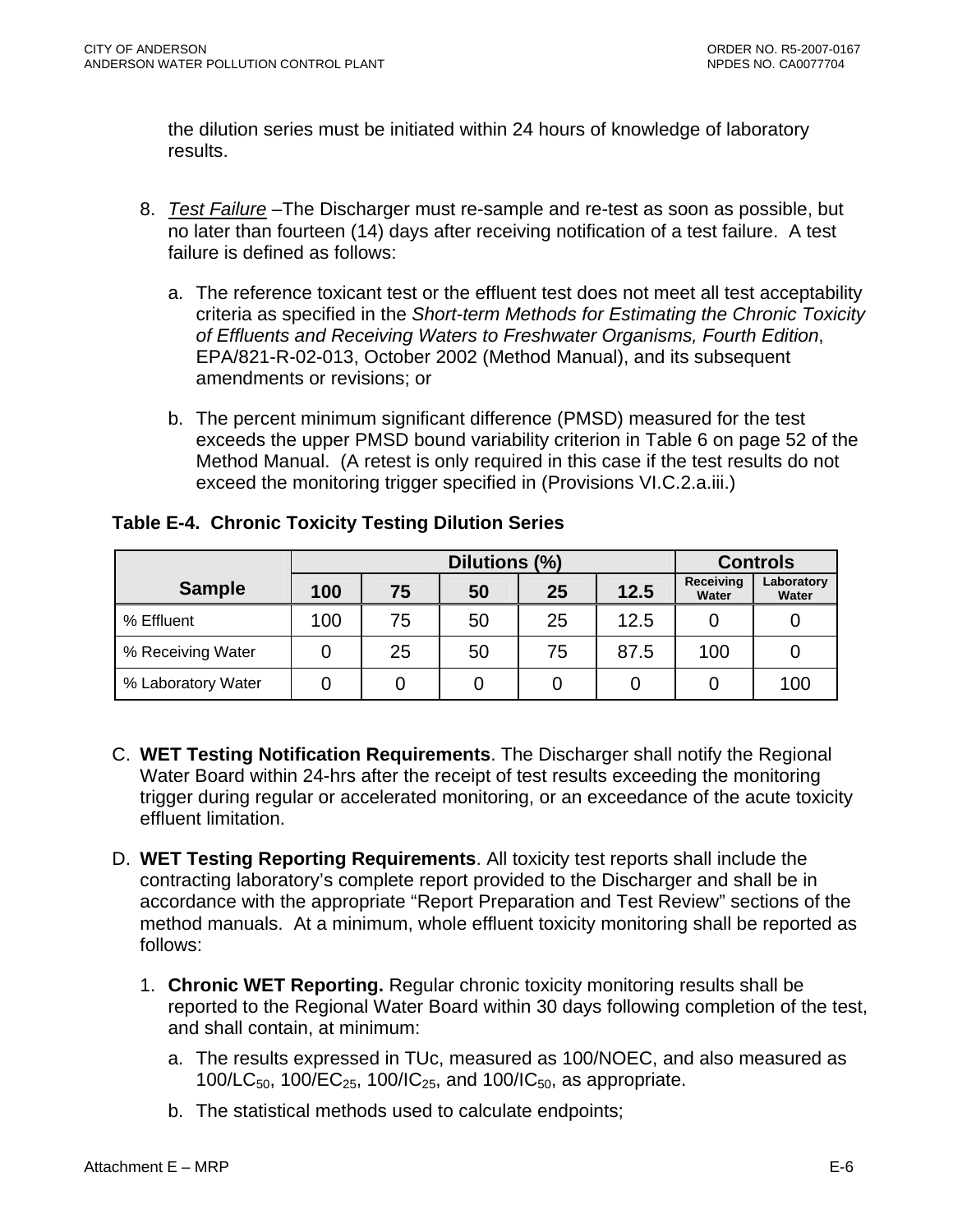- <span id="page-52-0"></span>c. The statistical output page, which includes the calculation of the percent minimum significant difference (PMSD);
- d. The dates of sample collection and initiation of each toxicity test; and
- e. The results compared to the numeric toxicity monitoring trigger.

Additionally, the monthly discharger self-monitoring reports shall contain an updated chronology of chronic toxicity test results expressed in TUc, and organized by test species, type of test (survival, growth or reproduction), and monitoring frequency, i.e., either quarterly, monthly, accelerated, or TRE. (Note: items a through c, above, are only required when testing is performed using the full dilution series.)

- 2. **Acute WET Reporting.** Acute toxicity test results shall be submitted with the monthly discharger self-monitoring reports and reported as percent survival.
- 3. **TRE Reporting.** Reports for Toxicity Reduction Evaluations shall be submitted in accordance with the schedule contained in the Discharger's approved TRE Work Plan.
- 4. **Quality Assurance (QA).** The Discharger must provide the following information for QA purposes:
	- a. Results of the applicable reference toxicant data with the statistical output page giving the species, NOEC, LOEC, type of toxicant, dilution water used, concentrations used, PMSD, and dates tested.
	- b. The reference toxicant control charts for each endpoint, which include summaries of reference toxicant tests performed by the contracting laboratory.
	- c. Any information on deviations or problems encountered and how they were dealt with.

### **VI. LAND DISCHARGE MONITORING REQUIREMENTS – NOT APPLICABLE**

### **VII. RECLAMATION MONITORING REQUIREMENTS – NOT APPLICABLE**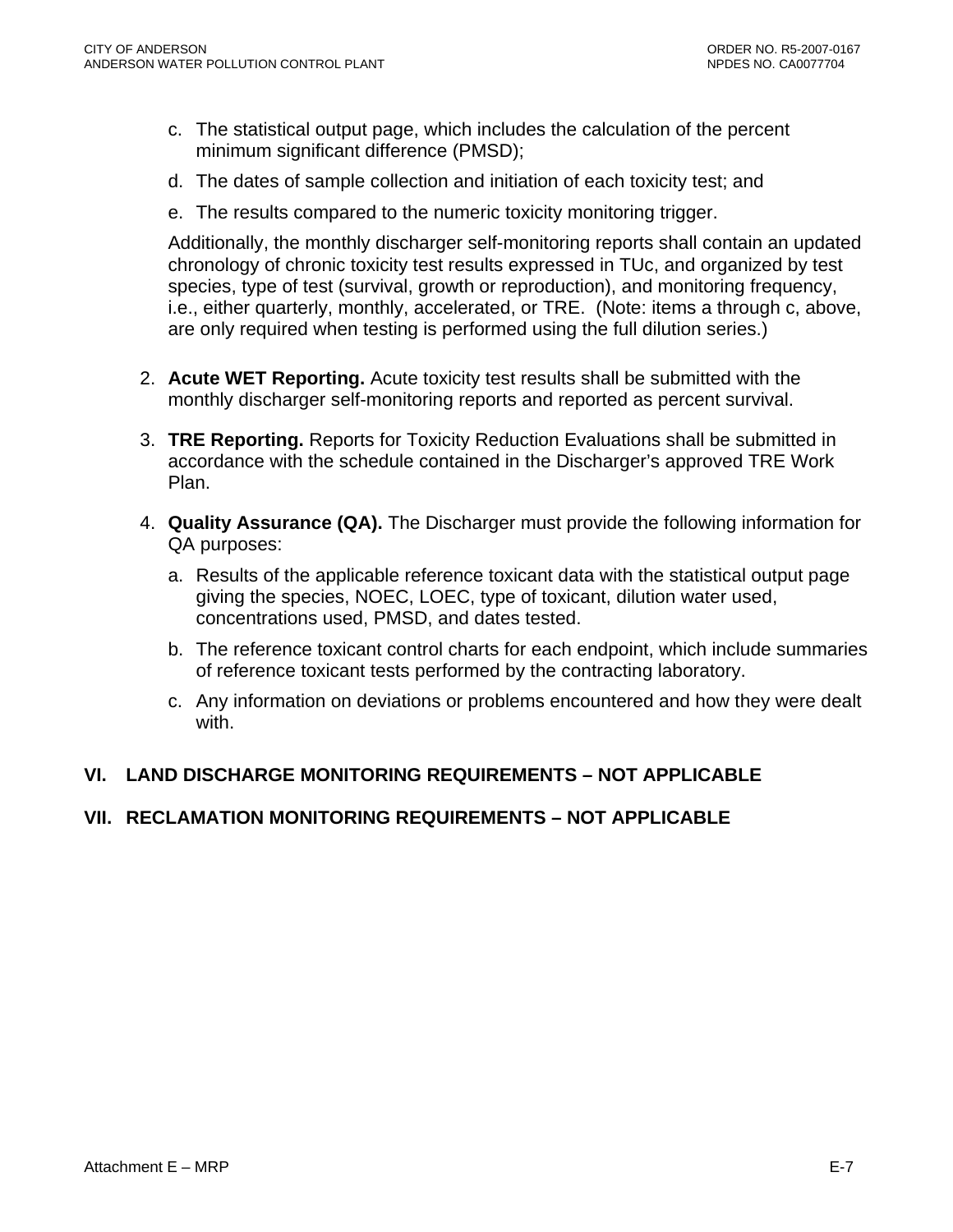#### <span id="page-53-0"></span>**VIII. RECEIVING WATER MONITORING REQUIREMENTS – SURFACE WATER**

#### **A. Monitoring Location R-001**

1. The Discharger shall monitor the Sacramento River at R-001 (100 feet upstream from the point of discharge) as follows:

| <b>Parameter</b>                                 | <b>Units</b>           | <b>Sample Type</b> | <b>Minimum</b><br>Sampling<br><b>Frequency</b> | <b>Required</b><br><b>Analytical</b><br><b>Test Method</b> |
|--------------------------------------------------|------------------------|--------------------|------------------------------------------------|------------------------------------------------------------|
| Dissolved Oxygen                                 | mg/L                   | Grab               | 1/month                                        |                                                            |
| рH                                               | <b>Standard Units</b>  | Grab               | $1/m$ onth                                     | 3                                                          |
| <b>Hardness</b>                                  | mg CaCO <sub>3</sub>   | Grab               | $1/m$ onth                                     | 3                                                          |
| Temperature                                      | $\circ$ F ( $\circ$ C) | Grab               | 1/month                                        | 3                                                          |
| Turbidity                                        | <b>NTU</b>             | Grab               | $1/m$ onth                                     | 3                                                          |
| <b>Hardness</b>                                  | mg/L CaCO3             | Grab               | $1/m$ onth                                     | 3                                                          |
| Electrical Conductivity @ 25°C                   | umhos/cm               | Grab               | 1/quarter                                      | 3                                                          |
| Persistent Chlorinated Hydrocarbon<br>Pesticides | ug/L                   | Grab               | 1/quarter                                      | 3                                                          |
| Copper, Total Recoverable <sup>1</sup>           | ug/L                   | Grab               | 1/quarter                                      | 3                                                          |
| Zinc, Total Recoverable <sup>1</sup>             | ug/L                   | Grab               | 1/quarter                                      | 3                                                          |
| Cadmium, Total Recoverable <sup>1</sup>          | ug/L                   | Grab               | 1/quarter                                      | 3                                                          |
| <b>Total Dissolved Solids</b>                    | mg/L                   | Grab               | 1/quarter                                      | 3                                                          |
| Ammonia                                          | mg/L                   | Grab               | $1$ /year                                      | 3                                                          |
| Standard Minerals <sup>2</sup>                   | mg/L                   | Grab               | 1/year                                         | 3                                                          |
| Sulfide                                          | mg/L                   | Grab               | $1$ /year                                      | 3                                                          |
| Priority Pollutants <sup>1</sup>                 | ug/L                   | Grab               | $1$ /year                                      | 3                                                          |

1. Receiving water hardness and pH required at time of sampling, concurrent with monitoring at R-002.

2. Standard minerals shall include the following: boron, calcium, iron, magnesium, potassium, sodium, chloride, sulfate, manganese, phosphorus, total alkalinity (including alkalinity series), and hardness, and include verification that the analysis is complete (i.e., cation/anion balance).

3. Pollutants shall be analyzed using the analytical methods described in 40 CFR Part 136; for priority pollutants the methods must meet the lowest minimum levels (MLs) specified in Attachment 4 of the SIP, where no methods are specified for a given pollutant, by methods approved by this Regional Water Board or the State Water Board.

- 2. In conducting the receiving water sampling, a log shall be kept of the receiving water conditions through the reach bounded by R-001 and R-002. Attention shall be given to the presence or absence of:
	-
	-
	-
	- d. Aquatic life
	- a. Floating or suspended matter e. Visible films, sheens or coatings
	- b. Discoloration f. Fungi, slimes, or objectable growths
	- c. Bottom deposits g. Potential nuisance conditions

Notes on receiving water conditions shall be summarized in the monitoring report.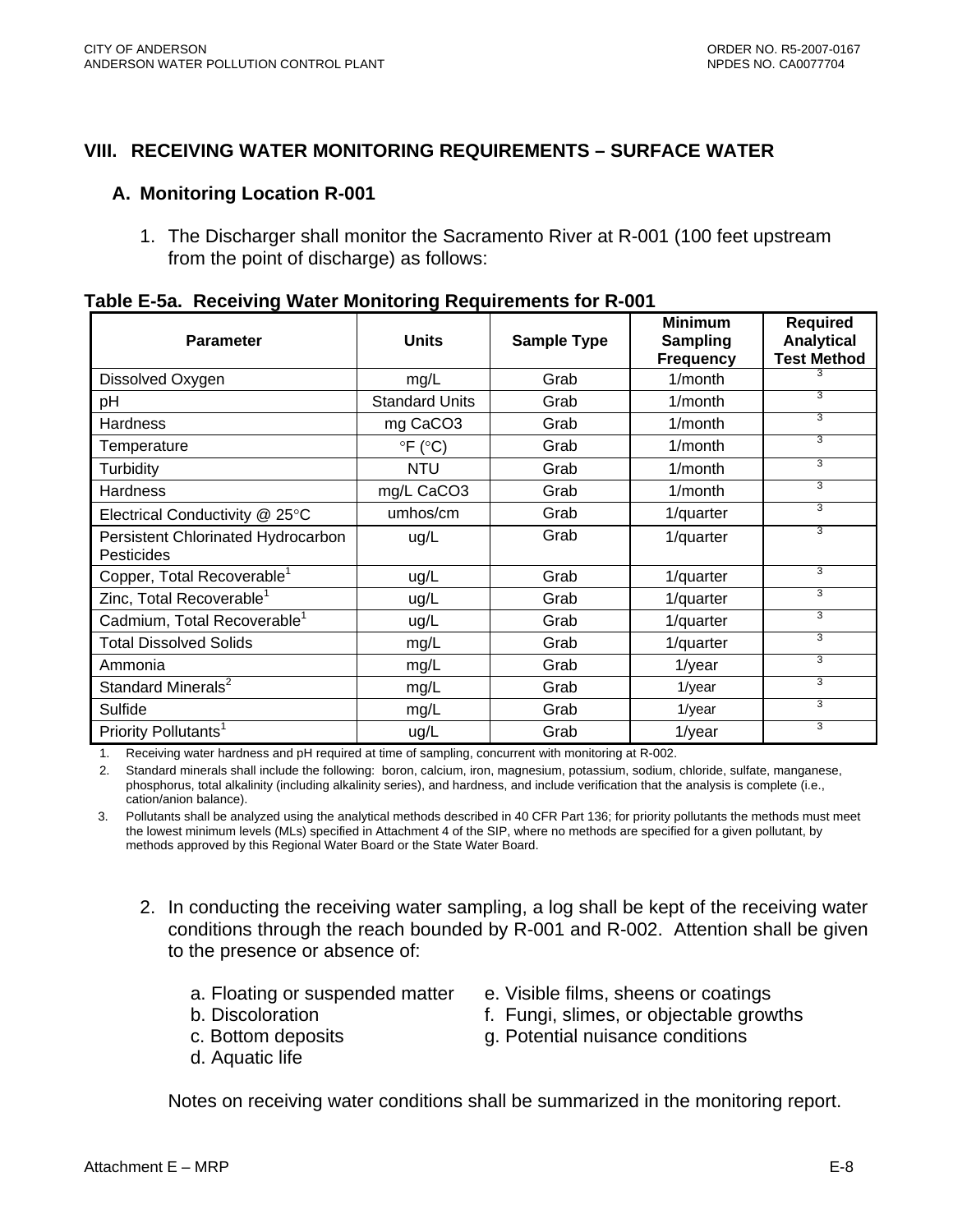### <span id="page-54-0"></span>**B. Monitoring Location R-002**

1. The Discharger shall monitor the Sacramento River at R-002 (one-quarter mile downstream of point of discharge) as follows:

| <b>Parameter</b>                                 | <b>Units</b>               | <b>Sample</b><br><b>Type</b> | <b>Minimum</b><br><b>Sampling</b><br><b>Frequency</b> | <b>Required</b><br><b>Analytical Test</b><br><b>Method</b> |
|--------------------------------------------------|----------------------------|------------------------------|-------------------------------------------------------|------------------------------------------------------------|
| Dissolved Oxygen                                 | mg/L                       | Grab                         | $1/m$ onth                                            |                                                            |
| pH                                               | <b>Standard Units</b>      | Grab                         | $1/m$ onth                                            |                                                            |
| Temperature                                      | $\degree$ F ( $\degree$ C) | Grab                         | 1/month                                               |                                                            |
| Turbidity                                        | <b>NTU</b>                 | Grab                         | $1/m$ onth                                            |                                                            |
| Persistent Chlorinated Hydrocarbon<br>Pesticides | ug/L                       | Grab                         | 1/quarter                                             |                                                            |
| Copper, Total Recoverable <sup>1</sup>           | ug/L                       | Grab                         | 1/quarter                                             |                                                            |
| Copper, Dissolved <sup>1</sup>                   | ug/L                       | Grab                         | 1/quarter                                             |                                                            |
| Zinc, Total Recoverable <sup>1</sup>             | ug/L                       | Grab                         | 1/quarter                                             |                                                            |
| Zinc, Dissolved <sup>1</sup>                     | ug/L                       | Grab                         | 1/quarter                                             |                                                            |

#### **Table E-5b. Receiving Water Monitoring Requirements for R-002**

1. Receiving water hardness and pH required at time of sampling, concurrent with monitoring at R-001.

2. Pollutants shall be analyzed using the analytical methods described in 40 CFR Part 136; for priority pollutants the methods must meet the lowest minimum levels (MLs) specified in Attachment 4 of the SIP, where no methods are specified for a given pollutant, by methods approved by this Regional Water Board or the State Water Board.

2. In conducting the receiving water sampling, a log shall be kept of the receiving water conditions through the reach bounded by R-001and R-002. Attention shall be given to the presence or absence of:

- 
- 
- 
- d. Aquatic life
- a. Floating or suspended matter e. Visible films, sheens or coatings
- b. Discoloration f. Fungi, slimes, or objectable growths
- c. Bottom deposits g. Potential nuisance conditions

Notes on receiving water conditions shall be summarized in the monitoring report.

#### **IX. OTHER MONITORING REQUIREMENTS**

#### **A. Biosolids**

#### 1. **Monitoring Location BIO-001**

- 1. A composite sample of sludge shall be collected annually at Monitoring Location BIO-001 in accordance with EPA's POTW Sludge Sampling and Analysis Guidance Document, August 1989, and tested for priority pollutants listed in 40 CFR section 122 Appendix D, Tables II and III (excluding total phenols).
- 2. A composite sample of sludge shall be collected when sludge is removed from the ponds for disposal in accordance with USEPA's POTW Sludge Sampling and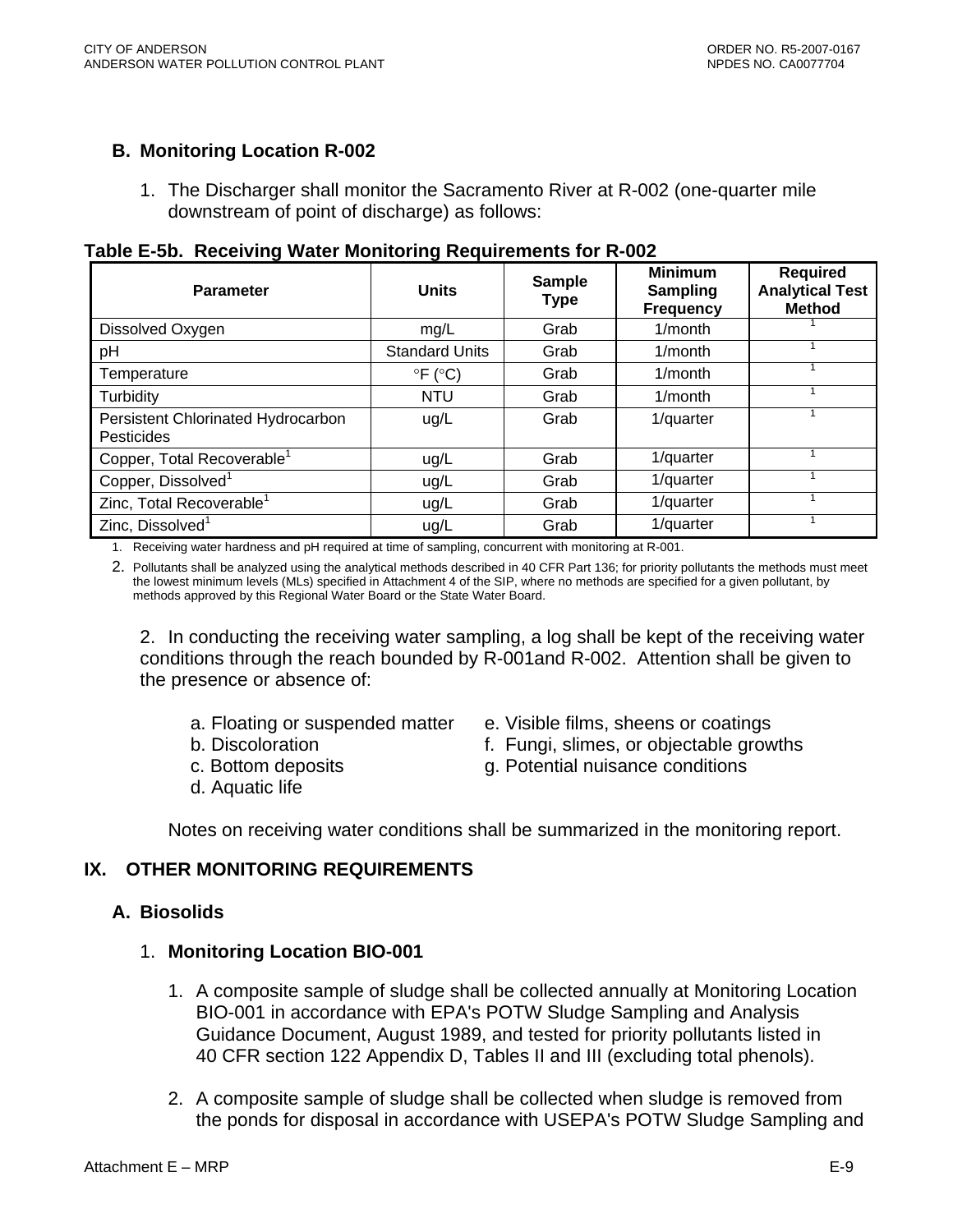<span id="page-55-0"></span>Analysis Guidance Document, August 1989, and tested for the metals listed in Title 22.

- 3. Sampling records shall be retained for a minimum of **five years**. A log shall be kept of sludge quantities generated and of handling and disposal activities. The frequency of entries is discretionary; however, the log should be complete enough to serve as a basis for part of the annual report.
- 4. Upon removal of sludge, the Discharger shall submit characterization of sludge quality, including sludge percent solids and quantitative results of chemical analysis for the priority pollutants listed in 40 CFR 122 Appendix D, Tables II and III (excluding total phenols). Suggested methods for analysis of sludge are provided in USEPA publications titled "Test Methods for Evaluating Solid Waste: Physical/Chemical Methods" and "Test Methods for Organic Chemical Analysis of Municipal and Industrial Wastewater". Recommended analytical holding times for sludge samples should reflect those specified in 40 CFR 136.6.3(e). Other guidance is available in USEPA's POTW Sludge Sampling and Analysis Guidance Document, August 1989.

### **B. Municipal Water Supply**

### 1. **Monitoring Location SPL-001**

The Discharger shall monitor the Municipal Water Supply at SPL-001 as follows. A sampling station shall be established where a representative sample of the municipal water supply can be obtained. Municipal water supply samples shall be collected at approximately the same time as effluent samples.

#### **Table E-6. Municipal Water Supply Monitoring Requirements**

| <b>Parameter</b>                     | Units    | <b>Sample</b><br>Type | <b>Minimum</b><br>Sampling<br><b>Frequency</b> | <b>Required</b><br><b>Analytical Test</b><br><b>Method</b> |
|--------------------------------------|----------|-----------------------|------------------------------------------------|------------------------------------------------------------|
| Electrical Conductivity $@$ 25 $°C1$ | umhos/cm | Grab                  | 1/quarter                                      | -                                                          |

If the water supply is from more than one source, the EC shall be reported as a weighted average and include copies of supporting calculations.

# **X. REPORTING REQUIREMENTS**

### **A. General Monitoring and Reporting Requirements**

- 1. The Discharger shall comply with all Standard Provisions (Attachment D) related to monitoring, reporting, and recordkeeping.
- 2. Upon written request of the Regional Water Board, the Discharger shall submit a summary monitoring report. The report shall contain both tabular and graphical summaries of the monitoring data obtained during the previous year(s).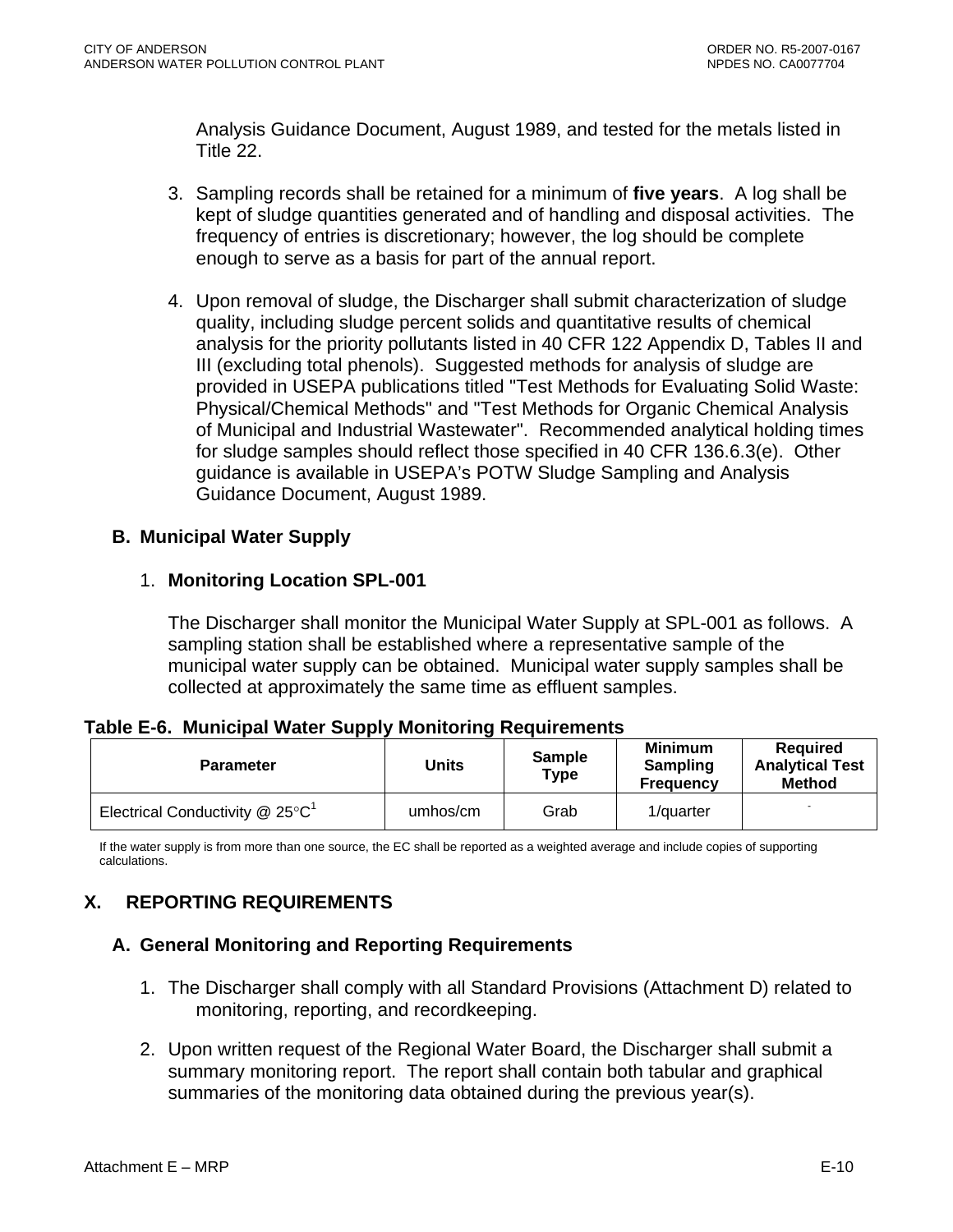- 3. **Compliance Time Schedules.** For compliance time schedules included in the Order, the Discharger shall submit to the Regional Water Board, on or before each compliance due date, the specified document or a written report detailing compliance or noncompliance with the specific date and task. If noncompliance is reported, the Discharger shall state the reasons for noncompliance and include an estimate of the date when the Discharger will be in compliance. The Discharger shall notify the Regional Water Board by letter when it returns to compliance with the compliance time schedule.
- 4. The Discharger shall report to the Regional Water Board any toxic chemical release data it reports to the State Emergency Response Commission within 15 days of reporting the data to the Commission pursuant to section 313 of the "Emergency Planning and Community Right to Know Act of 1986.
- 5. **Reporting Protocols.** The Discharger shall report with each sample result the applicable Reporting Level (RL) and the current Method Detection Limit (MDL), as determined by the procedure in Part 136.

The Discharger shall report the results of analytical determinations for the presence of chemical constituents in a sample using the following reporting protocols:

- a. Sample results greater than or equal to the RL shall be reported as measured by the laboratory (i.e., the measured chemical concentration in the sample).
- b. Sample results less than the RL, but greater than or equal to the laboratory's MDL, shall be reported as "Detected, but Not Quantified," or DNQ. The estimated chemical concentration of the sample shall also be reported.

For the purposes of data collection, the laboratory shall write the estimated chemical concentration next to DNQ as well as the words "Estimated Concentration" (may be shortened to "Est. Conc."). The laboratory may, if such information is available, include numerical estimates of the data quality for the reported result. Numerical estimates of data quality may be percent accuracy (+ a percentage of the reported value), numerical ranges (low to high), or any other means considered appropriate by the laboratory.

- c. Sample results less than the laboratory's MDL shall be reported as "Not Detected," or ND.
- d. Dischargers are to instruct laboratories to establish calibration standards so that the ML value (or its equivalent if there is differential treatment of samples relative to calibration standards) is the lowest calibration standard. At no time is the Discharger to use analytical data derived from *extrapolation* beyond the lowest point of the calibration curve.
- e. For non-priority pollutants and field lab-measured pollutants and parameters, reporting of the MDL and result is adequate.
- 6. **Multiple Sample Data.** When determining compliance with an AMEL, AWEL, or MDEL for priority pollutants and more than one sample result is available, the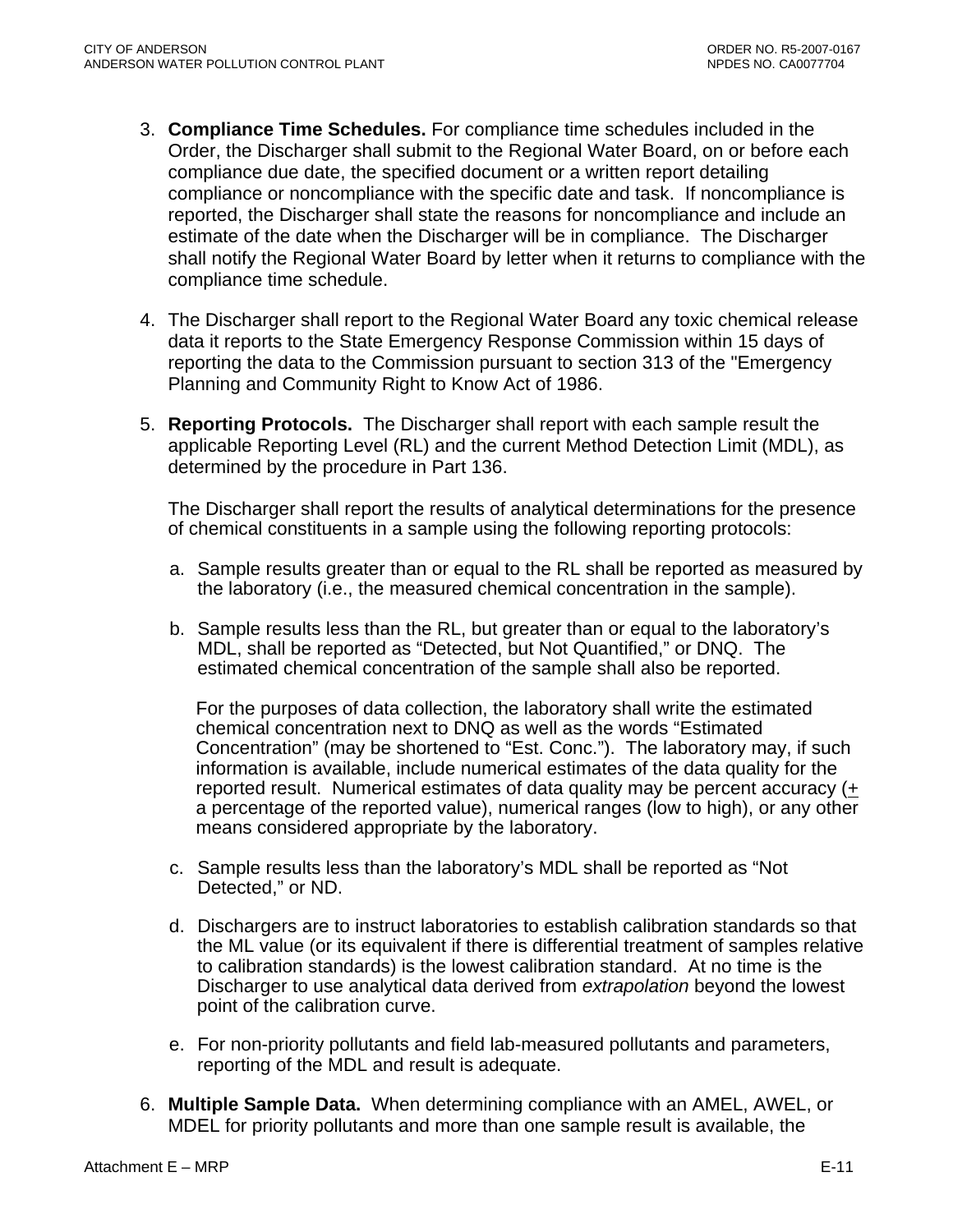<span id="page-57-0"></span>Discharger shall compute the arithmetic mean unless the data set contains one or more reported determinations of "Detected, but Not Quantified" (DNQ) or "Not Detected" (ND). In those cases, the Discharger shall compute the median in place of the arithmetic mean in accordance with the following procedure:

- a. The data set shall be ranked from low to high, ranking the reported ND determinations lowest, DNQ determinations next, followed by quantified values (if any). The order of the individual ND or DNQ determinations is unimportant.
- b. The median value of the data set shall be determined. If the data set has an odd number of data points, then the median is the middle value. If the data set has an even number of data points, then the median is the average of the two values around the middle unless one or both of the points are ND or DNQ, in which case the median value shall be the lower of the two data points where DNQ is lower than a value and ND is lower than DNQ.

### **B. Self Monitoring Reports (SMRs)**

- 1. At any time during the term of this permit, the State or Regional Water Board may notify the Discharger to electronically submit Self-Monitoring Reports (SMRs) using the State Water Board's California Integrated Water Quality System (CIWQS) Program Web site (http://www.waterboards.ca.gov/ciwqs/index.html). Until such notification is given, the Discharger shall submit hard copy SMRs. The CIWQS Web site will provide additional directions for SMR submittal in the event there will be service interruption for electronic submittal.
- 2. Monitoring results shall be submitted to the Regional Water Board by the **first day** of the second month following sample collection. Quarterly and annual monitoring results shall be submitted by the **first day of the second month following each calendar quarter, semi-annual period, and year**, respectively.
- 3. In reporting the monitoring data, the Discharger shall arrange the data in tabular form so that the date, the constituents, and the concentrations are readily discernible. The data shall be summarized in such a manner to illustrate clearly whether the discharge complies with waste discharge requirements. The highest daily maximum for the month, monthly and weekly averages, and medians, and removal efficiencies (%) for BOD and Total Suspended Solids, shall be determined and recorded as needed to demonstrate compliance.
- 4. With the exception of flow, all constituents monitored on a continuous basis (metered), shall be reported as daily maximums, daily minimums, and daily averages; flow shall be reported as the total volume discharged per day for each day of discharge.
- 5. If the Discharger monitors any pollutant at the locations designated herein more frequently than is required by this Order, the results of such monitoring shall be included in the calculation and reporting of the values required in the discharge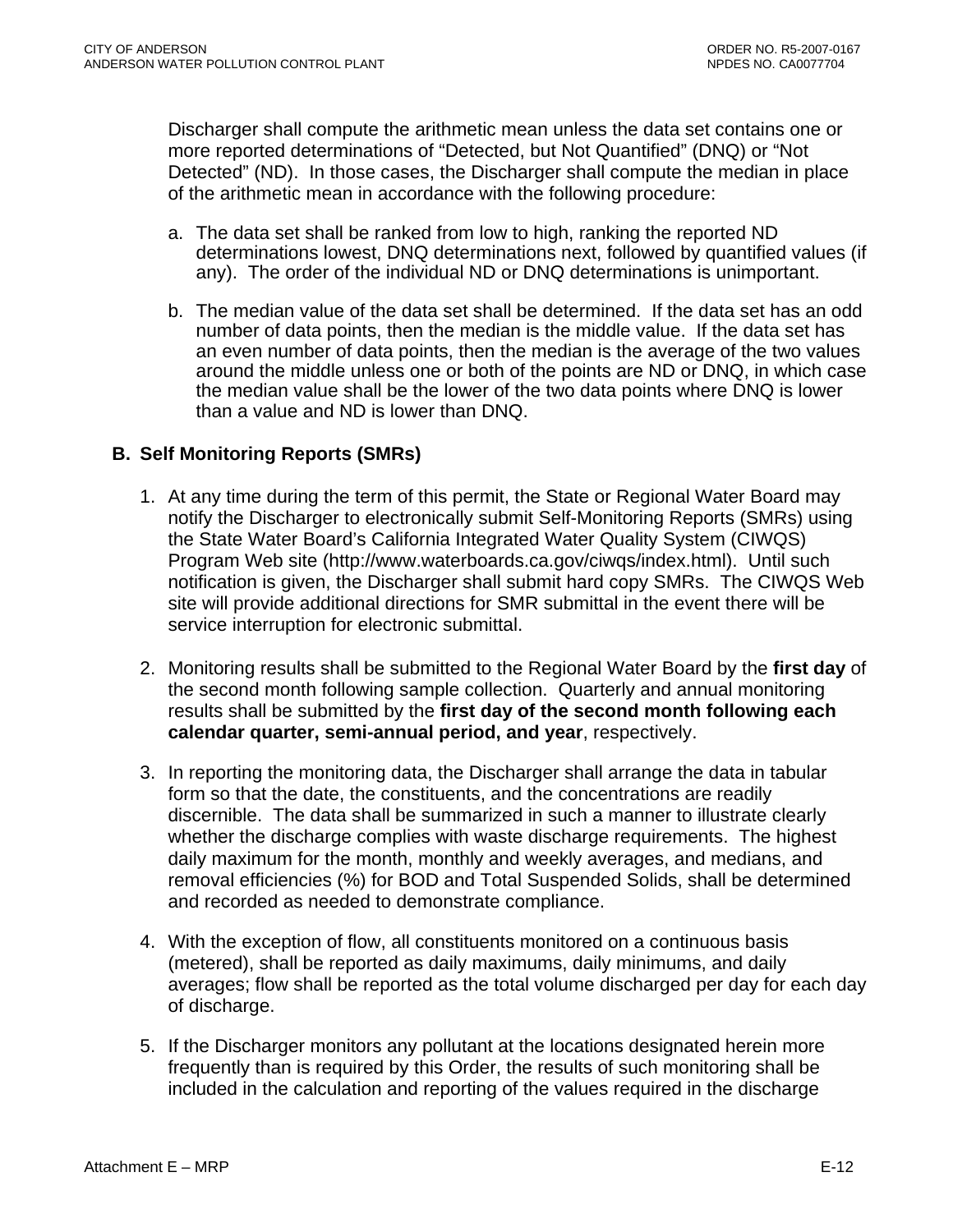- <span id="page-58-0"></span>6. A letter transmitting the self-monitoring reports shall accompany each report. Such a letter shall include a discussion of requirement violations found during the reporting period, and actions taken or planned for correcting noted violations, such as operation or facility modifications. If the Discharger has previously submitted a report describing corrective actions and/or a time schedule for implementing the corrective actions, reference to the previous correspondence will be satisfactory. The transmittal letter shall contain the penalty of perjury statement by the Discharger, or the Discharger's authorized agent, as described in the Standard Provisions.
- 7. SMRs must be submitted to the Regional Water Board, signed and certified as required by the Standard Provisions (Attachment D), to the address listed below:

Regional Water Quality Control Board Central Valley Region 415 Knollcrest Drive, Suite #100 Redding, CA 96002-0129

8. Monitoring periods and reporting for all required monitoring shall be completed according to the following schedule:

| <b>Sampling</b><br><b>Frequency</b> | <b>Monitoring Period Begins On</b>                                                                                                      | <b>Monitoring Period</b>                                                                                                          | <b>SMR Due Date</b>                                 |
|-------------------------------------|-----------------------------------------------------------------------------------------------------------------------------------------|-----------------------------------------------------------------------------------------------------------------------------------|-----------------------------------------------------|
| Continuous                          | Permit effective date                                                                                                                   | All                                                                                                                               | Submit with monthly<br><b>SMR</b>                   |
| Hourly                              | Permit effective date                                                                                                                   | Hourly                                                                                                                            | Submit with monthly<br><b>SMR</b>                   |
| Daily                               | Permit effective date                                                                                                                   | (Midnight through 11:59 PM) or<br>any 24-hour period that<br>reasonably represents a<br>calendar day for purposes of<br>sampling. | Submit with monthly<br><b>SMR</b>                   |
| Weekly                              | Sunday following permit effective date<br>or on permit effective date if on a<br>Sunday                                                 | Sunday through Saturday                                                                                                           | Submit with monthly<br><b>SMR</b>                   |
| Monthly                             | First day of calendar month following<br>permit effective date or on permit<br>effective date if that date is first day of<br>the month | 1 <sup>st</sup> day of calendar month<br>through last day of calendar<br>month                                                    | 32 days from the end<br>of the monitoring<br>period |
| Quarterly                           | Closest of January 1, April 1, July 1, or<br>October 1 following (or on) permit<br>effective date                                       | January 1 through March 31<br>April 1 through June 30<br>July 1 through September 30<br>October 1 through December 31             | 32 days from the end<br>of the monitoring<br>period |
| Semiannually                        | Closest of January 1 or July 1 following<br>(or on) permit effective date                                                               | January 1 through June 30<br>July 1 through December 31                                                                           | 32 days from the end<br>of the monitoring<br>period |

**Table E-7. Monitoring Periods and Reporting Schedule**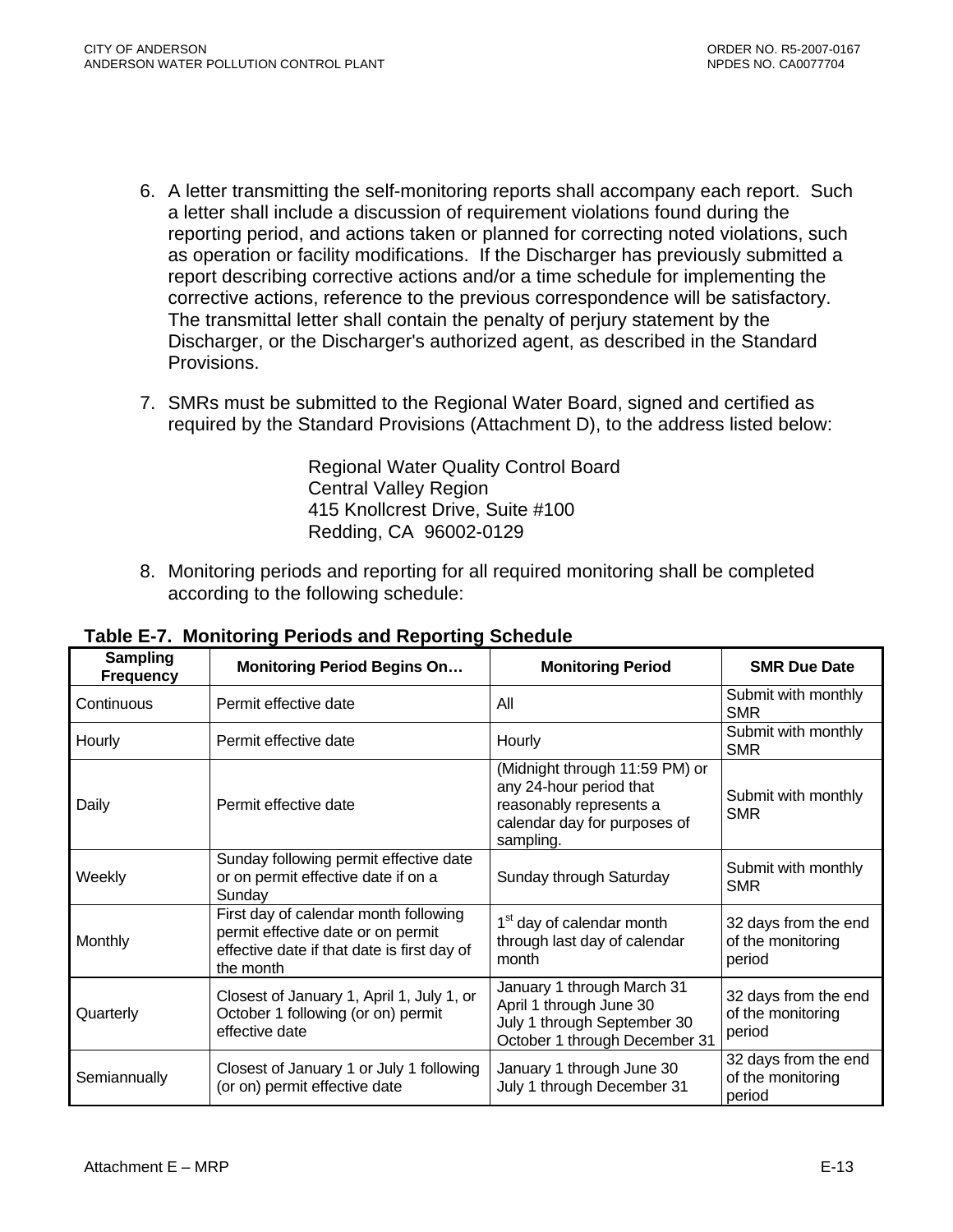<span id="page-59-0"></span>

| Annually | January 1 following (or on) permit<br>effective date | January 1 through December 31 of the monitoring | 32 days from the end<br>period |
|----------|------------------------------------------------------|-------------------------------------------------|--------------------------------|
|----------|------------------------------------------------------|-------------------------------------------------|--------------------------------|

#### **C. Discharge Monitoring Reports (DMRs)**

- 1. As described in Section X.B.1 above, at any time during the term of this permit, the State or Regional Water Board may notify the Discharger to electronically submit SMRs that will satisfy federal requirements for submittal of Discharge Monitoring Reports (DMRs). Until such notification is given, the Discharger shall submit DMRs in accordance with the requirements described below.
- 2. DMRs must be signed and certified as required by the standard provisions (Attachment D). The Discharger shall submit the original DMR and one copy of the DMR to the address listed below:

| <b>Standard Mail</b>                       | FedEx/UPS/<br><b>Other Private Carriers</b> |
|--------------------------------------------|---------------------------------------------|
| <b>State Water Resources Control Board</b> | <b>State Water Resources Control Board</b>  |
| Division of Water Quality                  | <b>Division of Water Quality</b>            |
| c/o DMR Processing Center                  | c/o DMR Processing Center                   |
| <b>PO Box 100</b>                          | 1001   Street, 15 <sup>th</sup> Floor       |
| Sacramento, CA 95812-1000                  | Sacramento, CA 95814                        |

- 3. All discharge monitoring results must be reported on the official USEPA pre-printed DMR forms (EPA Form 3320-1). Forms that are self-generated cannot be accepted unless they follow the exact same format as EPA form 3320-1.
- D. Other Reports
	- 1. Within **60 days** of permit adoption, the Discharger shall submit a report outlining minimum levels, method detection limits, and analytical methods for approval, with a goal to achieve detection levels below applicable water quality criteria. At a minimum, the Discharger shall comply with the monitoring requirements for CTR constituents as outlined in Section 2.3 and 2.4 of the *Policy for Implementation of Toxics Standards for Inland Surface Waters, Enclosed Bays, and Estuaries of California*, adopted 2 March 2000 by the State Water Resources Control Board. All peaks identified by analytical methods shall be reported.
	- 2. The Discharger's sanitary sewer system collects wastewater using sewers, pipes, pumps, and/or other conveyance systems and directs the raw sewage to the wastewater treatment plant. A "sanitary sewer overflow" is defined as a discharge to ground or surface water from the sanitary sewer system at any point upstream of the wastewater treatment plant. Sanitary sewer overflows are prohibited by this Order. All violations must be reported as required in Standard Provisions. Facilities (such as wet wells, regulated impoundments, tanks, highlines, *etc*.) may be part of a sanitary sewer system and discharges to these facilities are not considered sanitary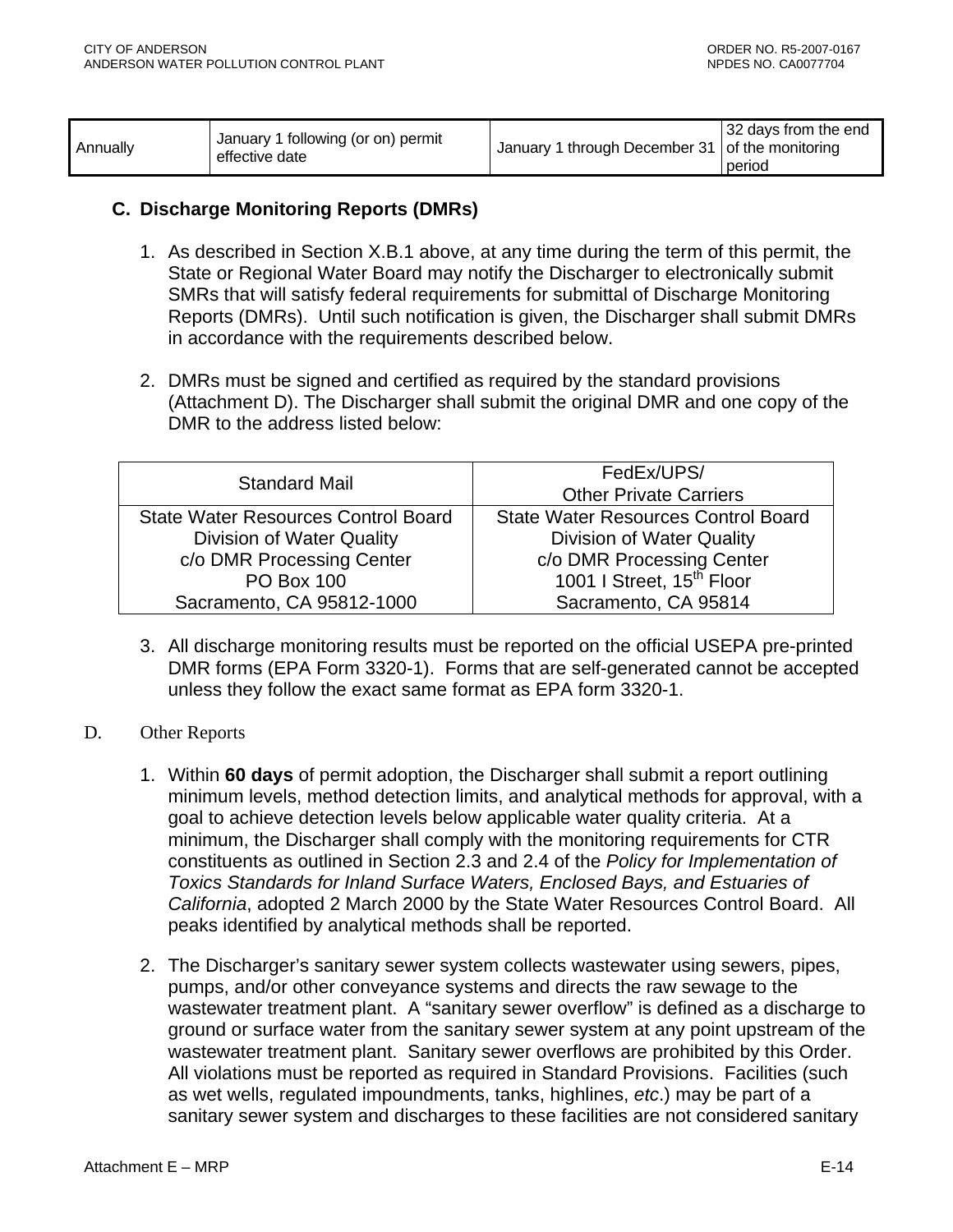sewer overflows, provided that the waste is fully contained within these temporary storage facilities.

- 3. **Annual Operations and Performance Report**. By **30 January** of each year, the Discharger shall submit a written report to the Executive Officer containing the following:
	- a. The names, certificate grades, and general responsibilities of all persons employed at the Facility.
	- b. The names and telephone numbers of persons to contact regarding the plant for emergency and routine situations.
	- c. A statement certifying when the flow meter(s) and other monitoring instruments and devices were last calibrated, including identification of who performed the calibration.
	- d. A statement certifying whether the current operation and maintenance manual, and contingency plan, reflect the wastewater treatment plant as currently constructed and operated, and the dates when these documents were last revised and last reviewed for adequacy.
	- e. Tabular and graphical summaries of the monitoring data obtained during the previous year. Tabular summaries shall be available in an electronic format. The report shall discuss the compliance record. If violations have occurred, the report shall also discuss the corrective actions taken and planned to bring the discharge into full compliance with the waste discharge requirements.
	- f. An analysis of the trends in effluent quality. If a trend of increasing pollutant concentration is evident, a discussion of likely causes of such increases shall be included.
- 4. **Annual Pretreatment Reporting Requirements Not Applicable.**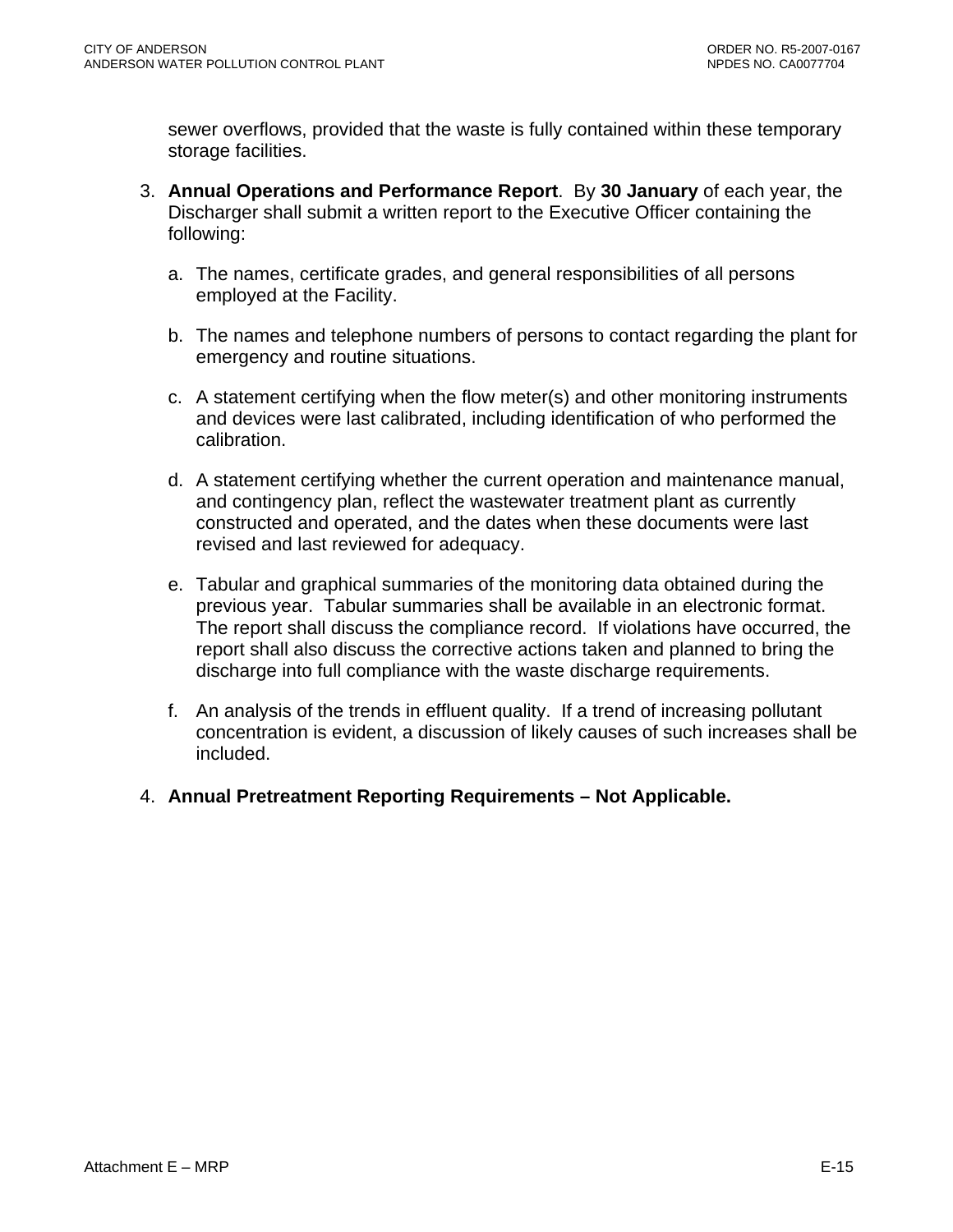# **ATTACHMENT F – FACT SHEET**

#### **Table of Contents**

| II.  |                                                                                            |  |
|------|--------------------------------------------------------------------------------------------|--|
|      | Description of Wastewater and Biosolids Treatment or Controls F-2<br>Α.                    |  |
|      | B.                                                                                         |  |
|      | Summary of Existing Requirements and Self-Monitoring Report (SMR) Data  F-3<br>$C_{\cdot}$ |  |
|      | D.                                                                                         |  |
|      | Е.                                                                                         |  |
| III. |                                                                                            |  |
|      | А.                                                                                         |  |
|      | B.                                                                                         |  |
|      | $C_{1}$                                                                                    |  |
|      | D.                                                                                         |  |
|      | Е.                                                                                         |  |
| IV.  |                                                                                            |  |
|      | Α.                                                                                         |  |
|      | В.                                                                                         |  |
|      |                                                                                            |  |
|      |                                                                                            |  |
|      | 3. Summary of Technology-based Effluent Limitations - Discharge Point D-001  F-12          |  |
|      | C.                                                                                         |  |
|      |                                                                                            |  |
|      | 2. Applicable Beneficial Uses and Water Quality Criteria and Objectives F-12               |  |
|      |                                                                                            |  |
|      |                                                                                            |  |
|      | Summary of Water Quality-based Effluent Limitations - Discharge Point D-001 F-33<br>5.     |  |
|      |                                                                                            |  |
|      | D.                                                                                         |  |
|      |                                                                                            |  |
|      |                                                                                            |  |
|      |                                                                                            |  |
|      |                                                                                            |  |
|      | 5. Summary of Final Effluent Limitations - Discharge Point D-001  F-37                     |  |
|      | Е.                                                                                         |  |
|      | F.                                                                                         |  |
|      | G.                                                                                         |  |
| V.   |                                                                                            |  |
|      | Α.                                                                                         |  |
|      | В.                                                                                         |  |
| VI.  |                                                                                            |  |
|      | А.                                                                                         |  |
|      | В.                                                                                         |  |
|      | C.                                                                                         |  |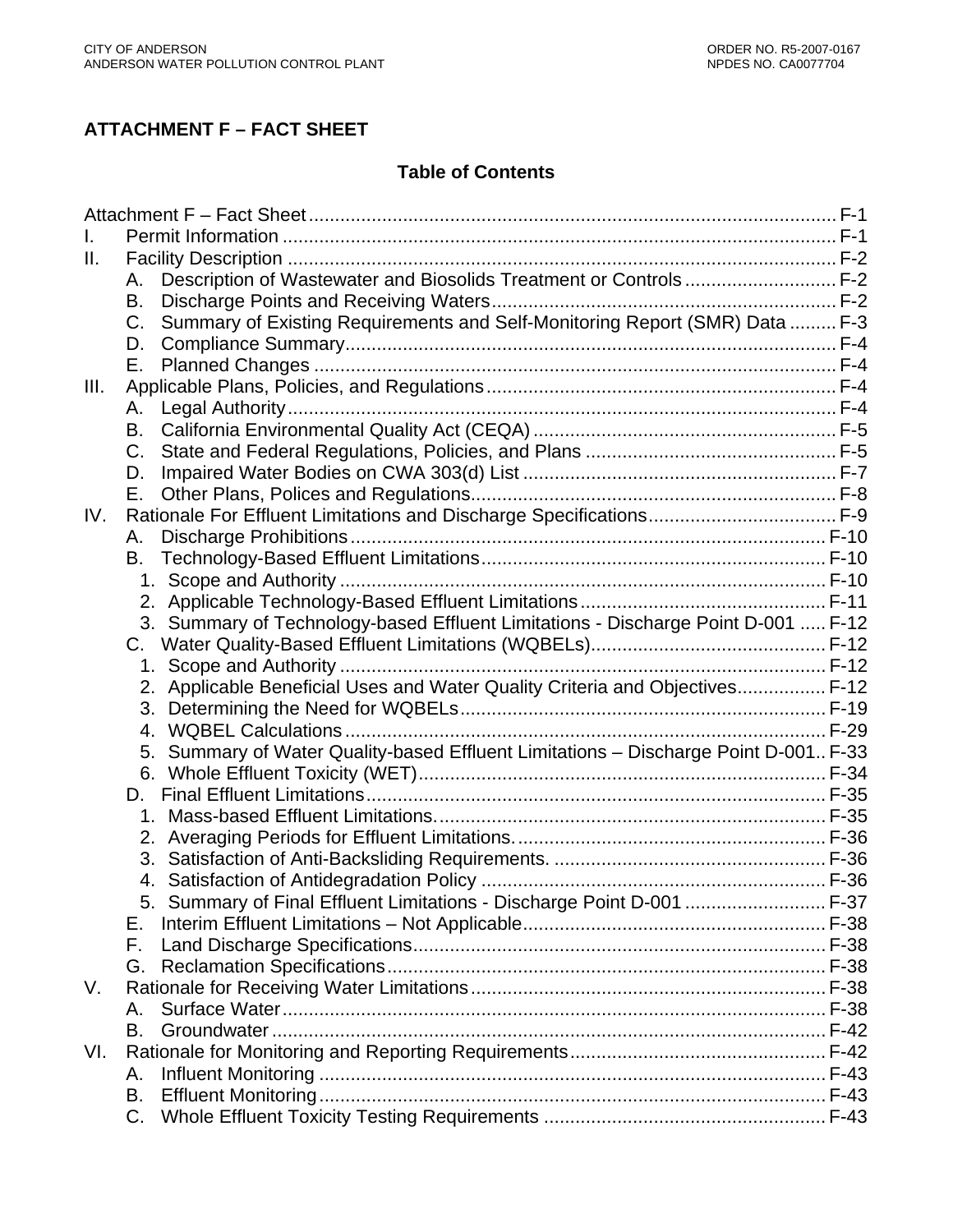| VII. |    |                                                                                   |  |
|------|----|-----------------------------------------------------------------------------------|--|
|      | Α. |                                                                                   |  |
|      | В. |                                                                                   |  |
|      |    |                                                                                   |  |
|      |    |                                                                                   |  |
|      |    |                                                                                   |  |
|      |    | 4. Construction, Operation, and Maintenance Specifications - Not Applicable  F-49 |  |
|      |    |                                                                                   |  |
|      |    |                                                                                   |  |
|      |    |                                                                                   |  |
|      |    |                                                                                   |  |
|      | Α. |                                                                                   |  |
|      | В. |                                                                                   |  |
|      | C. |                                                                                   |  |
|      | D. |                                                                                   |  |
|      | Е. |                                                                                   |  |
|      | F. |                                                                                   |  |
|      | G. |                                                                                   |  |

# **List of Tables**

|                                                                                | $F-17$ |
|--------------------------------------------------------------------------------|--------|
| Table F-7. Summary of Reasonable Potential Analysis for Inorganics             | $F-21$ |
| Table F-8. Summary of Organic Compounds with Reasonable Potential F-22         |        |
| Table F-9. Summary of Applicable Priority Pollutant Criterion/Objectives  F-22 |        |
|                                                                                |        |
|                                                                                | F-31   |
|                                                                                |        |
|                                                                                |        |
|                                                                                |        |
|                                                                                |        |
|                                                                                |        |
|                                                                                |        |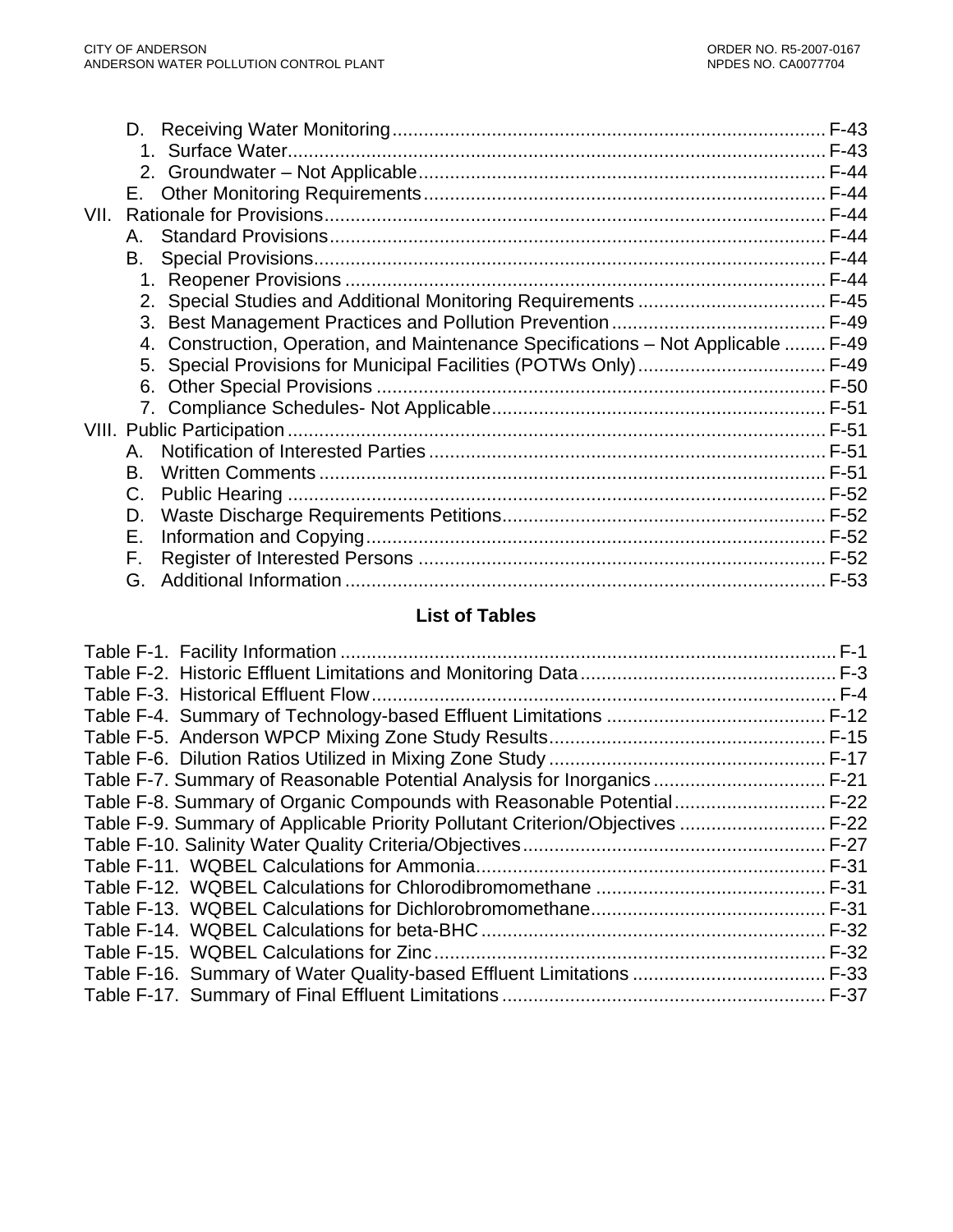# <span id="page-63-0"></span>**ATTACHMENT F – FACT SHEET**

As described in section II of this Order, this Fact Sheet includes the legal requirements and technical rationale that serve as the basis for the requirements of this Order.

This Order has been prepared under a standardized format to accommodate a broad range of discharge requirements for Dischargers in California. Only those sections or subsections of this Order that are specifically identified as "not applicable" have been determined not to apply to this Discharger. Sections or subsections of this Order not specifically identified as "not applicable" are fully applicable to this Discharger.

#### **I. PERMIT INFORMATION**

The following table summarizes administrative information related to the facility.

| <b>WDID</b>                              | 5A450100001                                        |
|------------------------------------------|----------------------------------------------------|
| <b>Discharger</b>                        | City of Anderson                                   |
| <b>Name of Facility</b>                  | Anderson Water Pollution Control Plant             |
|                                          | 3701 Rupert Road                                   |
| <b>Facility Address</b>                  | Anderson, CA 96007                                 |
|                                          | Shasta County                                      |
| <b>Facility Contact, Title and Phone</b> | Robert Berry, Chief Plant Operator, (530) 378-6665 |
| <b>Authorized Person to Sign and</b>     | Robert Berry, Chief Plant Operator, (530) 378-6665 |
| <b>Submit Reports</b>                    |                                                    |
| <b>Mailing Address</b>                   | 1887 Howard Street, Anderson, CA 96007             |
| <b>Billing Address</b>                   | 1887 Howard Street, Anderson, CA 96007             |
| <b>Type of Facility</b>                  | <b>POTW</b>                                        |
| <b>Major or Minor Facility</b>           | Major                                              |
| <b>Threat to Water Quality</b>           | 1                                                  |
| <b>Complexity</b>                        | A                                                  |
| <b>Pretreatment Program</b>              | N                                                  |
| <b>Reclamation Requirements</b>          | N                                                  |
| <b>Facility Design Flow</b>              | $2.0$ mgd                                          |
| Watershed                                | Sacramento River                                   |
| <b>Receiving Water</b>                   | Sacramento River                                   |
| <b>Receiving Water Type</b>              | Inland surface water                               |

#### **Table F-1. Facility Information**

**A.** The City of Anderson (hereinafter Discharger) is the owner and operator of the Anderson Water Pollution Control Plant (hereinafter Facility), a Publicly Owned Treatment Works.

For the purposes of this Order, references to the "discharger" or "permittee" in applicable federal and state laws, regulations, plans, or policy are held to be equivalent to references to the Discharger herein.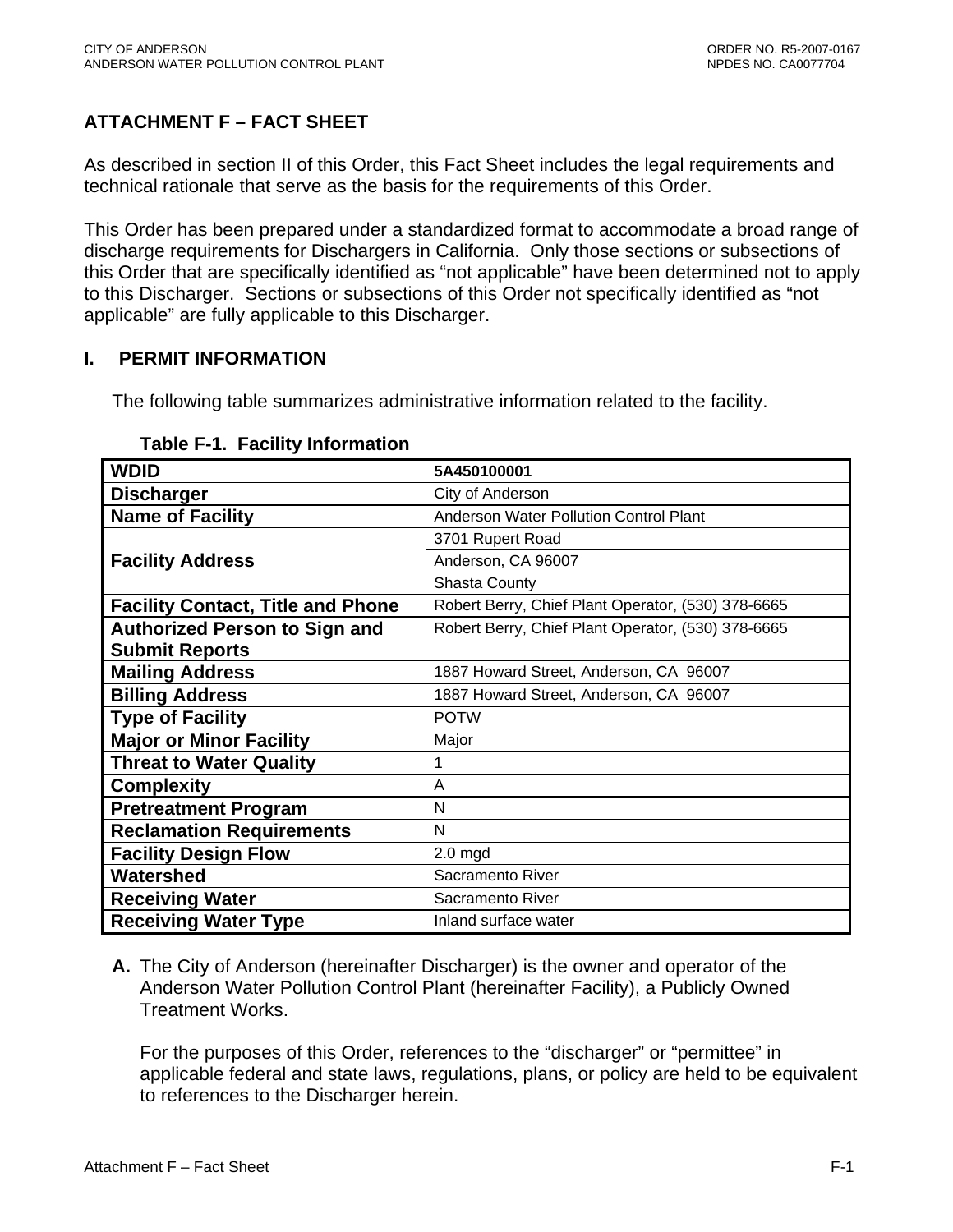- <span id="page-64-0"></span>**B.** The Facility discharges wastewater to the Sacramento River, a water of the United States, and is currently regulated by Order No. R5-2001-0195 which was adopted on 27 July 2001 and expired on 1 July 2006. The terms and conditions of the current Order have been automatically continued and remain in effect until new Waste Discharge Requirements and NPDES permit are adopted pursuant to this Order.
- **C.** The Discharger filed a report of waste discharge and submitted an application for renewal of its Waste Discharge Requirements (WDRs) and National Pollutant Discharge Elimination System (NPDES) permit on 29 December 2005. A site visit was conducted on 7 September 2007, to observe operations and collect additional data to develop permit limitations and conditions.

### **II. FACILITY DESCRIPTION**

The Discharger provides sewerage service for the community of Anderson, CA and serves a population of approximately 10,000. The WWTP design dry weather average flow capacity is 2.0 mgd.

#### **A. Description of Wastewater and Biosolids Treatment or Controls**

The treatment system consists of influent pump station, bar screens, complete mix activated sludge with secondary clarification, followed by dual media pressure filtration, followed by disinfection using chlorine, and dechlorination using sulfur dioxide. There is also a 3.0 million-gallon emergency storage basin. Solids handling processes include aerobic digestion of waste activated sludge followed by humus pond storage for stabilization and solar drying on sand drying beds. Biosolids are disposed at a sanitary landfill and land applied on property owned by the City of Redding. The Report of Waste Discharge describes the discharge as follows:

| Monthly Average Dry Weather Flow: | 1.4 mgd           |
|-----------------------------------|-------------------|
| Design Average Dry Weather Flow:  | $2.0 \text{ mgd}$ |
| Design Peak Day Wet Weather Flow: | $6.0$ mgd         |

#### **B. Discharge Points and Receiving Waters**

- 1. The Facility (Assessor's Parcel No. 201-230-30) is located in Section 11, T30N, R4W, MDB&M, as shown in Attachment B (Figure B-1), a part of this Order.
- 2. Treated municipal wastewater is discharged at Discharge Point 001 to the Sacramento River, a water of the United States at a point latitude 40° 28' 8"N and longitude 122° 16' 45"W.
- 3. Discharge Point 001 is located within the Enterprise Flat Hydrologic Area (508.10) of the Redding Hydrologic Unit as defined by the interagency hydrologic map for the Sacramento Hydrologic Basin prepared by the Department of Water Resources (1986).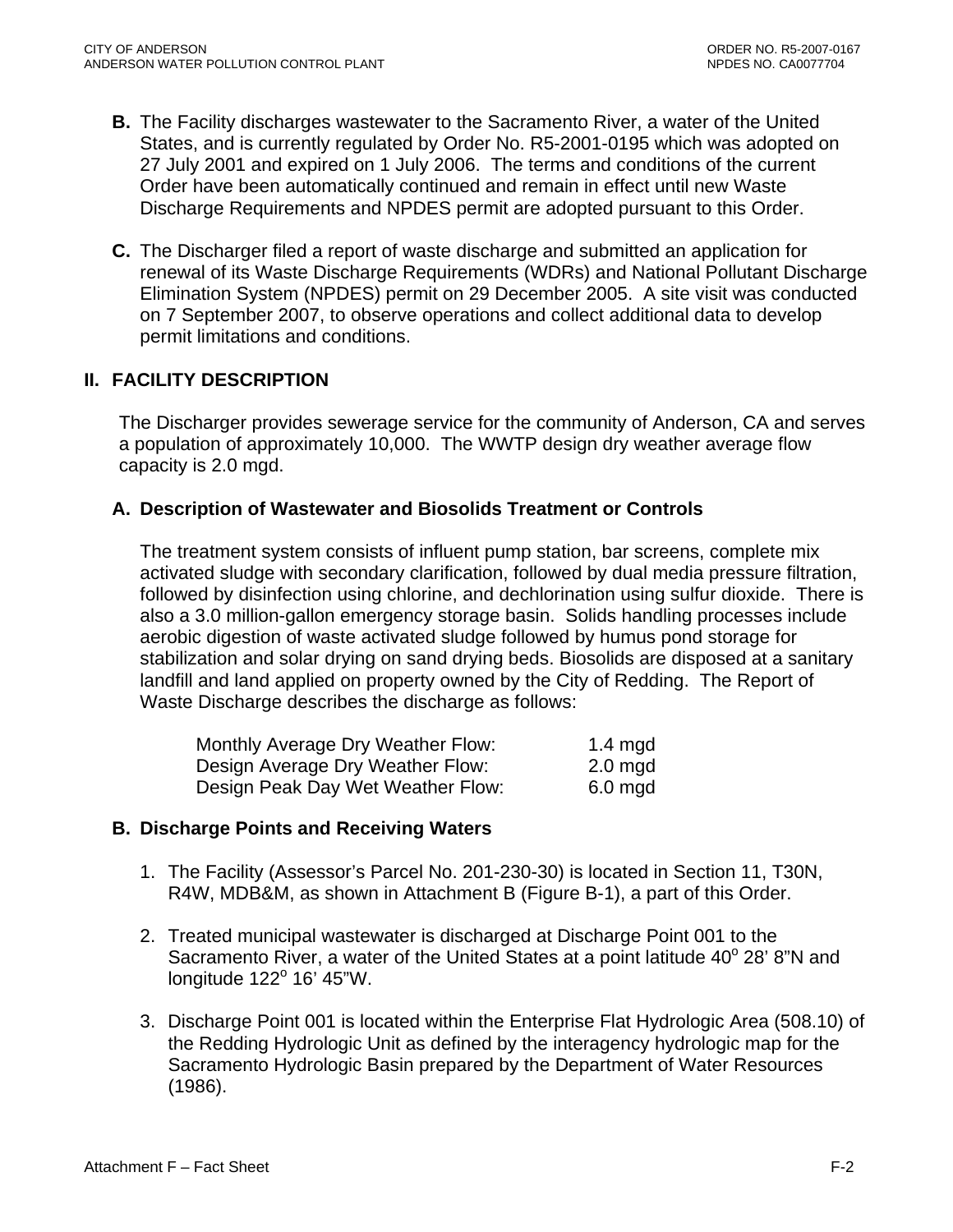<span id="page-65-0"></span>4. An additional receiving water monitoring location is located at the Caldwell Park boat launch ramp in Redding at a point latitude  $40^{\circ}$  35' 38.2"N and longitude 122 $^{\circ}$  23' 54.0"W. The Caldwell Park receiving water location has been utilized as the upstream station of four major discharges (3 POTWs and 1 industrial discharger) within an 11 mile reach of the Sacramento River, with Anderson WPCP as the second to last downstream discharger. Historically, monitoring at R-001a has facilitated the allocation of assimilative capacity in the receiving water throughout this reach of river.

#### **C. Summary of Existing Requirements and Self-Monitoring Report (SMR) Data**

Effluent limitations contained in the existing Order for discharges from discharge point D-001 (Monitoring Location EFF-001) and representative monitoring data from the term of the previous Order are as follows:

| <b>Parameter</b>               | <b>Units</b>         | <b>Effluent Limitations</b> |                   |                     |                  | <b>Monitoring Data</b><br>Jan. 2003 - May 2007 |                                               |                                                    |
|--------------------------------|----------------------|-----------------------------|-------------------|---------------------|------------------|------------------------------------------------|-----------------------------------------------|----------------------------------------------------|
|                                |                      | Average<br><b>Monthly</b>   | Average<br>Weekly | Max<br><b>Daily</b> | 4-day<br>Average | <b>Monthly</b><br><b>Median</b>                | Average<br><b>Monthly</b><br><b>Discharge</b> | <b>Maximum</b><br><b>Daily</b><br><b>Discharge</b> |
|                                | mg/L                 | 10                          | 15                | 30                  |                  |                                                | 4.7                                           | 15.0                                               |
| BOD <sup>1</sup>               | lbs/day <sup>2</sup> | 167                         | 250               | 500                 |                  |                                                | 57.8                                          | 238                                                |
|                                | lbs/day <sup>3</sup> | 334                         | 500               | 1001                |                  |                                                |                                               |                                                    |
| Total<br>Suspended<br>Solids   | mg/L                 | 10                          | 15                | 30                  |                  |                                                | 2.3                                           | 10.2                                               |
|                                | lbs/day <sup>2</sup> | 167                         | 250               | 500                 |                  |                                                | 29.7                                          | 108                                                |
|                                | lbs/day <sup>3</sup> | 334                         | 500               | 1001                |                  |                                                |                                               |                                                    |
| Chlorine<br>Residual           | mg/L                 |                             |                   | 0.02 <sup>4</sup>   | 0.01             |                                                | 0.00                                          | 0.00                                               |
| Total<br>Coliform<br>Organisms | MPN/<br>100mL        | --                          |                   | 500                 |                  | 23                                             | $4.6^{5}$                                     | 75                                                 |
| pH                             | pH units             |                             |                   | $9.0^6$             |                  |                                                | 7.3                                           | 8.1                                                |

**Table F-2. Historic Effluent Limitations and Monitoring Data** 

 $<sup>1</sup>$  5-day, 20 $<sup>0</sup>$ </sup></sup>

 $2$  Based upon a design dry weather treatment capacity of 2.0 mgd

 $3$  Based upon a design peak-day wet weather flow of 4.0 mgd

<sup>4</sup> 1-hour average

<sup>5</sup> Average monthly median

 $6$  pH shall be between 6.0 and 9.0

Effluent limits contained in the existing Order included an effluent flow limit of 2.0 mgd from May through October. Historical effluent flow is presented in Table F-3: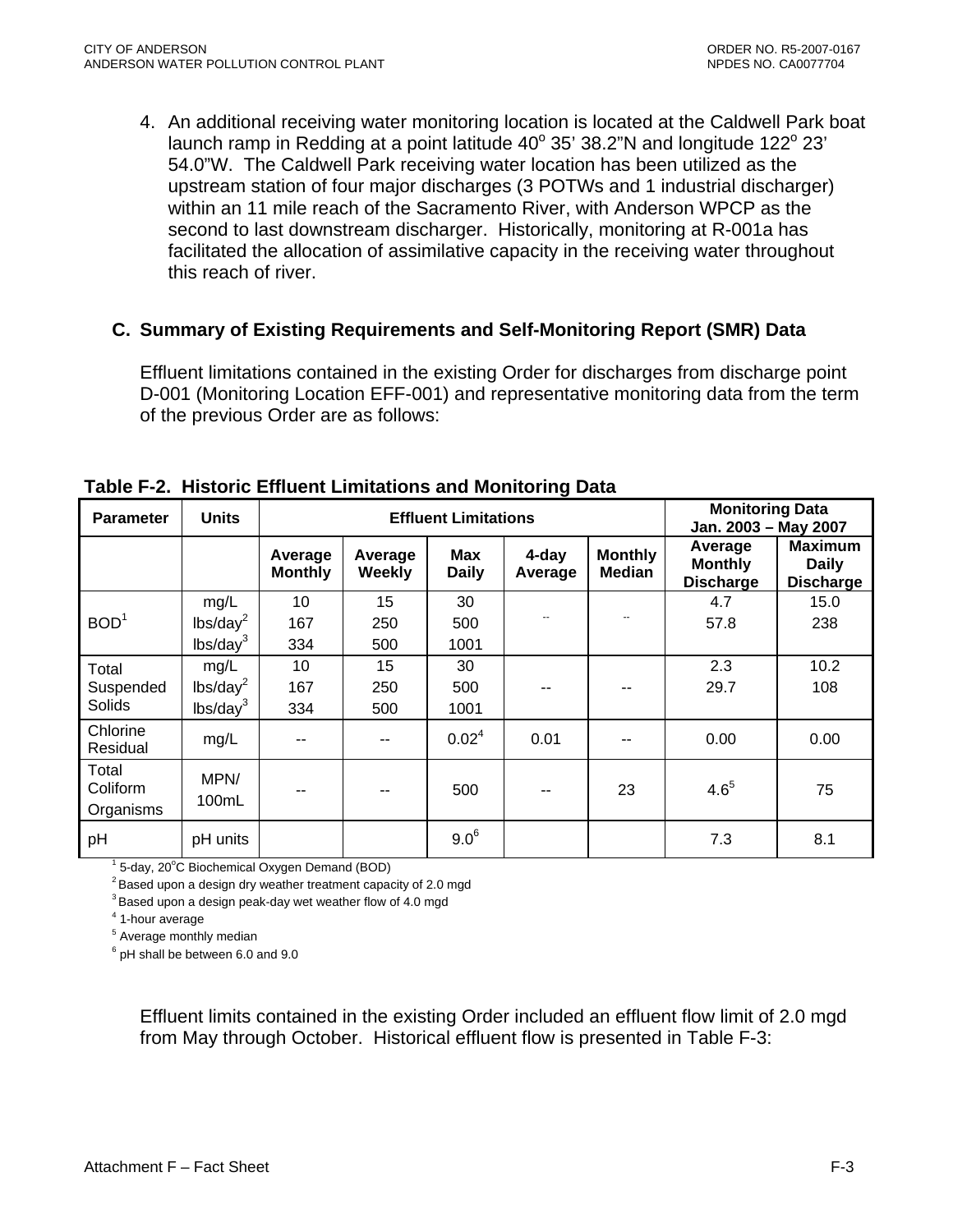| <b>Effluent Discharge</b>                                      | <b>Dry Weather</b><br>Design Average Dry Weather Flow: 2.0<br>Discharge Limit (May-October): 2.0 |                   | <b>Wet Weather</b><br>Design Peak Day Wet Weather Flow: 6.0 |
|----------------------------------------------------------------|--------------------------------------------------------------------------------------------------|-------------------|-------------------------------------------------------------|
| (mgd)                                                          | May - October                                                                                    | May - September   | <b>November - April</b>                                     |
| <b>Monthly Average</b> <sup>(1)</sup><br>Min<br>Max<br>Average | 1.2<br>2.0<br>1.4                                                                                | 1.2<br>2.0<br>1.4 | 1.2<br>2.3<br>1.7                                           |
| <b>Peak Daily</b> <sup>(2)</sup><br>Min<br>Max                 | 1.36<br>2.6                                                                                      | 1.3<br>2.6        | 1.37<br>4.0                                                 |

#### <span id="page-66-0"></span>**Table F-3. Historical Effluent Flow**

(1) Based on reported monthly flow averages from January 2003 through May 2007

(2) Based on reported peak daily values from January 2003 through May 2007.

### **D. Compliance Summary**

The following is a summary of violations noted during the monthly monitoring and reporting review since the last permit cycle:

| Year | <b>Effluent Discharge Violations</b>                               |
|------|--------------------------------------------------------------------|
| 2002 | None noted.                                                        |
| 2003 | None noted.                                                        |
| 2004 | None noted.                                                        |
| 2005 | 1. May 2005 reported monthly BOD concentration was 11.6 mg/L.      |
|      | Reported value exceeded monthly concentration limit of 10 mg/L.    |
|      | 2. May 2005 reported monthly average BOD mass was 196 lbs/day.     |
|      | Reported value exceeded monthly average mass limit of 167 lbs/day. |
| 2006 | None noted.                                                        |

#### **E. Planned Changes**

There is currently a sewer master plan study underway to address future needs.

### **III. APPLICABLE PLANS, POLICIES, AND REGULATIONS**

The requirements contained in this Order are based on the applicable plans, policies, and regulations identified in section II of the Limitations and Discharge Requirements ([Findings](#page-2-0)). This section provides supplemental information, where appropriate, for the plans, policies, and regulations relevant to the discharge.

#### **A. Legal Authority**

See Limitations and Discharge Requirements - [Findings, Section II.C.](#page-3-0)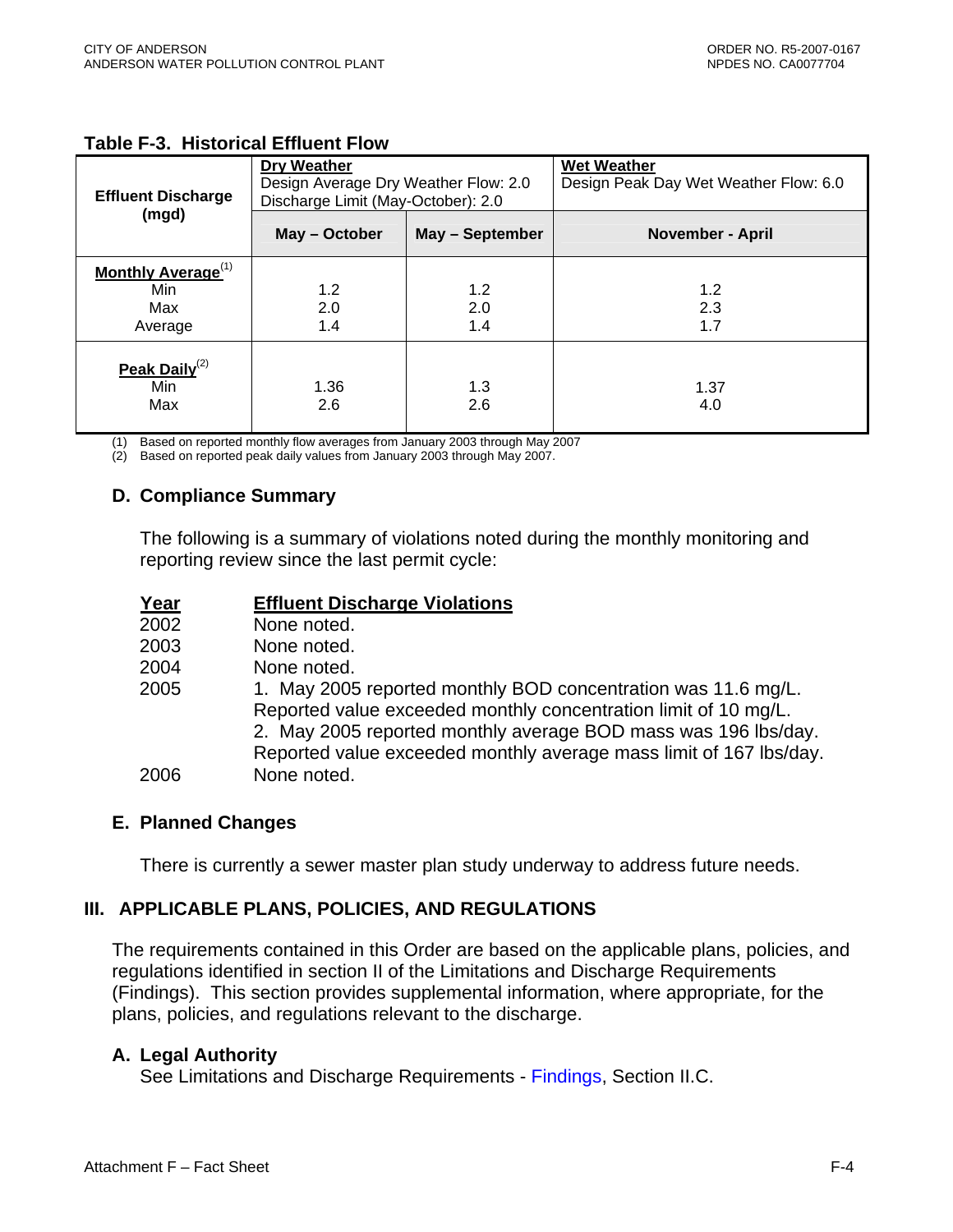### <span id="page-67-0"></span>**B. California Environmental Quality Act (CEQA)**

See Limitations and Discharge Requirements - [Findings, Section II.E.](#page-3-0)

#### C. State and Federal Regulations, Policies, and Plans

1. **Water Quality Control Plans.** The Regional Water Board adopted a *Water Quality Control Plan, Fourth Edition (Revised February 2007), for the Sacramento and San Joaquin River Basins* (Basin Plan) that designates beneficial uses, establishes water quality objectives, and contains implementation programs and policies to achieve those objectives for all waters addressed through the plan. In addition, State Water Board Resolution No. 88-63 requires that, with certain exceptions, the Regional Water Board assign the municipal and domestic supply use to water bodies that do not have beneficial uses listed in the Basin Plan. The beneficial uses of the Sacramento River downstream of the discharge are municipal and domestic supply; agricultural supply, including stock watering; industrial service supply; hydropower generation; water contact recreation, including canoeing and rafting; non-contact water recreation, including aesthetic enjoyment; commercial and sport fishing; warm freshwater habitat; cold freshwater habitat; warm migration of aquatic organisms; cold migration of aquatic organisms; warm spawning, reproduction, and/or early development; cold spawning, reproduction, and /or early development; wildlife habitat; and navigation.

The Basin Plan on page II-1.00 states: "*Protection and enhancement of existing and potential beneficial uses are primary goals of water quality planning…*" and with respect to disposal of wastewaters states that "...*disposal of wastewaters is [not] a prohibited use of waters of the State; it is merely a use which cannot be satisfied to the detriment of beneficial uses.*"

The federal CWA section 101(a)(2), states: "*it is the national goal that wherever attainable, an interim goal of water quality which provides for the protection and propagation of fish, shellfish, and wildlife, and for recreation in and on the water be achieved by July 1, 1983.*" Federal Regulations, developed to implement the requirements of the CWA, create a rebuttable presumption that all waters be designated as fishable and swimmable. Federal Regulations, 40 CFR sections 131.2 and 131.10, require that all waters of the State regulated to protect the beneficial uses of public water supply, protection and propagation of fish, shell fish and wildlife, recreation in and on the water, agricultural, industrial and other purposes including navigation. Section 131.3(e), 40 CFR, defines existing beneficial uses as those uses actually attained after November 28, 1975, whether or not they are included in the water quality standards. Federal Regulation, 40 CFR section 131.10 requires that uses be obtained by implementing effluent limitations, requires that all downstream uses be protected and states that in no case shall a state adopt waste transport or waste assimilation as a beneficial use for any waters of the United States.

This Order contains Effluent Limitations requiring an advanced secondary level of treatment, which is necessary to protect the beneficial uses of the receiving water.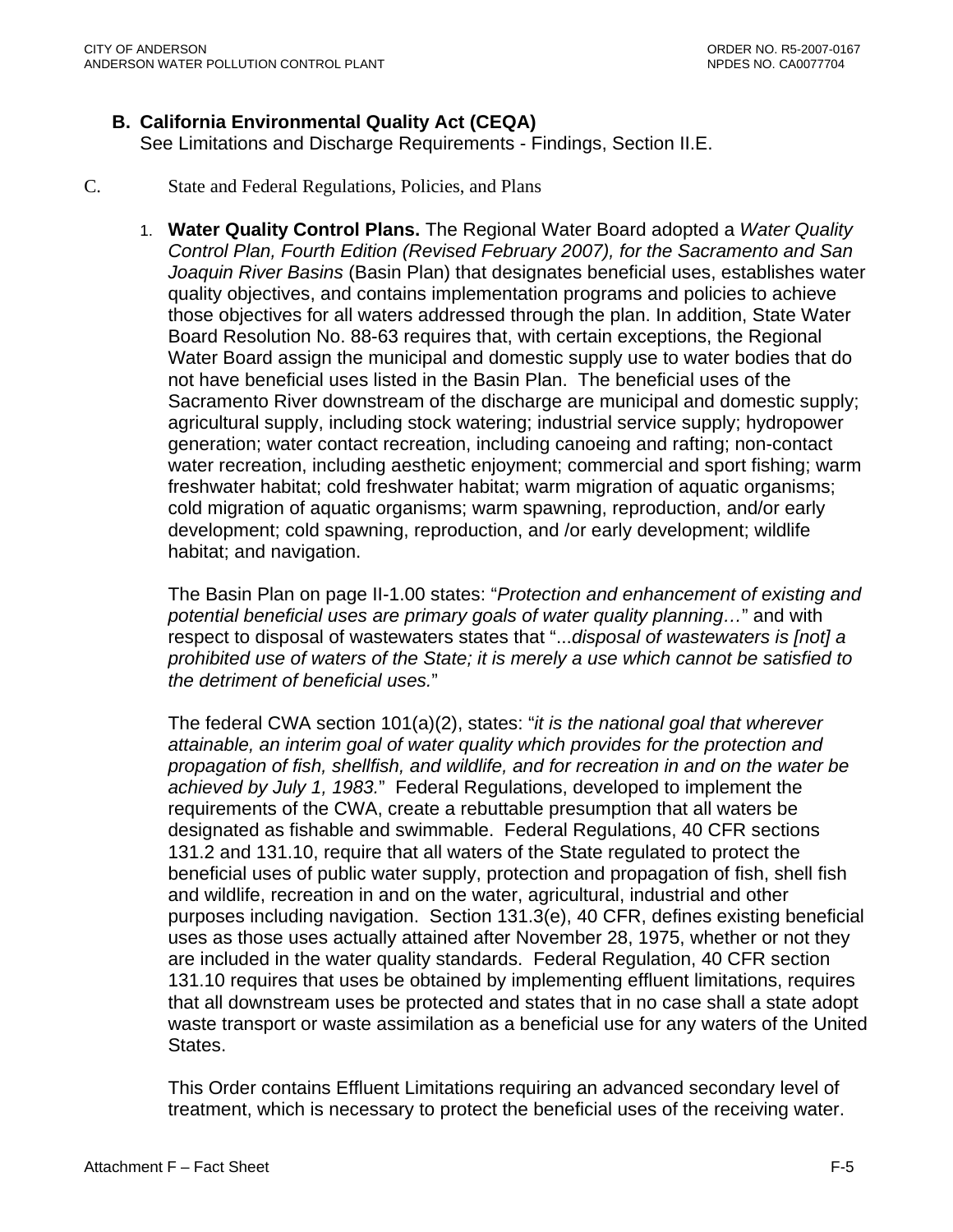The Regional Water Board has considered the factors listed in CWC section 13241 in establishing these requirements, as discussed in more detail in the Fact Sheet, Attachment F, Section IV.

- 2. **Thermal Plan. Not Applicable**.
- 3. **Bay-Delta Plan. Not Applicable**.
- 4. **Antidegradation Policy.** Section 131.12 requires that the state water quality standards include an antidegradation policy consistent with the federal policy. The State Water Board established California's antidegradation policy in State Water Board Resolution No. 68-16. Resolution No. 68-16 incorporates the federal antidegradation policy where the federal policy applies under federal law. Resolution No. 68-16 requires that existing water quality be maintained unless degradation is justified based on specific findings. The Regional Water Board's Basin Plan implements, and incorporates by reference, both the State and federal antidegradation policies. As discussed in detail in the Fact Sheet ([Attachment F,](#page-98-0)  [Section IV.D.4.](#page-98-0)) the discharge is consistent with the antidegradation provisions of 40 CFR section 131.12 and State Water Board Resolution 68-16.
- 5. **Anti-Backsliding Requirements.** Sections 402(o)(2) and 303(d)(4) of the CWA and federal regulations at title 40, Code of Federal Regulations section 122.44(l) prohibit backsliding in NPDES permits. These anti-backsliding provisions require that effluent limitations in a reissued permit must be as stringent as those in the previous permit, with some exceptions in which limitations may be relaxed. Compliance with the Anti-Backsliding requirements is discussed in [Section IV.D.3.](#page-98-0)
- 6. *Emergency Planning and Community Right to Know Act*. Section 13263.6(a), California Water Code, requires that "*the Regional Water Board shall prescribe effluent limitations as part of the waste discharge requirements of a POTW for all substances that the most recent toxic chemical release data reported to the state emergency response commission pursuant to Section 313 of the Emergency Planning and Community Right to Know Act of 1986 (42 U.S.C. Sec. 11023) (EPCRKA) indicate as discharged into the POTW, for which the State Water Board or the Regional Water Board has established numeric water quality objectives, and*  has determined that the discharge is or may be discharged at a level which will *cause, have the reasonable potential to cause, or contribute to, an excursion above any numeric water quality objective*".

The Regional Water Board has adopted numeric water quality objectives in the Water Quality Control Plan for the Sacramento River Basin (Basin Plan) for the following constituents: arsenic, barium, cadmium, copper, cyanide, iron, manganese, silver, and zinc for which numeric water quality objectives have been adopted for the receiving waters involved in this discharge. As detailed elsewhere in this Permit, available effluent quality data indicate that zinc does have a reasonable potential to cause or contribute to an excursion above the numeric water quality objective included within the Basin Plan. An effluent limitation for zinc is included in this permit.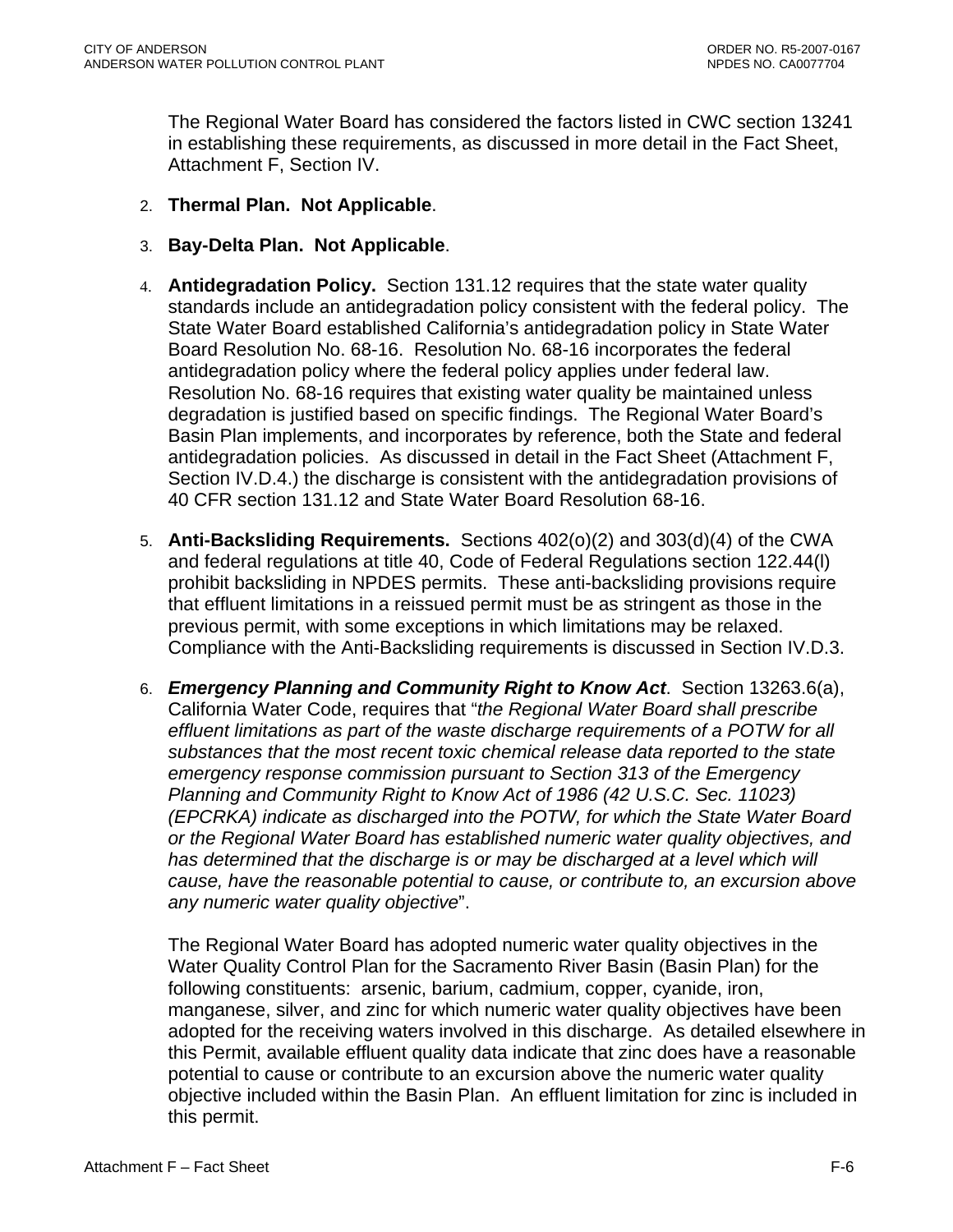<span id="page-69-0"></span>The most recent toxic chemical data report does not indicate any reportable off-site releases or discharges to the collection system for this facility. Therefore, a reasonable potential analysis based on information from Emergency Planning and Community Right to Know Act (EPCRA) cannot be conducted. Based on information from EPCRA, there is no reasonable potential to cause or contribute to an excursion above any numeric water quality objectives included within the Basin Plan or in any State Water Board plan, so no effluent limitations are included in this permit pursuant to CWC section 13263.6(a).

However, as detailed elsewhere in this Order, available effluent data indicate that there are constituents present in the effluent that have a reasonable potential to cause or contribute to exceedances of water quality standards and require inclusion of effluent limitations based on federal and state laws and regulations.

- 7. **Stormwater Requirements.** USEPA promulgated Federal Regulations for storm water on 16 November 1990 in 40 CFR Parts 122, 123, and 124. The NPDES Industrial Storm Water Program regulates storm water discharges from wastewater treatment facilities. Wastewater treatment plants are applicable industries under the stormwater program and are obligated to comply with the Federal Regulations.
- 8. **Endangered Species Act.** This Order does not authorize any act that results in the taking of a threatened or endangered species or any act that is now prohibited, or becomes prohibited in the future, under either the California Endangered Species Act (Fish and Game Code sections 2050 to 2097) or the Federal Endangered Species Act (16 U.S.C.A. sections 1531 to 1544). This Order requires compliance with effluent limits, receiving water limits, and other requirements to protect the beneficial uses of waters of the state. The Discharger is responsible for meeting all requirements of the applicable Endangered Species Act.

#### **D. Impaired Water Bodies on CWA 303(d) List**

1. Under Section 303(d) of the 1972 Clean Water Act, states, territories and authorized tribes are required to develop lists of water quality limited segments. The waters on these lists do not meet water quality standards, even after point sources of pollution have installed the minimum required levels of pollution control technology. On July 25, 2003 USEPA gave final approval to California's 2002 Section 303(d) List of Water Quality Limited Segments. The Basin Plan references this list of Water Quality Limited Segments (WQLSs), which are defined as "…*those sections of lakes, streams, rivers or other fresh water bodies where water quality does not meet (or is not expected to meet) water quality standards even after the application of appropriate limitations for point sources (40 CFR 130, et seq.)*." The Basin Plan also states, "*Additional treatment beyond minimum federal standards will be imposed on dischargers to [WQLSs]. Dischargers will be assigned or allocated a maximum allowable load of critical pollutants so that water quality objectives can be met in the segment.*" The listing for the Sacramento River from Keswick Dam to Cottonwood Creek includes: cadmium, copper, zinc, and unknown toxicity. The listing for the metals is mainly a result of long term affects of mining operations at Iron Mountain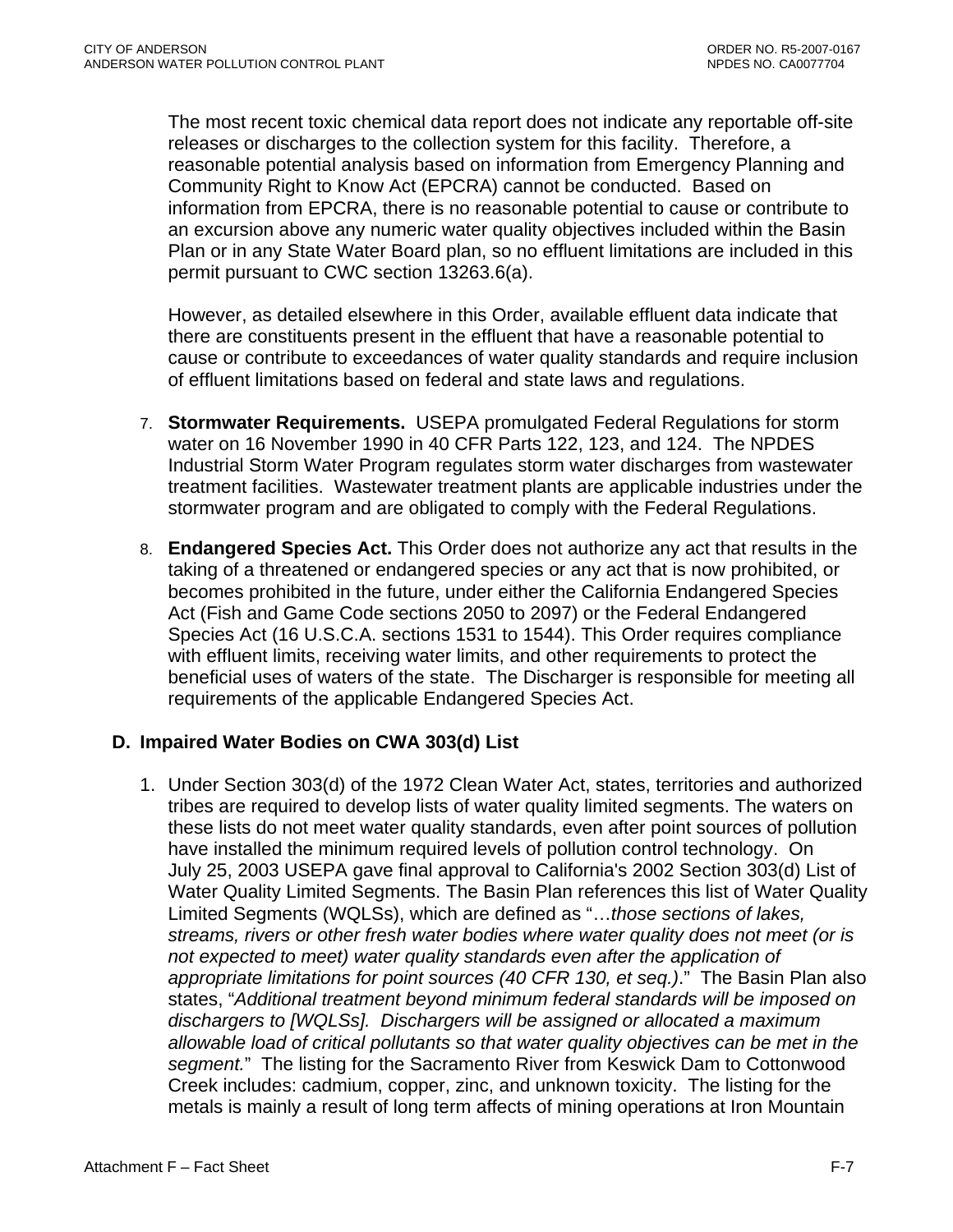<span id="page-70-0"></span>Mine (located along this reach of river) in addition to other mines up stream of Shasta Dam.

2. **Total Maximum Daily Loads.** The US EPA requires the Regional Water Board to develop total maximum daily loads (TMDLs) for each 303(d) listed pollutant and water body combination. The listing for unknown toxicity has a proposed TMDL completion date of 2019.

In April 2002, the Regional Board published the *Upper Sacramento River TMDL for Cadmium, Copper, and Zinc* final report. A waste load allocation and/or effluent limitations were not established by the final report, rather, proposed numeric acute and chronic targets for dissolved cadmium, copper, and zinc were issued as part of a TMDL program. Due to the proposed remedial activities scheduled for Iron Mountain Mine and other mine sites during the next five years, Regional Board staff proposed a 5-year TMDL water management strategy that included monitoring by NPDES-permitted dischargers for dissolved cadmium, copper, and zinc, and flow to quantify their dissolved metal loads. Review of ambient metal concentration data collected by staff, other agencies, and dischargers will allow for the determination of whether the upstream remediation efforts enable dissolved metal concentrations in the Sacramento River water to comply with the proposed targets. A review of the TMDL along with USEPA's 5-year review for the Iron Mountain Mine site is scheduled for 2008. This Order includes effluent and receiving water cadmium, copper, and zinc monitoring to comply with the TMDL water management strategy and for use in the review of the proposed numeric targets.

In addition, the May 2004 completion of Slickrock Creek Dam downstream of the Iron Mountain Mine site resulted in a significant decrease of cadmium, copper, and zinc from historic levels within the Sacramento River, downstream of Keswick Dam. For this reason the background receiving water data set for cadmium, copper, zinc, hardness, and pH only include data collected after the May 2004 completion of the Slickrock Creek Dam.

This Order contains a reopener provision to modify permit requirements, as necessary, to implement any changes to the TMDL.

### **E. Other Plans, Polices and Regulations**

- 1. The discharge authorized herein and the treatment and storage facilities associated with the discharge of treated municipal wastewater, except for discharges of residual sludge and solid waste, are exempt from the requirements of Title 27, California Code of Regulations (CCR), section 20005 *et seq*. (hereafter Title 27). The exemption, pursuant to Title 27 CCR section 20090(a), is based on the following:
	- a. The waste consists primarily of domestic sewage and treated effluent;
	- b. The waste discharge requirements are consistent with water quality objectives; and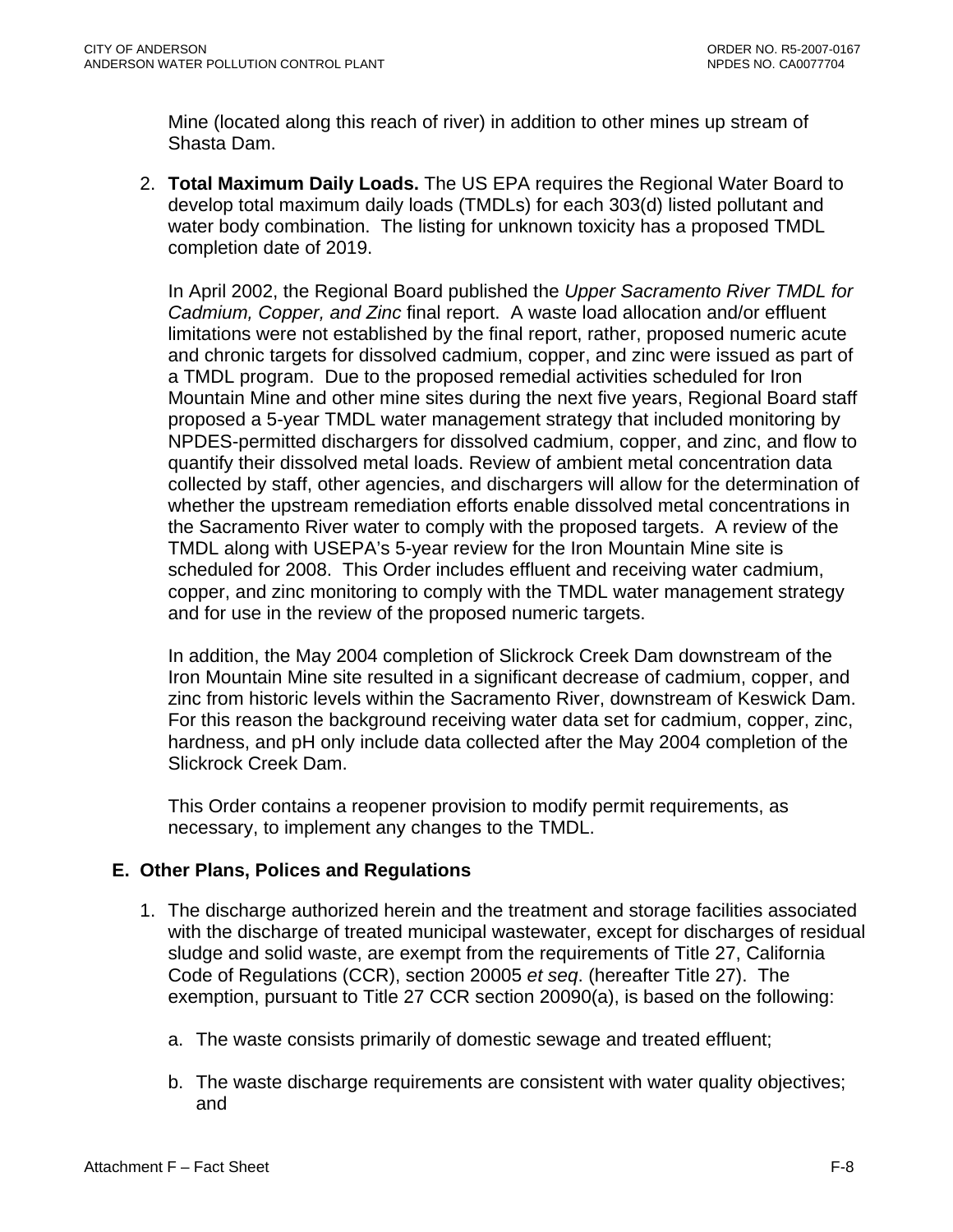- <span id="page-71-0"></span>c. The treatment and storage facilities described herein are associated with a municipal wastewater treatment plant.
- 2. The State Water Board adopted the *Water Quality Control Policy for the Enclosed Bays and Estuaries of California*. The requirements within this Order are consistent with the Policy.

### **IV. RATIONALE FOR EFFLUENT LIMITATIONS AND DISCHARGE SPECIFICATIONS**

Effluent limitations and toxic and pretreatment effluent standards established pursuant to Sections 301 (Effluent Limitations), 302 (Water Quality Related Effluent Limitations), 304 (Information and Guidelines), and 307 (Toxic and Pretreatment Effluent Standards) of the Clean Water Act (CWA) and amendments thereto are applicable to the discharge.

The Federal CWA mandates the implementation of effluent limitations that are as stringent as necessary to meet water quality standards established pursuant to state or federal law [33 U.S.C., § 1311(b)(1)(C); 40 CFR, § 122.44(d)(1)]. NPDES permits must incorporate discharge limits necessary to ensure that water quality standards are met. This requirement applies to narrative criteria as well as to criteria specifying maximum amounts of particular pollutants. Pursuant to Federal Regulations, 40 CFR Section 122.44(d)(1)(i), NPDES permits must contain limits that control all pollutants that "*are or may be discharged at a level which will cause, have the reasonable potential to cause, or contribute to an excursion above any state water quality standard, including state narrative criteria for water quality*." Federal Regulations, 40 CFR, §122.44(d)(1)(vi), further provide that "[w]*here a state has not established a water quality criterion for a specific chemical pollutant that is present in an effluent at a concentration that causes, has the reasonable potential to cause, or contributes to an excursion above a narrative criterion within an applicable State water quality standard, the permitting authority must establish effluent limits.*"

The CWA requires point source discharges to control the amount of conventional, nonconventional, and toxic pollutants that are discharged into the waters of the United States. The control of pollutants discharged is established through effluent limitations and other requirements in NPDES permits. There are two principal bases for effluent limitations: 40 CFR §122.44(a) requires that permits include applicable technologybased limitations and standards, and 40 CFR §122.44(d) requires that permits include water quality-based effluent limitations to attain and maintain applicable numeric and narrative water quality criteria to protect the beneficial uses of the receiving water where numeric water quality objectives have not been established. The Regional Water Board's Basin Plan, page IV-17.00, contains an implementation policy ("Policy for Application of Water Quality Objectives" that specifies that the Regional Water Board "*will, on a case-by-case basis, adopt numerical limitations in orders which will implement the narrative objectives*." This Policy complies with 40 CFR §122.44(d)(1). With respect to narrative objectives, the Regional Water Board must establish effluent limitations using one or more of three specified sources, including (1) EPA's published water quality criteria, (2) a proposed state criterion (*i.e*., water quality objective) or an explicit state policy interpreting its narrative water quality criteria (*i.e*., the Regional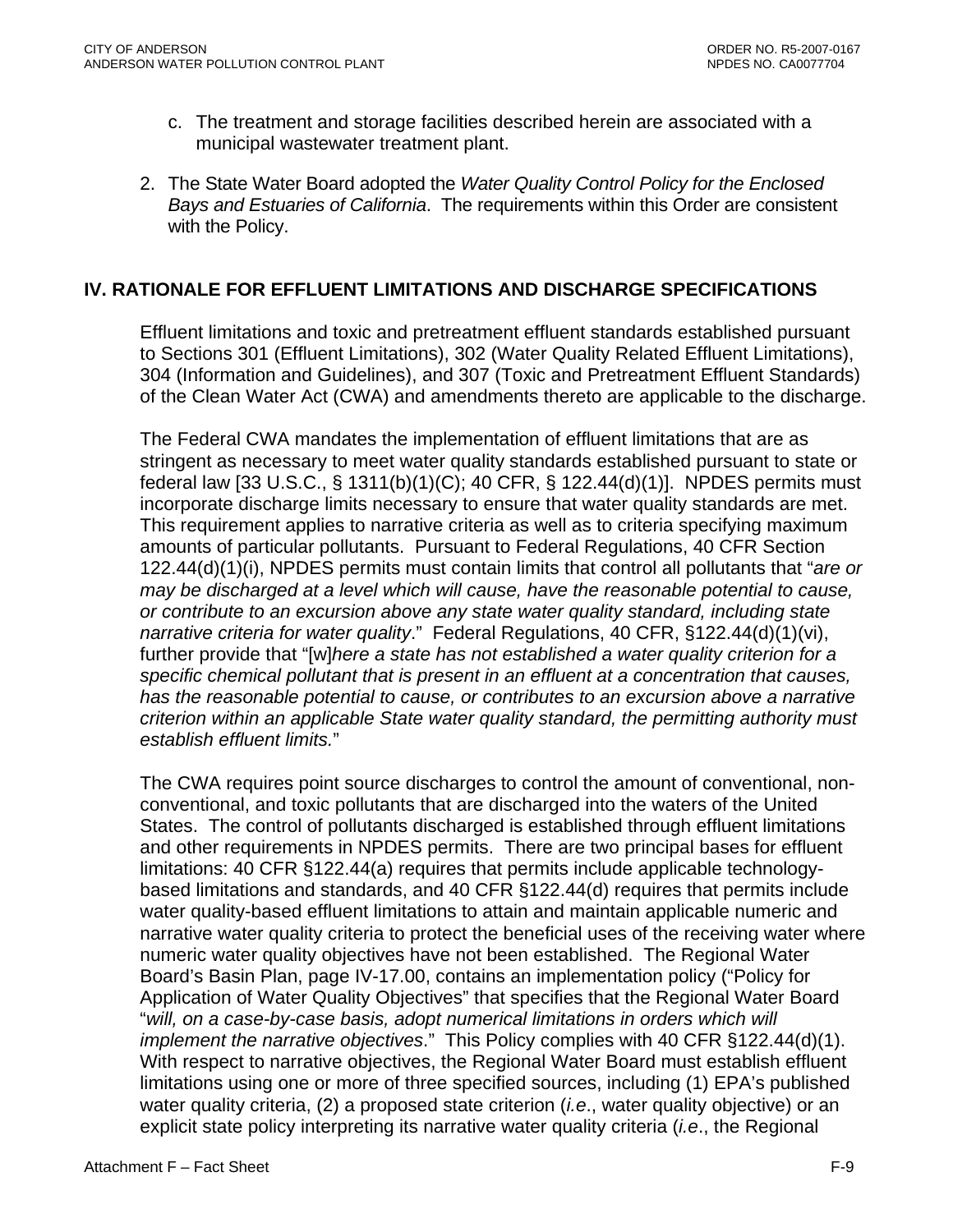Water Board's "Policy for Application of Water Quality Objectives")(40 CFR 122.44(d)(1) (vi) (A), (B) or (C)), or (3) an indicator parameter. The Basin Plan contains a narrative objective requiring that: "*All waters shall be maintained free of toxic substances in concentrations that produce detrimental physiological responses in human, plant, animal, or aquatic life*" (narrative toxicity objective). The Basin Plan requires the application of the most stringent objective necessary to ensure that surface water and groundwater do not contain chemical constituents, discoloration, toxic substances, radionuclides, or taste and odor producing substances that adversely affect beneficial uses. The Basin Plan states that material and relevant information, including numeric criteria, and recommendations from other agencies and scientific literature will be utilized in evaluating compliance with the narrative toxicity objective. The Basin Plan also limits chemical constituents in concentrations that adversely affect surface water beneficial uses. For waters designated as municipal, the Basin Plan specifies that, at a minimum, waters shall not contain concentrations of constituents that exceed Maximum Contaminant Levels (MCL) of CCR Title 22. The Basin Plan further states that, to protect all beneficial uses, the Regional Water Board may apply limits more stringent than MCLs.

## **A. Discharge Prohibitions**

1. *As stated in section I.G of Attachment D, Standard Provisions, this Order prohibits bypass from any portion of the treatment facility*. *Federal Regulations, 40 CFR 122.41 (m), define "bypass" as the intentional diversion of waste streams from any portion of a treatment facility. This section of the Federal Regulations, 40 CFR 122.41 (m)(4), prohibits bypass unless it is unavoidable to prevent loss of life, personal injury, or severe property damage. In considering the Regional Water Board's prohibition of bypasses, the State Water Board adopted a precedential decision, Order No. WQO 2002-0015, which cites the Federal Regulations, 40 CFR 122.41(m), as allowing bypass only for essential maintenance to assure efficient operation.* 

## **B. Technology-Based Effluent Limitations**

## **1. Scope and Authority**

Regulations promulgated in section 125.3(a)(1) require technology-based effluent limitations for municipal Dischargers to be placed in NPDES permits based on Secondary Treatment Standards or Equivalent to Secondary Treatment Standards.

The Federal Water Pollution Control Act Amendments of 1972 (PL 92-500) established the minimum performance requirements for POTWs [defined in section 304(d)(1)]. Section 301(b)(1)(B) of that Act requires that such treatment works must, as a minimum, meet effluent limitations based on secondary treatment as defined by the USEPA Administrator.

Based on this statutory requirement, USEPA developed secondary treatment regulations, which are specified in Part 133. These technology-based regulations apply to all municipal wastewater treatment plants and identify the minimum level of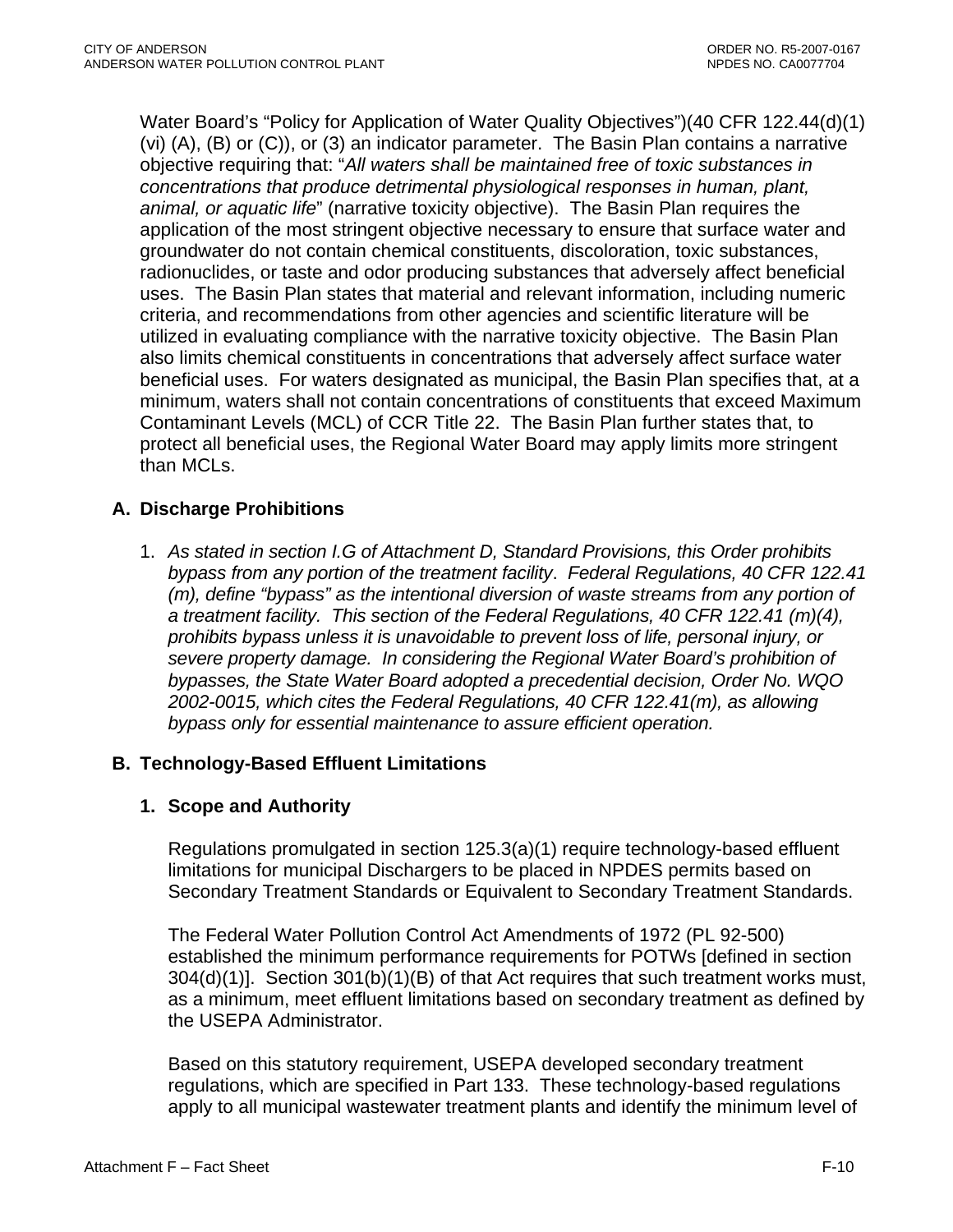effluent quality attainable by secondary treatment in terms of biochemical oxygen demand  $(BOD<sub>5</sub>)$ , total suspended solids (TSS), and pH.

## **2. Applicable Technology-Based Effluent Limitations**

- a. **BOD5 and TSS.** Federal Regulations, 40 CFR, Part 133, establish the minimum weekly and monthly average level of effluent quality attainable by secondary treatment for  $BOD<sub>5</sub>$  and TSS. However, based on Best Professional Judgment (BPJ) an advanced secondary level of treatment is necessary to protect the beneficial uses of the receiving stream and the final effluent limitations for  $BOD<sub>5</sub>$ and TSS are based on the technical capability of an advanced secondary process.  $BOD<sub>5</sub>$  is a measure of the amount of oxygen used in the biochemical oxidation of organic matter. These standards for BOD<sub>5</sub> and TSS are indicators of the effectiveness of the treatment processes. The principal design parameter for wastewater treatment plants is the daily BOD<sub>5</sub> and TSS loading rates and the corresponding removal rate of the system. In applying 40 CFR Part 133 for weekly and monthly average  $BOD<sub>5</sub>$  and TSS limitations, the application of advanced secondary treatment processes results in the ability to achieve lower levels for BOD<sub>5</sub> and TSS than the secondary standards currently prescribed; the 30-day average BOD<sub>5</sub> and TSS limitations have been revised to 10 mg/L, which is technically based on the capability of an advanced secondary system. In addition to the average weekly and average monthly effluent limitations, a daily maximum effluent limitation for  $BOD<sub>5</sub>$  and TSS is included in the Order to ensure that the treatment works are not organically overloaded and operate in accordance with design capabilities. See Table F-4 for final technology-based effluent limitations required by this Order. In addition, 40 CFR 133.102, in describing the minimum level of effluent quality attainable by secondary treatment, states that the 30-day average percent removal shall not be less than 85 percent. If 85 percent removal of  $BOD<sub>5</sub>$  and TSS must be achieved by a secondary treatment plant, it must also be achieved by an advanced secondary treatment plant. This Order contains a limitation requiring an average of 85 percent removal of BOD<sub>5</sub> and TSS over each calendar month.
- b. **Flow.** The Anderson Water Pollution Control Plant was designed to provide an advanced secondary level of treatment for up to a design flow of 2.0 mgd. Therefore, this Order contains an average daily dry weather (May through September) discharge flow effluent limit of 2.0 mgd. Effluent discharge flows occurring in May shall be excluded from this limitation if significant rain events occur or seasonal high groundwater conditions persist during the month of May.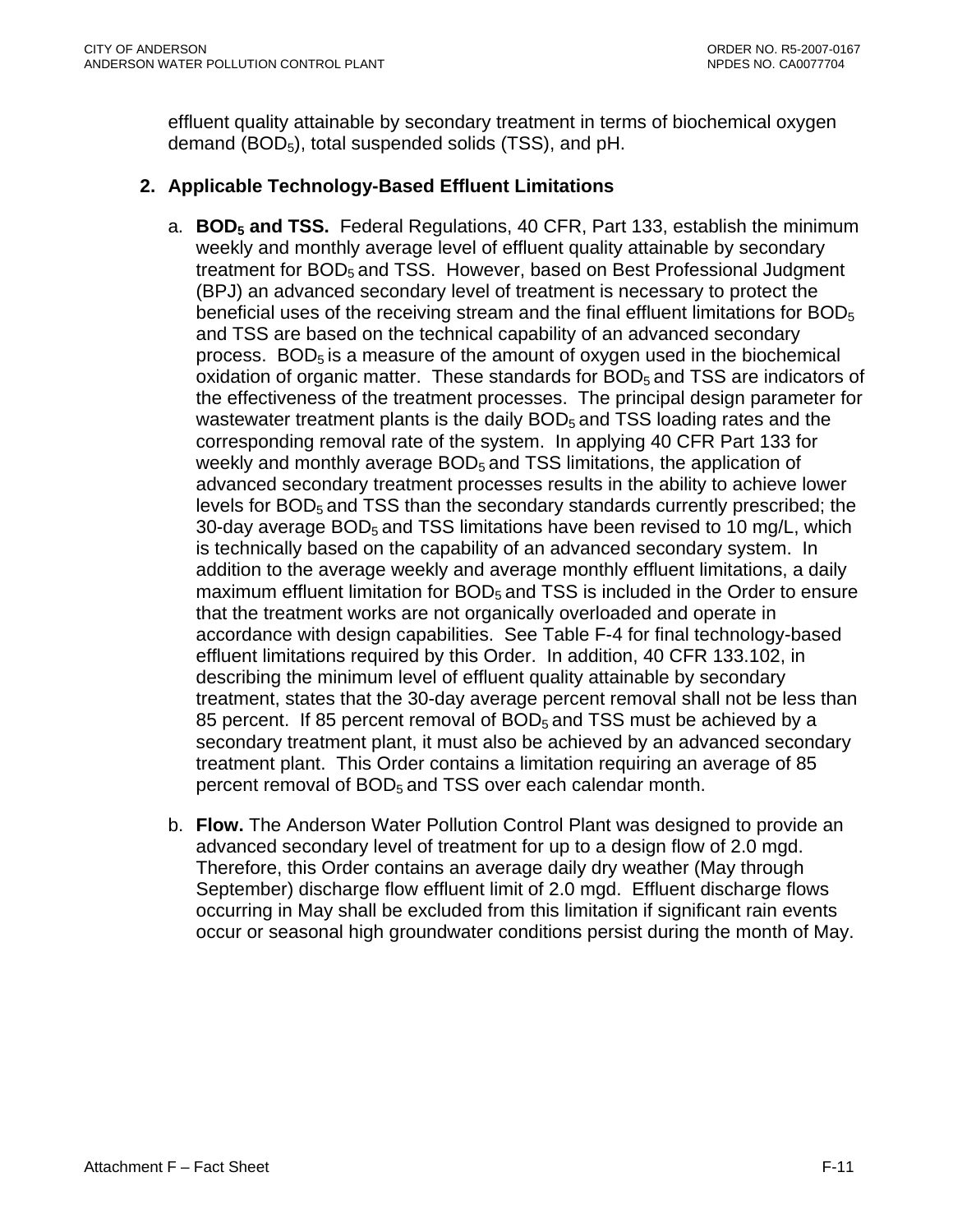## **3. Summary of Technology-based Effluent Limitations - Discharge Point D-001**

|                               |                                      | <b>Effluent Limitations</b> |                   |                                |                                        |                                        |  |
|-------------------------------|--------------------------------------|-----------------------------|-------------------|--------------------------------|----------------------------------------|----------------------------------------|--|
| <b>Parameter</b>              | <b>Units</b>                         | Average<br><b>Monthly</b>   | Average<br>Weekly | <b>Maximum</b><br><b>Daily</b> | <b>Instantaneous</b><br><b>Minimum</b> | <b>Instantaneous</b><br><b>Maximum</b> |  |
| BOD <sub>5</sub> <sup>a</sup> | mg/L<br>lbs/day <sup>b</sup>         | 10<br>167                   | 15<br>250         | 30<br>500                      | --                                     | --                                     |  |
| Total<br>Suspended<br>Solids  | mg/L<br>lbs/dayb                     | 10<br>167                   | 15<br>250         | 30<br>500                      |                                        | --                                     |  |
| pH                            | standard<br>units                    | --                          | $- -$             |                                | 6.0                                    | 9.0                                    |  |
| Removal                       | 85% removal BOD <sub>5</sub> and TSS |                             |                   |                                |                                        |                                        |  |

|  |  |  |  |  | Table F-4. Summary of Technology-based Effluent Limitations |
|--|--|--|--|--|-------------------------------------------------------------|
|--|--|--|--|--|-------------------------------------------------------------|

a

<sup>a</sup> 5-day, 20°C Biochemical Oxygen Demand (BOD).<br><sup>b</sup> Based upon a dry weather treatment design flow of 2.0 mgd.

# **C. Water Quality-Based Effluent Limitations (WQBELs)**

## **1. Scope and Authority**

As specified in section 122.44(d)(1)(i), permits are required to include WQBELs for and calculating WQBELs when necessary is intended to protect the designated uses pollutants (including toxicity) that are or may be discharged at levels that cause, have reasonable potential to cause, or contribute to an in-stream excursion above any state water quality standard. The process for determining reasonable potential of the receiving water as specified in the Basin Plan, and achieve applicable water quality objectives and criteria that are contained in other state plans and policies, or any applicable water quality criteria contained in the CTR and NTR.

## **2. Applicable Beneficial Uses and Water Quality Criteria and Objectives**

- a. **Receiving Water.** The receiving water for the Anderson Water Pollution Control including canoeing and rafting; non-contact water recreation, including aesthetic freshwater habitat; warm migration of aquatic organisms; cold migration of aquatic organisms; warm spawning, reproduction, and/or early development; cold Plant is the Sacramento River. The beneficial uses downstream of the discharge are municipal and domestic supply; agricultural supply, including stock watering; industrial service supply; hydropower generation; water contact recreation, enjoyment; commercial and sport fishing; warm freshwater habitat; cold spawning, reproduction, and /or early development; wildlife habitat; and navigation.
- b. Hardness. While no effluent limitation for hardness is necessary in this Order, effluent limitations for certain metals. The *California Toxics Rule*, at (c)(4), states hardness is critical to the assessment of the need for, and the development of, the following: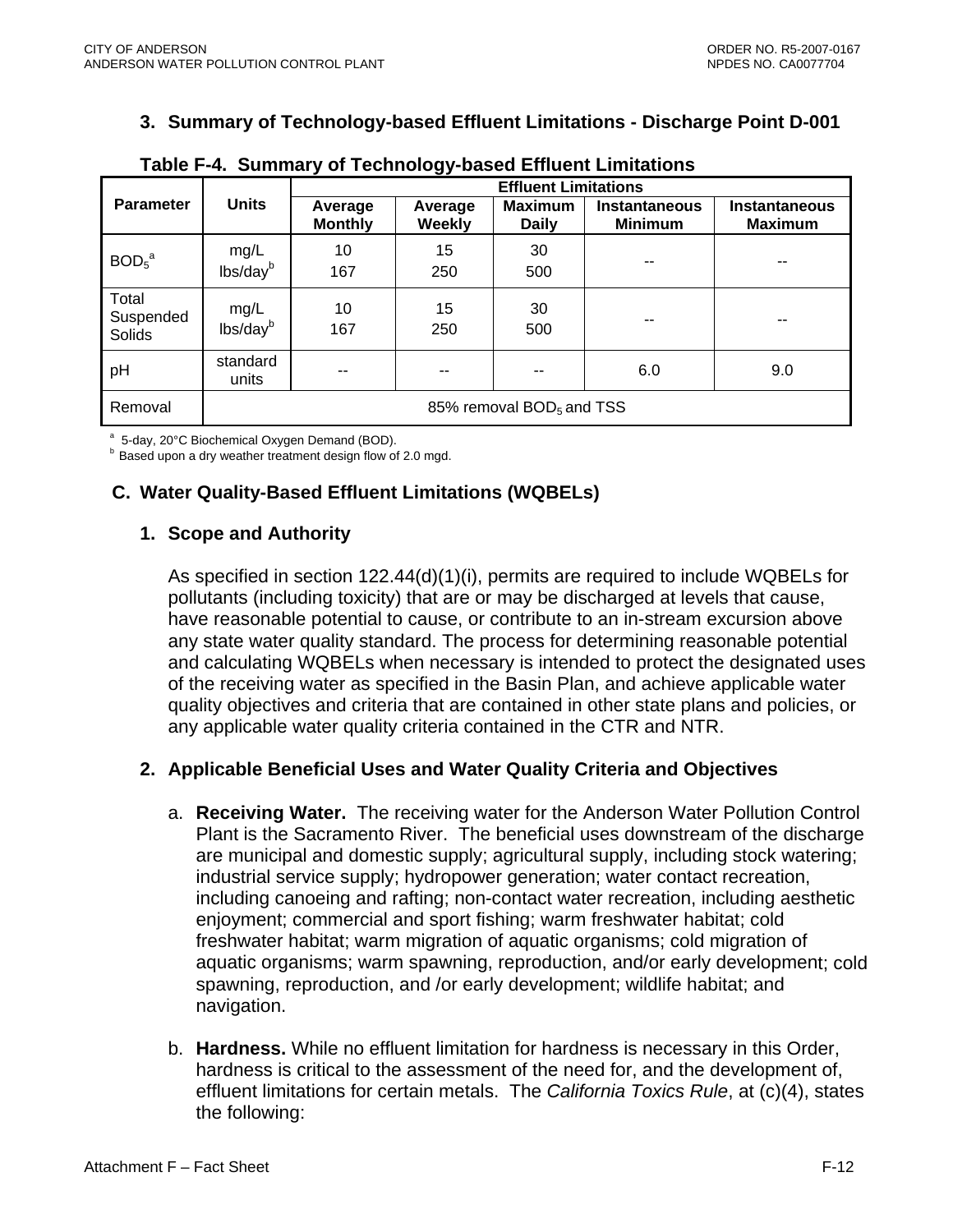"Application of metals criteria. (i) *For purposes of calculating freshwater aquatic life criteria for metals from the equations in paragraph (b)(2) of this section, for waters with a hardness of 400 mg/L or less as calcium carbonate, the actual ambient hardness of the surface water shall be used in those equations*." [emphasis added]

T he State Water Board, in footnote 19 to Water Quality Order No. 2004-0013, stated: "*We note that…the Regional Water Board…applied a variable hardness value whereby effluent limitations will vary depending on the actual, current hardness values in the receiving water. We recommend that the Regional W ater Board establish either fixed or seasonal effluent limitations for metals, as provided in the SIP, rather than 'floating' effluent limitations*."

E ffluent limitations for the discharge must be set to protect the beneficial uses of the receiving water for all discharge conditions. In the absence of the option of including condition-dependent, "floating" effluent limitations that are reflective of actual conditions at the time of discharge, effluent limitations must be set using a reasonable worst-case condition in order to protect beneficial uses for all discharge conditions. For purposes of establishing water quality-based ef fluent limitations, a reported hardness value of 72 mg/L as  $CaCO<sub>3</sub>$  and a pH value of 6.6 were used. The values are the minimum observed hardness and pH value based on 20 samples collected from the effluent from January 2003 through April 2007. A receiving water hardness value of 44 mg/L as  $CaCO<sub>3</sub>$  was utilized for establishing water quality criteria for acute cadmium, silver, and lead, and chronic lead. The receiving water hardness value was based on the minimum observed hardness in 28 receiving water samples collected from June 2004 through November 2006.

c. Assimilative Capacity/Mixing Zone. The CWA directs states to adopt water quality standards regulation authorizes states to adopt general policies, such as and the Basin Plan. For NPDES permits in California, the SIP policy supersedes particular procedure. The SIP does not apply to non-priority pollutants, in which quality standards to protect the quality of its waters. USEPA's current water for mixing zones, to implement state water quality standards (40 CFR section 122.44 and section 122.45). The USEPA allows states to have broad flexibility in designing its mixing zone policies. Primary policy and guidance on determining mixing zone and dilution credits is provided by the Policy for Implementation of Toxics Standards for Inland Surface Waters, Enclosed Bays and Estuaries of California (State Implementation Policy or SIP), the USEPA Technical Support Document for Water Quality-Based Toxics Control (EPA/505/2-90-001) (TSD), the USEPA guidance for priority pollutants, to the extent that it addresses a case the more stringent of the Basin Plan or USEPA guidance applies.

The allowance of mixing zones by the Central Valley Water Board is discussed in the Basin Plan, Policy for Application of Water Quality Objectives, which states in part, "*In conjunction with the issuance of NPDES and storm water permits, the*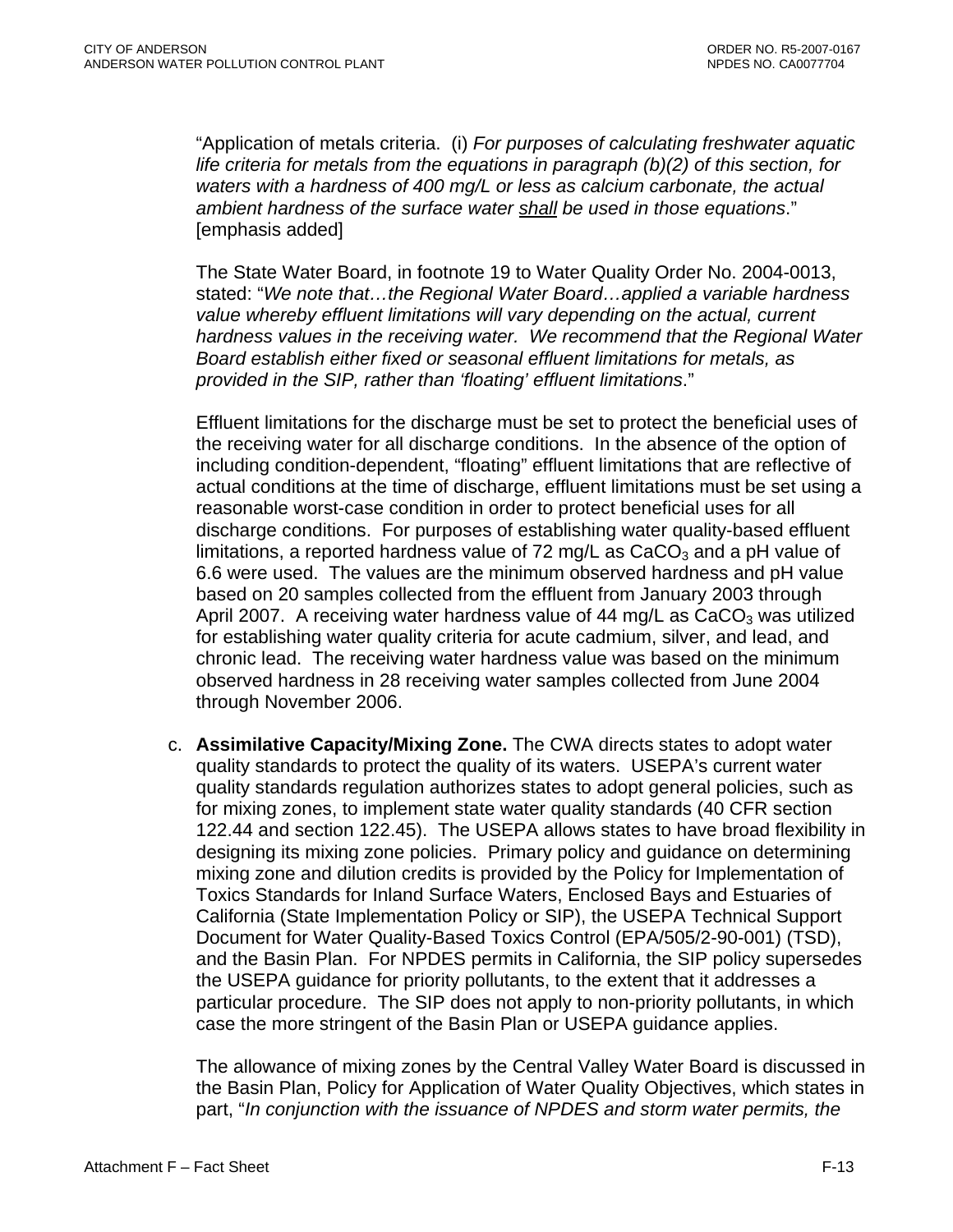satisfaction of the Regional Board that the mixing zone will not adversely impact objectives, chronic aquatic life objectives, human health objectives, and acute and chronic whole effluent toxicity objectives, depending in part on the averaging zones, the Regional Board will consider the applicable procedures and guidelines *f generally be limited to a small zone of initial dilution in the immediate vicinity o Regional Board may designate mixing zones within which water quality objectives will not apply provided the discharger has demonstrated to the beneficial uses. If allowed, different mixing zones may be designated for different types of objectives, including, but not limited to, acute aquatic life period over which the objectives apply. In determining the size of such mixing in the EPA's Water Quality Standards Handbook and the [TSD]. Pursuant to EPA guidelines, mixing zones designated for acute aquatic life objectives will the discharge*."

Section 1.4.2 of the SIP states, in part, "... with the exception of effluent *limitations derived from TMDLs, in establishing and determining compliance with* aquatic life priority pollutant criteria/objectives or the toxicity objective for aquatic objectives are to be met throughout a water body except within any mixing zone *effluent limitations for applicable human health, acute aquatic life, or chronic life protection in a basin plan, the Regional Board may grant mixing zones and dilution credits to dischargers ... The applicable priority pollutant criteria and granted by the Regional Board. The allowance of mixing zones is discretionary and shall be determined on a discharge-by-discharge basis. The Regional Board may consider allowing mixing zones and dilution credits only for discharges with a physically identifiable point of discharge that is regulated through an NPDES permit issued by the Regional Board.*"

Section 1.4.2.1 of the SIP defines a dilution credit as, "a numerical value associated with the mixing zone that accounts for the receiving water entrained into the discharge. The dilution credit is a value used in the calculation of effluent *limitations. Dilution credits may be limited or denied on a pollutant-by-pollutant basis, which may result in a dilution credit for all, some or no priority pollutants in a discharge.*"

Regarding mixing zones, the SIP states, "A mixing zone shall be as small as *practicable. The following conditions must be met in allowing a mixing zone:* 

- *: A mixing zone shall not: A*
	- *integrity of the entire water body; (1) compromise the*
	- (2) cause acutely toxic conditions to aquatic life passing through the *mixing zone;*
	- *ssage of aquatic life; (3) restrict the pa*
	- *(4) adversely impact biologically sensitive or critical habitats, federal including, but not limited to, habitat of species listed under or State endangered species laws;*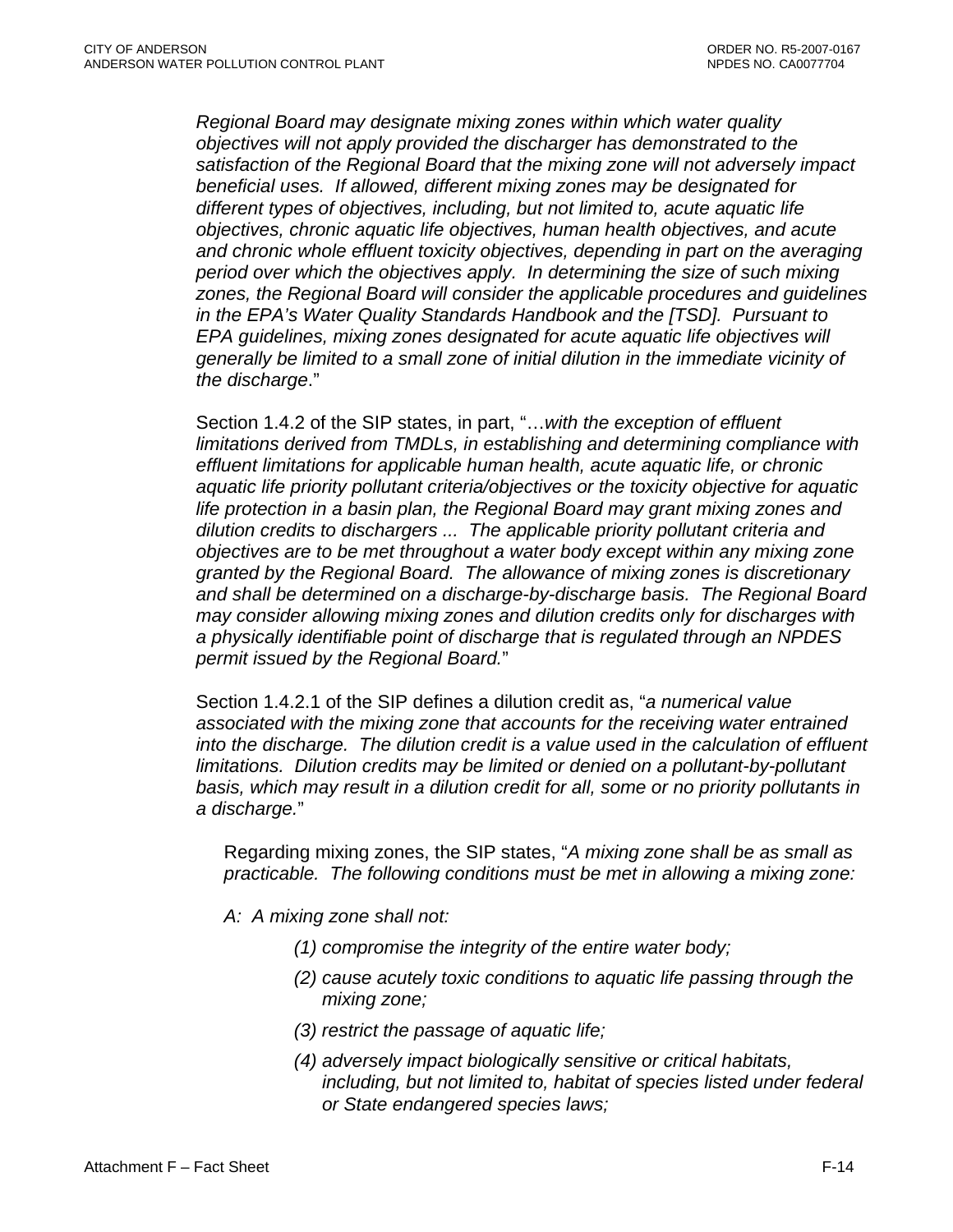- *(5) produce undesirable or nuisance aquatic life;*
- *(6) result in floating debris, oil, or scum;*
- *(7) produce objectionable color, odor, taste, or turbidity;*
- *(8) cause objectionable bottom deposits;*
- *(9) cause nuisance;*
- *(10) dominate the receiving water body or overlap a mixing zone from different outfalls; or*
- (11) *be allowed at or near any drinking water intake. A mixing zone is not a source of drinking water. To the extent of any conflict between this determination and the Sources of Drinking Water Policy (Resolution No. 88-63), this SIP supersedes the provisions of that policy*."

The mixing zone is thus an administrative construct defined as an area around the outfall that may exceed water quality objectives, but is otherwise protective of the beneficial uses. Dilution is defined as the amount of mixing that has occurred at the edge of this mixing zone under critical conditions, thus protecting the beneficial uses at the concentration and for the duration and frequency required.

The Discharger submitted a Mixing Zone Study on 7 June 2006. The Mixing Zone Study utilized the numeric Cornell Mixing Zone Expert System (CORMIX) computer model to calculate dilution of effluent downstream from the point of discharge into the receiving water. Supplemental to the CORMIX modeling the Discharger performed a dye study on 27 January 2006 to provide a comparison to the modeling results. The results of the Mixing Zone Study are provided in Table F-5.

|                                  | <b>Acute</b>                  |                   |                               | <b>Chronic</b>    | <b>Human Health</b>           |               |
|----------------------------------|-------------------------------|-------------------|-------------------------------|-------------------|-------------------------------|---------------|
| Distance<br>Downstream<br>(feet) | Centerline<br><b>Dilution</b> | Mixing<br>$(\% )$ | Centerline<br><b>Dilution</b> | Mixing<br>$(\% )$ | Centerline<br><b>Dilution</b> | Mixing<br>(%) |
| 200                              | 9:1                           | 3.0               | 22:1                          | 2.3               | 110:1                         | 3.2           |
| 400                              | 12:1                          | 3.8               | 28:1                          | 3.0               | 152:1                         | 4.4           |
| 600                              | 14:1                          | 4.5               | 33:1                          | 3.5               | 185:1                         | 5.3           |
| 800                              | 16:1                          | 5.1               | 38:1                          | 4.0               | 212:1                         | 6.1           |

**Table F-5. Anderson WPCP Mixing Zone Study Results** 

d. **Evaluation of Available Dilution for Acute Aquatic Life Criteria.** The SIP requires that if a year-round dilution credit is to be considered for establishing effluent limitations for priority pollutants regulated under the California Toxics Rule (CTR), critical receiving water flow and maximum discharged effluent flows must be evaluated as part of the dilution calculation. For acute aquatic life criteria, the SIP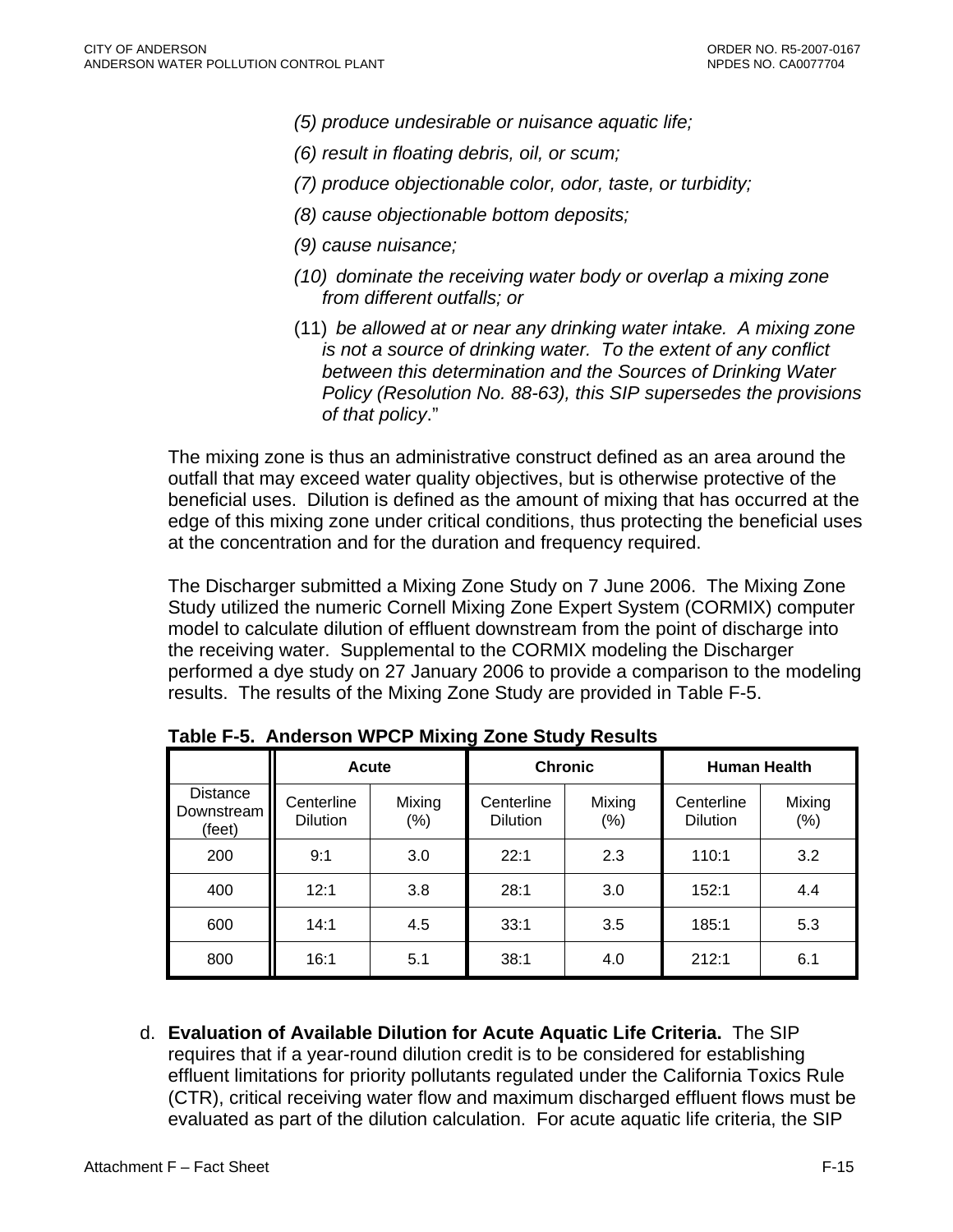requires an evaluation of the lowest one-day receiving water flow with a statistical frequency of once every 10 years (1Q10) compared against the maximum daily effluent flow during the discharge period. Based on information provided by the Discharger in the Mixing Zone Study, the 1Q10 flow rate of the Sacramento River at the Anderson Water Pollution Control Facility is **2,847** cfs. The 1Q10 value was calculated using receiving water flow data from 1965 through 2003. The Mixing Zone Study utilized the Facility maximum wet-weather day design flow of 6.0 mgd as the "maximum daily effluent flow during the discharge period." However, the maximum daily effluent flow during the period of January 2003 through May 2007 was 4.0 MGD, which occurred on 30 December 2005. A summary of available dilution for specific criteria, as utilized in the Anderson Mixing Zone Study, is included in Table F-6

e. **Evaluation of Available Dilution for Chronic Aquatic Life Criteria.** The TSD states that: "*Concentrations above the chronic criteria are likely to prevent sensitive taxa from taking up long-term residence in the mixing zone. In this regard, benthic organisms and territorial organisms are likely to be of greatest concern. The higher the concentration occurring within the isopleths, the more taxa are likely to be excluded, thereby affecting the structure and function of the ecological community. It is thus important to minimize the overall size of the mixing zone and the size of elevated concentration isopleths within the mixing zone.*"

For the determination of a year-round chronic aquatic life criteria dilution credit, the SIP requires an evaluation of the lowest seven (7) consecutive day receiving water flows with a statistical frequency of once every 10 years (7Q10) compared against the four-day average of daily maximum effluent discharge flows during the discharge period. Based on information provided by the Discharger in the Mixing Zone Study, the 7Q10 flow rate in the receiving water is **2,934** cfs. The 7Q10 value was calculated using receiving water flow data from 1965 through 2003. The Mixing Zone Study utilized the Facility design dry-weather maximum flow of 2.0 MGD as the "four-day average of daily maximum effluent discharge flows during the discharge period." However, the four-day average of daily maximum effluent discharge flows during the period of January 2003 through May 2007 was 3.8 MGD, which occurred between 30 December 2005 and 2 January 2006. A summary of available dilution for specific criteria, as utilized in the Anderson Mixing Zone Study, is included in Table F-6.

f. **Evaluation of Available Dilution for Priority Pollutant Human Health Criteria.** The human health-based criteria for carcinogens, other than arsenic, are based on safe levels for lifetime exposure and dilution is based on the harmonic mean flow of the receiving water. In determining the available receiving water dilution for compliance with human carcinogen criteria, the SIP, section 1.4.2.1 requires that the harmonic mean of the receiving water flow be compared against the arithmetic mean of the effluent flow of the observed discharge period. Based on information provided by the Discharger in the Mixing Zone Study, the harmonic mean flow rate in the receiving water is **7,549** cfs. The harmonic mean value was calculated using receiving water flow data from 1965 through 2003. The Mixing Zone Study utilized the Facility monthly average dry weather flow of 1.4 MGD as the "arithmetic mean of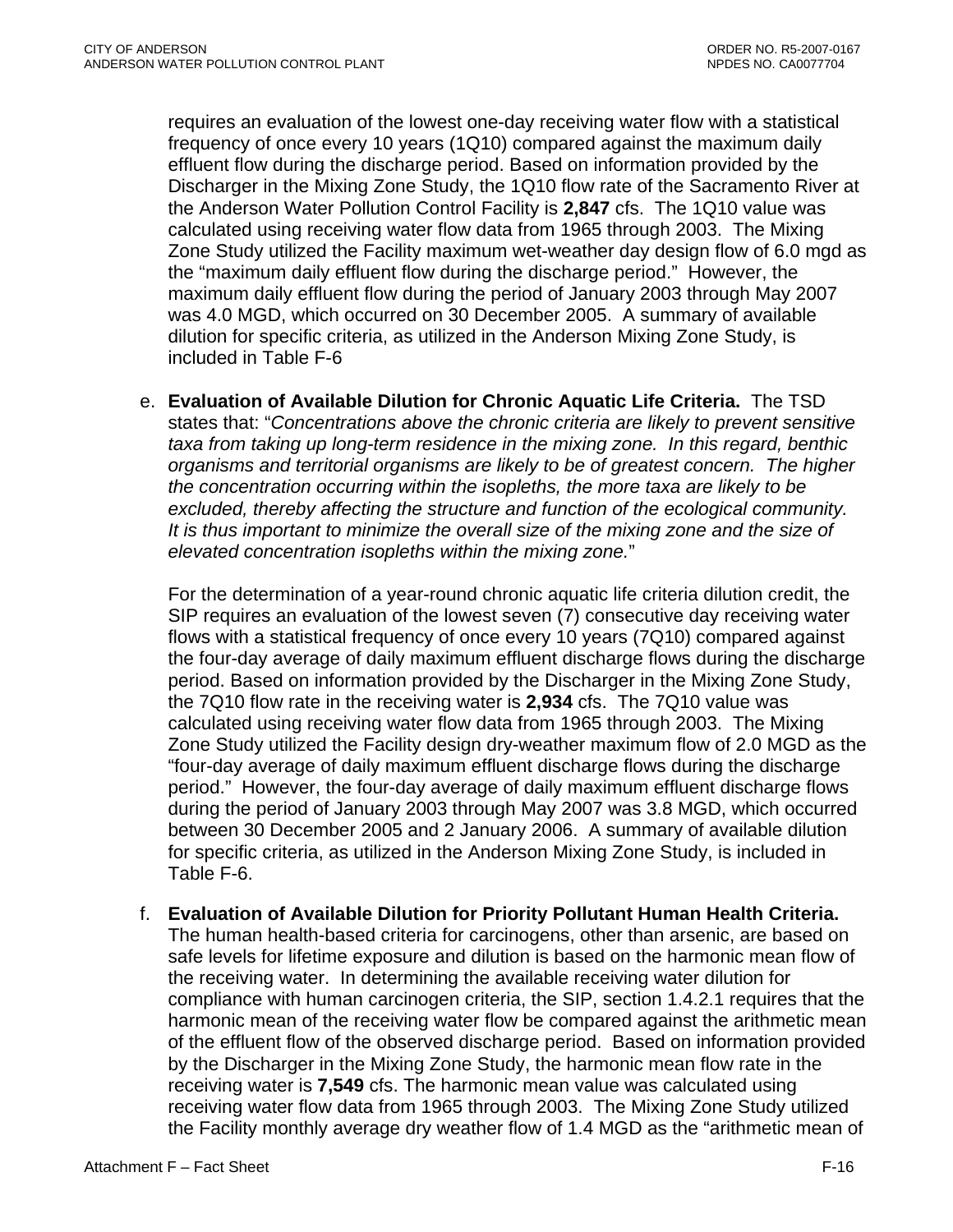the effluent flow of the observed discharge period." However, the observed average effluent flow from the Facility, including both the wet and dry periods, from January 2003 through May 2007 is 1.5 MGD. A summary of available dilution for specific criteria, as utilized in the Anderson Mixing Zone Study, is included in Table F-6.

g. **Evaluation of Available Dilution for Pathogen/Disinfection Considerations.**

The Sacramento River has the designated beneficial use of drinking water/municipal supply and must be protected for that use. For agricultural use and body contact recreational uses, the impacts to human health can result from very short exposures and can occur at or near the outfall. The quality of the discharge must be protective of drinking water/municipal supply, body contact recreation, and agricultural supply within as short a distance downstream of the outfall as possible. In a letter to the Central Valley Water Board dated April 8, 1999, the California Department of Health Services (DHS) indicated that they would consider wastewater discharged to water bodies with identified beneficial uses of irrigation and contact recreation to be adequately disinfected if: 1) the wastewater receives dilution of more than 20:1; 2) the effluent coliform concentration does not exceed 23 MPN/100 mL as a 7-day median; and 3) effluent coliform density does not exceed 240 MPN/100 mL more than once in any 30 day period. Municipal water supply is a beneficial use of the Sacramento River, as noted above. DHS recommends that samples be obtained for coliform at least twice per week if this coliform effluent limitation is used. This Order implements the DHS guidance. Furthermore, there is nearly **307:1 dilution** available under the most critical conditions.

h.

A summary of available dilution for specific criteria, as utilized in the Anderson Mixing Zone Study, is included in Table F-6.

| <b>Dilution Ratio for:</b>                                                                        | <b>CCritical</b><br><b>Receiving Water</b><br>Flow <sup>1</sup><br>(cfs) | DDischarge Effluent Flow <sup>2</sup><br>(MGD)                               | <b>DDilution Ratio</b> |
|---------------------------------------------------------------------------------------------------|--------------------------------------------------------------------------|------------------------------------------------------------------------------|------------------------|
| Acute aquatic life<br>criteria/objectives                                                         | 1Q10<br>2,847                                                            | Maximum daily flow during<br>period of discharge<br>6.0                      | 307:1                  |
| Chronic aquatic life<br>criteria/objectives<br>Chronic toxicity<br>objectives for aquatic<br>life | 7Q10<br>2,934                                                            | 4-day average of daily<br>maximum flows during period of<br>discharge<br>2.0 | 948:1                  |
| Human Health<br>criteria/objectives                                                               | Harmonic Mean<br>7,549                                                   | Long-term arithmetic mean flow<br>during period of discharge<br>1.4          | 3485:1                 |

## **Table F-6. Dilution Ratios Utilized in Mixing Zone Study**

**<sup>1</sup>**Data period: Yrs. 1965 - 2003, USGS 11370500 Sacramento River at Keswick and 11372000 Clear Creek at Igo.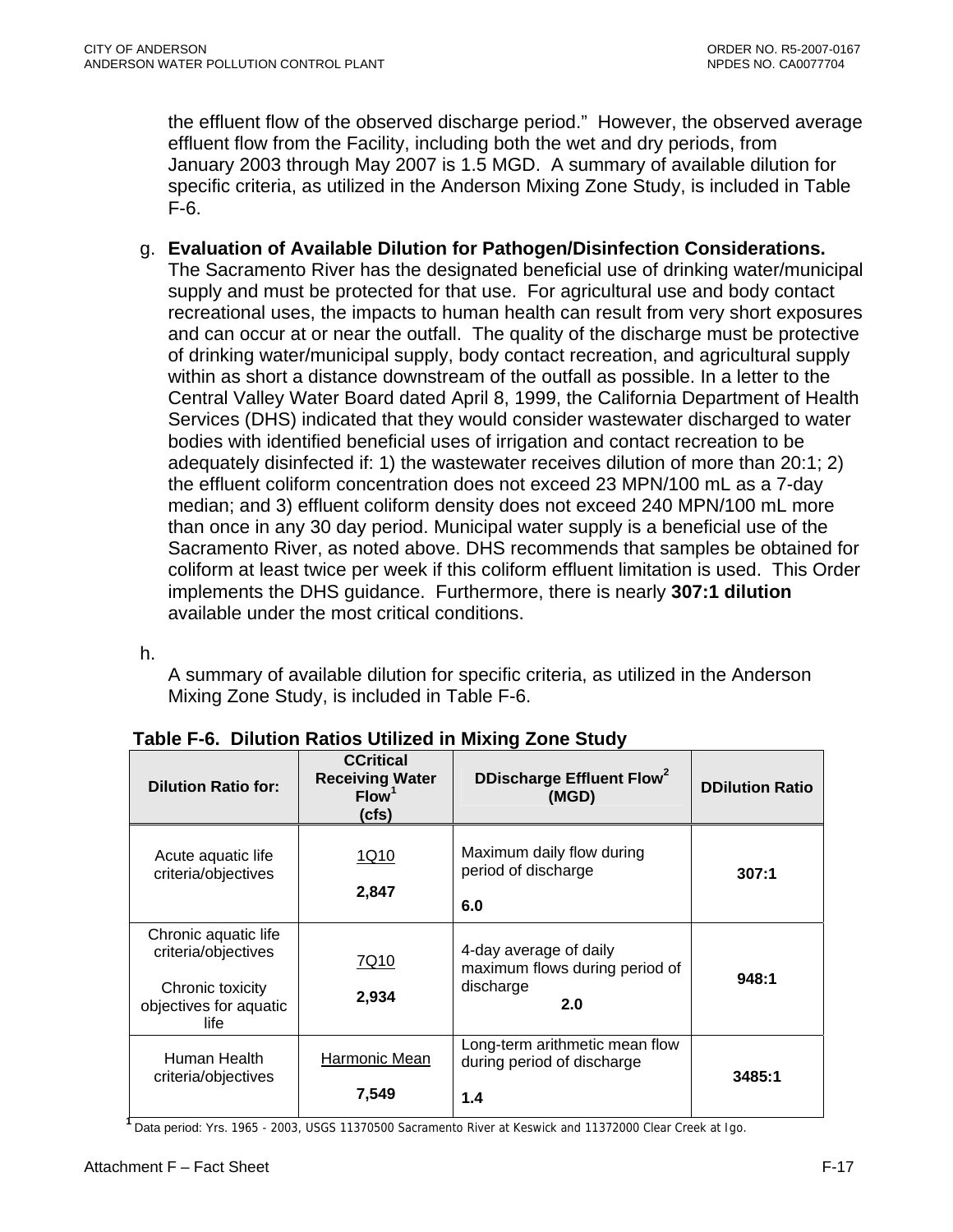**<sup>2</sup>**Flows do not match observed effluent flow values for the discharge period of January 2003 through May 2007.

Although the effluent flow data utilized in the Anderson Mixing Zone Study varies from observed effluent flow conditions, the dilution ratios appear adequate. The dilution ratio for acute criteria is conservative as the Mixing Zone Study utilized the design maximum flow for the Facility (6.0 MGD) as opposed to the observed maximum for the past four years, 4.0 MGD. The dilution ratio for chronic criteria was underestimated as the Mixing Zone Study utilized the design average dry weather flow of 2.0 MGD as opposed to the observed 4-day maximum of 3.8 MGD. The dilution ratio for human health criteria is appropriate, as the difference between 1.4 MGD and 1.5 MGD as a long-term arithmetic mean flow is negligible. This Order requires the Discharger to submit a dilution credit justification update 1 year prior to the expiration of the Order. Dilution ratios for specific criteria shall be analyzed with both design and observed effluent flow data.

h. **Mixing Zone and Dilution Credit.** The dilution credit at 200 feet downstream of the discharge, established in the Anderson Mixing Zone Study, was utilized for each criterion. Since the facility should be able to meet final effluent limitations for all constituents with reasonable potential at 200 feet downstream of the discharge, further distances, with greater dilutions credits, were not considered.

The WQBEL calculations and assumption methodology utilized in this Order does differ from previous Orders for NPDES facilities that share the same receiving water and are located within a close proximity to the discharge. Previously, the Regional Board has allowed the use of one upstream receiving water monitoring location (at Caldwell Park) for background CTR constituents for these subject NPDES facilities. To account for only one background monitoring point, the Regional Board set allocation factors ranging from 1/6 to 1/5 to each discharger for use in the WQBEL calculation. These factors were considered a conservative element to apply to the calculation of the site specific WQBEL in light of the use of sharing one background monitoring location and the lack of site-specific mixing zone studies. At this point, the Regional Board has decided to use the dilution credits provided in the Anderson Mixing Zone Study without the addition of a river allocation factor being applied. The Regional Board is requiring receiving water monitoring for CTR constituents immediately upstream of the Anderson Water Pollution Control Plant in order to analyze site-specific background conditions and to determine whether an allocation factor is necessary in the subject reach.

i. **Site-Specific Translators.** The Discharger has requested the use of the sitespecific metals translators developed by the City of Redding in 2007 for this reach of the Sacramento River. The proposed metals translators were most recently utilized in the development of total copper and zinc criteria for the Stillwater Wastewater Treatment Facility. The Stillwater Facility discharges effluent to the Sacramento River approximately 3,000 feet downstream of the effluent discharge location for the Anderson Water Pollution Control Plant. The proposed metals translators are based on monthly receiving water data, collected from the Sacramento River at Caldwell Park, since May 2004 (after the installation of Slickrock Creek Dam). This Order includes monitoring for downstream receiving water total and dissolved copper and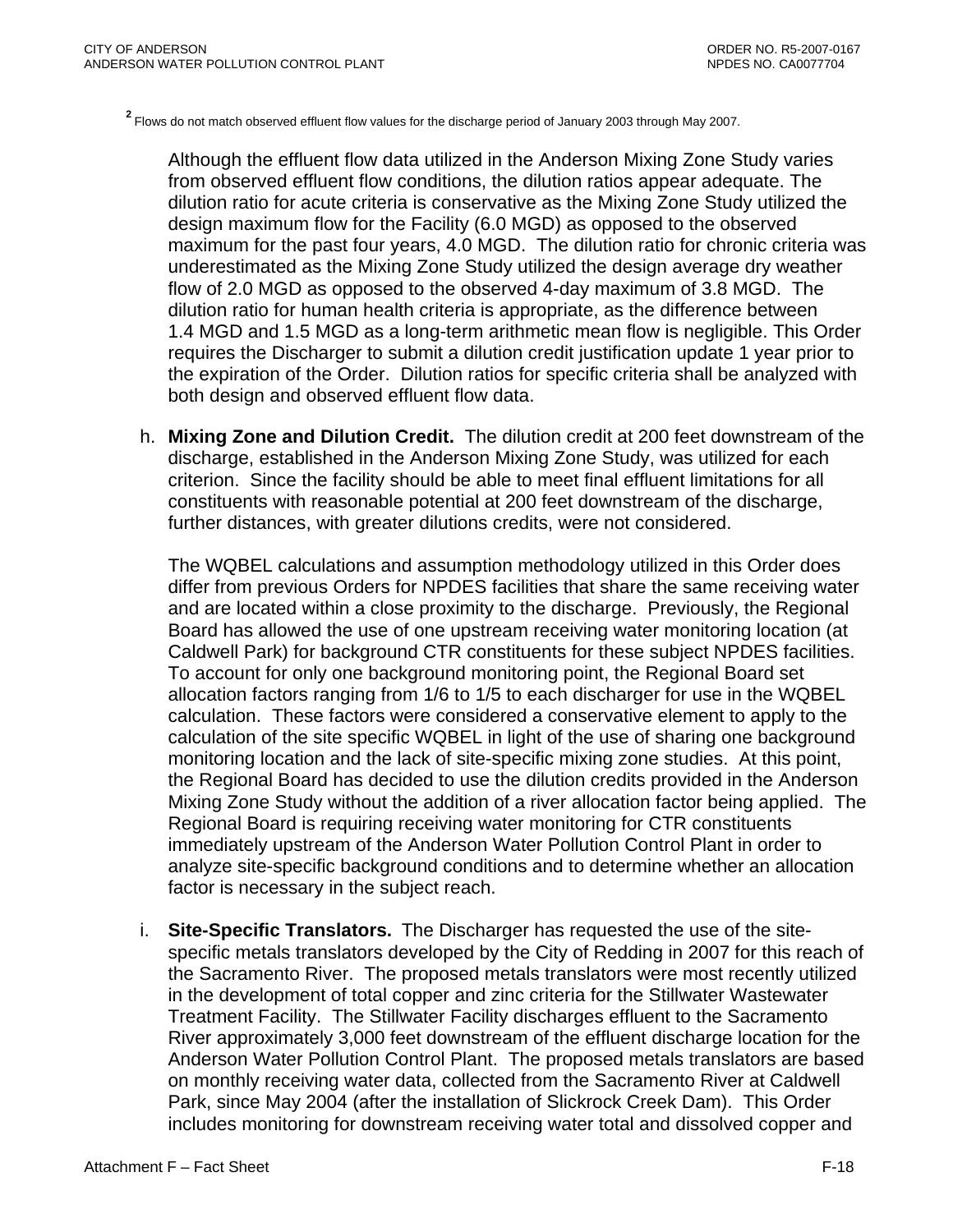zinc levels for comparison to the total to dissolved ratios achieved at the Caldwell Park monitoring location.

The following site-specific translators have been used in the Order to reflect current conditions:

|             | <b>Chronic</b> | <b>Acute</b> |
|-------------|----------------|--------------|
| Copper      | 0.771          | 0.811        |
| <b>Zinc</b> | 0.705          | 0.766        |

## **3. Determining the Need for WQBELs**

- a. CWA section 301 (b)(1) requires NPDES permits to include effluent limitations that achieve technology-based standards and any more stringent limitations necessary to meet water quality standards. Water quality standards include Regional Water Board Basin Plan beneficial uses and narrative and numeric water quality objectives, State Water Board-adopted standards, and federal standards, including the CTR and NTR. The Basin Plan includes numeric sitespecific water quality objectives and narrative objectives for toxicity, chemical constituents, and tastes and odors. The narrative toxicity objective states: "*All waters shall be maintained free of toxic substances in concentrations that produce detrimental physiological responses in human, plant, animal, or aquatic life.*" (Basin Plan at III-8.00.) With regards to the narrative chemical constituents objective, the Basin Plan states that waters shall not contain chemical constituents in concentrations that adversely affect beneficial uses. At minimum, "…*water designated for use as domestic or municipal supply (MUN) shall not contain concentrations of chemical constituents in excess of the maximum contaminant levels (MCLs)*" in Title 22 of CCR. The narrative tastes and odors objective states: "*Water shall not contain taste- or odor-producing substances in concentrations that impart undesirable tastes or odors to domestic or municipal water supplies or to fish flesh or other edible products of aquatic origin, or that cause nuisance, or otherwise adversely affect beneficial uses.*"
- b. Federal regulations require effluent limitations for all pollutants that are or may be discharged at a level that will cause or have the reasonable potential to cause, or contribute to an in-stream excursion above a narrative or numerical water quality standard. Based on information submitted as part of the application, in studies, and as directed by monitoring and reporting programs, the Regional Water Board finds that the discharge has a reasonable potential to cause or contribute to an in-stream excursion above a water quality standard for ammonia, zinc, chlorodibromomethane, dichlorobromomethane, and beta-BHC. Water qualitybased effluent limitations (WQBELs) for these constituents are included in this Order. A summary of the reasonable potential analysis (RPA) for inorganic CTR parameters is provided in Table F-7. Table F-8 provides a summary of the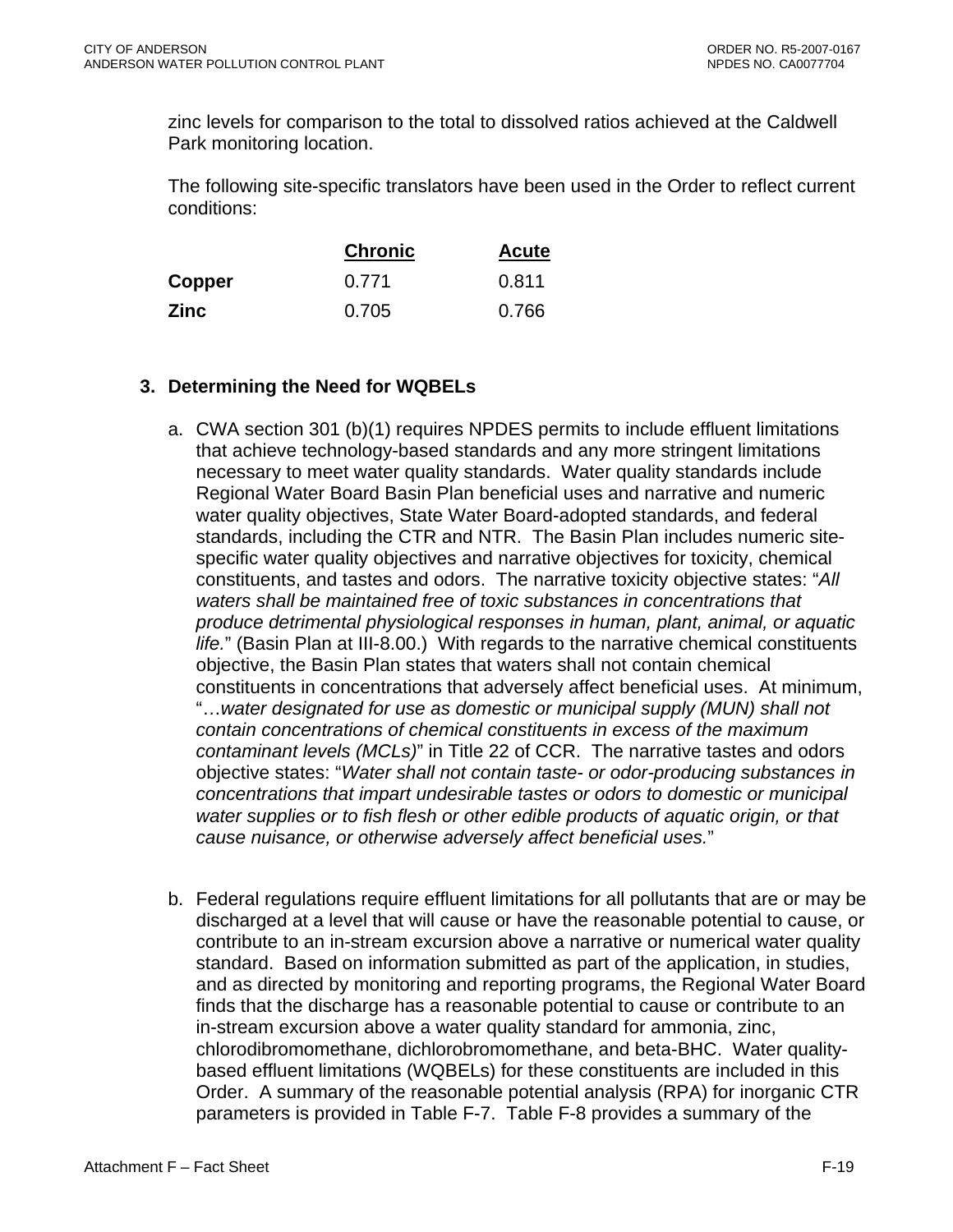organic compounds with reasonable potential. Applicable priority pollutant water quality criteria and objectives for parameters with reasonable potential are included in Table F-9. A detailed discussion of the RPA for each constituent is provided below.

- c. The Regional Water Board conducted the RPA in accordance with Section 1.3 of the SIP. Although the SIP applies directly to the control of CTR priority pollutants, the State Water Board has held that the Regional Water Board may use the SIP as guidance for water quality-based toxics control.<sup>[1](#page-83-0)</sup> The SIP states in the introduction "*The goal of this Policy is to establish a standardized approach for permitting discharges of toxic pollutants to non-ocean surface waters in a manner that promotes statewide consistency."* Therefore, in this Order the RPA procedures from the SIP were used to evaluate reasonable potential for both CTR and non-CTR constituents.
- d. WQBELs were calculated in accordance with section 1.4 of the SIP, as described in [Attachment F, Section IV.C.4.](#page-91-0)

<sup>&</sup>lt;sup>1</sup> See, Order WQO 2001-16 (Napa) and Order WQO 2004-0013 (Yuba City)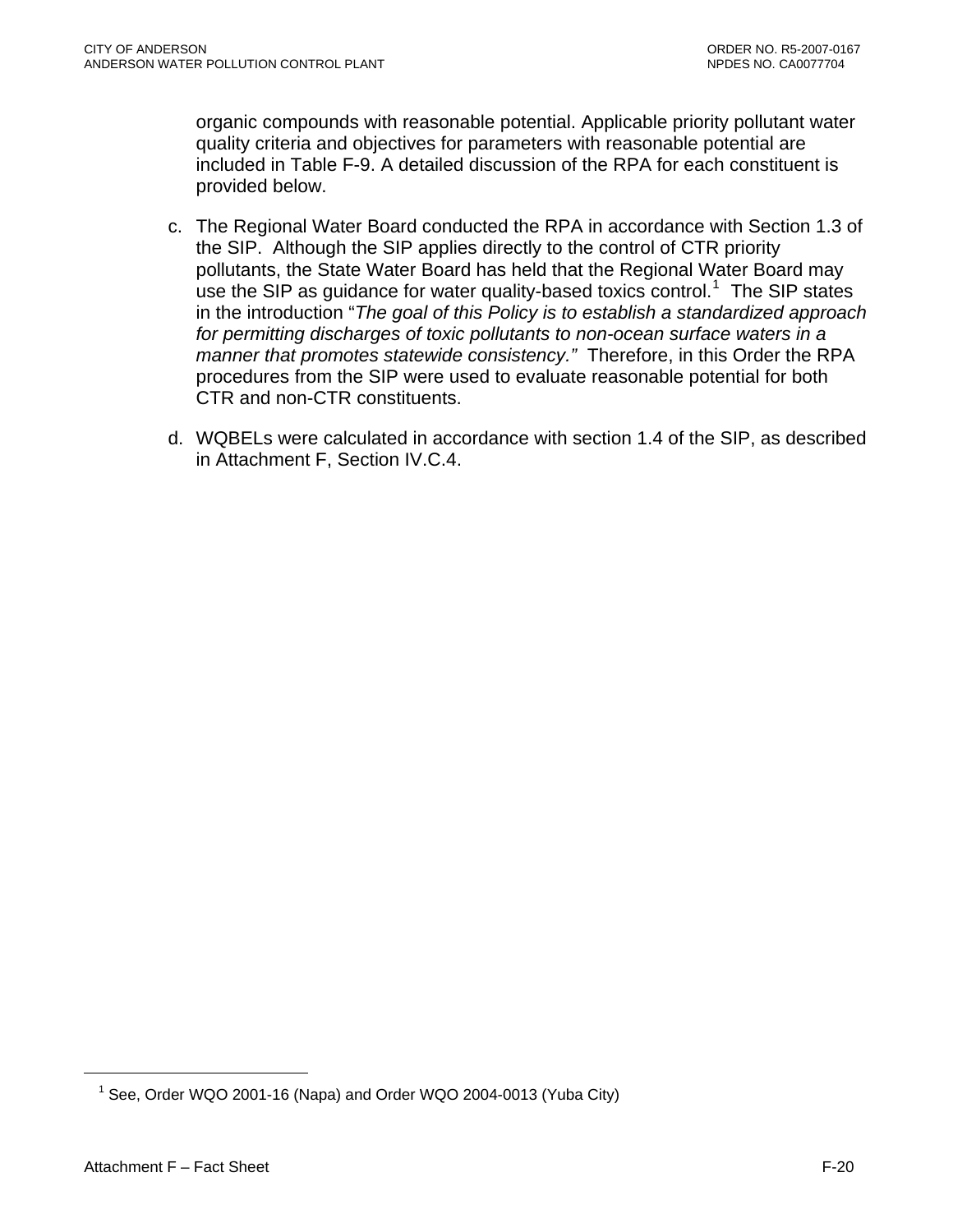|  | Table F-7. Summary of Reasonable Potential Analysis for Inorganics |
|--|--------------------------------------------------------------------|
|--|--------------------------------------------------------------------|

| Parameter<br>(ug/L) | Effluent<br>Sample<br>7/2003 | Effluent<br>Sample<br>6/2004 | Effluent<br>Sample<br>8/2005 | Effluent<br>Sample<br>8/2006 | <b>MEC</b>       | <b>BC</b>        | Applicable<br><b>Hardness</b><br>Value<br>(mg/L) | Most<br>Stringent<br>Applicable<br>Criteria | Reasonable<br>Potential? |
|---------------------|------------------------------|------------------------------|------------------------------|------------------------------|------------------|------------------|--------------------------------------------------|---------------------------------------------|--------------------------|
| Antimony            | <0.02                        | 0.2J                         | 0.2J                         | 0.2J                         | 0.2              | 0.035            | n/a                                              | 6                                           | <b>No</b>                |
| Arsenic             | < 0.1                        | 0.4J                         | < 0.1                        | 0.6                          | 0.6              | 1.76             | n/a                                              | 10                                          | <b>No</b>                |
| Beryllium           | $\overline{50.1}$            | < 0.1                        | < 0.1                        | < 0.1                        | 0.100            | 0.02             | n/a                                              | $\overline{4}$                              | <b>No</b>                |
| Cadmium             | 0.06<br><b>DNQ</b>           | < 0.05                       | <0.06                        | $0.08$ J                     | 0.08             | 0.054            | $\overline{44}$                                  | 0.26                                        | $\overline{N}$           |
| Chromium<br>(III)   | 0.2<br><b>DNQ</b>            | < 0.1                        | 1.5                          | $\overline{$ -1.0            | 1.5              | 0.86             | $\overline{72}$                                  | 158.2                                       | $\overline{N}$           |
| Chromium<br>(VI)    | 2.0                          | 2.0                          | 2.0                          | $\overline{2.0}$             | $\overline{2}$   | $\overline{10}$  | n/a                                              | 11.4                                        | $\overline{N}$           |
| Copper              | 8.8                          | $\overline{3.1}$             | 6.3                          | $\overline{6}$               | 8.8              | 4.01             | $\overline{72}$                                  | $\overline{8.8}$                            | $\overline{N}$           |
| Lead                | 0.4<br><b>DNQ</b>            | 0.2J                         | 0.2J                         | 0.4J                         | 0.4              | 0.241            | $\overline{44}$                                  | 1.12                                        | <b>No</b>                |
| Mercury             | 0.00667                      | 0.00241                      | 0.00255                      | 0.00214                      | 0.00667          | 0.00656          | n/a                                              | 0.05                                        | <b>No</b>                |
| Nickel              | $\overline{1}$               | 0.9J                         | 1.2                          | 1.4                          | 1.2              | $\overline{3.6}$ | $\overline{72}$                                  | 39.5                                        | <b>No</b>                |
| Selenium            | < 0.2                        | < 0.4                        | $\sqrt{6.5}$                 | < 0.4                        | $\overline{0.2}$ | 0.44             | n/a                                              | $\overline{5}$                              | <b>No</b>                |
| Silver              | < 0.25                       | < 0.1                        | < 0.12                       | < 0.12                       | 0.1              | 0.059            | 44                                               | 0.99                                        | <b>No</b>                |
| Thallium            | $\sqrt{0.01}$                | $\sqrt{0.2}$                 | $\sqrt{6.2}$                 | <0.2                         | 0.01             | 0.004            | n/a                                              | 1.7                                         | No                       |
| Zinc                | 38                           | 28.2                         | 32.7                         | 47.6                         | 47.6             | 7.5              | $\overline{72}$                                  | 34.1                                        | Yes                      |
| Cyanide             | 3 DNQ                        | < 3.0                        | 2.0                          | 2.0                          | 3                | 0.003            | n/a                                              | 5.2                                         | <b>No</b>                |

DNQ and J: "Lab detected but not quantified."

MEC: Maximum Effluent Concentration. If all samples values are non-detect then MEC equals lowest detection limit.

BC: Maximum Background Concentration. Receiving water data from Sacramento River at Caldwell Park monitoring station. Dates include January 2003 through March 2007. If all samples values are non-detect then BC equals lowest detection limit.

<span id="page-83-0"></span>Lowest effluent hardness value is 72 mg/L as CaCO3 and lowest receiving water hardness value is 44 mg/L as CaCO3. n/a: Not Applicable.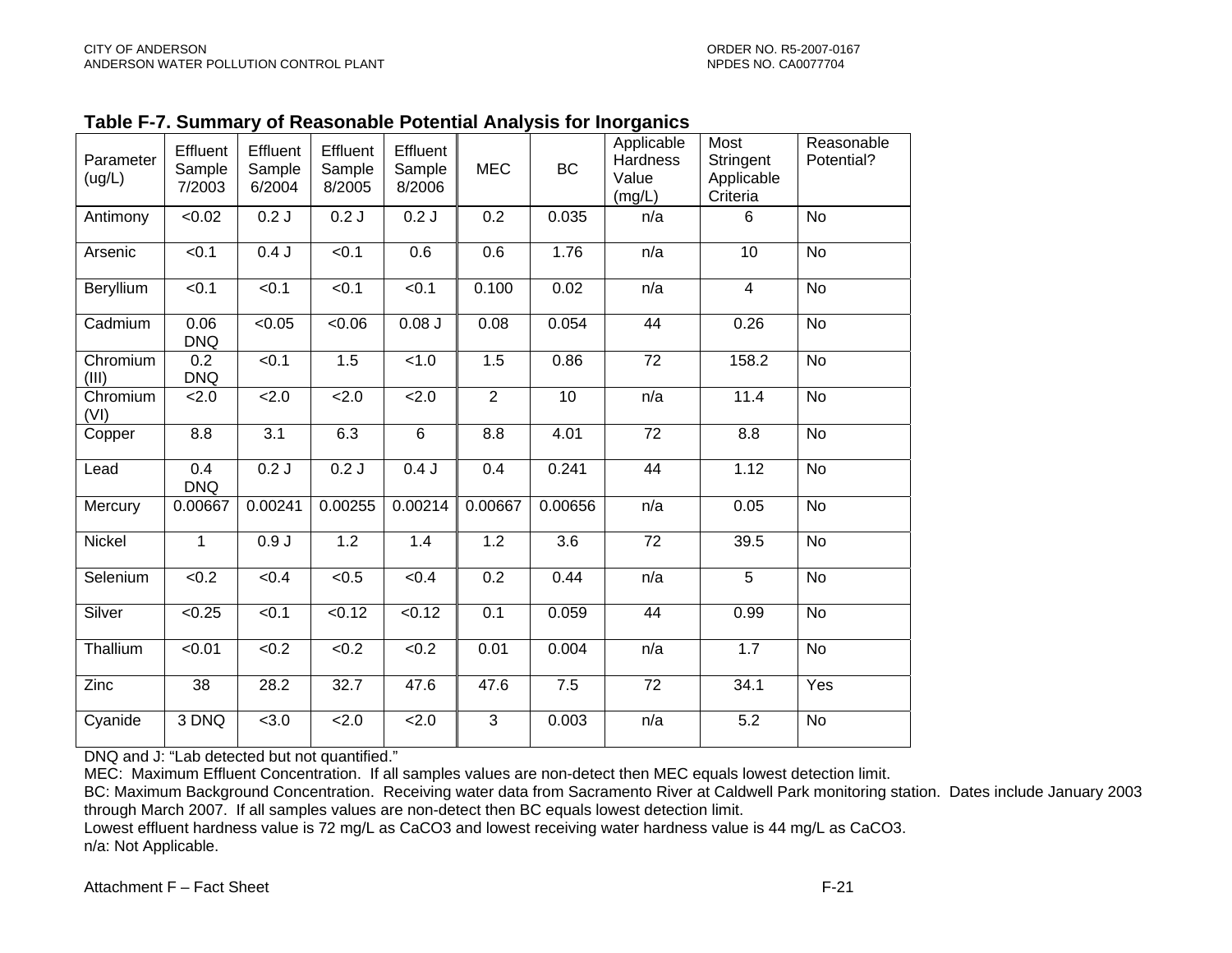#### **Table F-8. Summary of Organic Compounds with Reasonable Potential**

| Parameter<br>(ug/L)  | Effluent<br>Sample<br>7/2003 | Effluent<br>Sample<br>6/2004 | Effluent<br>Sample<br>8/2005 | Effluent<br>Sample<br>8/2006 | Maximum<br><b>Effluent</b><br>Concentration<br>(MEC) | Background<br>Concentration<br>(BC) | Most<br>Stringent<br>Applicable<br>Criteria |
|----------------------|------------------------------|------------------------------|------------------------------|------------------------------|------------------------------------------------------|-------------------------------------|---------------------------------------------|
| Chlorodibromomethane | 0.9                          | 0.5                          | $0.4$ J                      | 0.1J                         | 0.9                                                  | 0.15                                | 0.41                                        |
| Dichlorobromomethane | 5.4                          | 8.2                          | 3.2                          | $0.07$ J                     | 8.2                                                  | 0.17                                | 0.56                                        |
| beta-BHC             | < 0.002                      | 0.029                        | < 0.002                      | < 0.002                      | 0.029                                                | 0.0018                              | 0.005                                       |

J: Lab detected but not quantified.

#### **Table F-9. Summary of Applicable Priority Pollutant Criterion/Objectives**

|                      |              |                       |                         | <b>CTR Water Quality Criteria</b>   |                          | <b>Basin Plan</b>     |                                                          |                     |
|----------------------|--------------|-----------------------|-------------------------|-------------------------------------|--------------------------|-----------------------|----------------------------------------------------------|---------------------|
|                      |              | <b>Freshwater</b>     |                         | Human Health for<br>consumption of: |                          |                       | <b>Most Stringent Applicable</b><br><b>Criterion (C)</b> |                     |
| <b>Parameter</b>     | <b>Units</b> | <b>CMC</b><br>(acute) | <b>CCC</b><br>(chronic) | Water &<br>Organisms<br>(W&O)       | <b>Organisms</b><br>Only | Max (acute)           | Value                                                    | <b>Criterion</b>    |
| Zinc <sup>1</sup>    | ug/l         | 116.2                 | 126.2                   | $-$                                 | --                       | 34.1                  | 34.1                                                     | <b>BP Max-Acute</b> |
| Chlorodibromomethane | ug/l         | --                    |                         | 0.410                               | 34                       | --                    | 0.410                                                    | CTR HH- (W&O)       |
| Dichlorobromomethane | ug/l         | --                    |                         | 0.560                               | 46                       | --                    | 0.560                                                    | CTR HH- (W&O)       |
| beta-BHC             | ug/l         | --                    | --                      | 0.014                               | 0.046                    | ND.<br>$(ML = 0.005)$ | 0.005                                                    | <b>BP Objective</b> |

<sup>1</sup> Based on effluent hardness of 72 mg/L and site-specific translators (chronic: 0.705, acute: 0.766).

CTR = California Toxic Rule

CMC = Criterion Maximum Concentration (acute)

CCC = Criterion Continuous Concentration (chronic)

ML= Minimum quantifiable level required by Appendix 4 of the SIP.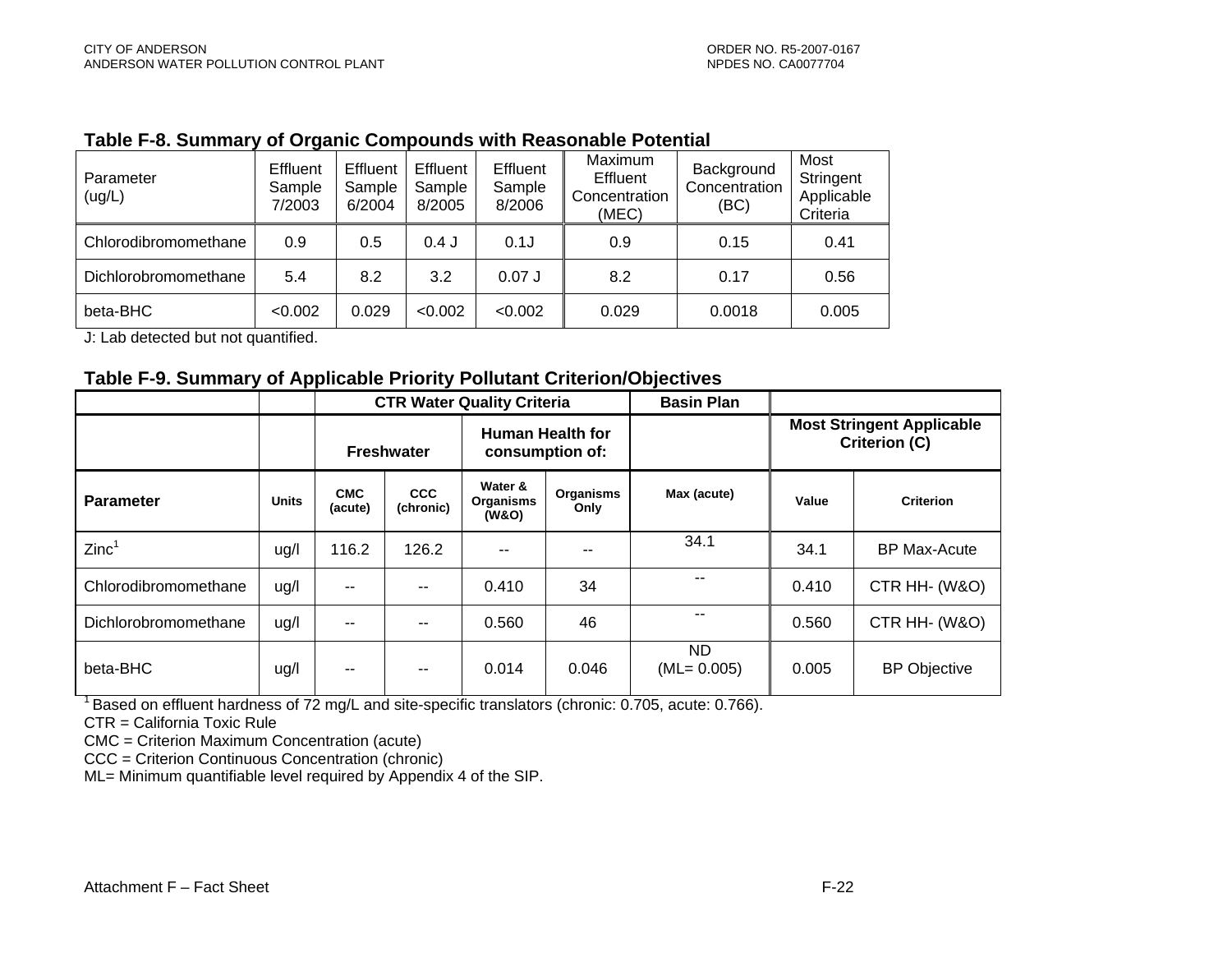e. **Ammonia***.* Untreated domestic wastewater contains ammonia. Nitrification is a biological process that converts ammonia to nitrite and nitrite to nitrate. Denitrification is a process that converts nitrate to nitrite or nitric oxide and then to nitrous oxide or nitrogen gas, which is then released to the atmosphere. Inadequate or incomplete nitrification may result in the discharge of ammonia to the receiving stream. Ammonia is known to cause toxicity to aquatic organisms in surface waters. Discharges of ammonia would violate the Basin Plan narrative toxicity objective. Applying 40 CFR section 122.44(d)(1)(vi)(B), it is appropriate to use USEPA's Ambient National Water Quality Criteria for the Protection of Freshwater Aquatic Life for ammonia, which was developed to be protective of aquatic organisms.

USEPA's *Ambient Water Quality Criteria for the Protection of Freshwater Aquatic Life*, for total ammonia, recommends acute (1-hour average; criteria maximum concentration) standards based on pH and chronic (30-day average, criteria continuous concentration) standards based on pH and temperature. It also recommends a maximum four-day average concentration of 2.5 times the criteria continuous concentration. USEPA found that as pH increased, both the acute and chronic toxicity of ammonia increased. Salmonids were more sensitive to acute toxicity effects than other species. However, while the acute toxicity of ammonia was not influenced by temperature, it was found that invertebrates and young fish experienced increasing chronic toxicity effects with increasing temperature. Because the Sacramento River has a beneficial use of cold freshwater habitat and the presence of salmonids and early fish life stages in the Sacramento River is well-documented, the recommended criteria for waters where salmonids and early life stages are present were used. USEPA's recommended criteria are show below:

$$
CCC_{30-day} = \left(\frac{0.0577}{1+10^{7.688-pH}} + \frac{2.487}{1+10^{pH-7.688}}\right) \times MIN(2.85,1.45 \cdot 10^{0.028(25-T)}), and
$$
  
\n
$$
CMC = \left(\frac{0.275}{1+10^{7.204-pH}} + \frac{39.0}{1+10^{pH-7.204}}\right),
$$

where *T* is in degrees Celsius

The maximum permitted effluent pH is 9.0. The maximum historical effluent pH is 8.1. The Basin Plan objective for pH in the receiving stream is the range of 6.5 to 8.5. The maximum observed 30-day average effluent temperature was 80ºF (26.5ºC), for the period of January 2003 through May 2007 and occurred on the 30-day period ending in July 2006. The maximum observed 30-day background receiving water temperature for the period of January 2003 through May 2007 was 57.3ºF (14.1ºC), for the 30-day period ending 30 June 2005. Using a pH value of 9.0 and the worst-case receiving water temperature value of 57.3ºF (14.1ºC) on a 30-day basis, the resulting effluent limitations are 0.486 mg/L (as N) for the average monthly effluent limitation and 0.885 mg/L (as N) for the average one-hour effluent limitation. The maximum observed daily pH value for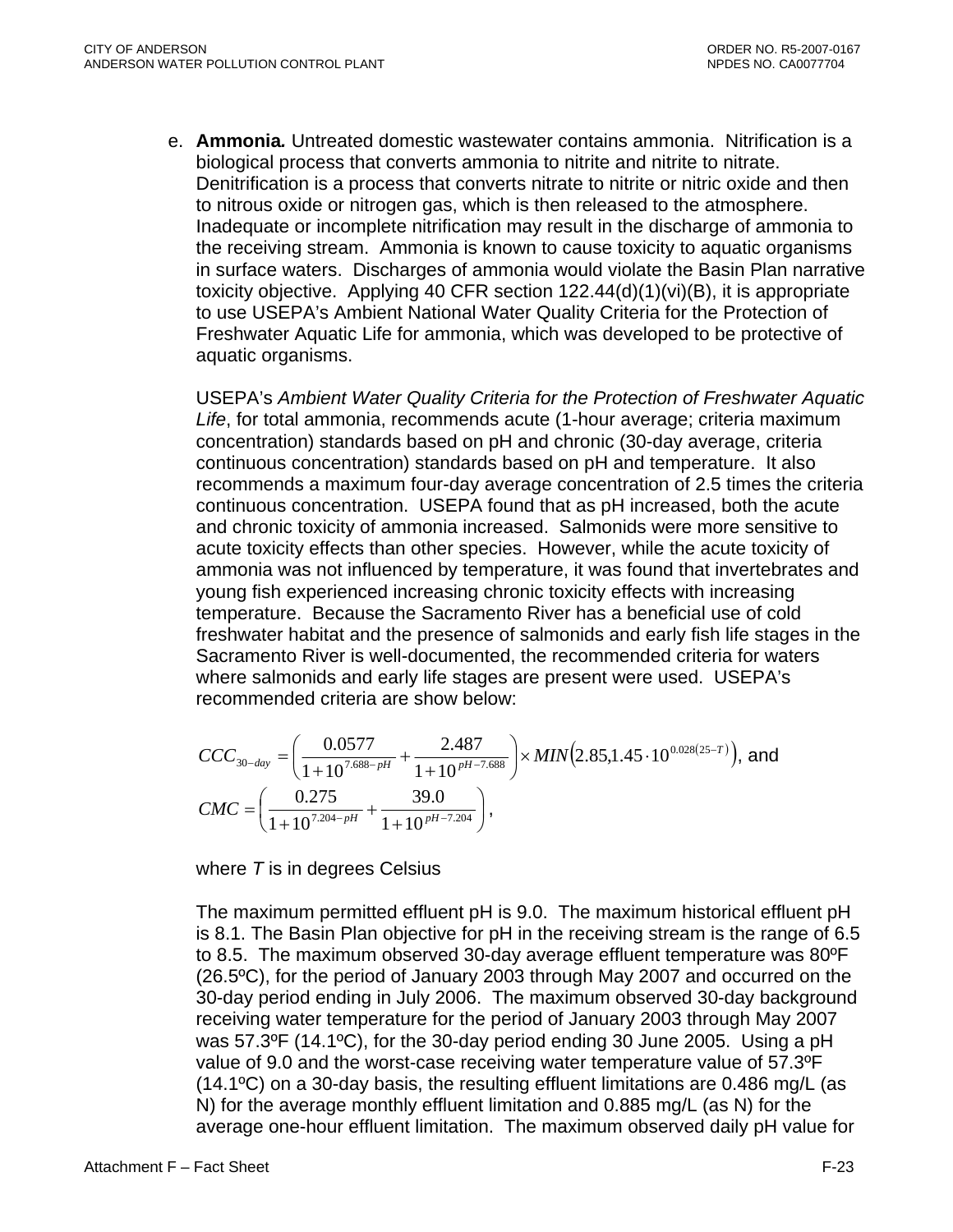effluent during the period of January 2003 through May 2007 occurred on 5 October 2004 and was reported as 8.1. Analyzing the effluent pH value data set of 53 monthly maximum pH values, yields a mean pH value of 7.51 and a standard deviation of 0.19. Therefore, the 99 percent confidence interval for maximum daily pH values is 7.47 to 7.56. The maximum pH value of 8.1 falls outside the 99 percent confidence interval for the Facility's historic effluent pH values could be considered an appropriate pH value to use in establishing ammonia criteria. However, to ensure that the ammonia effluent limitation will be protective in all situations allowed by this Order, the maximum allowed pH value of 9.0 has been used. Using the maximum pH value of 9.0 and the worst-case temperature value of 57.3ºF (14.1ºC) on a 30-day basis, the resulting ammonia criteria are 0.486 mg/L (as N) for the average monthly criteria and 0.885 mg/L (as N) for the average one-hour criteria.

The maximum effluent concentration for ammonia was 2.83 mg/L, based on 18 samples collected between January 2003 and May 2007. However, the average ammonia concentration for the above period of time was 0.62 mg/L with a median value of 0.17 mg/L. There is no background receiving water ammonia sample results. The maximum observed ammonia effluent concentration does exceed both the acute and chronic criteria for ammonia utilizing the maximum pH of 9.0. Therefore there is reasonable potential for ammonia and effluent limits for ammonia are included in this Order.

The ambient ammonia concentration in the receiving water is assumed to be zero. A dilution credit for ammonia of up to 9:1 can be granted, based on the acute freshwater aquatic life criteria (see Attachment F, Section IV.4) and the results of the Mixing Zone Study at 200 feet downstream of the discharge. An AMEL and MDEL for ammonia of 3.2 ug/L and 9.0 ug/L, respectively, are included in this Order based on based on the USEPA criterion for the protection of aquatic life (See Attachment F, Table F-11 for WQBEL calculations). Based on the sample results in the effluent, it appears the Discharger can meet these new limitations.

f. **Chlorine Residual***.* The Discharger uses chlorine for disinfection, which is extremely toxic to aquatic organisms. The Discharger uses a sulfur dioxide process to dechlorinate the effluent prior to discharge to the Sacramento River. Due to the existing chlorine use and the potential for chlorine to be discharged, the discharge has a reasonable potential to cause or contribute to an in-stream excursion above the Basin Plan's narrative toxicity objective.

The USEPA Technical Support Document for Water Quality-Based Toxics Control [EPA/505/2-90-001] contains statistical methods for converting chronic (four-day) and acute (one-hour) aquatic life criteria to average monthly and maximum daily effluent limitations based on the variability of the existing data and the expected frequency of monitoring. However, because chlorine is an acutely toxic constituent that can and will be monitored continuously, an average one-hour limitation is considered more appropriate than an average daily limitation. Average one-hour and four-day limitations for chlorine, based on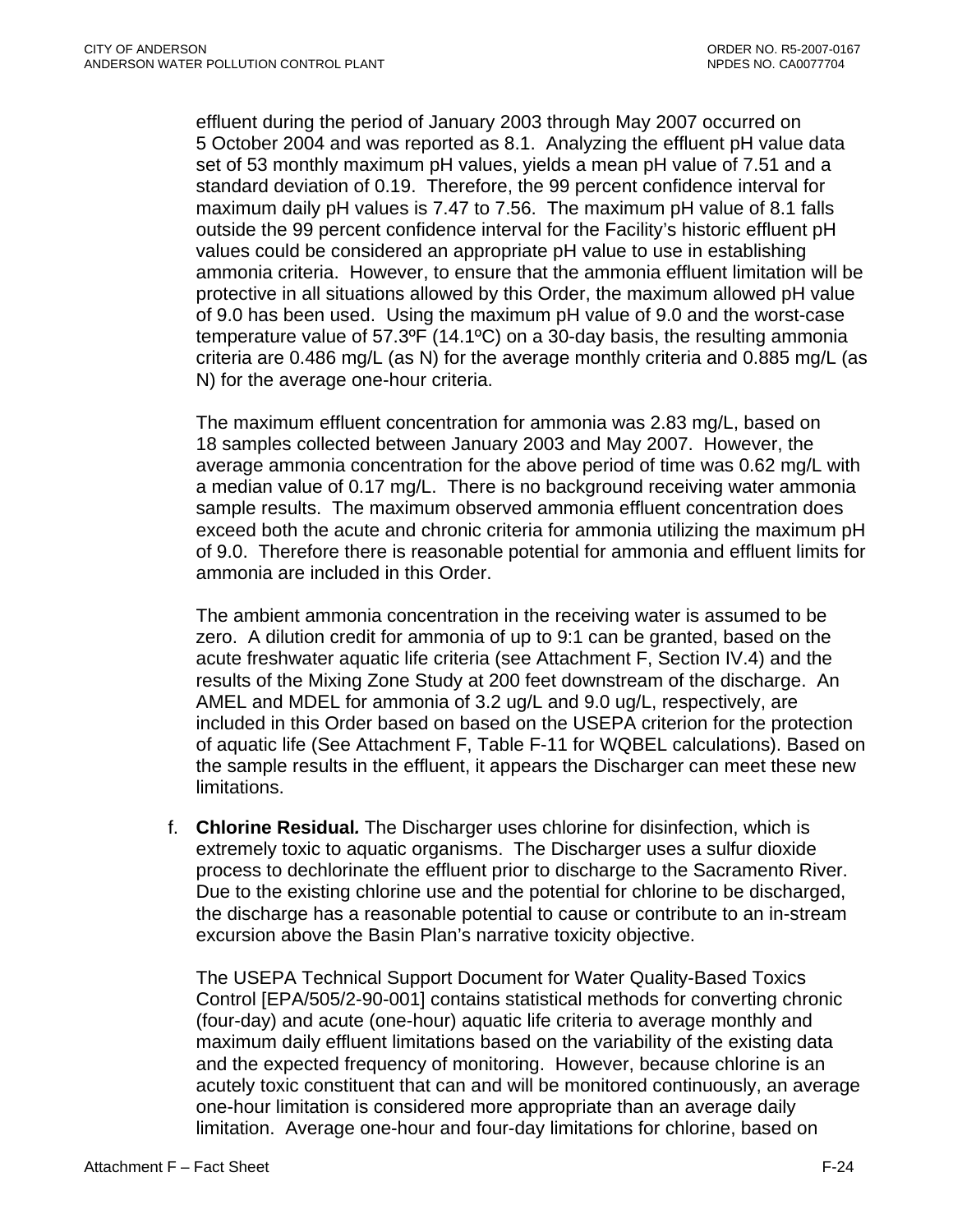these criteria, are included in this Order. The Discharger can immediately comply with these new effluent limitations for chlorine residual.

The Facility discharges through a diffuser to Sacramento River. The chlorine residual limitations required in this Order are protective of aquatic organisms in the undiluted discharge. If compliance is maintained, the Regional Water Board does not anticipate residual chlorine impacts to benthic organisms.

g. **Chlorodibromomethane***.* The CTR includes a chlorodibromomethane criterion of 0.41 ug/L for the protection of human health and is based on a one-in-a-million cancer risk for waters from which both water and organisms are consumed. The MEC for chlorodibromomethane was 0.9 ug/L, based on 4 samples collected between 8 July 2003 and 1 August 2006, while the maximum observed upstream receiving water chlorodibromomethane concentration was <0.15 ug/L, based on 2 samples collected between 12 September 2006 and 1 November 2006. Therefore, the discharge has a reasonable potential to cause or contribute to an in-stream excursion above the CTR criterion for chlorodibromomethane.

The ambient monitoring demonstrates the receiving water has assimilative capacity for chlorodibromomethane. A dilution credit for chlorodibromomethane of up to 110:1 can be granted, based on the available human health dilution (see Attachment F, Section IV.4) and the results of the Mixing Zone Study at 200 feet downstream of the discharge. An AMEL and MDEL for chlorodibromomethane of 29 ug/L and 58.2 ug/L, respectively, are included in this Order based on based on the CTR criterion for the protection of human health (See Attachment F, Table F-12 for WQBEL calculations). Based on the sample results in the effluent, it appears the Discharger can meet these new limitations.

h. **Dichlorobromomethane***.* The CTR includes a dichlorobromomethane criterion of 0.56 ug/L for the protection of human health and is based on a one-in-a-million cancer risk for waters from which both water and organisms are consumed. The MEC for dichlorobromomethane was 8.2 ug/L, based on 4 samples collected between 8 July 2003 and 1 August 2006, while the maximum observed upstream receiving water dichlorobromomethane concentration was <0.17 ug/L, based on 2 samples collected between 12 September 2006 and 1 November 2006. Therefore, the discharge has a reasonable potential to cause or contribute to an in-stream excursion above the CTR criterion for dichlorobromomethane.

The ambient monitoring demonstrates the receiving water has assimilative capacity for dichlorobromomethane. A dilution credit for dichlorobromomethane of up to 110:1 can be granted, based on the available human health dilution (see Attachment F, Section IV.4) and the results of the Mixing Zone Study at 200 feet downstream of the discharge. An AMEL and MDEL for dichlorobromomethane of 43.5 ug/L and 87.2 ug/L, respectively, are included in this Order based on based on the CTR criterion for the protection of human health (See Attachment F, Table F-13 for WQBEL calculations). Based on the sample results in the effluent, it appears the Discharger can meet these new limitations.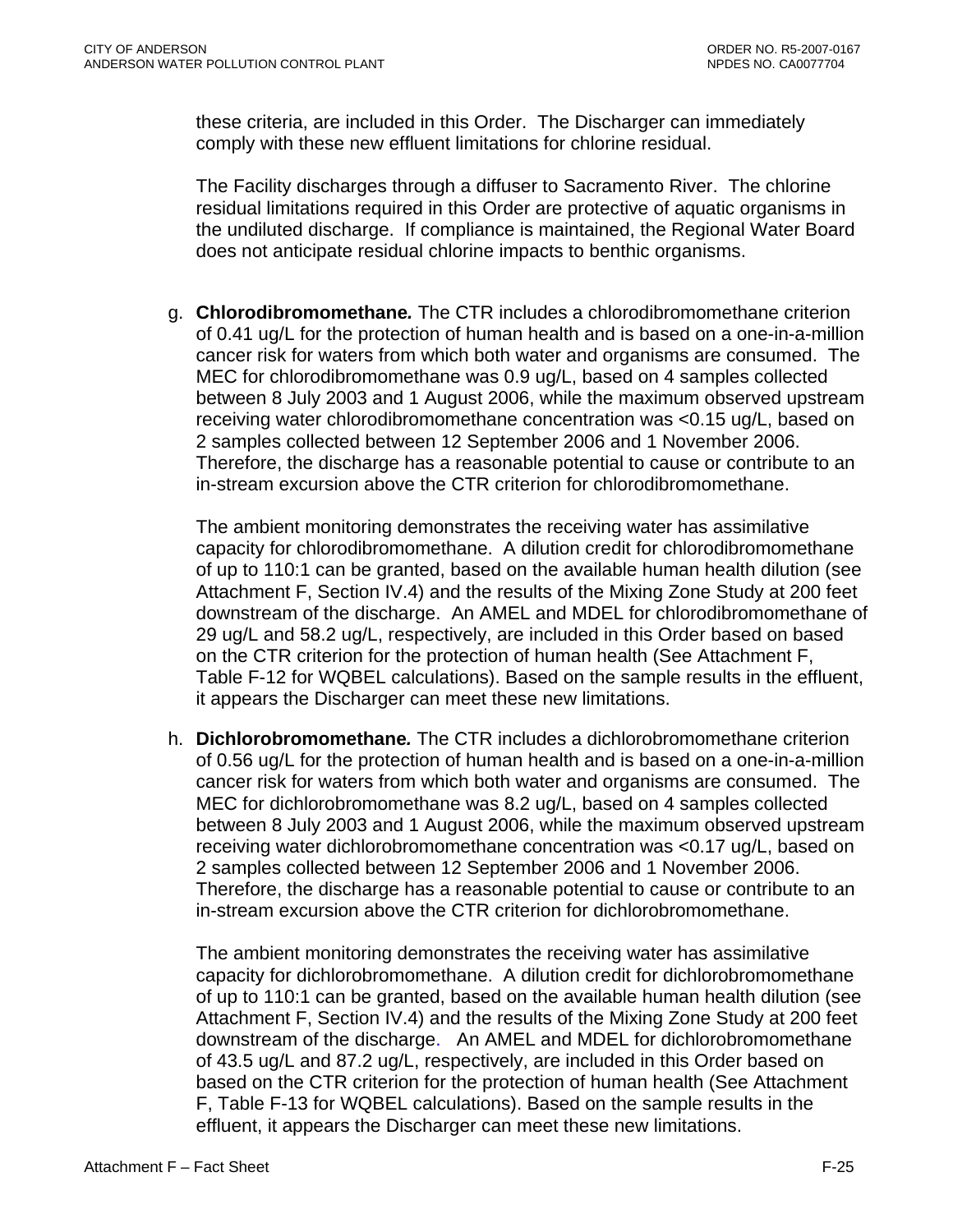### i. **Electrical Conductivity***.* **(see Subsection o. Salinity)**

j. **Persistent Chlorinated Hydrocarbon Pesticides.** beta-BHC was detected in the effluent in concentration as high as 0.029 ug/L. This constituent is a chlorinated hydrocarbon pesticide. The Basin Plan requires that no individual pesticides shall be present in concentrations that adversely affect beneficial uses; discharges shall not result in pesticide concentrations in bottom sediments or aquatic life that adversely affect beneficial uses; total chlorinated hydrocarbon pesticides shall not be present in the water column at detectable concentrations; and pesticide concentrations shall not exceed those allowable by applicable antidegradation policies. The CTR contains a numeric criteria for beta-BHC of 0.014 ug/L for freshwaters from which both water and organisms are consumed. The detection of beta-BHC at 0.029 ug/L in the effluent presents a reasonable potential to exceed the Basin Plan limitations for chlorinated hydrocarbon pesticides and the CTR criteria for beta-BHC. Receiving water limitations for persistent chlorinated hydrocarbon pesticides are included in this Order and are based on the Basin Plan objective of no detectable concentrations of chlorinated hydrocarbon pesticides.

The ambient monitoring demonstrates the receiving water has assimilative capacity for beta-BHC. A dilution credit for beta-BHC of up to 22:1 can be granted, based on the available chronic freshwater aquatic life dilution (see Attachment F, Section IV.4) and the results of the Mixing Zone Study at 200 feet downstream of the discharge. An AMEL and MDEL for beta-BHC of 0.06 ug/L and 0.12 ug/L, respectively, are included in this Order based on the Basin Plan objective of "non-detect" and the minimum quantifiable level (ML) required by Appendix 4 of the SIP (See Attachment F, Table F-14 for WQBEL calculations). Based on the sample results in the effluent, it appears the Discharger can meet these new limitations.

- k. **Pathogens**. Municipal and domestic supply, agricultural irrigation, and body contact water recreation are beneficial uses of the receiving stream. Coliform limits are imposed to protect the beneficial uses of the receiving water, including public health through contact recreation and drinking water pathways. In a letter to the Regional Water Board dated 8 April 1999, the California Department of Health Services indicated that DHS would consider wastewater discharged to water bodies with identified beneficial uses of irrigation or contact recreation and where the wastewater receives dilution of more than 20:1 to be adequately disinfected if the effluent coliform concentration does not exceed 23 MPN/100 mL as a 7-day median and if the effluent coliform concentration does not exceed 240 MPN/100 mL more than once in any 30 day period. This Order contains a 240 MPN/100mL daily maximum effluent coliform limit and a 23 MPN/100mL as a 30-day median.
- l. **pH.** The Basin Plan includes a water quality objective for surface waters (except for Goose Lake) that the "…*pH shall not be depressed below 6.5 nor raised above 8.5. Changes in normal ambient pH levels shall not exceed 0.5 in fresh*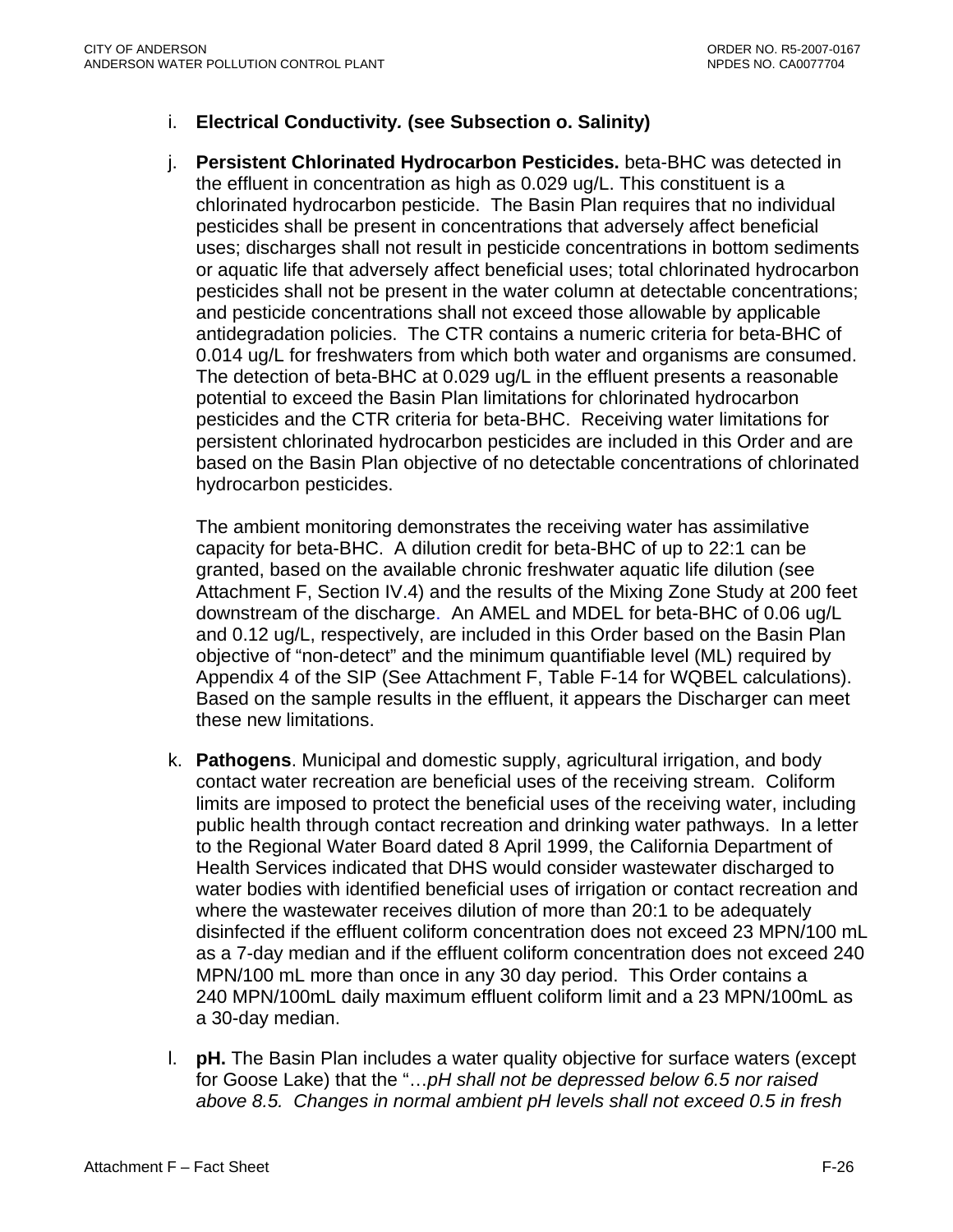*waters with designated COLD or WARM beneficial uses.*" Effluent Limitations for pH are included in this Order based on the Basin Plan objectives for pH.

m. **Salinity.** The discharge contains total dissolved solids (TDS) and electrical conductivity (EC). These are water quality parameters that are indicative of the salinity of the water. Their presence in water can be growth limiting to certain agricultural crops and can affect the taste of water for human consumption. There are no USEPA water quality criteria for the protection of aquatic organisms for these constituents. The Basin Plan contains a chemical constituent objective that incorporates State MCLs, contains a narrative objective, and contains numeric water quality objectives for EC and TDS.

|                     | <b>Agricultural</b>  | <b>Secondary</b> | <b>Effluent</b> |            |  |
|---------------------|----------------------|------------------|-----------------|------------|--|
| <b>Parameter</b>    | WQ Goal <sup>1</sup> | MCL <sup>3</sup> | Avg             | <b>Max</b> |  |
| $EC$ ( $µmbos/cm$ ) | Varies $2$           | 900, 1600, 2200  | 366             | 483        |  |
| TDS (mg/L)          | Varies               | 500, 1000, 1500  | 234             | 273        |  |
| Sulfate (mg/L)      | Varies               | 250, 500, 600    | N/A             | N/A        |  |
| Chloride (mg/L)     | Varies               | 250, 500, 600    | N/A             | N/A        |  |

#### **Table F-10. Salinity Water Quality Criteria/Objectives**

1 Agricultural water quality goals based on *Water Quality for Agriculture*, Food and Agriculture Organization of the United Nations—Irrigation and Drainage Paper No. 29, Rev. 1 (R.S. Ayers and D.W. Westcot, Rome, 1985).

2 The EC level in irrigation water that harms crop production depends on the crop type, soil type, irrigation methods, rainfall, and other factors. An EC level of 700 umhos/cm is generally considered to present no risk of salinity impacts to crops. However, many crops are grown successfully with higher salinities.

3 The secondary MCLs are stated as a recommended level, upper level, and a short-term maximum level.

i. **Electrical Conductivity (EC)**. The secondary MCL for EC is 900 µmhos/cm as a recommended level, 1600 µmhos/cm as an upper level, and 2200 umhos/cm as a short-term maximum. The agricultural water quality goal, that would apply the narrative chemical constituents objective, is 700 µmhos/cm as a long-term average based on Water Quality for Agriculture, Food and Agriculture Organization of the United Nations— Irrigation and Drainage Paper No. 29, Rev. 1 (R.S. Ayers and D.W. Westcot, Rome, 1985). The 700 µmhos/cm agricultural water quality goal is intended to prevent reduction in crop yield, i.e. a restriction on use of water, for saltsensitive crops, such as beans, carrots, turnips, and strawberries. Most other crops can tolerate higher EC concentrations without harm, however, as the salinity of the irrigation water increases, more crops are potentially harmed by the EC, or extra measures must be taken by the farmer to minimize or eliminate any harmful impacts.

A review of the Discharger's monitoring reports from January 2003 through May 2007 shows an average monthly effluent EC of 366 umhos/cm, a oneday maximum observed EC of 483 umhos/cm, and an average monthly range from 276 umhos/cm to 483 umhos/cm for 52 samples. These levels do not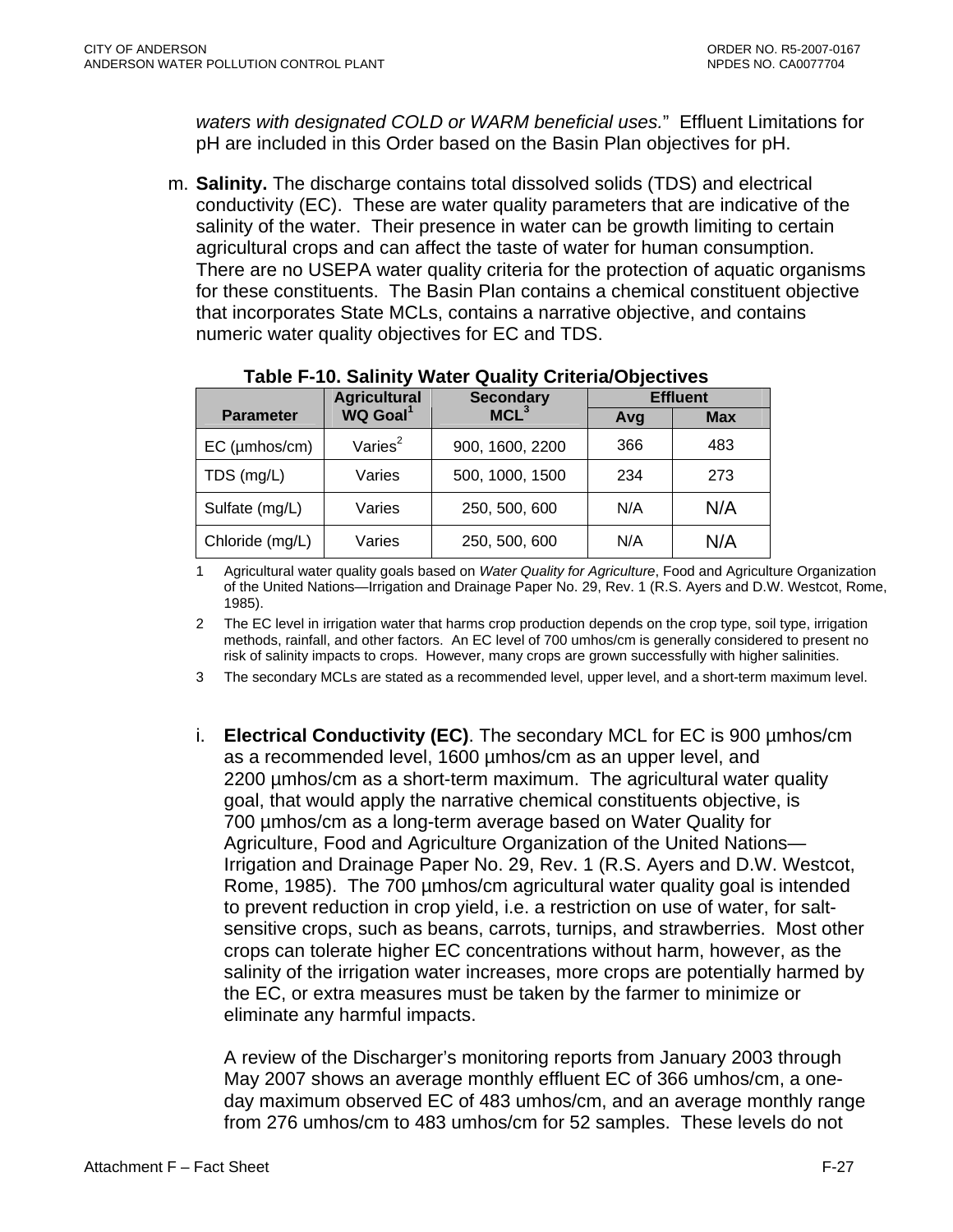exceed the applicable water quality objectives. There is no background receiving water EC sample results. This Order requires effluent and receiving water monitoring for EC.

ii. **Total Dissolved Solids (TDS).** The secondary MCL for TDS is 500 mg/L as a recommended level, 1000 mg/L as an upper level, and 1500 mg/L as a short-term maximum. The recommended agricultural water quality goal for TDS, that would apply the narrative chemical constituent objective, is 450 mg/L as a long-term average based on Water Quality for Agriculture, Food and Agriculture Organization of the United Nations—Irrigation and Drainage Paper No. 29, Rev. 1 (R.S. Ayers and D.W. Westcot, Rome, 1985). Water Quality for Agriculture evaluates the impacts of salinity levels on crop tolerance and yield reduction, and establishes water quality goals that are protective of the agricultural uses. The 450 mg/L water quality goal is intended to prevent reduction in crop yield, i.e. a restriction on use of water, for salt-sensitive crops. Only the most salt sensitive crops require irrigation water of 450 mg/L or less to prevent loss of yield. Most other crops can tolerate higher TDS concentrations without harm, however, as the salinity of the irrigation water increases, more crops are potentially harmed by the TDS, or extra measures must be taken by the farmer to minimize or eliminate any harmful impacts.

The average TDS effluent concentration was 234 mg/L and ranged from 196 mg/L to 273 mg/L for 18 samples collected by the Discharger from January 2003 through May 2007. These concentrations do not exceed the applicable water quality objectives. There are no background receiving water TDS sample results.

- iii. **Salinity Effluent Limitations and Evaluation and Minimization Plan.** The average electrical conductivity in the discharge is 366 umhos/cm, which is less than the lowest applicable criteria of 700 umhos/cm (agricultural water quality goal). No reasonable potential exists, therefore no effluent limitation is necessary. Nonetheless, in an effort to minimize salt loading to the Sacramento River, this Order requires the Discharger to submit a salinity evaluation and minimization plan to address sources of salinity from the Facility.
- n. **Settleable Solids.** For inland surface waters, the Basin Plan states that "[w]ater shall not contain substances in concentrations that result in the deposition of material that causes nuisance or adversely affects beneficial uses." This Order does not contain average monthly and average daily effluent limitations for settleable solids. With total suspended solids limits in place, the settleable solids limits can be eliminated and still protect water quality objectives in the receiving water.
- o. **Toxicity.** See Section IV.C.5. of the Fact Sheet regarding whole effluent toxicity.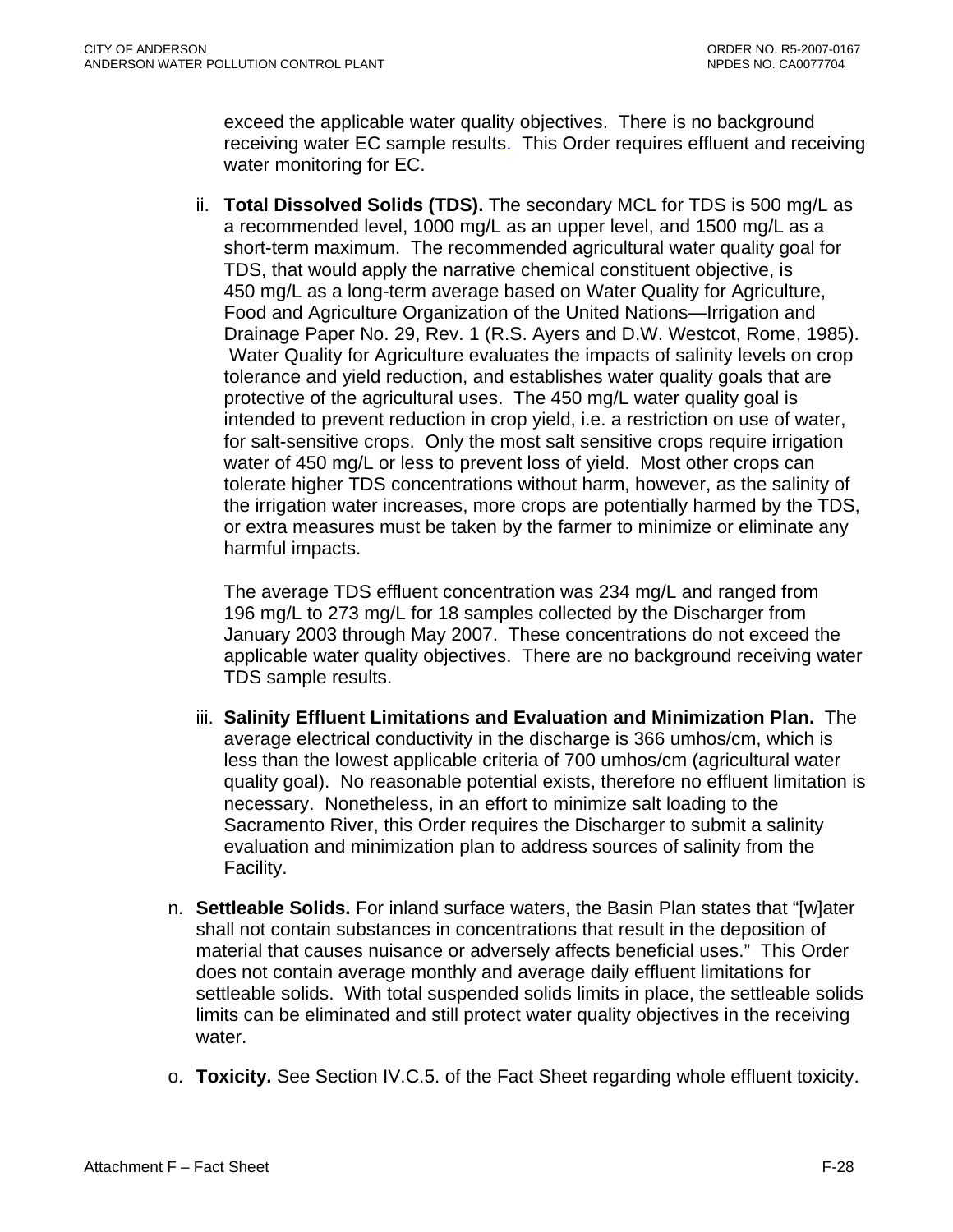<span id="page-91-0"></span>p. **Zinc***.* The CTR includes hardness-dependent criteria for the protection of freshwater aquatic life for zinc. The criteria for zinc are presented in dissolved concentrations. USEPA recommends conversion factors to translate dissolved concentrations to total concentrations. The conversion factors for zinc in freshwater are 0.978 for the acute criteria and 0.986 for the chronic criteria. Using the worst-case ambient (lowest upstream receiving water) measured hardness from the effluent (72 mg/L), the applicable chronic criterion (maximum four-day average concentration) and the applicable acute criterion (maximum one-hour average concentration) are both 91 ug/L, as total recoverable. Applying the site-specific translator for zinc of 0.705 for the chronic criteria and 0.766 for the acute criteria, the applicable chronic criterion (maximum four-day average concentration) is 126.2 ug/L and the applicable acute criterion (maximum one-hour average concentration) is 116.2 ug/L, as total recoverable.

The Basin Plan also includes hardness-dependent objectives for the protection of freshwater aquatic life for zinc. Using the worst-case measured hardness from the effluent (72 mg/L as  $CaCO<sub>3</sub>$ ) and the USEPA recommended dissolved-tototal translator, the applicable Basin Plan instantaneous maximum criterion is 26.1 ug/L, as total recoverable. Applying the site-specific translator for zinc of 0.766 for the acute criteria, the applicable acute criterion (maximum one-hour average concentration) is 34.1 ug/L, as total recoverable.

The MEC for total zinc was 47.6 ug/L, based on 4 samples collected between 8 July 2003 and 1 August 2006, while the maximum observed upstream receiving water total zinc concentration was 7.5 ug/L, based on 28 samples collected between 17 June 2004 and 1 November 2006. Therefore, the discharge has a reasonable potential to cause or contribute to an in-stream excursion above the Basin Plan objective for zinc. A dilution credit for zinc of up to 9:1 can be granted, based on the available freshwater acute life criteria (see Attachment F, Section IV.4) and the results of the Mixing Zone Study at 200 feet downstream of the discharge. An AMEL and MDEL for total zinc of 139 ug/L and 279 ug/L, respectively, are included in this Order based on Basin Plan criteria for the protection of freshwater aquatic life (See Attachment F, Table F-15 for WQBEL calculations). Based on the sample results in the effluent, it appears the Discharger can meet the MDEL and AMEL for zinc.

## **4. WQBEL Calculations**

- a. Effluent limitations for ammonia, zinc, chlorodibromomethane, dichlorobromomethane, and beta-BHC were calculated in accordance with section 1.4 of the SIP. The following paragraphs describe the methodology used for calculating effluent limitations.
- b. **Effluent Limitation Calculations**. For each water quality criterion/objective, the effluent concentration allowance was calculated using the following steady-state mass balance equation: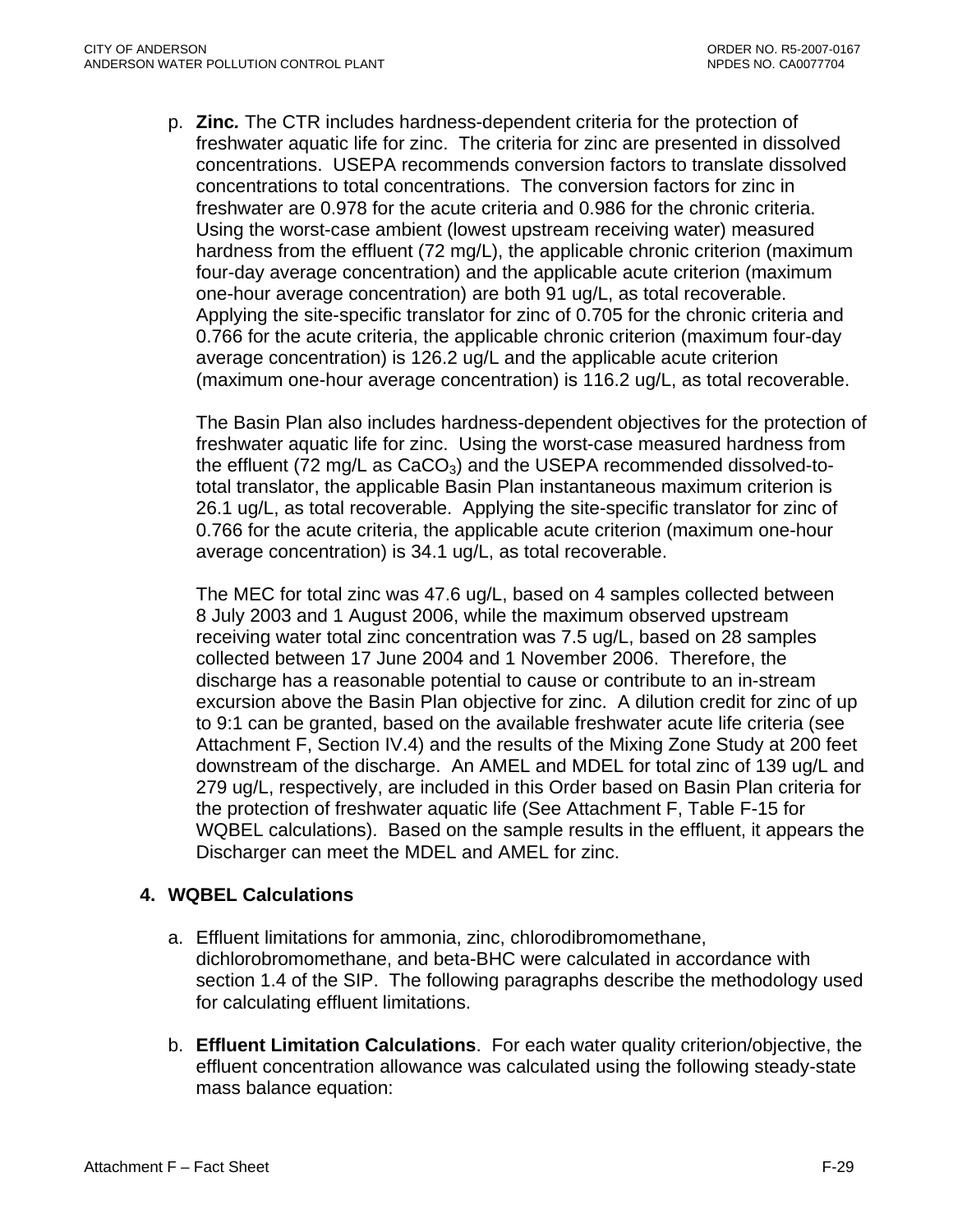$$
ECA = C + D(C - B)
$$
when  $C > B$ , and  

$$
ECA = C
$$
when  $C \leq B$ 

#### where:

- $ECA<sub>acute</sub> =$  effluent concentration allowance for acute (one-hour average) toxicity criterion, adjusted, if necessary, for hardness, pH, and translators.
- $ECA<sub>chronic</sub> =$  effluent concentration allowance for chronic (four-day average) toxicity criterion adjusted, if necessary, for hardness, pH, and translators.
- $ECA<sub>HH</sub>$  = effluent concentration allowance for human health, or other longterm criterion/objective
	- $C =$  human health, aquatic life, or other long-term criterion/objective
	- $D =$  dilution credit (dilution ratio  $*$  estimated mixing)
	- $B =$  maximum receiving water concentration

Acute and chronic toxicity ECAs were then converted to equivalent long-term averages (LTA) using statistical multipliers and the lowest is used. Additional statistical multipliers were then used to calculate the maximum daily effluent limitation (MDEL) and the average monthly effluent limitation (AMEL).

Human health ECAs are set equal to the AMEL and a statistical multiplier is used to calculate the MDEL.

$$
AMEL = mult_{AMEL} [\min(M_{A}ECA_{acute}, M_{c}ECA_{chronic})]
$$
  
\n
$$
MDEL = mult_{MDEL} [\min(M_{A}ECA_{acute}, M_{c}ECA_{chronic})]
$$
  
\n
$$
MDEL_{HH} = \left(\frac{mult_{MDEL}}{mult_{AMEL}}\right) AMEL_{HH}
$$
  
\nwhere:  
\n
$$
mult_{AMEL} = statistical multiplier converting minimum LTA to AMEL
$$

 $mult<sub>MDF1</sub>$  = statistical multiplier converting minimum LTA to MDEL  $M_A =$  statistical multiplier converting  $ECA<sub>acute</sub>$  to LTA  $M_C$  = statistical multiplier converting ECA<sub>chronic</sub> to LTA

Water quality-based effluent limitations were calculated for ammonia, zinc, dichlorobromomethane, chlorodibromomethane, and beta-BHC as follows in Tables F-11 through F-15, below.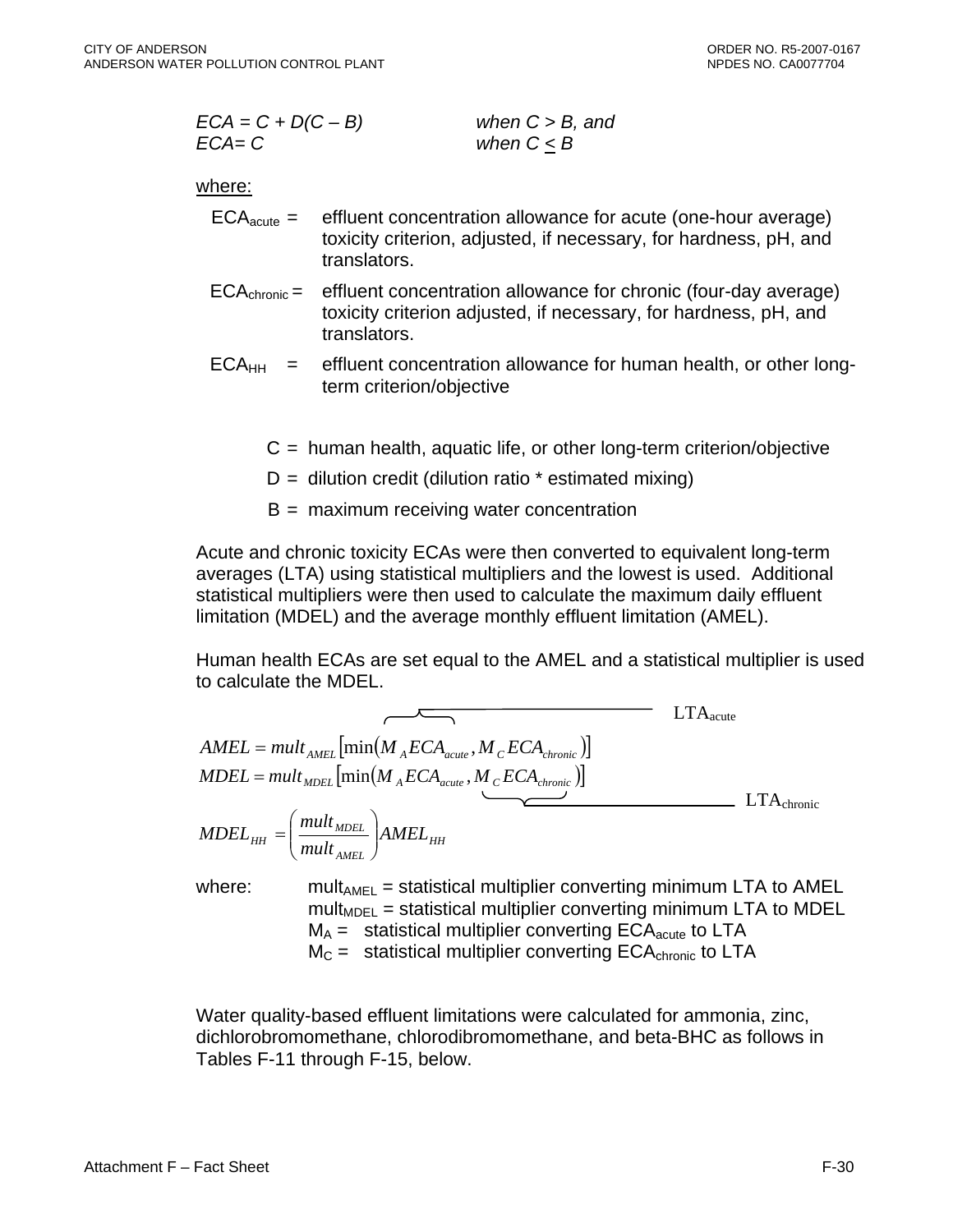|                                                        | Acute         | Chronic       |
|--------------------------------------------------------|---------------|---------------|
| Criteria (mg/L)                                        | $0.885^{(1)}$ | $0.486^{(2)}$ |
| Dilution Credit <sup>(3)</sup>                         | 9:1           | 22:1          |
| $ECA$ <sup>(4)</sup>                                   | 9.0           | 11.1          |
| ECA Multiplier <sup>(5)</sup>                          | 0.151         | 0.277         |
| <b>LTA</b>                                             | 1.46          | 3.1           |
| AMEL Multiplier (95 <sup>th</sup> %) <sup>(6)(7)</sup> | 2.33          | (9)           |
| AMEL (mg/L)                                            | 3.2           | (9)           |
| MDEL Multiplier (99 <sup>th</sup> %) <sup>(8)</sup>    | 6.6           | (9)           |
| $MDEL$ (mg/L)                                          | 9.0           | (9)           |

#### **Table F-11. WQBEL Calculations for Ammonia**

 $(1)$  USEPA aquatic life criteria, based on an effluent pH value of 9.0.

(2) USEPA aquatic life criteria, based on an effluent pH value of 9.0 and a receiving water temperature value of 14°C.

<sup>(3)</sup> Estimated Mixing at 200 feet downstream of discharge.<br>
ECA calculated per section 1.4.B, Step 2 of SIP. This allows for the consideration of dilution.<br>
Acute and Chronic ECA Multiplier calculated at 99th percentile

Assumes sampling frequency n=>4.<br>
The probability basis for AMEL is 95th percentile per section 1.4.B, Step 5 of SIP or section 5.5.4 of the TSD.<br>
The probability basis for MDEL is 99th percentile per section 1.4.B, Step

#### **Table F-12. WQBEL Calculations for Chlorodibromomethane**

|                                     | Human Health |
|-------------------------------------|--------------|
| Criteria (ug/L)                     | 0.41         |
| Dilution Credit <sup>(1)</sup>      | 110:1        |
| ECA                                 | 29.01        |
| AMEL (ug/L) $(2)$                   | 29           |
| MDEL/AMEL Multiplier <sup>(3)</sup> | 2.01         |
| <b>MDEL (ug/L)</b>                  | 58.2         |

 $(1)$  Estimated Mixing at 200 feet downstream of discharge of 3.2%.

 $(2)$  AMEL = ECA per section 1.4.B, Step 6 of SIP

 $^{(3)}$  Assumes sampling frequency n<=4. Uses MDEL/AMEL multiplier from Table 2 of SIP.

#### **Table F-13. WQBEL Calculations for Dichlorobromomethane**

|                                     | Human Health |
|-------------------------------------|--------------|
| Criteria (ug/L)                     | 0.56         |
| Dilution Credit <sup>(1)</sup>      | 110:1        |
| ECA                                 | 43.5         |
| AMEL (ug/L) $^{(2)}$                | 43.5         |
| MDEL/AMEL Multiplier <sup>(3)</sup> | 2.01         |
| <b>MDEL (ug/L)</b>                  | 87.2         |

 $(1)$  Estimated Mixing at 200 feet downstream of discharge of 3.2%.

 $(2)$  AMEL = ECA per section 1.4.B, Step 6 of SIP

 $^{(3)}$  Assumes sampling frequency n<=4. Uses MDEL/AMEL multiplier from Table 2 of SIP.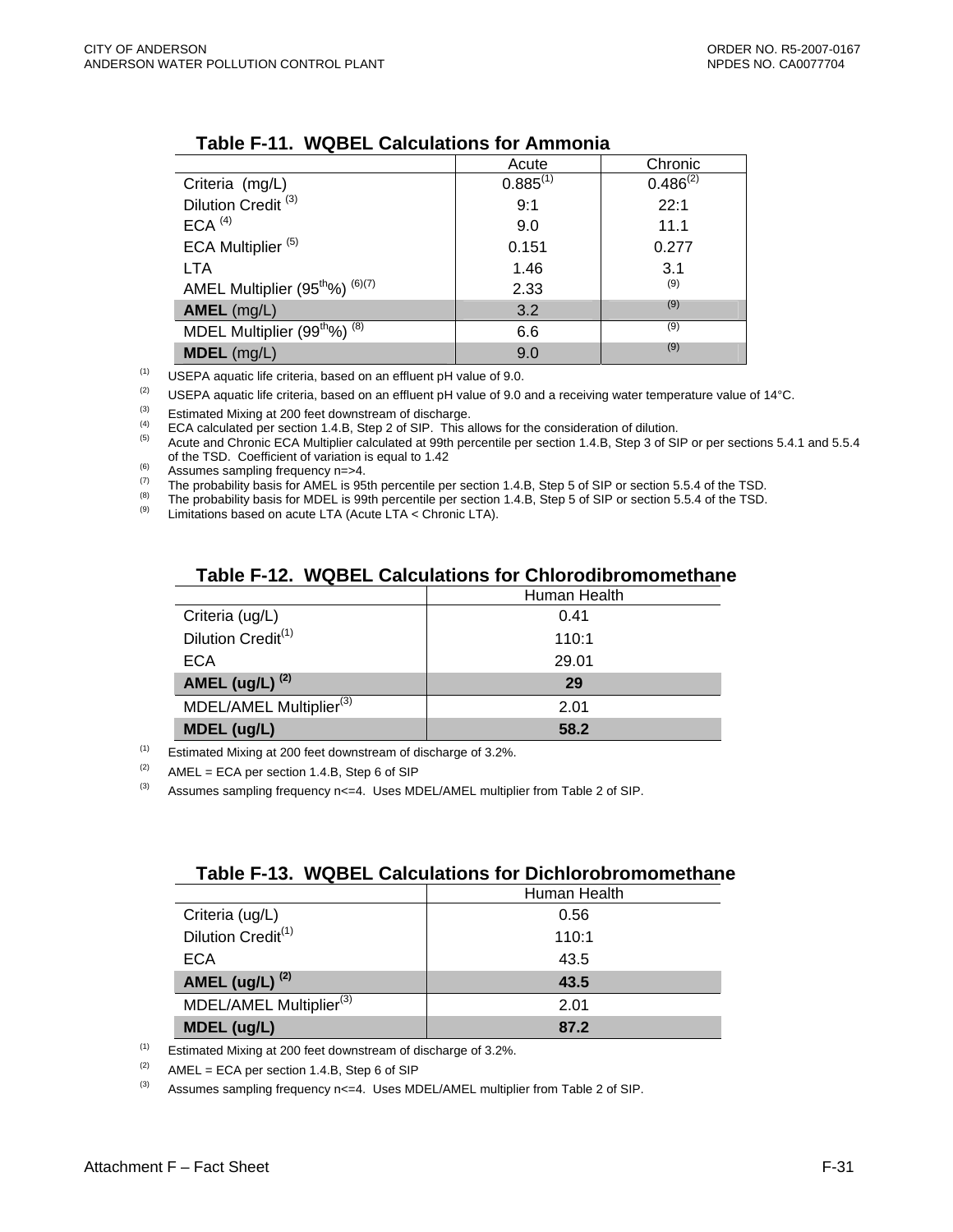|                                                        | <b>Basin Plan</b> | Human Health  |
|--------------------------------------------------------|-------------------|---------------|
| Criteria (ug/L)                                        | $0.005^{(1)}$     | $0.014^{(2)}$ |
| Dilution Credit <sup>(3)</sup>                         | 22:1              | 110:1         |
| $ECA$ <sup>(4)</sup>                                   | 0.07              | 1.36          |
| ECA Multiplier <sup>(5)</sup>                          | 0.527             |               |
| <b>LTA</b>                                             | 0.04              | --            |
| AMEL Multiplier (95 <sup>th</sup> %) <sup>(6)(7)</sup> | 1.55              | --            |
| $AMEL$ (ug/L)                                          | 0.06              | $1.36^{(9)}$  |
| MDEL Multiplier (99 <sup>th</sup> %) <sup>(8)</sup>    | 3.11              | 2.01          |
| $MDEL$ (ug/L)                                          | 0.12              | $2.72^{(9)}$  |

#### **Table F-14. WQBEL Calculations for beta-BHC**

 $<sup>(1)</sup>$  Basin Plan objective, based on minimum quantifiable level required by Appendix 4 of the SIP.</sup>

(2) CTR human health criteria.

<sup>(3)</sup> Estimated Mixing at 200 feet downstream of discharge.<br>
ECA calculated per section 1.4.B, Step 2 of SIP. This allows for the consideration of dilution.<br>
Chronic ECA Multiplier calculated at 99th percentile per sectio

<sup>(6)</sup> Assumes sampling frequency n=>4.<br>
The probability basis for AMEL is 95th percentile per section 1.4.B, Step 5 of SIP or section 5.5.4 of the TSD.<br>
The probability basis for MDEL is 99th percentile per section 1.4.B,

#### **Table F-15. WQBEL Calculations for Zinc**

|                                                         | Acute        | Chronic       |
|---------------------------------------------------------|--------------|---------------|
| Criteria, total (ug/L)                                  | $34.1^{(1)}$ | $126.2^{(2)}$ |
| Dilution Credit <sup>(3)</sup>                          | 9:1          | 22:1          |
| Translator <sup>(4)</sup>                               | 0.766        | 0.705         |
| ECA, total recoverable (5)                              | 278.8        | 2714.7        |
| ECA Multiplier <sup>(6)</sup>                           | 0.321        | 0.527         |
| <b>LTA</b>                                              | 89.5         | 1431.8        |
| AMEL Multiplier (95 <sup>tho</sup> %) <sup>(7)(8)</sup> | 1.55         | (10)          |
| $AMEL$ (ug/L)                                           | 139          | (10)          |
| MDEL Multiplier $(99^{\text{th}}\%)$ <sup>(9)</sup>     | 3.11         | (10)          |
| $MDEL$ (ug/L)                                           | 279          | (10)          |

<sup>(1)</sup> Basin Plan aquatic life criteria, based on a effluent hardness of 72 mg/L as CaCO<sub>3</sub> and site- specific translator for acute conditions of 0.766.

 $(2)$  CTR aquatic life criteria, based on a effluent hardness of 72 mg/L as CaCO<sub>3</sub> and site-specific translator for chronic conditions of 0.705.

<sup>(3)</sup> Estimated Mixing at 200 feet downstream of discharge.<br>
<sup>(4)</sup> Site-Specific Translator.<br>
ECA calculated per section 1.4.B, Step 2 of SIP. This allows for the consideration of dilution.<br>
<sup>(5)</sup> Acute and Chronic ECA Mu of the TSD.<br>Assumes sampling frequency n=>4.

Assumes sampling frequency n=>4.<br>
(b) Assumes sampling frequency n=>4.<br>
(b) The probability basis for AMEL is 95th percentile per section 1.4.B, Step 5 of SIP or section 5.5.4 of the TSD.<br>
(b) The probability basis for MD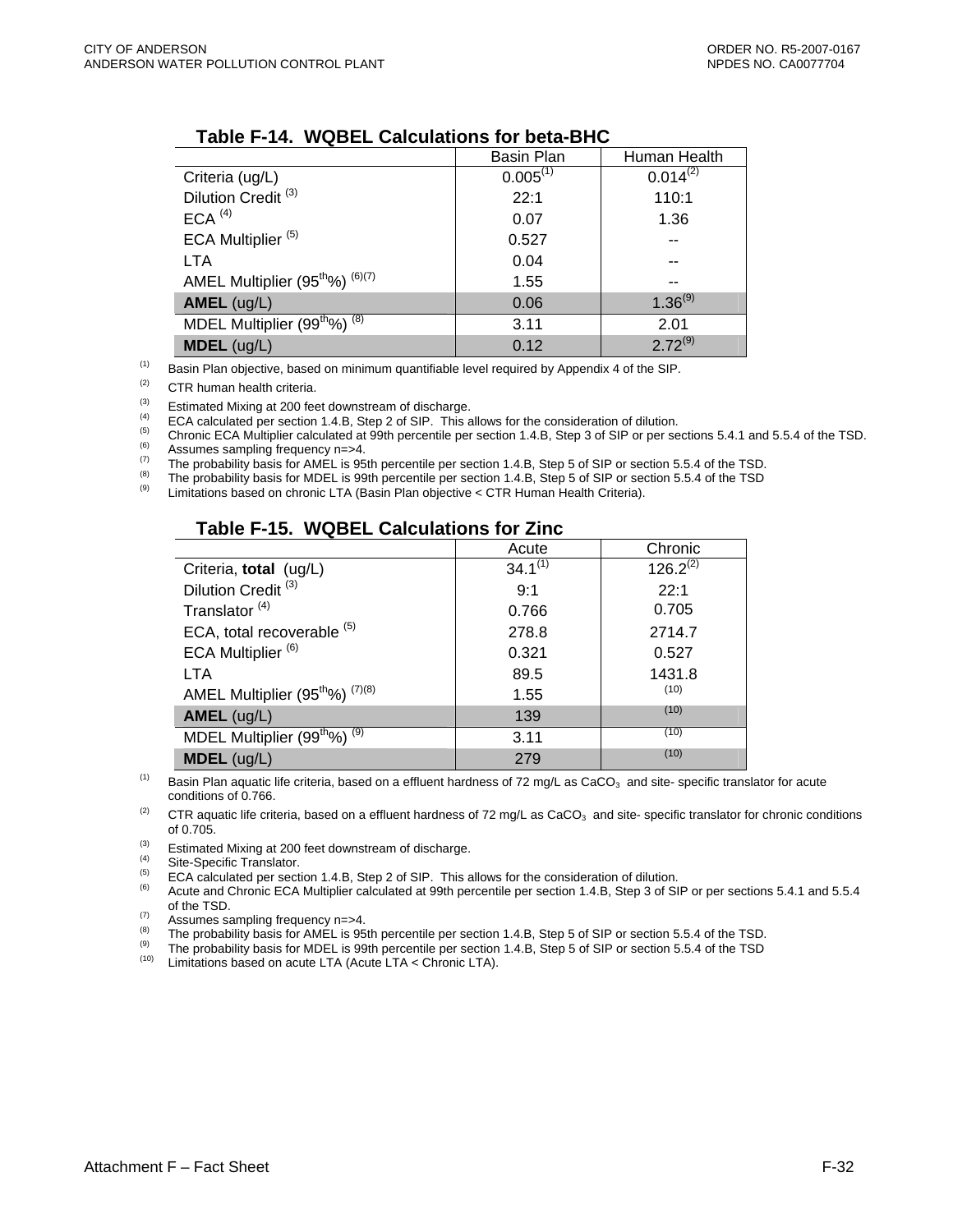# **5. Summary of Water Quality-based Effluent Limitations – Discharge Point D-001**

|                                    |                          | <b>Effluent Limitations</b> |                   |                                |                                        |                                        |
|------------------------------------|--------------------------|-----------------------------|-------------------|--------------------------------|----------------------------------------|----------------------------------------|
| <b>Parameter</b>                   | <b>Units</b>             | Average<br><b>Monthly</b>   | Average<br>Weekly | <b>Maximum</b><br><b>Daily</b> | <b>Instantaneous</b><br><b>Minimum</b> | <b>Instantaneous</b><br><b>Maximum</b> |
| <b>Conventional Pollutants</b>     |                          |                             |                   |                                |                                        |                                        |
| pH                                 | standard<br>units        |                             | --                | --                             | 6.0                                    | 9.0                                    |
| <b>Priority Pollutants</b>         |                          |                             |                   |                                |                                        |                                        |
| Zinc                               | ug/L                     | 139                         | --                | 279                            |                                        |                                        |
| Chlorodibromomethane               | ug/L                     | 29                          | --                | 58.2                           |                                        |                                        |
| Dichlorobromomethane               | ug/L                     | 43.5                        | --                | 87.2                           |                                        |                                        |
| beta-BHC                           | ug/L                     | 0.06                        | --                | 0.12                           |                                        |                                        |
| <b>Non-Conventional Pollutants</b> |                          |                             |                   |                                |                                        |                                        |
| Chlorine, Total Residual           | mg/L                     | $\overline{\phantom{m}}$    | $0.01^{(1)}$      | --                             | --                                     | $0.02^{(2)}$                           |
| Ammonia                            | mg/L                     | 3.2                         | --                | 9.0                            |                                        |                                        |
| <b>Total Coliform</b>              | MPN/<br>$100 \text{ mL}$ | $23^{(3)}$                  |                   | 240                            | --                                     | --                                     |

### **Table F-16. Summary of Water Quality-based Effluent Limitations**

(1)-Applied as a 4-day average effluent limitation.

(2)-Applied as a 1-hour average effluent limitation.

(3)-Expressed as a 30-day median.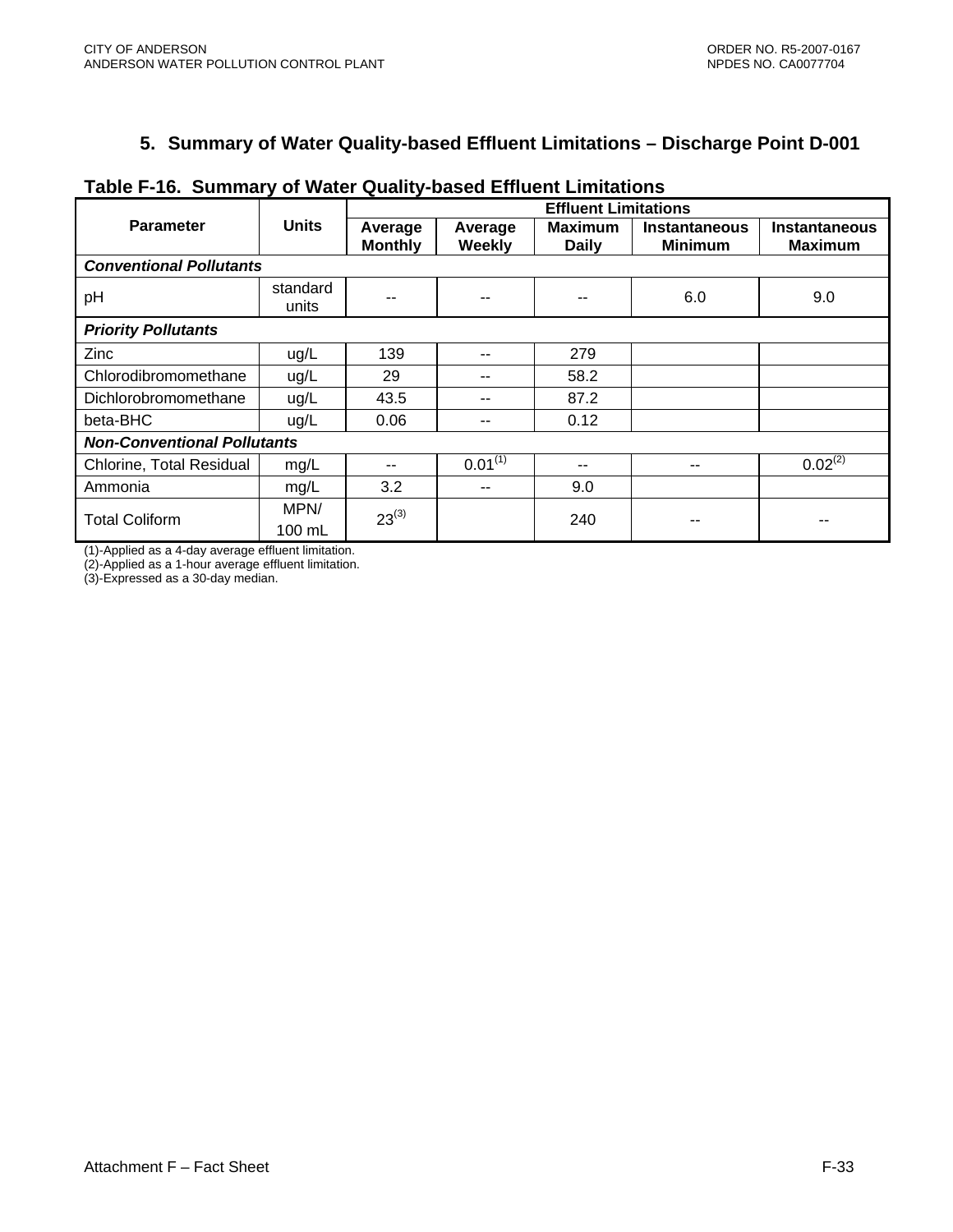# **6. Whole Effluent Toxicity (WET)**

For compliance with the Basin Plan's narrative toxicity objective, this Order requires the Discharger to conduct whole effluent toxicity testing for acute and chronic toxicity, as specified in the Monitoring and Reporting Program (Attachment E, Section V.). This Order also contains effluent limitations for acute toxicity and requires the Discharger to implement best management practices to investigate the causes of, and identify corrective actions to reduce or eliminate effluent toxicity.

a. **Acute Aquatic Toxicity.** The Basin Plan contains a narrative toxicity objective that states, "*All waters shall be maintained free of toxic substances in concentrations that produce detrimental physiological responses in human, plant, animal, or aquatic life.*" (Basin Plan at III-8.00) The Basin Plan also states that, "…*effluent limits based upon acute biotoxicity tests of effluents will be prescribed where appropriate*…". USEPA Region 9 provided guidance for the development of acute toxicity effluent limitations in the absence of numeric water quality objectives for toxicity in its document titled "Guidance for NPDES Permit Issuance", dated February 1994. In section B.2. "Toxicity Requirements" (pgs. 14-15) it states that, "*In the absence of specific numeric water quality objectives for acute and chronic toxicity, the narrative criterion 'no toxics in toxic amounts' applies. Achievement of the narrative criterion, as applied herein, means that ambient waters shall not demonstrate for acute toxicity: 1) less than 90% survival, 50% of the time, based on the monthly median, or 2) less than 70% survival, 10% of the time, based on any monthly median. For chronic toxicity, ambient waters shall not demonstrate a test result of greater than 1 TUc."* Accordingly, effluent limitations for acute toxicity have been included in this Order as follows:

**Acute Toxicity.** Survival of aquatic organisms in 96-hour bioassays of undiluted waste shall be no less than:

Minimum for any one bioassays ------------------------------------ 70% Median for any three or more consecutive bioassays --------- 90%

b. **Chronic Aquatic Toxicity.** Based on annual whole effluent chronic toxicity testing performed by the Discharger from 2003 through 2006, the discharge does not have reasonable potential to cause or contribute to an in-stream excursion above of the Basin Plan's narrative toxicity objective.

Numeric chronic WET effluent limitations have not been included in this order. The SIP contains implementation gaps regarding the appropriate form and implementation of chronic toxicity limits. This has resulted in the petitioning of a  $N$ PDES permit in the Los Angeles Region<sup>[1](#page-97-0)</sup> that contained numeric chronic

<sup>1</sup> In the Matter of the Review of Own Motion of Waste Discharge Requirements Order Nos. R4-2002-0121 [NPDES No. CA0054011] and R4-2002-0123 [NPDES NO. CA0055119] and Time Schedule Order Nos. R4-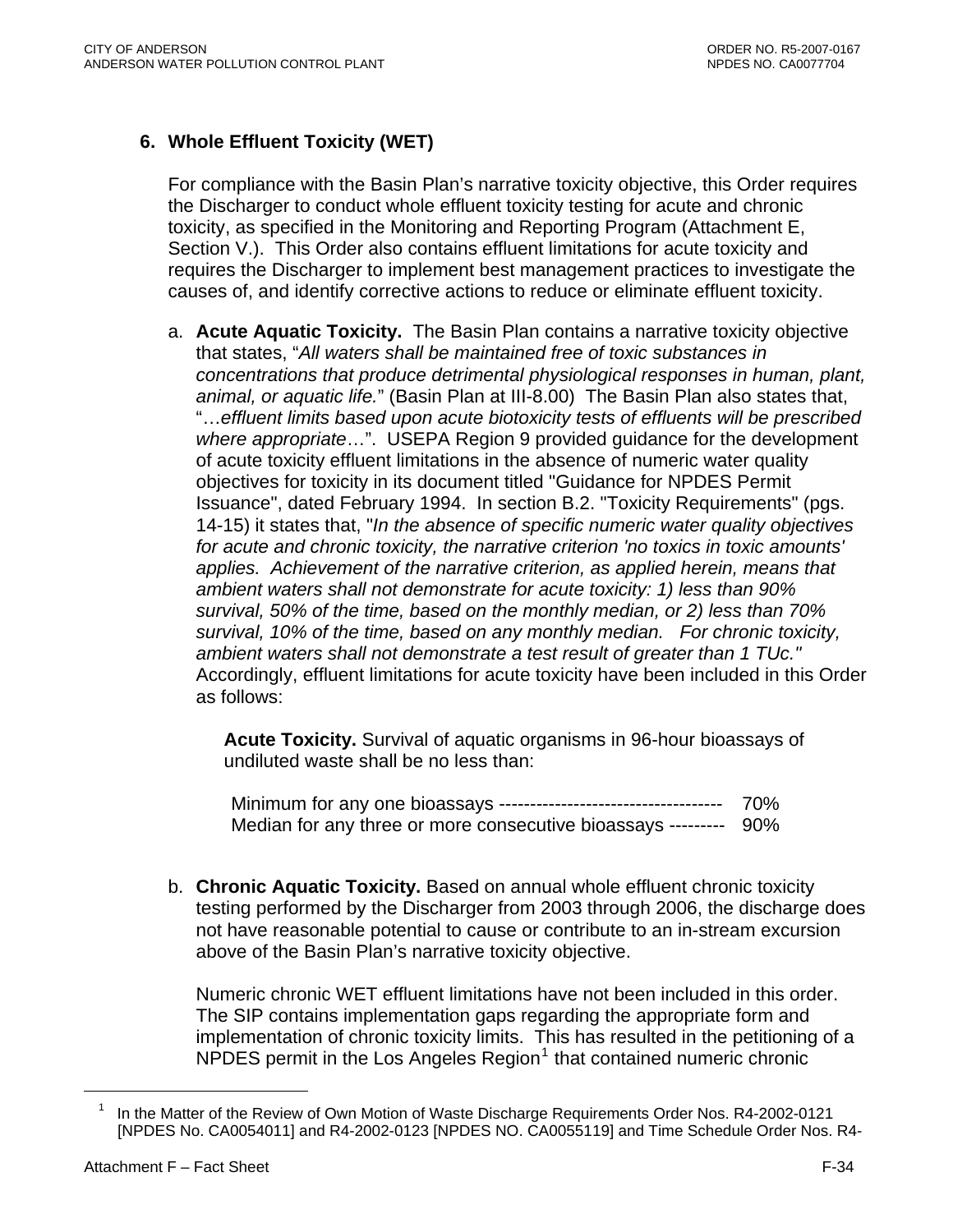<span id="page-97-0"></span>toxicity effluent limitations. To address the petition, the State Water Board adopted WQO 2003-012 directing its staff to revise the toxicity control provisions in the SIP. The State Water Board states the following in WQO 2003-012*, "In reviewing this petition and receiving comments from numerous interested persons on the propriety of including numeric effluent limitations for chronic toxicity in NPDES permits for publicly-owned treatment works that discharge to inland waters, we have determined that this issue should be considered in a regulatory setting, in order to allow for full public discussion and deliberation. We intend to modify the SIP to specifically address the issue. We anticipate that review will occur within the next year. We therefore decline to make a determination here regarding the propriety of the final numeric effluent limitations for chronic toxicity contained in these permits."* The process to revise the SIP is currently underway. Proposed changes include clarifying the appropriate form of effluent toxicity limits in NPDES permits and general expansion and standardization of toxicity control implementation related to the NPDES permitting process. Since the toxicity control provisions in the SIP are under revision it is infeasible to develop numeric effluent limitations for chronic toxicity. Therefore, this Order requires that the Discharger meet best management practices for compliance with the Basin Plan's narrative toxicity objective, as allowed under 40 CFR 122.44(k).

To ensure compliance with the Basin Plan's narrative toxicity objective, the Discharger is required to conduct chronic whole effluent toxicity testing, as specified in the Monitoring and Reporting Program (Attachment E, Section V.). Furthermore, Special Provisions VI.C.2.a. of this Order requires the Discharger to investigate the causes of, and identify and implement corrective actions to reduce or eliminate effluent toxicity. If the discharge demonstrates a pattern of toxicity exceeding the numeric toxicity monitoring trigger, the Discharger is required to initiate a Toxicity Reduction Evaluation (TRE), in accordance with an approved TRE work plan. The numeric toxicity monitoring trigger is not an effluent limitation, it is the toxicity threshold at which the Discharger is required to perform accelerated chronic toxicity monitoring, as well as, the threshold to initiate a TRE if a pattern of effluent toxicity has been demonstrated.

## **D. Final Effluent Limitations**

#### **1. Mass-based Effluent Limitations.**

Title 40 CFR 122.45(f)(1) requires effluent limitations be expressed in terms of mass, with some exceptions, and 40 CFR 122.45(f)(2) allows pollutants that are limited in terms of mass to additionally be limited in terms of other units of measurement. This Order includes effluent limitations expressed in terms of mass and concentration. In addition, pursuant to the exceptions to mass limitations provided in 40 CFR

<sup>2002-0122</sup> and R4-2002-0124 for Los Coyotes and Long Beach Wastewater Reclamation Plants Issued by the California Regional Water Quality Control Board, Los Angeles Region SWRCB/OCC FILES A-1496 AND 1496(a)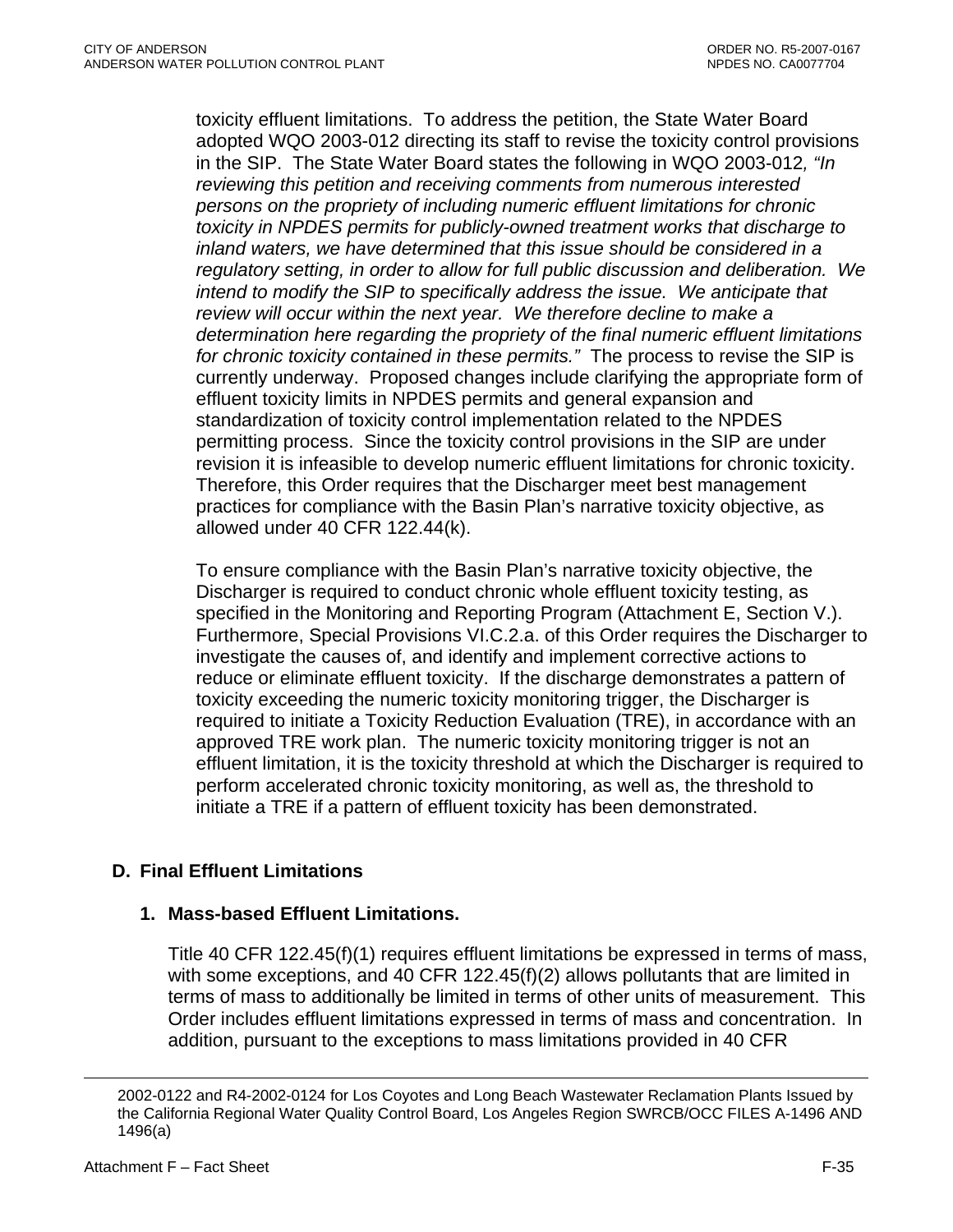122.45(f)(1), some effluent limitations are not expressed in terms of mass, such as pH and temperature, and when the applicable standards are expressed in terms of concentration (e.g. CTR criteria and MCLs) and mass limitations are not necessary to protect the beneficial uses of the receiving water.

Mass-based effluent limitations were calculated based upon the permitted average daily discharge flow allowed in Section IV.A.1.g. of the Limitations and Discharge Requirements.

## **2. Averaging Periods for Effluent Limitations.**

Title 40 CFR 122.45 (d) requires average weekly and average monthly discharge limitations for publicly owned treatment works (POTWs) unless impracticable. However, for toxic pollutants and pollutant parameters in water quality permitting, the US EPA recommends the use of a maximum daily effluent limitation in lieu of average weekly effluent limitations for two reasons. "*First, the basis for the 7-day average for POTWs derives from the secondary treatment requirements. This basis is not related to the need for assuring achievement of water quality standards. Second, a 7-day average, which could comprise up to seven or more daily samples, could average out peak toxic concentrations and therefore the discharge's potential for causing acute toxic effects would be missed.*" (TSD, pg. 96) This Order utilizes maximum daily effluent limitations in lieu of average weekly effluent limitations for chlorine residual<sup>[2](#page-99-0)</sup>, ammonia, zinc, dichlorobromomethane, chlorodibromomethane, and beta-BHC as recommended by the TSD for the achievement of water quality standards and for the protection of the beneficial uses of the receiving stream. Furthermore, for BOD, TSS, pH, and coliform, weekly average effluent limitations have been replaced or supplemented with effluent limitations utilizing shorter averaging periods. The rationale for using shorter averaging periods for these constituents is discussed in Attachment F, Section IV.C.3., above.

## **3. Satisfaction of Anti-Backsliding Requirements.**

All effluent limitations in this Order are at least as stringent as the effluent limitations in the previous Order.

# **4. Satisfaction of Antidegradation Policy**

The permitted discharge is consistent with the antidegradation provisions of 40 CFR 131.12 and State Water Board Resolution 68-16. Compliance with these requirements will result in the use of best practicable treatment or control of the discharge. The impact on existing water quality will be insignificant.

<sup>2</sup> This Order applies the USEPA National Ambient Water Quality Criteria for chlorine directly as effluent limitations (1 hour average, acute, and 4-day average, chronic). See Section IV.C.3., above, for rational regarding the chlorine residual effluent limitations.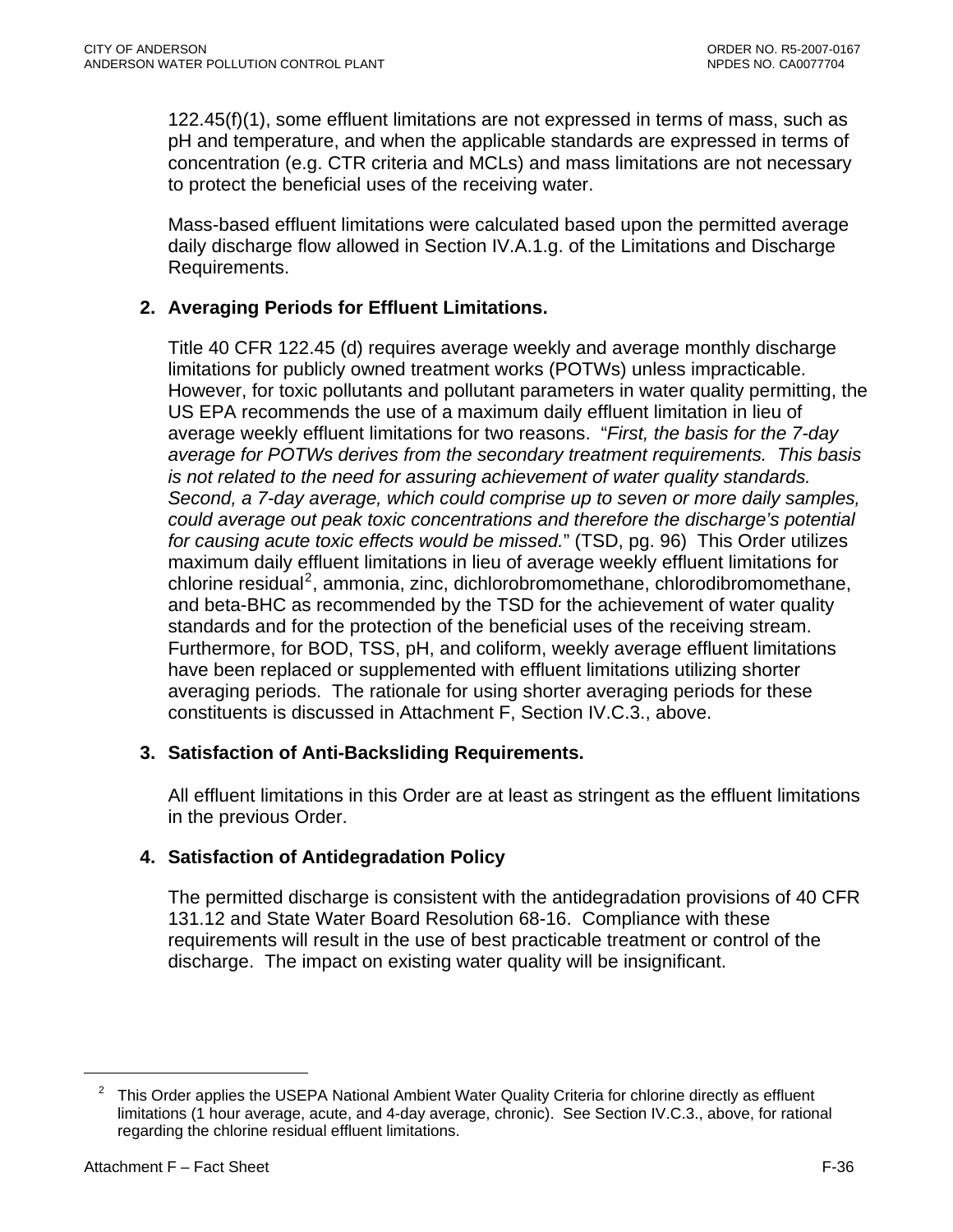# **5. Summary of Final Effluent Limitations - Discharge Point D-001**

|                                    |                                      | <b>Effluent Limitations</b> |                   |                                |                            |                            |                 |
|------------------------------------|--------------------------------------|-----------------------------|-------------------|--------------------------------|----------------------------|----------------------------|-----------------|
| <b>Parameter</b>                   | <b>Units</b>                         | Average<br><b>Monthly</b>   | Average<br>Weekly | <b>Maximum</b><br><b>Daily</b> | Instant.<br><b>Minimum</b> | Instant.<br><b>Maximum</b> | <b>Basis</b>    |
| Average Dry Weather<br><b>Flow</b> | mgd                                  | 2.0                         | --                | --                             |                            | --                         | Design          |
|                                    | mg/L                                 | 10                          | 15                | 30                             | --                         | --                         | Tech.           |
| BOD <sup>(1)</sup>                 | lbs/day <sup>2</sup>                 | 167                         | 250               | 500                            |                            | --                         | Tech.           |
|                                    | mg/L                                 | 10                          | 15                | 30                             | --                         | --                         | Tech.           |
| <b>Total Suspended Solids</b>      | lbs/day <sup>2</sup>                 | 167                         | 250               | 500                            |                            |                            | Tech.           |
| Removal                            | 85% removal BOD <sub>5</sub> and TSS |                             |                   |                                |                            |                            | Tech.           |
| pH                                 | $-$                                  | --                          | --                | --                             | 6.0                        | 9.0                        | Tech.           |
| Zinc, Total Recoverable            | ug/L                                 | 139                         | --                | 279                            | $-$                        | $- -$                      | <b>BP</b>       |
| Chlorodibromomethane               | ug/L                                 | 29                          | --                | 58.2                           | $\overline{\phantom{a}}$   | --                         | <b>CTR</b>      |
| Dichlorobromomethane               | ug/L                                 | 43.5                        | --                | 87.2                           | --                         | --                         | <b>CTR</b>      |
| beta-BHC                           | ug/L                                 | 0.06                        | --                | 0.12                           | --                         | --                         | <b>BP</b>       |
| <b>Chlorine Residual</b>           | mg/L                                 | --                          | $0.01^{3}$        | 0.02 <sup>4</sup>              | --                         | --                         | <b>USEPA</b>    |
| Ammonia                            | mg/L                                 | 3.2                         |                   | 9.0                            |                            |                            | <b>BP/USEPA</b> |
| <b>Total Coliform</b><br>Organisms | MPN/100 mL                           | $23^{5}$                    |                   | 240                            |                            |                            | <b>BP/DHS</b>   |

## <span id="page-99-0"></span>**Table F-17. Summary of Final Effluent Limitations**

 $1$  5-day, 20 $^{\circ}$ C Biochemical Oxygen Demand (BOD)

<sup>2</sup> Based upon a design dry weather treatment capacity of 2.0 mgd, applicable from May through September

 $3$  4-day average

4 1-hour average

 $5$  30-day median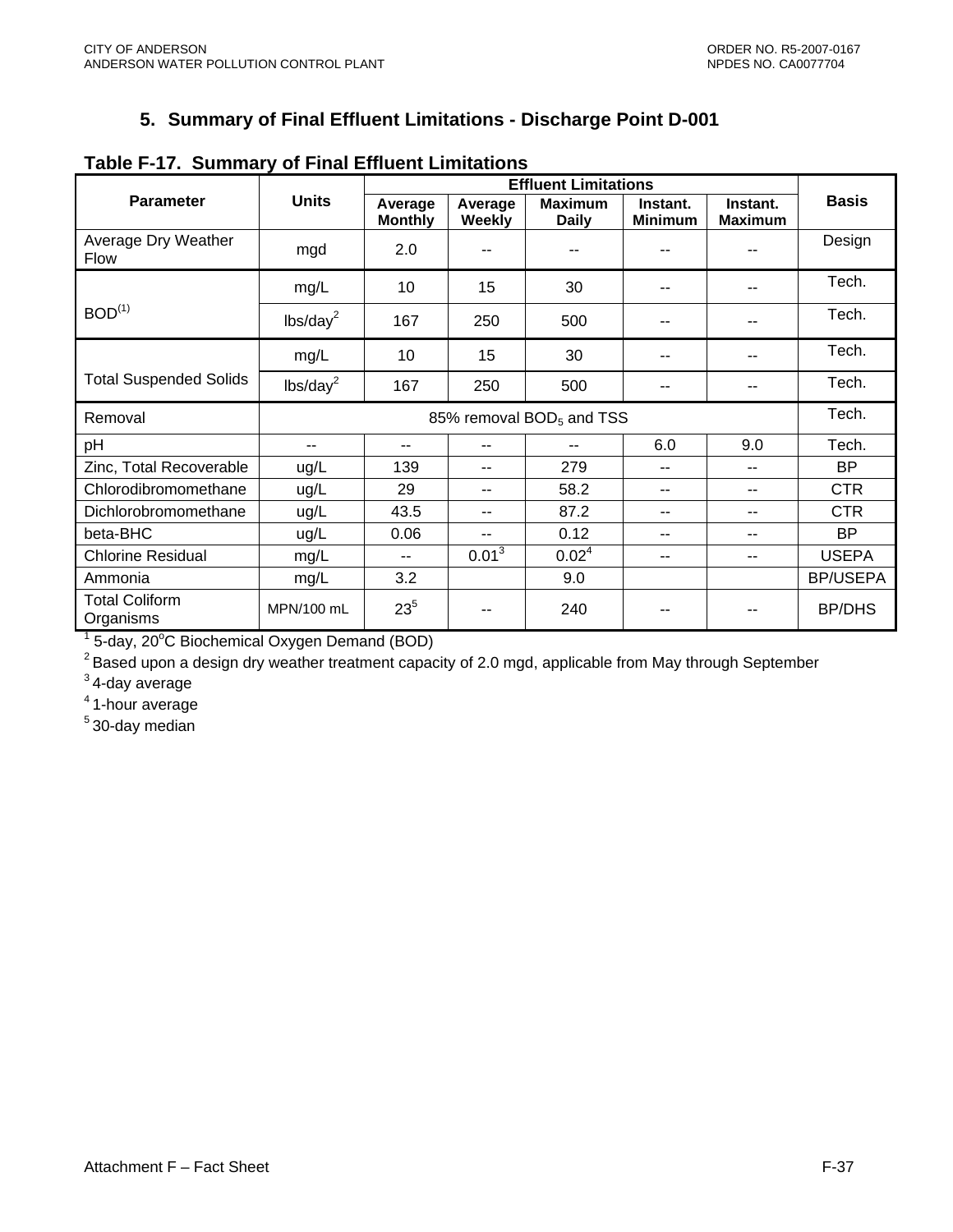E. Interim Effluent Limitations – Not Applicable

### **F. Land Discharge Specifications**

The Land Discharge Specifications are necessary to protect the beneficial uses of the groundwater.

#### **G. Reclamation Specifications**

Treated wastewater discharged for reclamation is regulated under separate water reclamation requirements and must meet the requirements of California Code of Regulations, Title 22.

## **V. RATIONALE FOR RECEIVING WATER LIMITATIONS**

Basin Plan water quality objectives to protect the beneficial uses of surface water and groundwater include numeric objectives and narrative objectives, including objectives for chemical constituents, toxicity, and tastes and odors. The toxicity objective requires that surface water and groundwater be maintained free of toxic substances in concentrations that produce detrimental physiological responses in humans, plants, animals, or aquatic life. The chemical constituent objective requires that surface water and groundwater shall not contain chemical constituents in concentrations that adversely affect any beneficial use or that exceed the maximum contaminant levels (MCLs) in Title 22, CCR. The tastes and odors objective states that surface water and groundwater shall not contain taste- or odorproducing substances in concentrations that cause nuisance or adversely affect beneficial uses. The Basin Plan requires the application of the most stringent objective necessary to ensure that surface water and groundwater do not contain chemical constituents, toxic substances, radionuclides, or taste and odor producing substances in concentrations that adversely affect domestic drinking water supply, agricultural supply, or any other beneficial use.

#### **A. Surface Water**

1. CWA section 303(a-c), requires states to adopt water quality standards, including criteria where they are necessary to protect beneficial uses. The Regional Water Board adopted water quality criteria as water quality objectives in the Basin Plan. The Basin Plan states that "*[t]he numerical and narrative water quality objectives define the least stringent standards that the Regional Board will apply to regional waters in order to protect the beneficial uses*." The Basin Plan includes numeric and narrative water quality objectives for various beneficial uses and water bodies. This Order contains Receiving Surface Water Limitations based on the Basin Plan numerical and narrative water quality objectives for bacteria, biostimulatory substances, chemical constituents, color, dissolved oxygen, floating material, oil and grease, pH, pesticides, radioactivity, salinity, sediment, settleable material, suspended material, tastes and odors, temperature, toxicity, and turbidity.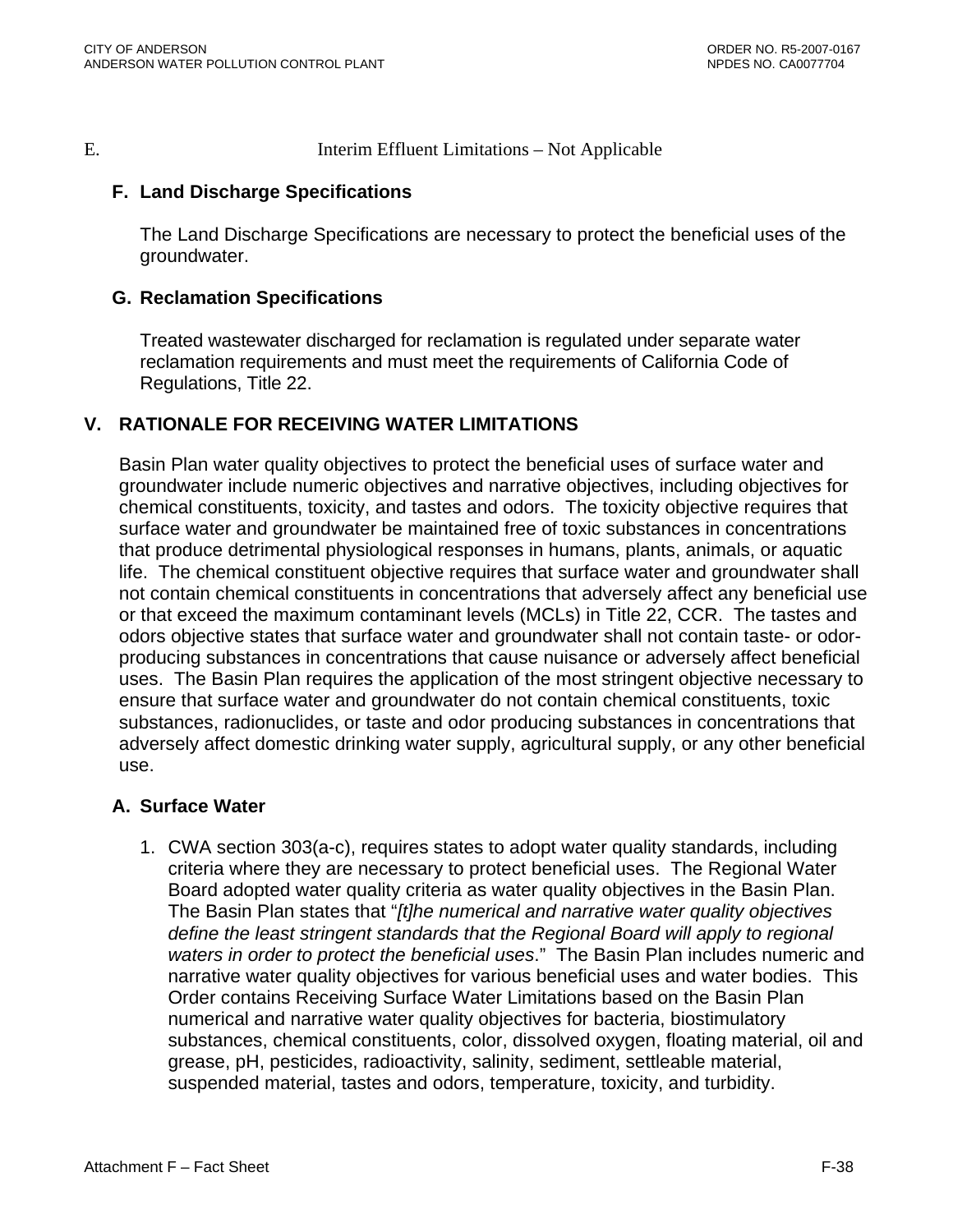Numeric Basin Plan objectives for bacteria, dissolved oxygen, pH, temperature, and turbidity are applicable to this discharge and have been incorporated as Receiving Surface Water Limitations. Rational for these numeric receiving surface water limitations are as follows:

- a. **Bacteria.** The Basin Plan includes a water quality objective that "*[I]n water designated for contact recreation (REC-1), the fecal coliform concentration based on a minimum of not less than five samples for any 30-day period shall not exceed a geometric mean of 200/100 ml, nor shall more than ten percent of the total number of samples taken during any 30-day period exceed 400/100 ml*." Numeric Receiving Water Limitations for bacteria are included in this Order and are based on the Basin Plan objective.
- b. **Biostimulatory Substances**. The Basin Plan includes a water quality objective that "*[W]ater shall not contain biostimulatory substances which promote aquatic growths in concentrations that cause nuisance or adversely affect beneficial uses."* Receiving Water Limitations for biostimulatory substances are included in this Order and are based on the Basin Plan objective.
- c. **Color**. The Basin Plan includes a water quality objective that "*[W]ater shall be free of discoloration that causes nuisance or adversely affects beneficial uses."*  Receiving Water Limitations for color are included in this Order and are based on the Basin Plan objective.
- d. **Chemical Constituents**. The Basin Plan includes a water quality objective that *"[W]aters shall not contain chemical constituents in concentrations that adversely affect beneficial uses."* Receiving Water Limitations for chemical constituents are included in this Order and are based on the Basin Plan objective.
- e. **Dissolved Oxygen.** The Sacramento River has been designated as having the beneficial use of cold freshwater aquatic habitat (COLD). For water bodies designated as having COLD as a beneficial use, the Basin Plan includes a water quality objective of maintaining a minimum of 7.0 mg/L of dissolved oxygen. Since the beneficial use of COLD does apply to the Sacramento River, a receiving water limitation of 7.0 mg/L for dissolved oxygen was included in this Order.

In addition, the Basin Plan includes a site-specific dissolved oxygen water quality objective of 9.0 mg/L for this reach of the Sacramento River from 1 June to 31 August. For this reason a receiving water limitation of 9.0 mg/L for dissolved oxygen from 1 June to 31 August is included in the Order.

For surface water bodies outside of the Delta, the Basin Plan includes the water quality objective that "…*the monthly median of the mean daily dissolved oxygen (DO) concentration shall not fall below 85 percent of saturation in the main water mass, and the 95 percentile concentration shall not fall below 75 percent of*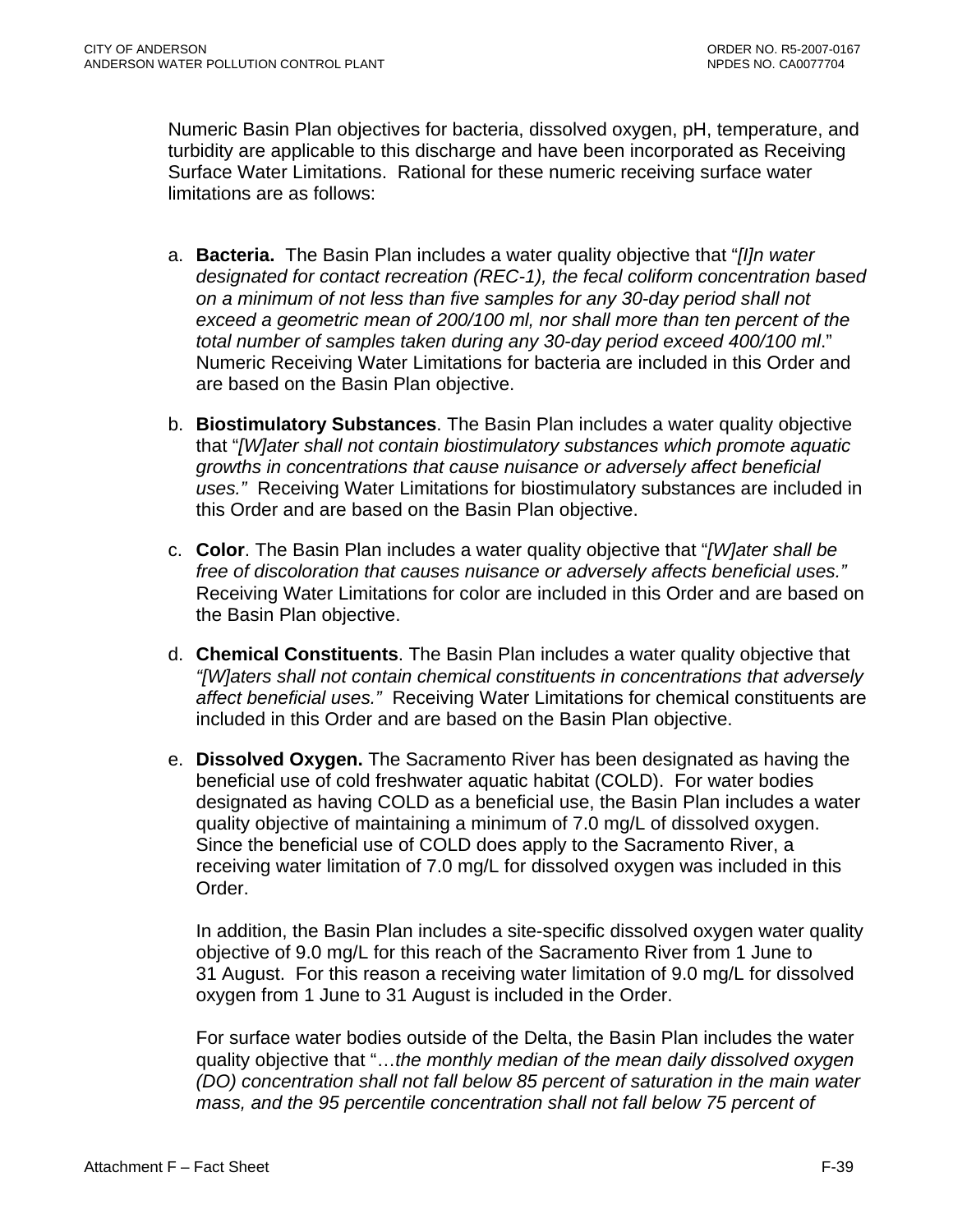*saturation.*" This objective was included as a receiving water limitation in this Order.

- f. **Floating Material**. The Basin Plan includes a water quality objective that *"[W]ater shall not contain floating material in amounts that cause nuisance or adversely affect beneficial uses."* Receiving Water Limitations for floating material are included in this Order and are based on the Basin Plan objective.
- g. **Oil and Grease**. The Basin Plan includes a water quality objective that *"[W]aters shall not contain oils, greases, waxes, or other materials in concentrations that cause nuisance, result in a visible film or coating on the surface of the water or on objects in the water, or otherwise adversely affect beneficial uses."* Receiving Water Limitations for oil and grease are included in this Order and are based on the Basin Plan objective.
- h. **pH.** The Basin Plan includes water quality objective that *"[T]he pH shall not be depressed below 6.5 nor raised above 8.5. Changes in normal ambient pH levels shall not exceed 0.5 in fresh waters with designated COLD or WARM beneficial uses*" This Order includes receiving water limitations for both pH range and pH change.

The Basin Plan allows an appropriate averaging period for pH change in the receiving stream. Since there is no technical information available that indicates that aquatic organisms are adversely affected by shifts in pH within the 6.5 to 8.5 range, an averaging period is considered appropriate and a monthly averaging period for determining compliance with the 0.5 receiving water pH limitation is included in this Order.

- i. **Pesticides**. The Basin Plan includes a water quality objective for pesticides beginning on page III-6.00. Receiving Water Limitations for pesticides are included in this Order and are based on the Basin Plan objective.
- j. **Radioactivity**. The Basin Plan includes a water quality objective that *"[R]adionuclides shall not be present in concentrations that are harmful to human, plant, animal or aquatic life nor that result in the accumulation of radionuclides in the food web to an extent that presents a hazard to human, plant, animal or aquatic life."* The Basin Plan states further that *"[A]t a minimum, waters designated for use as domestic or municipal supply (MUN) shall not contain concentrations of radionuclides in excess of the maximum contaminant levels (MCLs) specified in Table 4 (MCL Radioactivity) of Section 64443 of Title 22 of the California Code of Regulations…"* Receiving Water Limitations for radioactivity are included in this Order and are based on the Basin Plan objective.
- k. **Sediment.** The Basin Plan includes a water quality objective that *"[T]he suspended sediment load and suspended sediment discharge rate of surface waters shall not be altered in such a manner as to cause nuisance or adversely*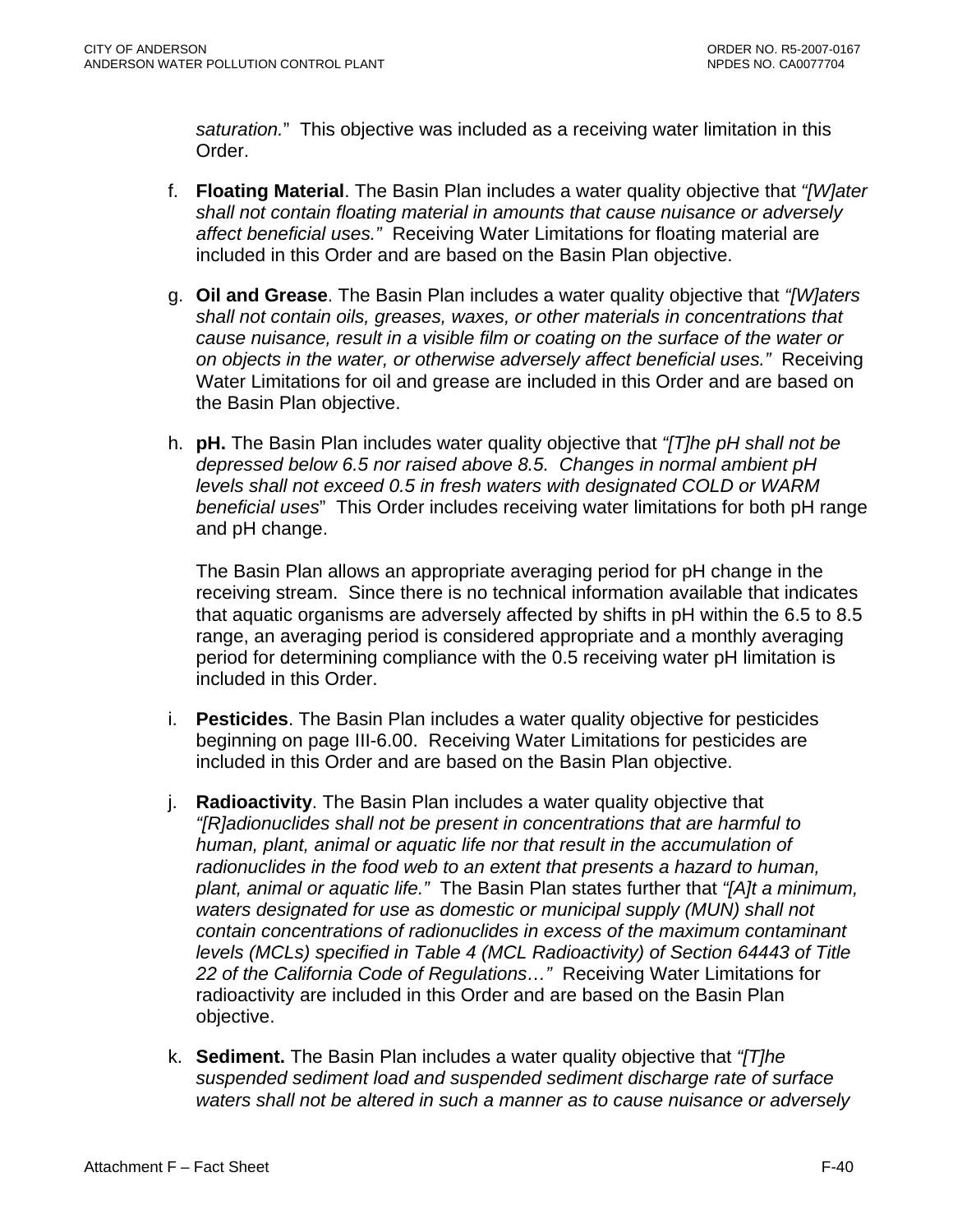*affect beneficial uses"* Receiving Water Limitations for suspended sediments are included in this Order and are based on the Basin Plan objective.

- l. **Settleable Material.** The Basin Plan includes a water quality objective that *"[W]aters shall not contain substances in concentrations that result in the deposition of material that causes nuisance or adversely affects beneficial uses."* Receiving Water Limitations for settleable material are included in this Order and are based on the Basin Plan objective.
- m. **Suspended Material.** The Basin Plan includes a water quality objective that *"[W]aters shall not contain suspended material in concentrations that cause nuisance or adversely affect beneficial uses."* Receiving Water Limitations for suspended material are included in this Order and are based on the Basin Plan objective.
- n. **Taste and Odors**. The Basin Plan includes a water quality objective that *"[W]ater shall not contain taste- or odor-producing substances in concentrations that impart undesirable tastes or odors to domestic or municipal water supplies or to fish flesh or other edible products of aquatic origin, or that cause nuisance, or otherwise adversely affect beneficial uses."* Receiving Water Limitations for taste- or odor-producing substances are included in this Order and are based on the Basin Plan objective.
- o. **Temperature.** The Sacramento River has the beneficial uses of both COLD and WARM. The Basin Plan includes the objective that "[a]*t no time or place shall the temperature of COLD or WARM intrastate waters be increased more than 5ºF above natural receiving water temperature*." In addition, the Basin Plan includes a site-specific objective for this reach of the Sacramento River that limits an increase in natural temperature to higher than 56°F when such an increase will be detrimental to the fishery. This Order includes a receiving water limitation based on these objectives.
- p. **Toxicity**. The Basin Plan includes a water quality objective that *"[A]ll waters shall be maintained free of toxic substances in concentrations that produce detrimental physiological responses in human, plant, animal, or aquatic life."* Receiving Water Limitations for toxicity are included in this Order and are based on the Basin Plan objective.
- q. **Turbidity.** The Basin Plan includes a water quality objective that "*[I]ncreases in turbidity attributable to controllable water quality factors shall not exceed the following limits:* 
	- *Where natural turbidity is between 0 and 5 Nephelometric Turbidity Units (NTUs), increases shall not exceed 1 NTU.*
	- *Where natural turbidity is between 5 and 50 NTUs, increases shall not exceed 20 percent.*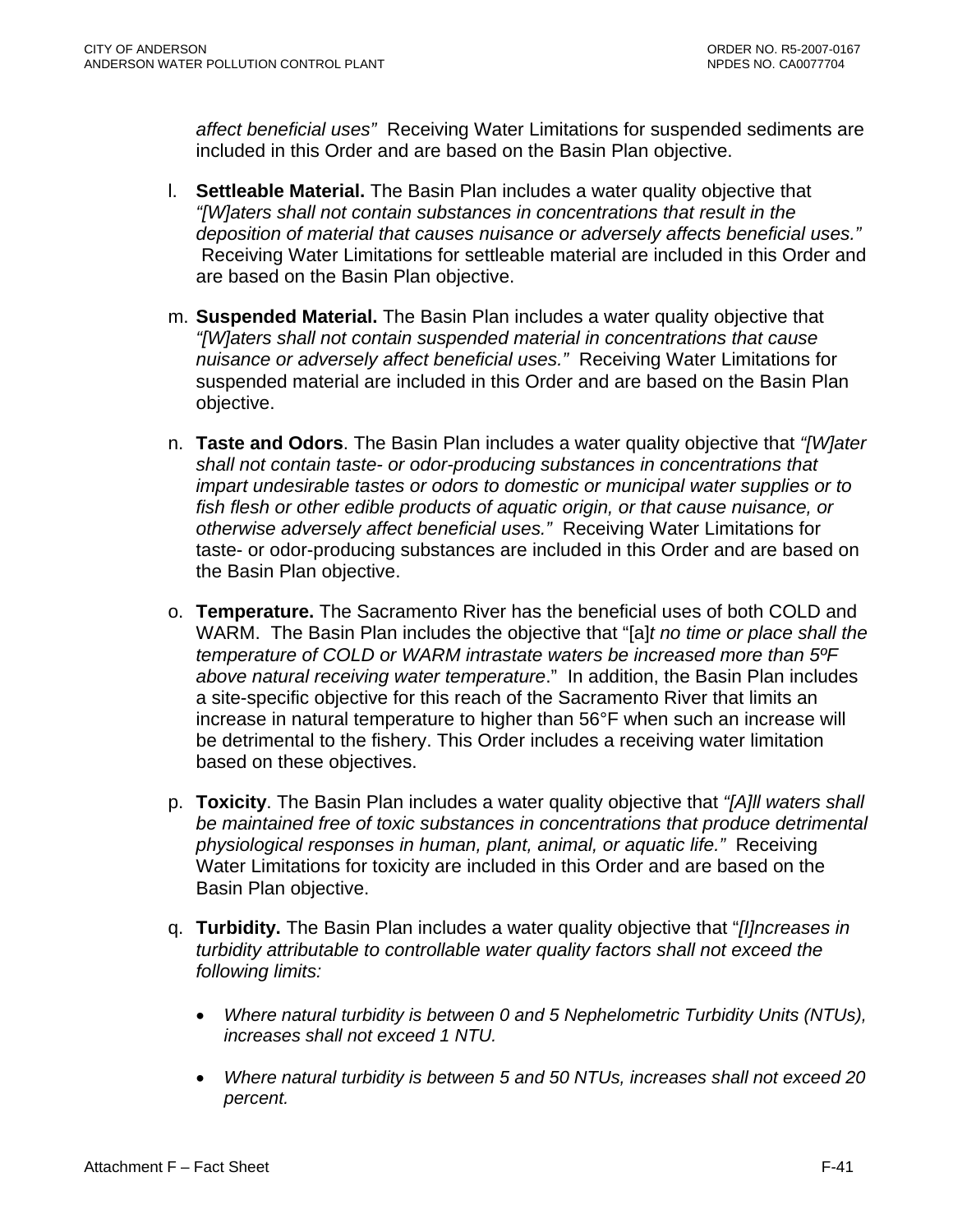- *Where natural turbidity is between 50 and 100 NTUs, increases shall not exceed 10 NTUs.*
- *Where natural turbidity is greater than 100 NTUs, increases shall not exceed 10 percent*."

A numeric Receiving Surface Water Limitation for turbidity is included in this Order and is based on the Basin Plan objective for turbidity.

### **B. Groundwater**

- 1. The beneficial uses of the underlying ground water are municipal and domestic supply, industrial service supply, industrial process supply, and agricultural supply.
- 2. Basin Plan water quality objectives include narrative objectives for chemical constituents, tastes and odors, and toxicity of groundwater. The toxicity objective requires that groundwater be maintained free of toxic substances in concentrations that produce detrimental physiological responses in humans, plants, animals, or aquatic life. The chemical constituent objective states groundwater shall not contain chemical constituents in concentrations that adversely affect any beneficial use. The tastes and odors objective prohibits taste- or odor-producing substances in concentrations that cause nuisance or adversely affect beneficial uses. The Basin Plan also establishes numerical water quality objectives for chemical constituents and radioactivity in groundwaters designated as municipal supply. These include, at a minimum, compliance with MCLs in Title 22 of the CCR. The bacteria objective prohibits coliform organisms at or above 2.2 MPN/100 ml. The Basin Plan requires the application of the most stringent objective necessary to ensure that waters do not contain chemical constituents, toxic substances, radionuclides, taste- or odorproducing substances, or bacteria in concentrations that adversely affect municipal or domestic supply, agricultural supply, industrial supply or some other beneficial use.
- 3. Groundwater limitations are required to protect the beneficial uses of the underlying groundwater.

## **VI. RATIONALE FOR MONITORING AND REPORTING REQUIREMENTS**

Section 122.48 requires that all NPDES permits specify requirements for recording and reporting monitoring results. Water Code sections 13267 and 13383 authorizes the Regional Water Board to require technical and monitoring reports. The Monitoring and Reporting Program (MRP), Attachment E of this Order, establishes monitoring and reporting requirements to implement federal and state requirements. The following provides the rationale for the monitoring and reporting requirements contained in the MRP for this facility.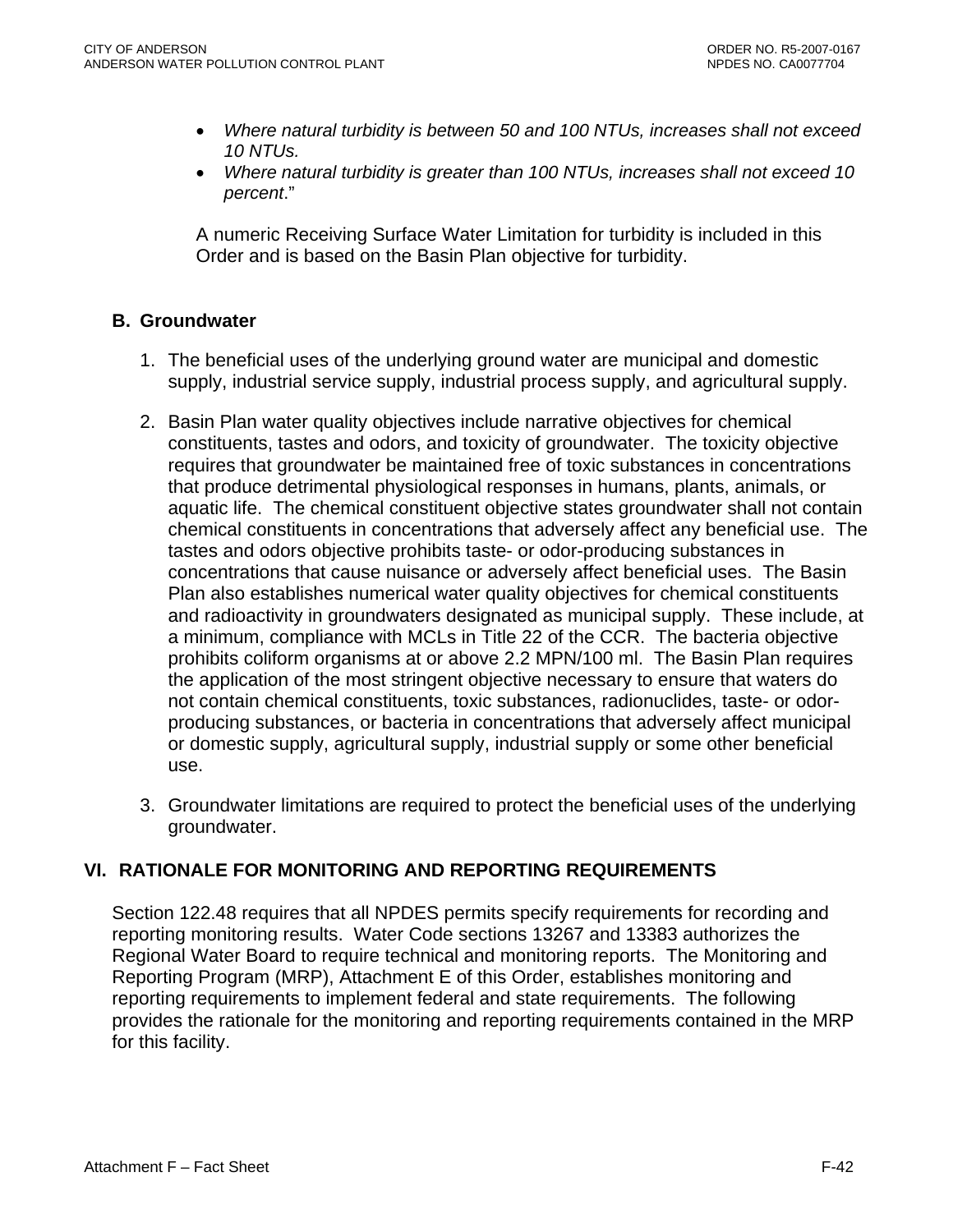# **A. Influent Monitoring**

1. Influent monitoring is required to collect data on the characteristics of the wastewater and to assess compliance with effluent limitations (*e.g.*, BOD and TSS reduction requirements).

### **B. Effluent Monitoring**

- 1. Pursuant to the requirements of 40 CFR §122.44(i)(2) effluent monitoring is required for all constituents with effluent limitations. Effluent monitoring is necessary to assess compliance with effluent limitations, assess the effectiveness of the treatment process, and to assess the impacts of the discharge on the receiving stream and groundwater.
- 2. The SIP states that if "…*all reported detection limits of the pollutant in the effluent are greater than or equal to the C* [water quality criterion or objective] *value, the RWQCB* [Regional Water Board] *shall establish interim requirements…that require additional monitoring for the pollutant….*" All reported detection limits for acrylonitrile, 1,1-dichloroethylene, pentachlorophenol, benzidine, benzo (a) anthracene, benzo (a) pyrene, benzo (b) fluoranthene, benzo (k) fluoranthene, bis (2-chloroethyl) ether, chrysene, dibenzo (a, h) anthracene, 3,3 dichlorobenzidine, 2,4-dinitrotoluene, 1,2 diphenylhydrazine, hexachlorobenzene, indeno (1,2,3-cd) pyrene, nnitrosodimethylamine, n-nitrosodi-n-propylamine, aldrin, chlordane. 4,4'-DDT, 4,4'- DDE, 4,4'-DDD, dieldrin, heptachlor, heptachlor epoxide, PCB 1016, PCB 1221, PCB 1232, PCB 1242, PCB 1248, PCB 1254, PCB 1260, and toxaphene are greater than or equal to corresponding applicable water quality criteria or objectives. Monitoring for these constituents has been included in this Order in accordance with the SIP.
- 3. Effluent monitoring for electrical conductivity, total dissolved solids, aluminum, nitrate, and nitrite are necessary to assess whether there is a reasonable potential for an exceedence of a water quality criteria/objective in the receiving water.

## **C. Whole Effluent Toxicity Testing Requirements**

- 1. **Acute Toxicity.** Quarterly 96-hour bioassay testing is required to demonstrate compliance with the effluent limitation for acute toxicity.
- 2. **Chronic Toxicity.** Annual chronic whole effluent toxicity testing is required in order to demonstrate compliance with the Basin Plan's narrative toxicity objective.

## **D. Receiving Water Monitoring**

#### **1. Surface Water**

a. Receiving water monitoring is necessary to assess compliance with receiving water limitations and to assess the impacts of the discharge on the receiving stream.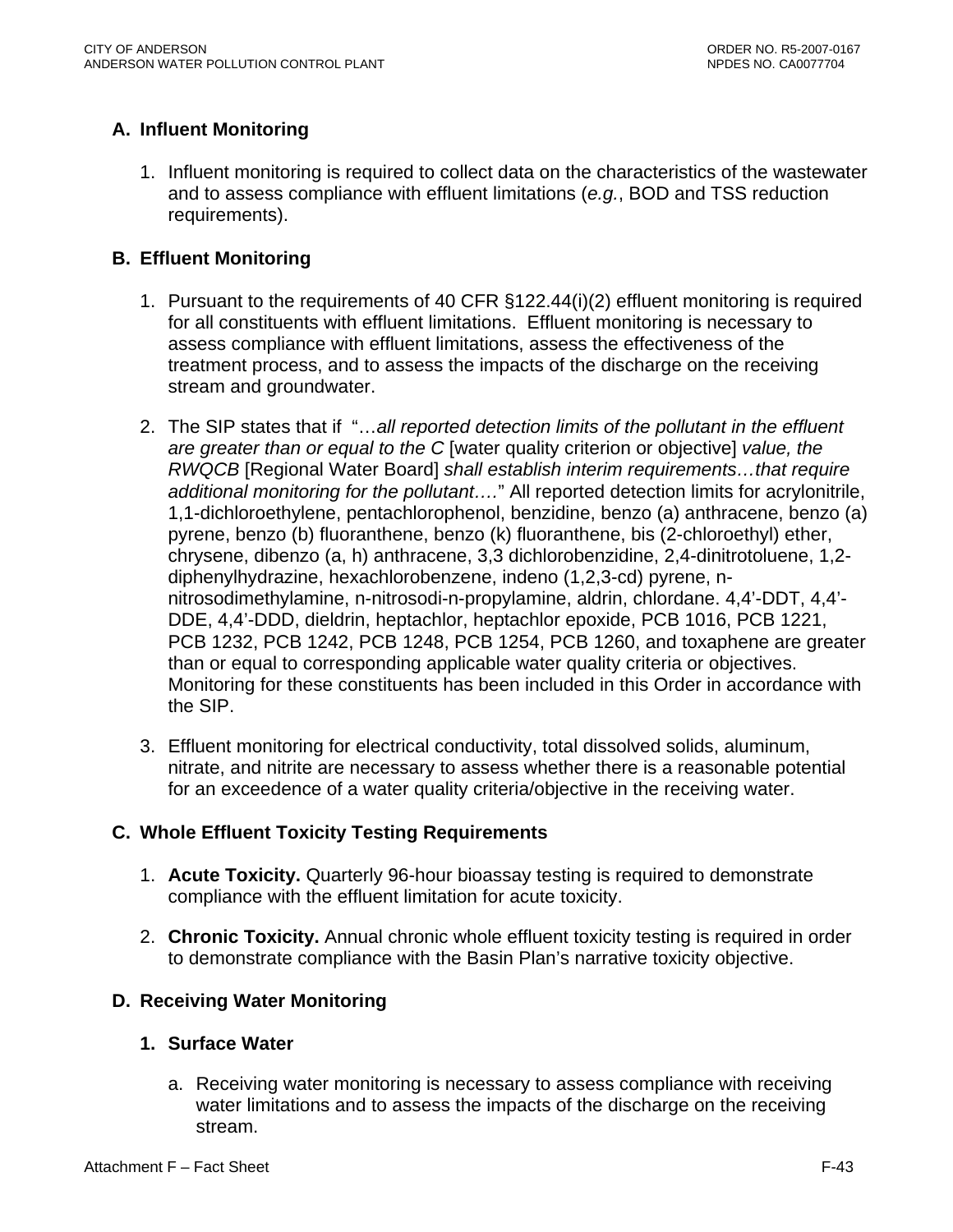b. Receiving water monitoring for total and dissolved concentrations of cadmium, copper, and zinc are necessary to assess the site-specific metal translators and to comply with the TMDL water management study.

### **2. Groundwater – Not Applicable**

#### **E. Other Monitoring Requirements**

#### 1. **Biosolids Monitoring**

Biosolids monitoring is required to ensure compliance with the biosolids disposal requirements (Special Provisions VI.C.6.a.). Biosolids disposal requirements are imposed pursuant to 40 CFR Part 503 to protect public health and prevent groundwater degradation.

#### 2. **Water Supply Monitoring**

Water supply monitoring is required to evaluate the source of constituents in the wastewater.

#### **VII. RATIONALE FOR PROVISIONS**

#### **A. Standard Provisions**

Standard Provisions, which apply to all NPDES permits in accordance with section 122.41, and additional conditions applicable to specified categories of permits in accordance with section 122.42, are provided in Attachment D. The discharger must comply with all standard provisions and with those additional conditions that are applicable under section 122.42.

Section 122.41(a)(1) and (b) through (n) establish conditions that apply to all Stateissued NPDES permits. These conditions must be incorporated into the permits either expressly or by reference. If incorporated by reference, a specific citation to the regulations must be included in the Order. Section 123.25(a)(12) allows the state to omit or modify conditions to impose more stringent requirements. In accordance with section 123.25, this Order omits federal conditions that address enforcement authority specified in sections  $122.41(j)(5)$  and  $(k)(2)$  because the enforcement authority under the Water Code is more stringent. In lieu of these conditions, this Order incorporates by reference Water Code section 13387(e).

#### **B. Special Provisions**

#### **1. Reopener Provisions**

a. **Whole Effluent Toxicity.** This Order requires the Discharger to investigate the causes of, and identify corrective actions to reduce or eliminate effluent toxicity through a Toxicity Reduction Evaluation (TRE). This Order may be reopened to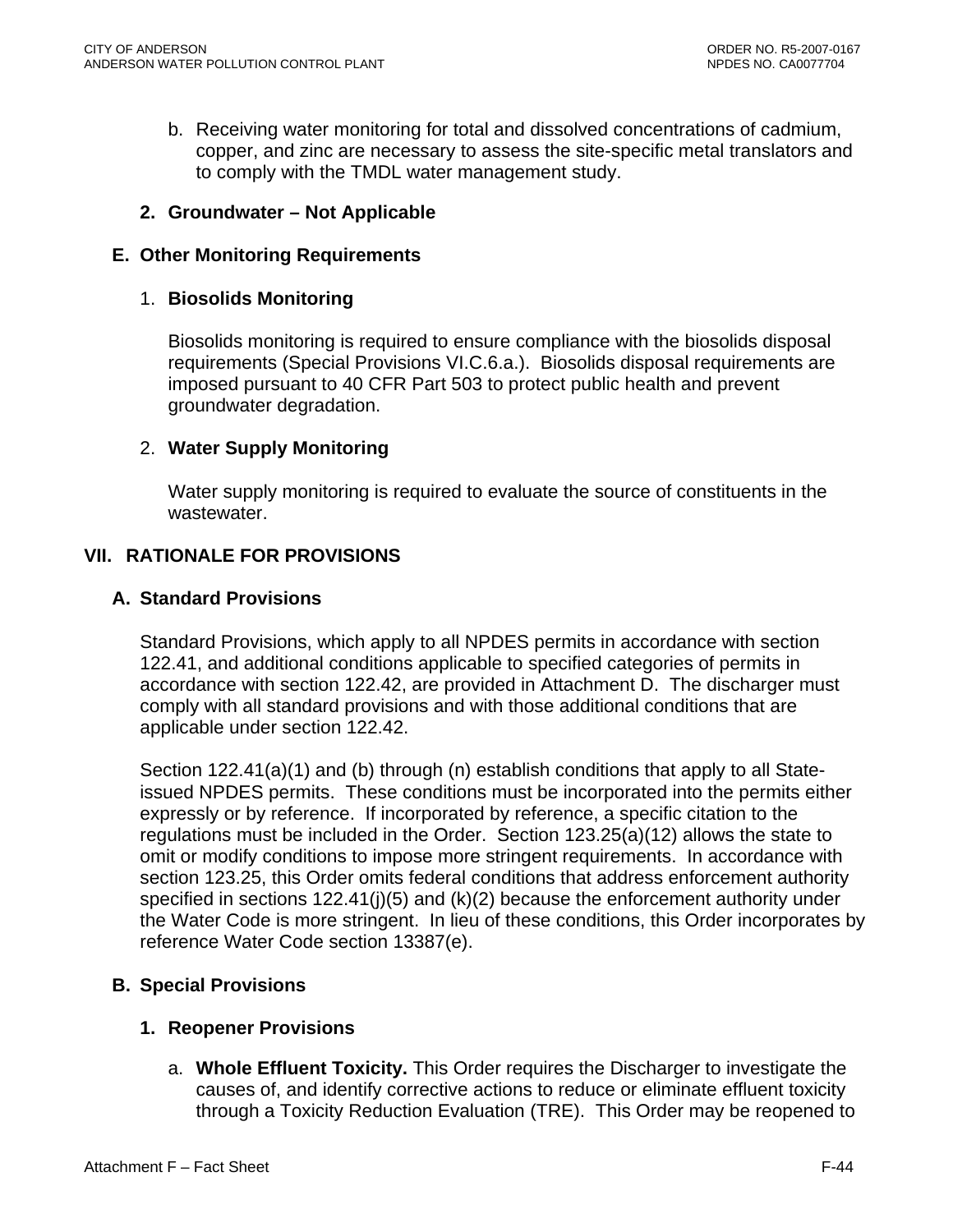include a numeric chronic toxicity limitation, a new acute toxicity limitation, and/or a limitation for a specific toxicant identified in the TRE. Additionally, if a numeric chronic toxicity water quality objective is adopted by the State Water Board, this Order may be reopened to include a numeric chronic toxicity limitation based on that objective.

- b. **Water Effects Ratio (WER) and Metal Translators.** A default WER of 1.0 has been used in this Order for calculating CTR criteria for applicable priority pollutant inorganic constituents.In addition, site-specific dissolved-to-total metal translators have been used to convert water quality objectives from dissolved to total recoverable when developing effluent limitations for copper and zinc. If the Discharger performs studies to determine site-specific WERs and/or additional site-specific dissolved-to-total metal translators, this Order may be reopened to modify the effluent limitations for the applicable inorganic constituents.
- c. **Technical Studies.** The Discharger may perform technical studies in order to demonstrate and justify a change or modification of effluent limitations. This Order may be reopened for the addition and/or modification of effluent limitations and requirements.
- d. **Effluent Quality and Treatment Performance Study.** The treatment processes employed at the treatment plant were designed and intended to provide specific pollutant removal efficiency. This Order contains effluent limitations that are partially based on the treatment plant's ability to remove pollutants. This Order also considers the availability of dilution in the receiving water to minimize the impact of pollutants discharged from the treatment plant. In order to comply with the intent of the State and Federal anti-degradation policies, use of dilution shall not be allowed as a means to allow a reduction in pollutant removal at the treatment plant. The use of dilution and a mixing zone shall be the minimum necessary and justifiable to ensure that the treatment plant's pollutant removal efficiency is adequate to ensure protection of receiving water beneficial uses and attainment of receiving water criteria and objectives. Therefore, if a trend of declining treatment plant pollutant removal efficiency, or a trend of increasing effluent pollutant concentrations is observed, the Discharger is required to submit an Effluent Quality and Treatment Performance Study that identifies the cause of the change in effluent quality. If the Regional Board determines that the change and resulting degradation is not warranted or not in compliance with the antidegradation policy, then this Order ay be reopened, and the effluent limitations tightened, or other regulatory measures may be employed to ensure that the quality of the receiving water is not unnecessarily degraded.

#### **2. Special Studies and Additional Monitoring Requirements**

a. **Chronic Whole Effluent Toxicity Requirements.** The Basin Plan contains a narrative toxicity objective that states, "All waters shall be maintained free of toxic substances in concentrations that produce detrimental physiological responses in human, plant, animal, or aquatic life." (Basin Plan at III-8.00.) Adequate WET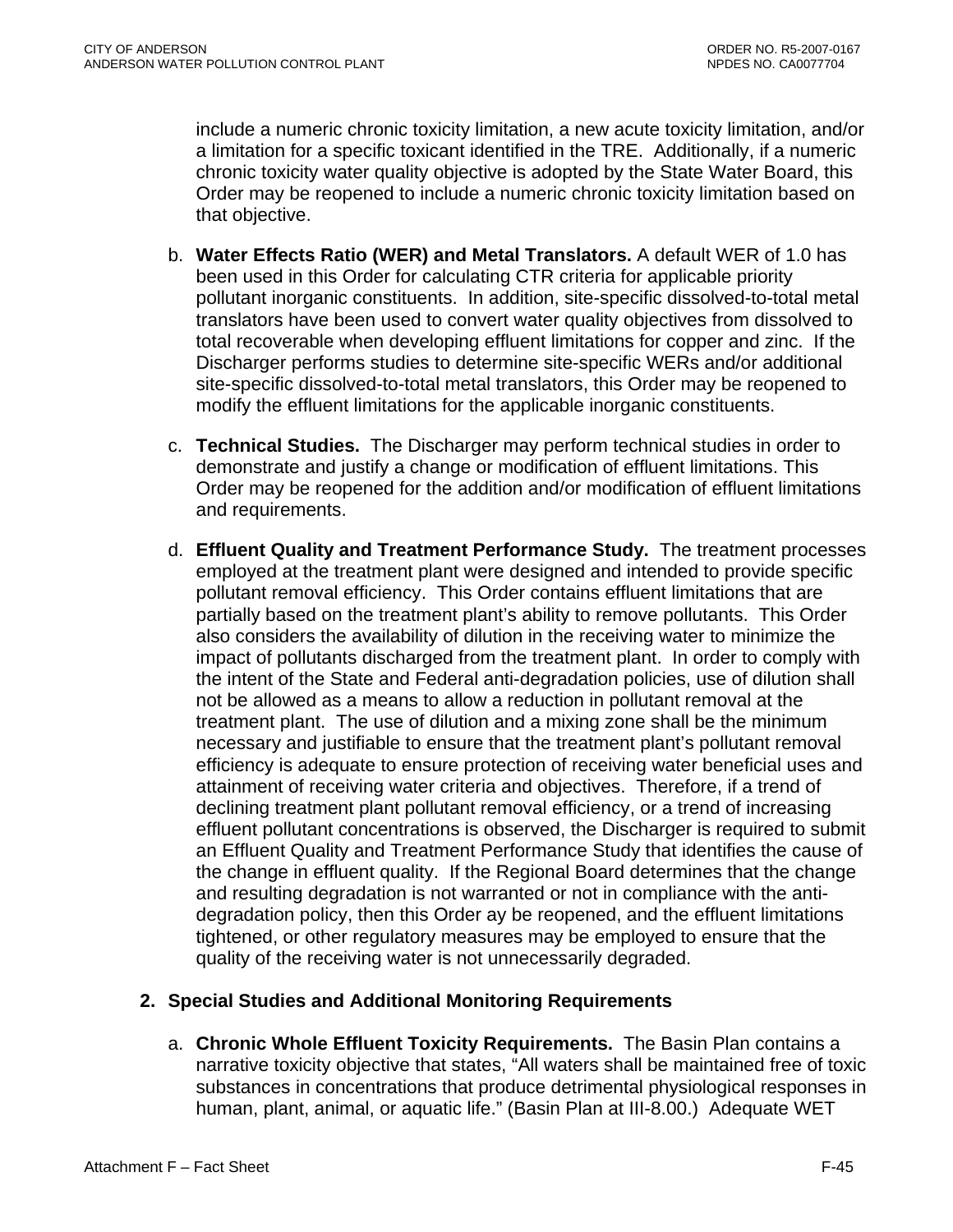data is not available to determine if the discharge has reasonable potential to cause or contribute to an in-stream excursion above of the Basin Plan's narrative toxicity objective. Attachment E of this Order requires annual chronic WET monitoring for demonstration of compliance with the narrative toxicity objective.

In addition to WET monitoring, this provision requires the Discharger to submit to the Regional Water Board an Initial Investigative TRE Work Plan for approval by the Executive Officer, to ensure the Discharger has a plan to immediately move forward with the initial tiers of a TRE, in the event effluent toxicity is encountered in the future. The provision also includes a numeric toxicity monitoring trigger and requirements for accelerated monitoring, as well as, requirements for TRE initiation if a pattern of toxicity is demonstrated.

**Monitoring Trigger.** A numeric toxicity monitoring trigger of >9 TUc (where TUc = 100/NOEC) is applied in the provision, because this Order does allow dilution for the chronic condition. Minimum dilution credit to be applied is 9 parts of receiving water to 1 part effluent resulting in a theoretical allowance TUc of 9. The discharge showed no chronic toxicity at 100% effluent during the past permitted cycle. Therefore, based on best professional judgment, a cap of 9 to 1 dilution has been applied, and a monitoring trigger of greater than 9 TUc has been applied.

**Accelerated Monitoring.** The provision requires accelerated WET testing when a regular WET test result exceeds the monitoring trigger. The purpose of accelerated monitoring is to determine, in an expedient manner, whether there is a pattern of toxicity before requiring the implementation of a TRE. Due to possible seasonality of the toxicity, the accelerated monitoring should be performed in a timely manner, preferably taking no more than 2 to 3 months to complete.

The provision requires accelerated monitoring consisting of four chronic toxicity tests every two weeks using the species that exhibited toxicity. Guidance regarding accelerated monitoring and TRE initiation is provided in the *Technical Support Document for Water Quality-based Toxics Control, EPA/505/2-90-001, March 1991* (TSD)*.* The TSD at page 118 states, "EPA recommends if toxicity is repeatedly or periodically present at levels above effluent limits more than 20 percent of the time, a TRE should be required." Therefore, four accelerated monitoring tests are required in this provision. If no toxicity is demonstrated in the four accelerated tests, then it demonstrates that toxicity is not present at levels above the monitoring trigger more than 20 percent of the time (only 1 of 5 tests are toxic, including the initial test). However, notwithstanding the accelerated monitoring results, if there is adequate evidence of a pattern of effluent toxicity (i.e. toxicity present exceeding the monitoring trigger more than 20 percent of the time), the Executive Officer may require that the Discharger initiate a TRE.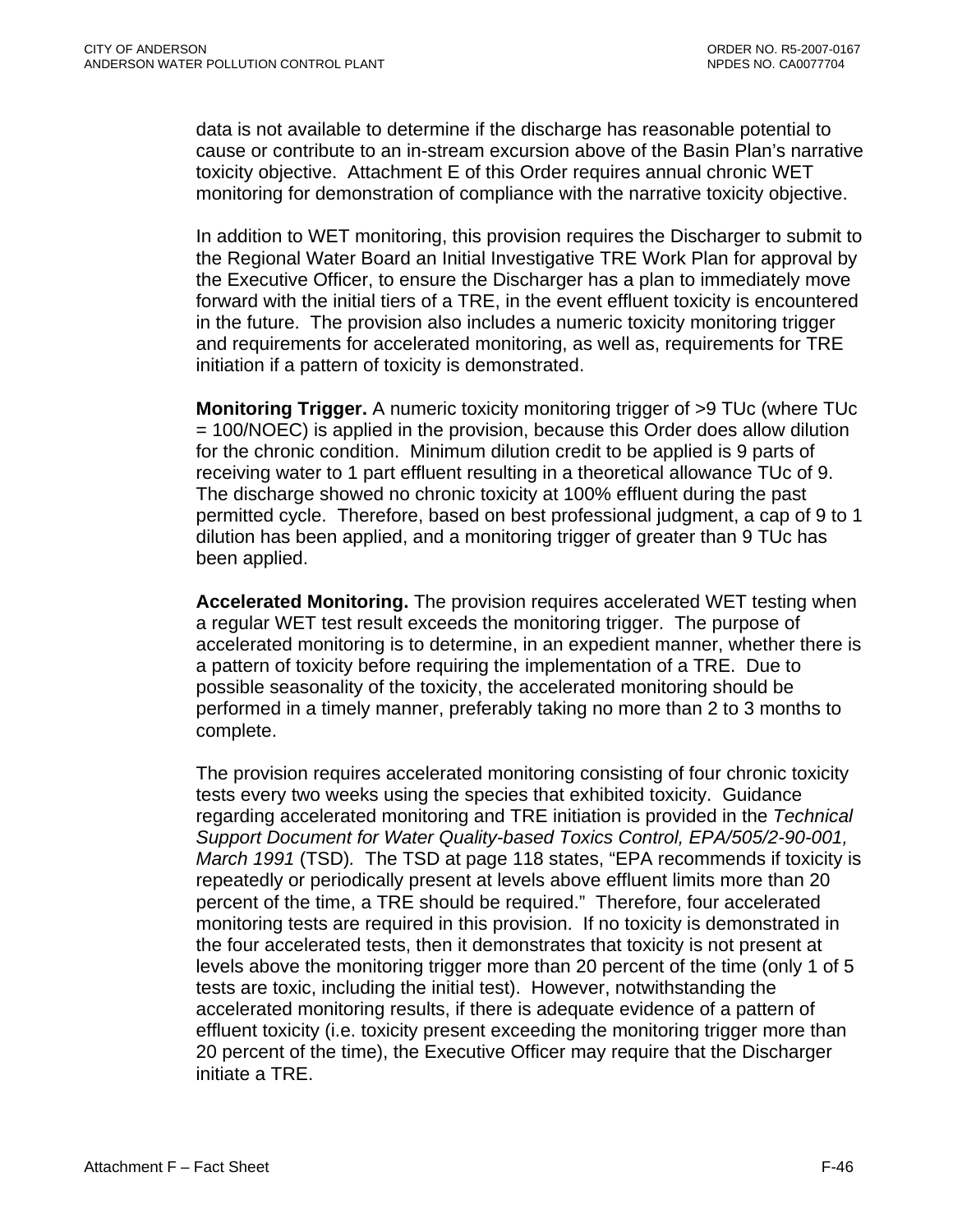See the WET Accelerated Monitoring Flow Chart (Figure F-1), below, for further clarification of the accelerated monitoring requirements and for the decision points for determining the need for TRE initiation.

**TRE Guidance.** The Discharger is required to prepare a TRE Work Plan in accordance with USEPA guidance. Numerous guidance documents are available, as identified below:

- *Toxicity Reduction Evaluation Guidance for Municipal Wastewater Treatment Plants,* (EPA/833B-99/002), August 1999.
- Generalized Methodology for Conducting Industrial TREs*, (EPA/600/2- 88/070), April 1989.*
- *Methods for Aquatic Toxicity Identification Evaluations: Phase I Toxicity Characterization Procedures,* Second Edition, EPA 600/6-91/005F, February 1991.
- *Toxicity Identification Evaluation: Characterization of Chronically Toxic Effluents, Phase I*, EPA 600/6-91/005F, May 1992.
- *Methods for Aquatic Toxicity Identification Evaluations: Phase II Toxicity Identification Procedures for Samples Exhibiting acute and Chronic Toxicity,*  Second Edition, EPA 600/R-92/080, September 1993.
- *Methods for Aquatic Toxicity Identification Evaluations: Phase III Toxicity Confirmation Procedures for Samples Exhibiting Acute and Chronic Toxicity*, Second Edition, EPA 600/R-92/081, September 1993.
- *Methods for Measuring the Acute Toxicity of Effluents and Receiving Waters to Freshwater and Marine Organisms*, Fifth Edition, EPA-821-R-02-012, October 2002.
- *Short-term Methods for Estimating the Chronic Toxicity of Effluents and Receiving Waters to Freshwater Organisms*, Fourth Edition, EPA-821-R-02- 013, October 2002.
- *Technical Support Document for Water Quality-based Toxics Control, EPA/505/2-90-001, March 1991*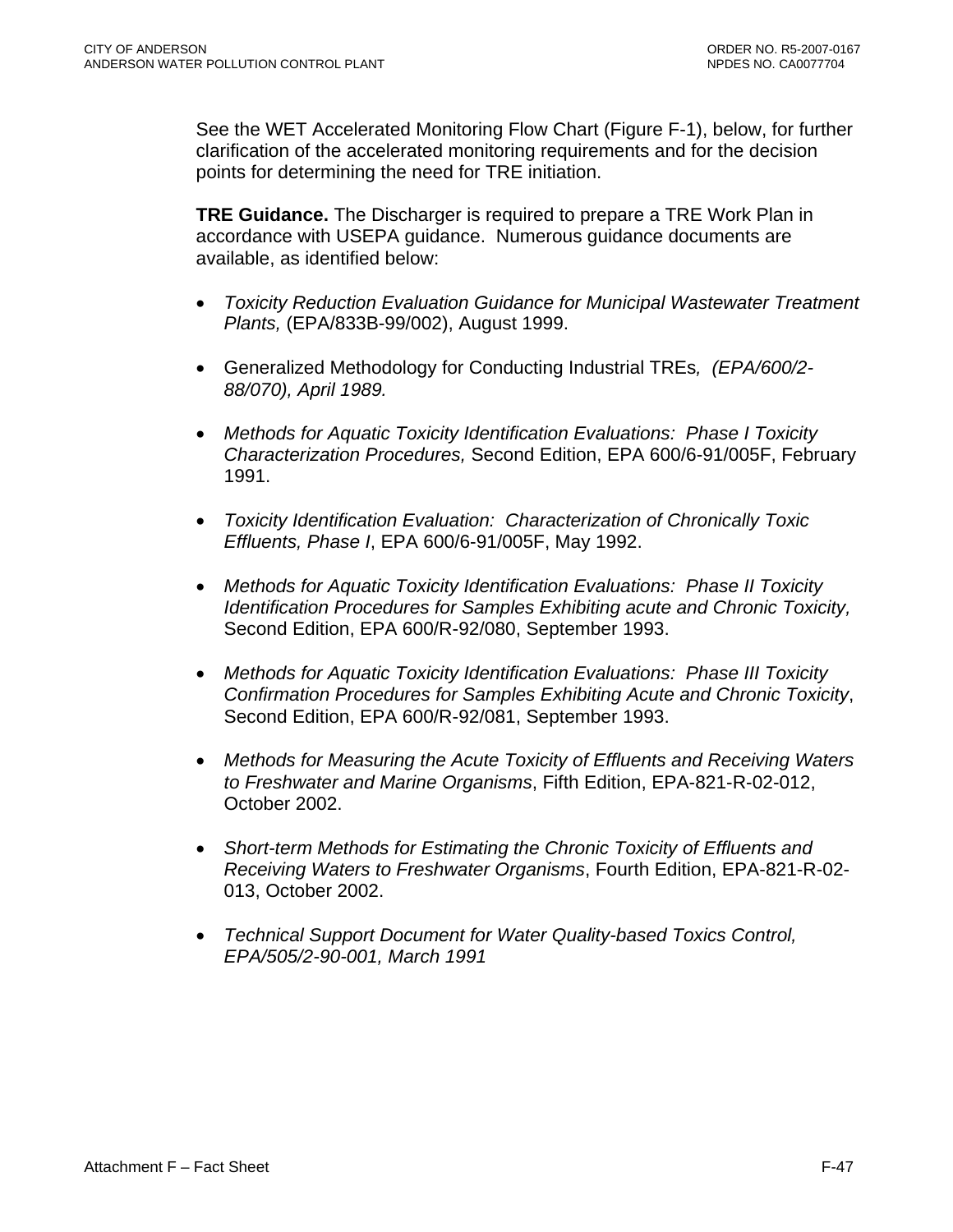

**Figure F-1 WET Accelerated Monitoring Flow Chart**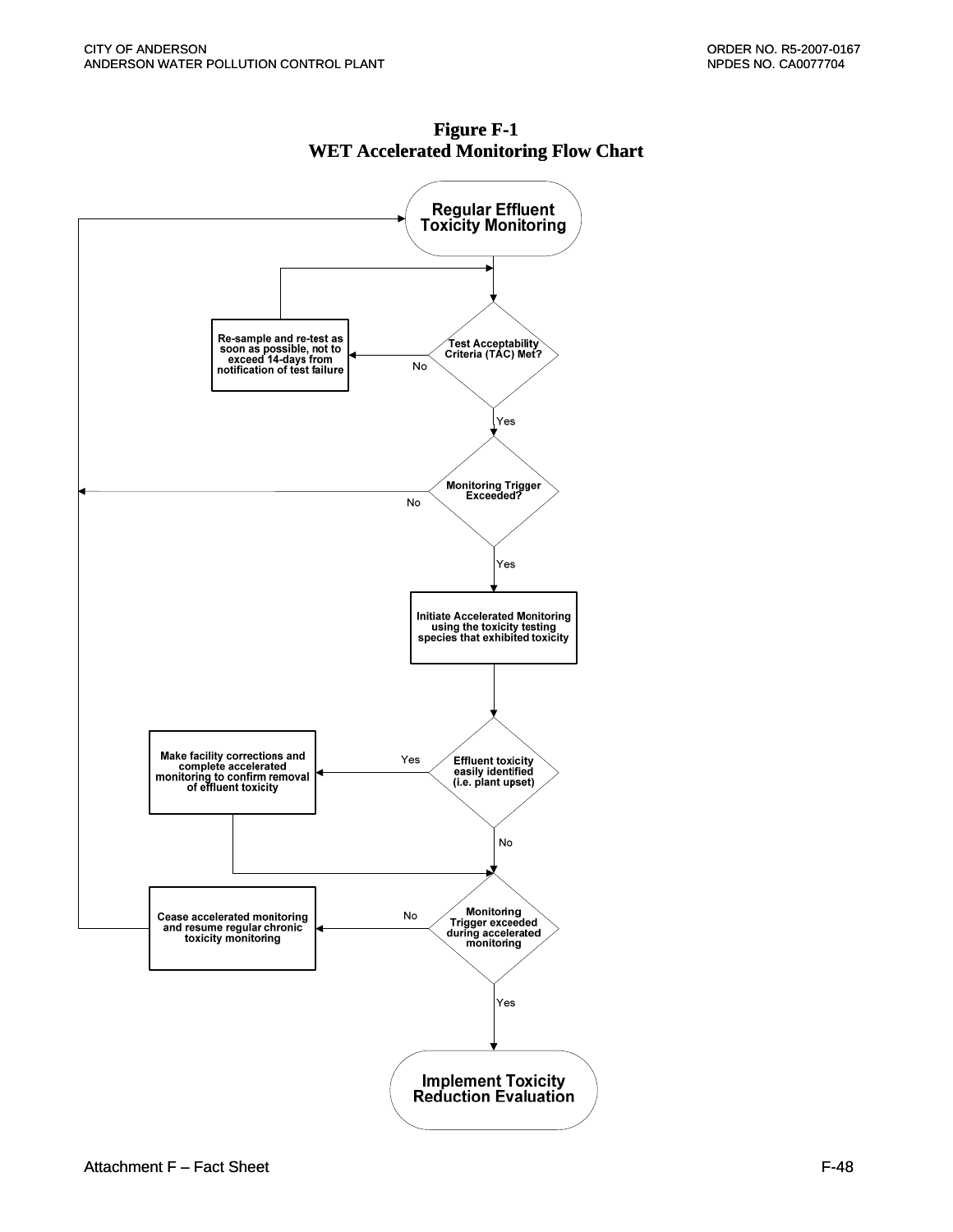- b. **Groundwater Monitoring (Special Provisions VI.C.2.d.). Not Applicable**
- c. **Dilution Credit Update.** The Dilution Credit Update is necessary to account for changes in dilution ratios for acute, chronic, and human health criteria/objectives. The dilution ratio is dependant on various critical receiving water flow values and effluent flow values. Such flow values need to be continually updated to account for new data and potential plant upgrades.
- d. **Site-Specific Translator Study.** The translator study is required in order to continue to refine the current site-specific metal translators as the remediation efforts to decrease cadmium, copper, and zinc loadings to the Sacramento River continue upstream at Iron Mountain Mine.

### **3. Best Management Practices and Pollution Prevention**

- a. **Pollutant Minimization Plan.** In an effort to reduce all potential sources of a priority pollutant(s) and to maintain effluent concentration at or below the water quality-based effluent limitation, this Order requires the Discharger to develop and conduct a Pollutant Minimization Program (PMP) when there is evidence that a priority pollutant is present in the effluent above an effluent limitation and either: 1) A sample result is reported as DNQ and the effluent limitation is less than the RL; or 2) A sample result is reported as ND and the effluent limitation is less than the MDL.
- b. **Salinity Evaluation and Minimization Plan.** In an effort to minimize salt loading to the Sacramento River, this Order requires the Discharger to submit a salinity evaluation and minimization plan to address sources of salinity from the Facility.
- **4. Construction, Operation, and Maintenance Specifications Not Applicable**

# **5. Special Provisions for Municipal Facilities (POTWs Only)**

#### a. **Pretreatment Requirements.**

i. The Federal Clean Water Act, Section 307(b), and Federal Regulations, 40 CFR Part 403, require publicly owned treatment works to develop an acceptable industrial pretreatment program. A pretreatment program is required to prevent the introduction of pollutants, which will interfere with treatment plant operations or sludge disposal, and prevent pass through of pollutants that exceed water quality objectives, standards or permit limitations. Pretreatment requirements are imposed pursuant to 40 CFR Part 403.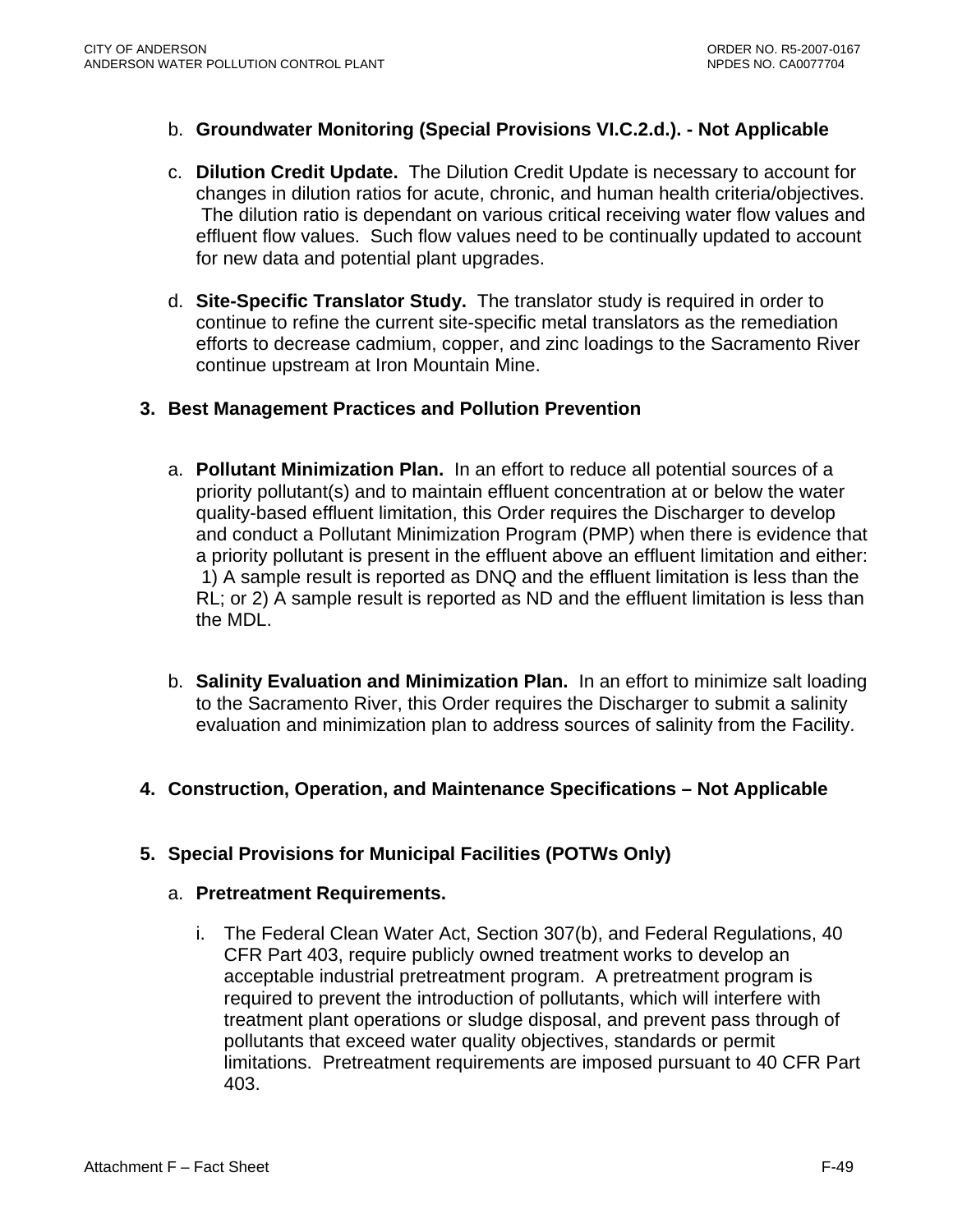#### **b. Sanitary Sewer Overflow Requirements.**

On May 2, 2006, the State Water Board adopted State Water Board Order 2006- 0003, a Statewide General WDR for Sanitary Sewer Systems. The Discharger shall be subject to the requirements of Order 2006-0003 and any future revisions thereto. Order 2006-0003 requires that all public agencies that currently own or operate sanitary sewer systems apply for coverage under the General WDR.

#### **6. Other Special Provisions**

- a. This Order requires the Discharger to use the best practicable treatment or control technique currently available to limit mineralization to no more than a reasonable increment.
- b. Recycled water shall meet the criteria contained in Chapter 3, Division 4, Title 22, California Code of Regulations (CCR) (Section 60301, et. seq.).
- c. All technical reports required herein that involve planning, investigation, evaluation, or design, or other work requiring interpretation and proper application of engineering or geologic sciences, shall be prepared by or under the direction of persons registered to practice in California pursuant to California Business and Professions Code, Sections 6735, 7835, and 7835.1. To demonstrate compliance with Title 16, CCR, Sections 415 and 3065, all technical reports must contain a statement of the qualifications of the responsible registered professional(s). As required by these laws, completed technical reports must bear the signature(s) and seal(s) of the registered professional(s) in a manner such that all work can be clearly attributed to the professional responsible for the work.
- d. In the event the Discharger does not comply or will be unable to comply for any reason, with any prohibition or limitation contained in this Order, this Order requires the Discharger to notify the Regional Water Board by telephone (530) 224-4845 (or to the Regional Water Board staff engineer assigned to the facility) within 24 hours of having knowledge of such noncompliance, and shall confirm this notification in writing within five days, unless the Regional Water Board waives confirmation. The written notification shall include the information required by Federal Standard Provision [40 CFR §122.41(l)(6)(i)].
- e. Prior to making any change in the discharge point, place of use, or purpose of use of the wastewater, the Discharger must obtain approval of, or clearance from the State Water Resources Control Board (Division of Water Rights).

In the event of any change in control or ownership of land or waste discharge facilities presently owned or controlled by the Discharger, the Discharger shall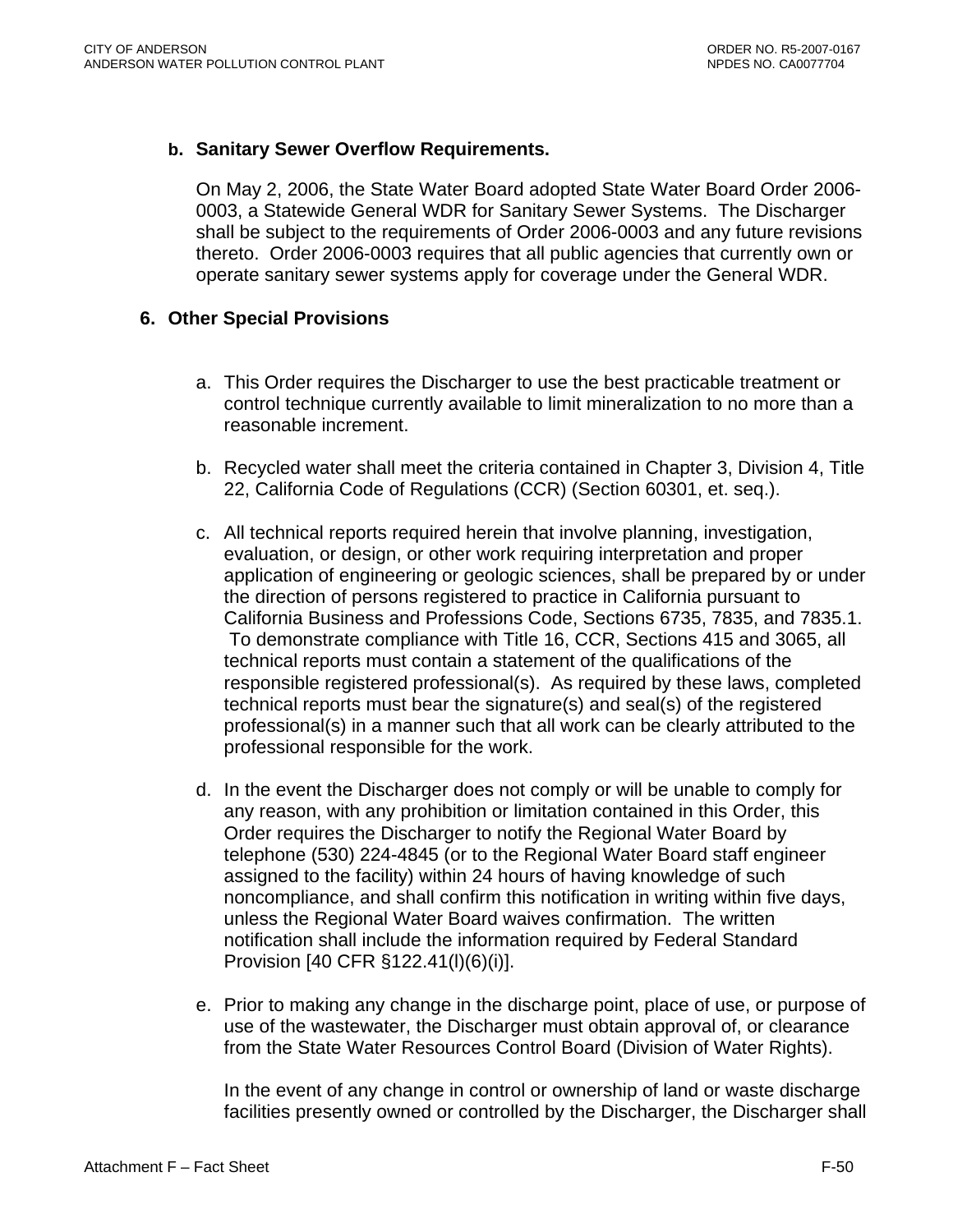notify the succeeding owner or operator of the existence of this Order by letter, a copy of which shall be immediately forwarded to this office.

To assume operation under this Order, the succeeding owner or operator must apply in writing to the Executive Officer requesting transfer of the Order. The request must contain the requesting entity's full legal name, the State of incorporation if a corporation, address and telephone number of the persons responsible for contact with the Regional Water Board and a statement. The statement shall comply with the signatory paragraph of Federal Standard Provision V.B.5 and state that the new owner or operator assumes full responsibility for compliance with this Order. Failure to submit the request shall be considered a discharge without requirements, a violation of the California Water Code. Transfer shall be approved or disapproved in writing by the Executive Officer.

# **7. Compliance Schedules- Not Applicable**

# **VIII. PUBLIC PARTICIPATION**

The California Regional Water Quality Control Board, Central Valley Region (Regional Water Board) is considering the issuance of waste discharge requirements (WDRs) that will serve as a National Pollutant Discharge Elimination System (NPDES) permit for the Stillwater Wastewater Treatment Facility. As a step in the WDR adoption process, the Regional Water Board staff has developed tentative WDRs. The Regional Water Board encourages public participation in the WDR adoption process.

### **A. Notification of Interested Parties**

The Regional Water Board has notified the Discharger and interested agencies and persons of its intent to prescribe waste discharge requirements for the discharge and has provided them with an opportunity to submit their written comments and recommendations. Notification was provided through physical (including local newspaper announcement) and Internet posting.

### **B. Written Comments**

The staff determinations are tentative. Interested persons are invited to submit written comments concerning these tentative WDRs. Comments must be submitted either in person or by mail to the Executive Office at the Regional Water Board at the address above on the cover page of this Order.

To be fully responded to by staff and considered by the Regional Water Board, written comments should be received at the Regional Water Board offices **by noon on 25 October 2007.**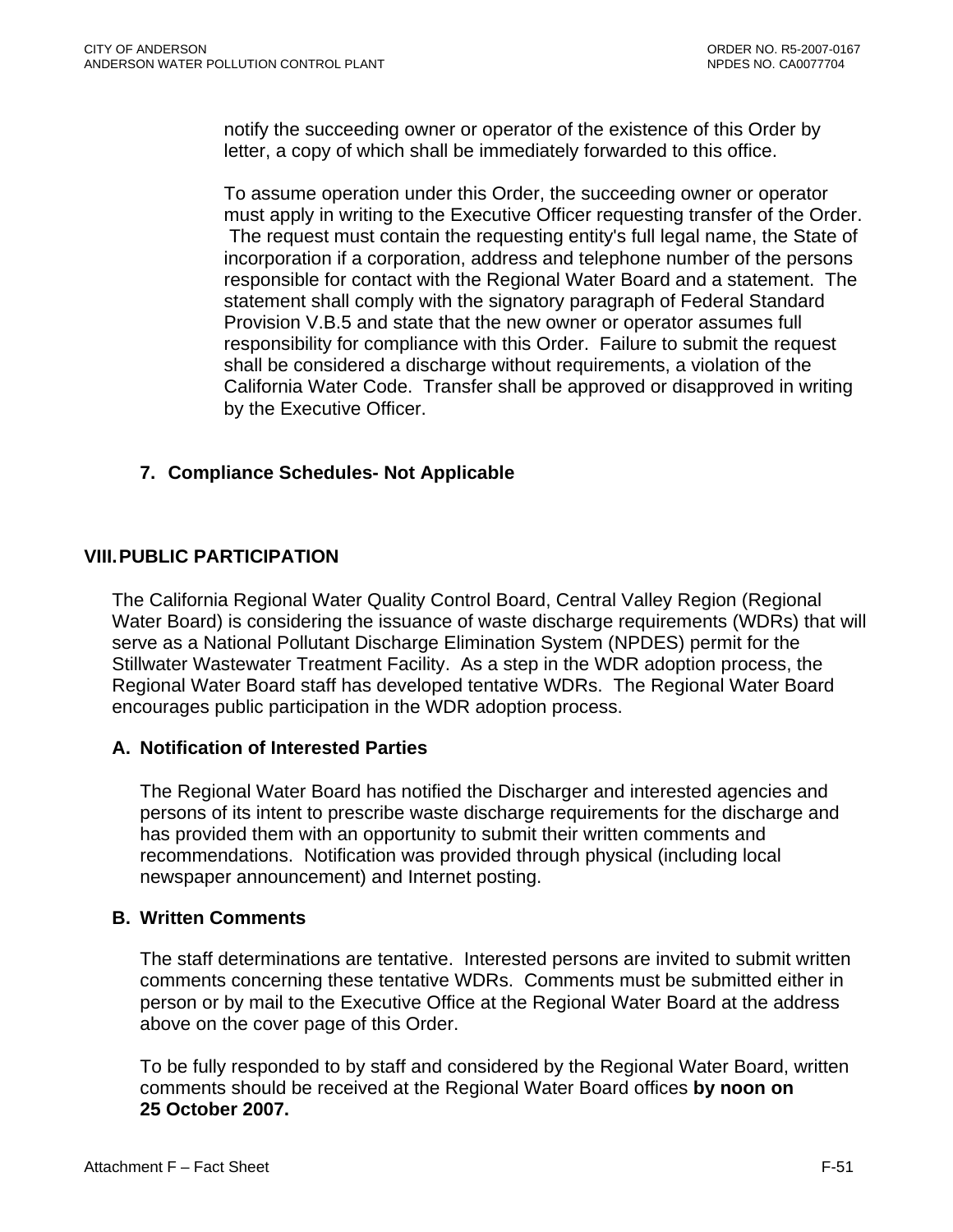### **C. Public Hearing**

The Regional Water Board will hold a public hearing on the tentative WDRs during its regular Board meeting on the following date and time and at the following location:

| Date:     | 6/7 December 2007                                           |
|-----------|-------------------------------------------------------------|
| Time:     | $8:30$ am                                                   |
| Location: | Regional Water Quality Control Board, Central Valley Region |
|           | 11020 Sun Center Dr., Suite #200                            |
|           | Rancho Cordova, CA 95670                                    |

Interested persons are invited to attend. At the public hearing, the Regional Water Board will hear testimony, if any, pertinent to the discharge, WDRs, and permit. Oral testimony will be heard; however, for accuracy of the record, important testimony should be in writing.

Please be aware that dates and venues may change. Our Web address is <http://www.waterboards.ca.gov/rwqcb5/> where you can access the current agenda for changes in dates and locations.

### **D. Waste Discharge Requirements Petitions**

Any aggrieved person may petition the State Water Resources Control Board to review the decision of the Regional Water Board regarding the final WDRs. The petition must be submitted within 30 days of the Regional Water Board's action to the following address:

State Water Resources Control Board Office of Chief Counsel P.O. Box 100, 1001 I Street Sacramento, CA 95812-0100

### **E. Information and Copying**

The Report of Waste Discharge (RWD), related documents, tentative effluent limitations and special provisions, comments received, and other information are on file and may be inspected at the address above at any time between 8:30 a.m. and 4:45 p.m., Monday through Friday. Copying of documents may be arranged through the Regional Water Board by calling (530) 224-4845.

### **F. Register of Interested Persons**

Any person interested in being placed on the mailing list for information regarding the WDRs and NPDES permit should contact the Regional Water Board, reference this facility, and provide a name, address, and phone number.